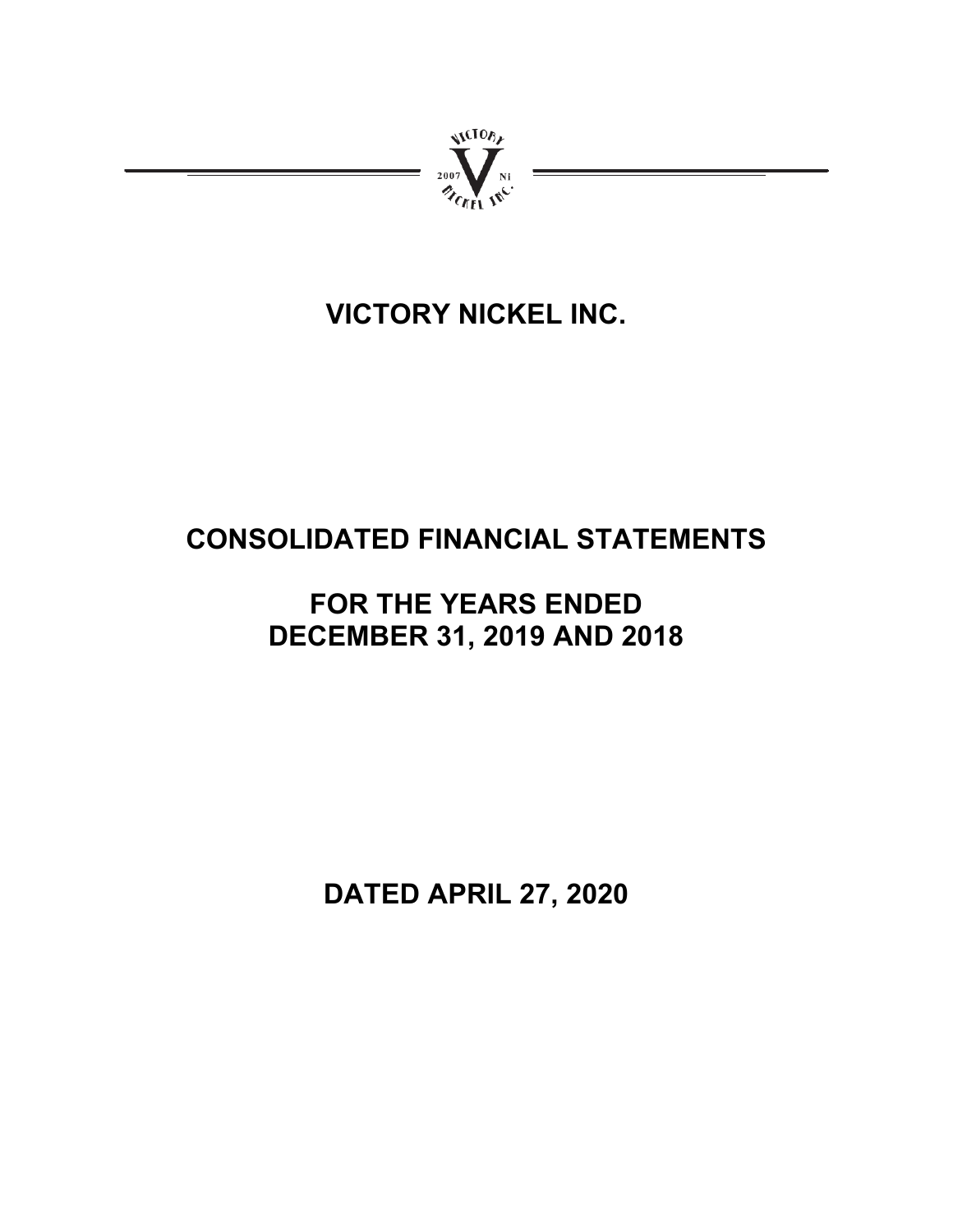#### **Management's Comments on Audited Consolidated Financial Statements**

The accompanying audited consolidated financial statements of Victory Nickel Inc. are the responsibility of management. The consolidated financial statements have been prepared by management in accordance with international financial reporting standards ("IFRS"). Where necessary, management has made judgements and estimates in preparing the consolidated financial statements and such statements have been prepared within acceptable limits of materiality.

Management maintains appropriate systems of internal control to give reasonable assurance that its assets are safeguarded, and the financial records are properly maintained.

The Board of Directors is responsible for ensuring that management fulfils its responsibilities for financial reporting and internal control and exercises this responsibility principally through the Audit Committee. The Audit Committee, which is comprised of Directors, none of whom are employees or officers of the Company, meets with management and the external auditors to review the independent auditor's report and the consolidated financial statements to satisfy itself that management is properly discharging its responsibilities to the Directors, who approve the consolidated financial statements.

A firm of independent Chartered Professional Accountants, appointed by the shareholders, audits the consolidated financial statements in accordance with IFRS and provides an independent professional opinion thereon. The external auditors have free and full access to the Audit Committee with respect to their findings regarding the fairness of financial reporting and the adequacy of internal controls.

Sean Stokes Interim CEO and Chief Financial Officer April 27, 2020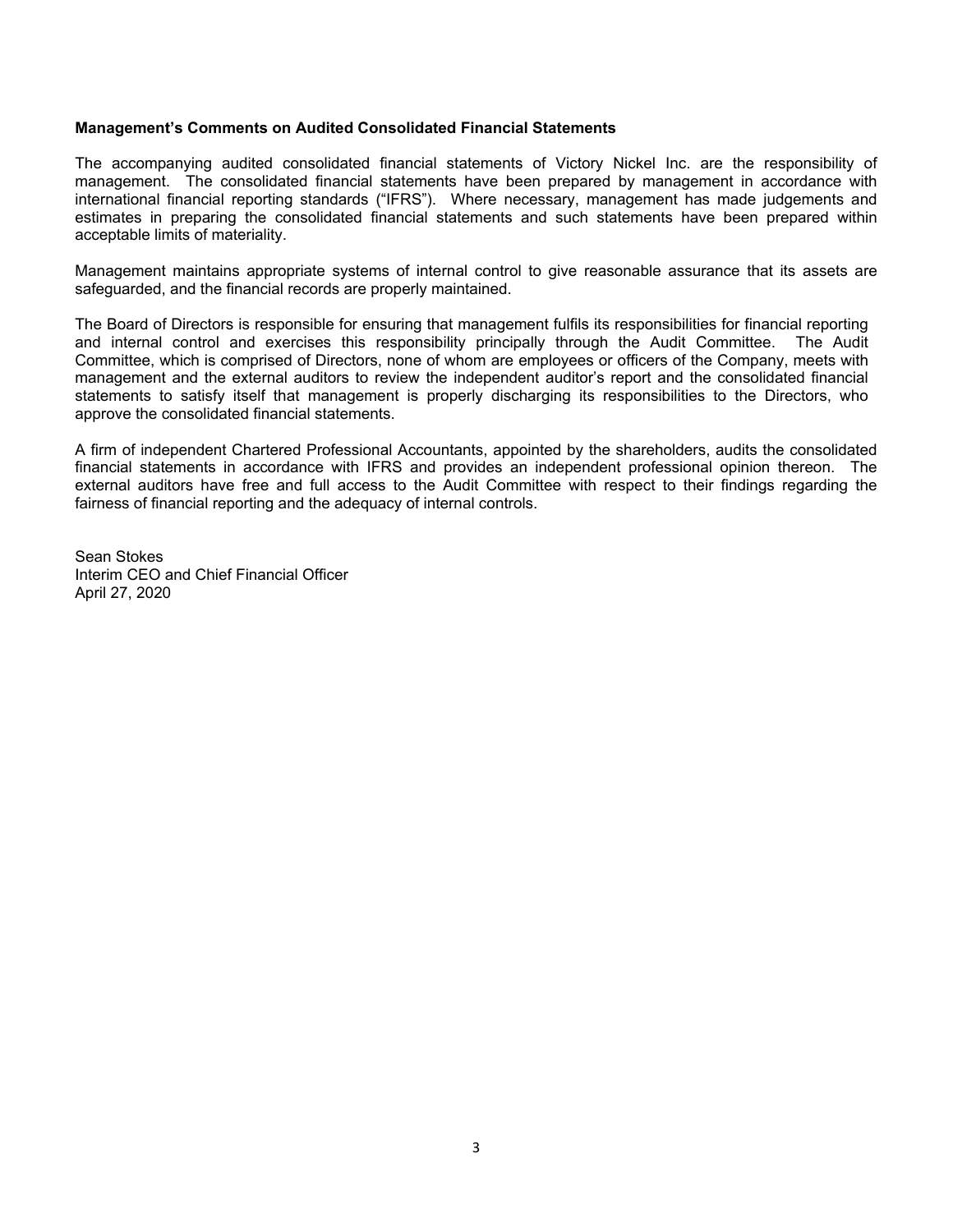

**Flabbi & Associates LLP** Chartered Professional Accountants 60 Torlake Crescent Toronto, Ontario M8Z 1C2 Phone: 416-477-7681 Fax: 416-255-8707 www.faca.ca

# **INDEPENDENT AUDITOR'S REPORT 70 THE SHAREHOLDERS OF VICTORY NICKEL INC.**

#### **2D**

We have audited the consolidated financial statements of Victory Nickel Inc. and its subsidiaries (the "Company"), which comprise the consolidated balance sheets as at December 31, 2019 and December 31, 2018 and the consolidated statements of operations, comprehensive loss, shareholders' equity and cash flows for the years then ended, and notes to the consolidated financial statements, including a summary of significant accounting policies (collectively referred to as the "financial statements").

In our opinion, the accompanying financial statements present fairly, in all material respects, the financial position of the Company as at December 31, 2019 and December 31, 2018, and its financial performance and its cash flows for the years then ended in accordance with International Financial Reporting Standards.

#### **Basis for Opinion**

We conducted our audit in accordance with Canadian generally accepted auditing standards. Our responsibilities under those standards are further described in the Auditor's Responsibilities for the Audit *of the Financial Statements* section of our report. We are independent of the Company in accordance with the ethical requirements that are relevant to our audit of the financial statements in Canada, and we have fulfilled our other ethical responsibilities in accordance with these requirements. We believe that the audit evidence we have obtained is sufficient and appropriate to provide a basis for our opinion.

#### **Material Uncertainty Related to Going Concern**

We draw attention to Note 1 in the financial statements which indicates that at year-end certain loans and borrowings were in default and describes the significant liquidity issues the Company is facing. In addition, none of the Company's mining projects have commenced commercial production and, accordingly, the Company is dependent upon debt or equity financing's, and the optioning and/or sale of resource or resource-related assets and/or the ability to generate sufficient cash flow from its other operating activities for its funding. These conditions, along with other matters as set forth in Note 1, indicate the existence of a material uncertainty that casts significant doubt about the Company's ability to continue as a going concern. Our opinion is not modified in respect of this matter.

#### **20 Other Information**

Management is responsible for the other information. The other information comprises Management's Discussions and Analysis.

Our opinion on the financial statements does not cover the other information and we do not and will not express any form of assurance conclusion thereon. In connection with our audit of the financial statements, our responsibility is to read the other information identified above and, in doing so, consider whether the other information is materially inconsistent with the financial statements or our knowledge obtained in the audit, or otherwise appears to be materially misstated.

We obtained Management's Discussion and Analysis prior to the date of this auditor's report. If, based on the work we have performed on this other information, we conclude that there is a material misstatement of this other information, we are required to report that fact in this auditor's report. We have nothing to report in this regard.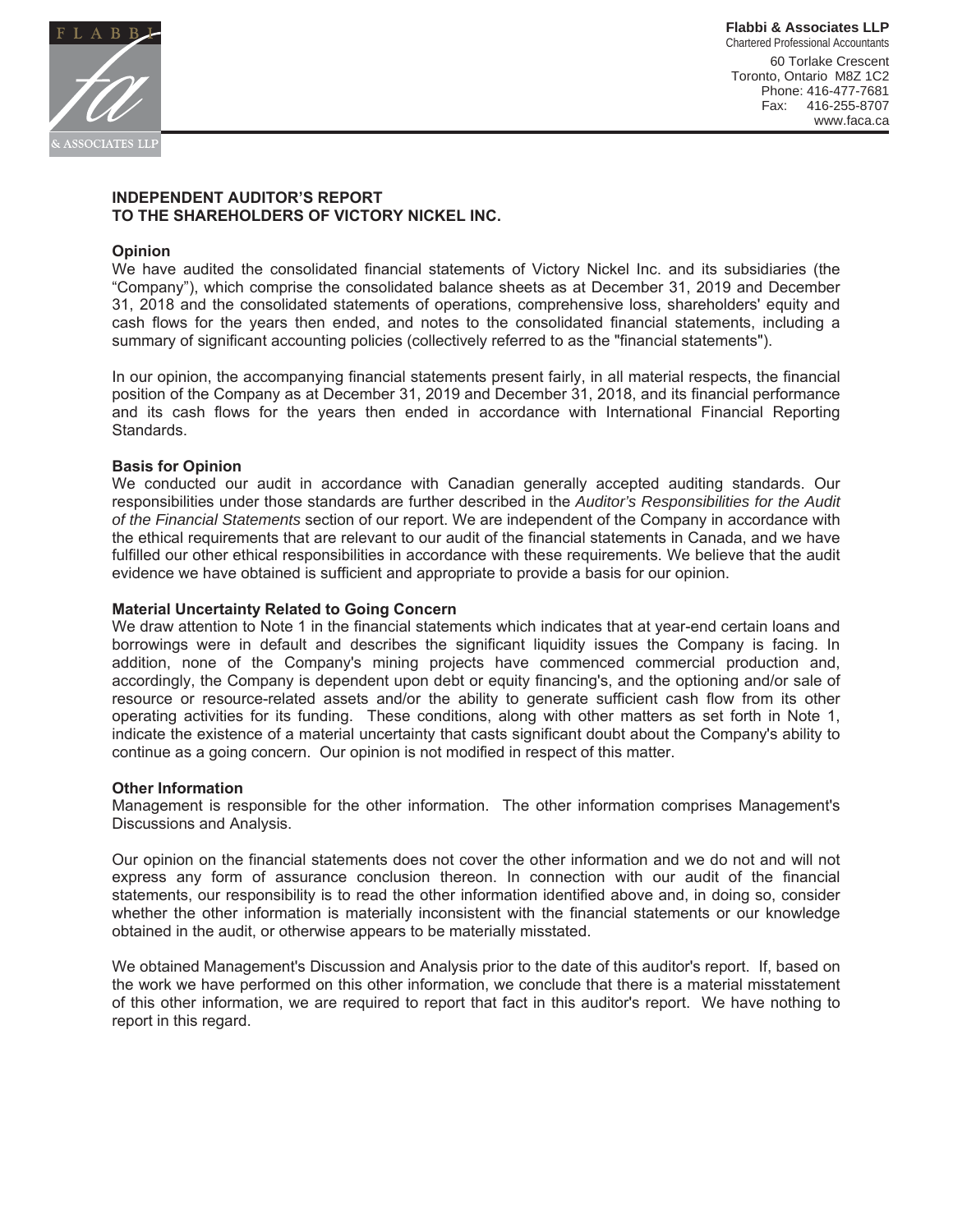# **INDEPENDENT AUDITOR'S REPORT (CONTINUED)**

# Responsibilities of Management and Those Charged with Governance for the Financial **Statements**

Management is responsible for the preparation and fair presentation of these financial statements in accordance with International Financial Reporting Standards, and for such internal control as management determines is necessary to enable the preparation of financial statements that are free from material misstatement, whether due to fraud or error.

In preparing the financial statements, management is responsible for assessing the Company's ability to continue as a going concern, disclosing, as applicable, matters relating to going concern and using the going concern basis of accounting unless management either intends to liquidate the Company or to cease operations, or has no realistic alternative but to do so.

Those charged with governance are responsible for overseeing the Company's financial reporting process.

#### Auditor's Responsibilities for the Audit of the Financial Statements

Our objectives are to obtain reasonable assurance about whether the financial statements as a whole are free from material misstatement, whether due to fraud or error, and to issue an auditor's report that includes our opinion. Reasonable assurance is a high level of assurance, but is not a guarantee that an audit conducted in accordance with Canadian generally accepted auditing standards will always detect a material misstatement when it exists. Misstatements can arise from fraud or error and are considered material if, individually or in the aggregate, they could reasonably be expected to influence the economic decisions of users taken on the basis of these financial statements.

As part of an audit in accordance with Canadian generally accepted auditing standards, we exercise professional judgment and maintain professional skepticism throughout the audit. We also:

- Identify and assess the risks of material misstatement of the financial statements, whether due to fraud or error, design and perform audit procedures responsive to those risks, and obtain audit evidence that is sufficient and appropriate to provide a basis for our opinion. The risk of not detecting a material misstatement resulting from fraud is higher than for one resulting from error, as fraud may involve collusion, forgery, intentional omissions, misrepresentations, or the override of internal control.
- Obtain an understanding of internal control relevant to the audit in order to design audit procedures that are appropriate in the circumstances, but not for the purpose of expressing an opinion on the effectiveness of the Company's internal control.
- Evaluate the appropriateness of accounting policies used and the reasonableness of accounting estimates and related disclosures made by management.
- Conclude on the appropriateness of management's use of the going concern basis of accounting and, based on the audit evidence obtained, whether a material uncertainty exists related to events or conditions that may cast significant doubt on the Company's ability to continue as a going concern. If we conclude that a material uncertainty exists, we are required to draw attention in our auditor's report to the related disclosures in the financial statements or, if such disclosures are inadequate, to modify our opinion. Our conclusions are based on the audit evidence obtained up to the date of our auditor's report. However, future events or conditions may cause the Company to cease to continue as a going concern.
- Evaluate the overall presentation, structure and content of the financial statements, including the disclosures, and whether the financial statements represent the underlying transactions and events in a manner that achieves fair presentation.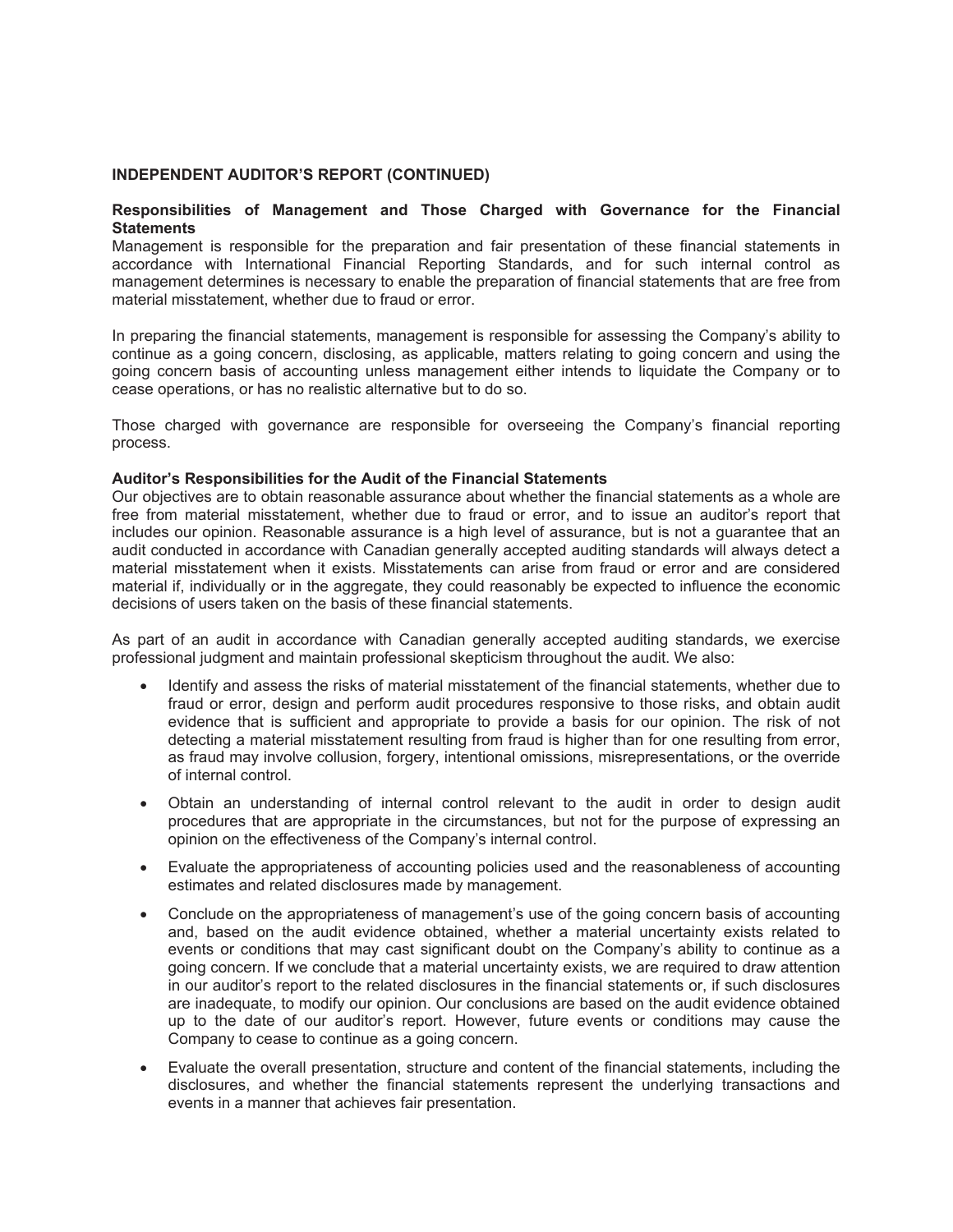# **INDEPENDENT AUDITOR'S REPORT (CONTINUED)**

#### **Auditor's Responsibilities for the Audit of the Financial Statements (Continued)**

We communicate with those charged with governance regarding, among other matters, the planned scope and timing of the audit and significant audit findings, including any significant deficiencies in internal control that we identify during our audit.

We also provide those charged with governance with a statement that we have complied with relevant ethical requirements regarding independence, and to communicate with them all relationships and other matters that may reasonably be thought to bear on our independence, and where applicable, related safeguards.

The engagement partner on the audit resulting in this independent auditor's report is Jonathan Black.

Flatte & Associates LLP

Chartered Professional Accountants, Licensed Public Accountants Toronto, Ontario April 27, 2020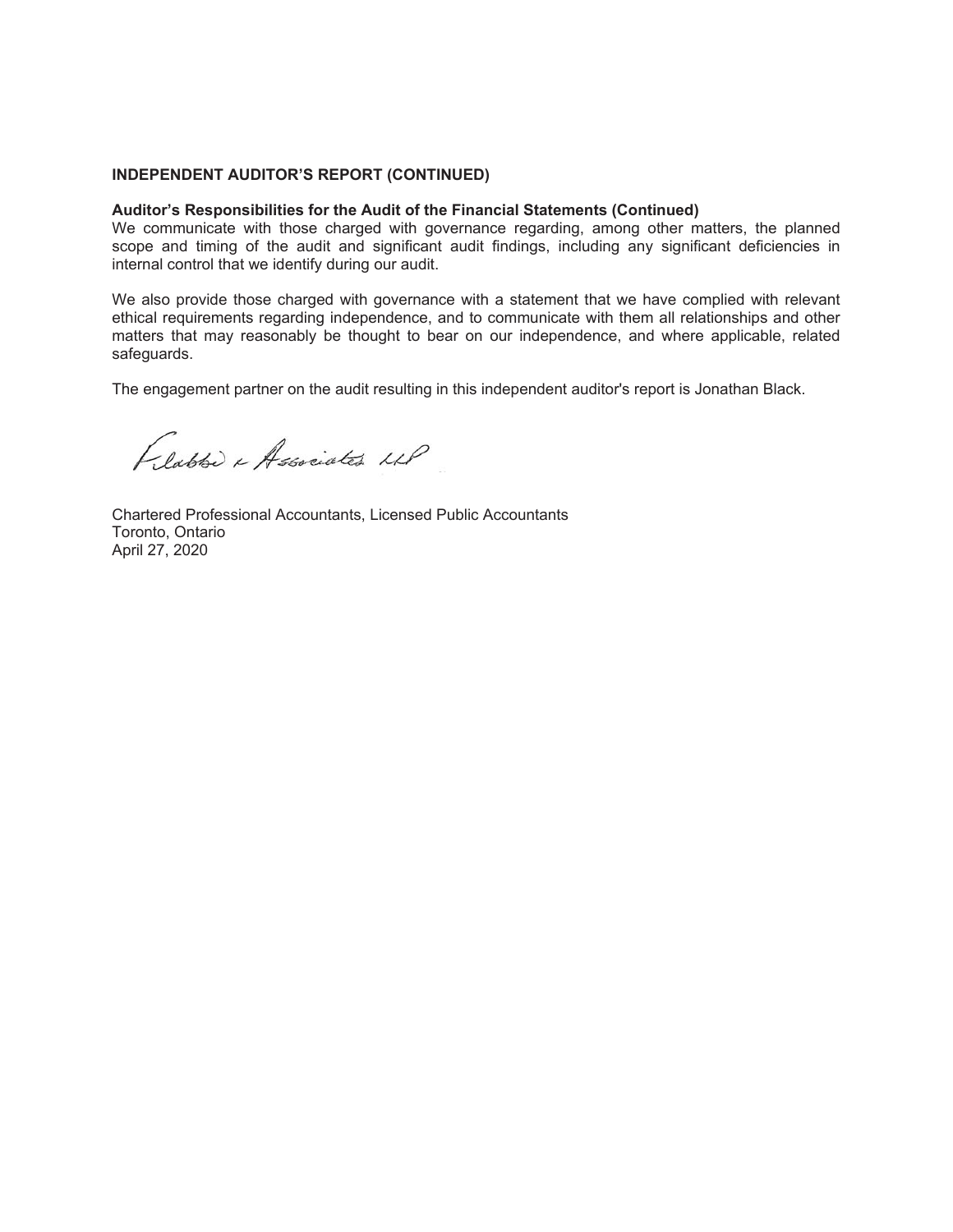# **Consolidated Balance Sheets**

| (in thousands of United States dollars)           | <b>Notes</b>   |              |              |
|---------------------------------------------------|----------------|--------------|--------------|
| As at December 31,                                |                | 2019         | 2018         |
| <b>ASSETS</b>                                     |                |              |              |
| <b>Current assets</b>                             |                |              |              |
| Cash                                              |                | \$<br>23     | \$<br>43     |
| Receivables                                       | 6              | 36           | 41           |
| Marketable securities                             | $\overline{7}$ | 1            | 116          |
| Inventory                                         | 8              | 1,151        | 1,365        |
| <b>Total current assets</b>                       |                | 1,211        | 1,565        |
| <b>Non-current assets</b>                         |                |              |              |
| Property, plant and equipment                     | 10             | 1,868        | 2,466        |
| Mine property and development project             | 11             | 12,800       | 12,800       |
| Exploration and evaluation projects               | 12             | 3,430        | 3,430        |
| <b>Total non-current assets</b>                   |                | 18,098       | 18,696       |
| <b>Total Assets</b>                               |                | \$<br>19,309 | \$<br>20,261 |
| LIABILITIES AND SHAREHOLDERS' EQUITY              |                |              |              |
| <b>Current liabilities</b>                        |                |              |              |
| Trade and other payables                          | 13             | \$<br>2,968  | \$<br>2,605  |
| Loans and borrowings                              | 14             | 18,886       | 7,160        |
| <b>Total current liabilities</b>                  |                | 21,854       | 9,765        |
| <b>Non-current liabilities</b>                    |                |              |              |
| Loans and borrowings                              | 14             |              | 8,495        |
| Participating Interest                            | 15             | 1            | 1            |
| <b>Total non-current liabilities</b>              |                | 1            | 8,496        |
| <b>Total Liabilities</b>                          |                | 21,855       | 18,261       |
| Shareholders' equity                              |                |              |              |
| Share capital                                     | 17             | 53,410       | 53,410       |
| Contributed surplus                               |                | 6,178        | 6,178        |
| Accumulated other comprehensive loss              |                | (3, 456)     | (3, 494)     |
| Deficit                                           |                | (58, 678)    | (54, 094)    |
| Total shareholders' equity                        |                | (2, 546)     | 2,000        |
| <b>Total Liabilities and Shareholders' Equity</b> |                | \$<br>19,309 | \$<br>20,261 |

# **NATURE OF OPERATIONS AND GOING CONCERN (Note 1)**

The accompanying notes are an integral part of these consolidated financial statements

Approved by the Board of Directors

(signed) (signed) **Cynthia P. Thomas Cynthia P. Thomas René Galipeau** Director Director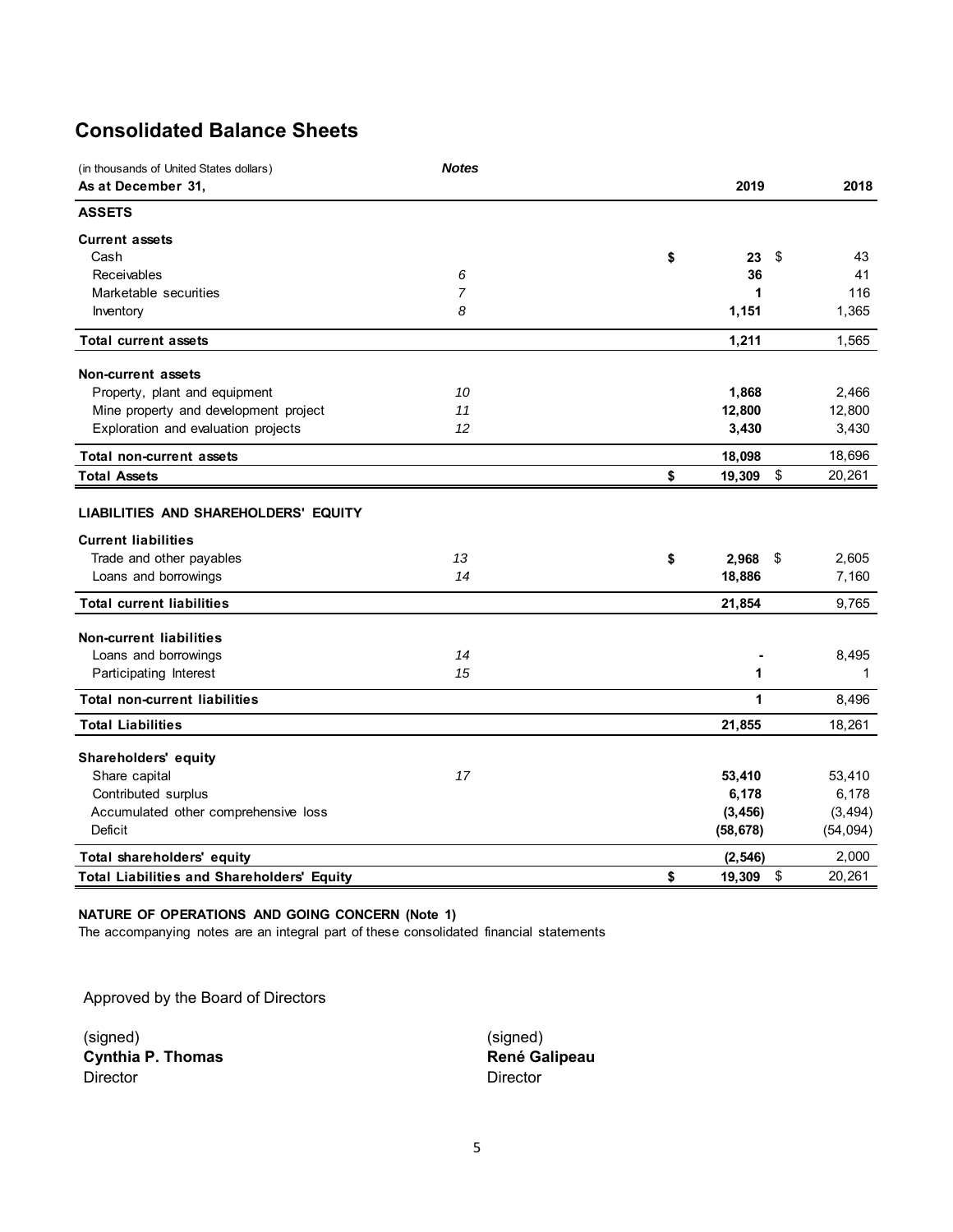# **Consolidated Statements of Operations**

| (in thousands of United States dollars)            | <b>Notes</b> |           |              |           |
|----------------------------------------------------|--------------|-----------|--------------|-----------|
| Years ended December 31,                           |              | 2019      |              | 2018      |
| Sales                                              |              | \$<br>461 | \$           | 699       |
| Cost of goods sold                                 | 8            | (746)     |              | (1, 146)  |
| <b>Gross loss</b>                                  |              | (285)     |              | (447)     |
| <b>Operating expenses</b>                          |              |           |              |           |
| General and administrative                         |              | (816)     |              | (869)     |
| Share based payments                               |              |           |              | (20)      |
| Amortization of property, plant and equipment      | 10           | (602)     |              | (582)     |
| Writedown of Mine property and development project | 11           |           | (17)         | (22, 219) |
| Writedown of Exploration & Evaluation projects     | 10, 12       |           | (18)         | (5,288)   |
| <b>Operating loss</b>                              |              | (1,738)   |              | (29, 425) |
| Finance income                                     | 20           |           | 13           | 1,241     |
| Finance costs                                      | 20           | (2, 859)  |              | (2,774)   |
| <b>Net finance costs</b>                           |              | (2, 846)  |              | (1, 533)  |
| Loss before income taxes                           |              | (4, 584)  |              | (30, 958) |
| Income tax recovery                                | 21           |           |              | 911       |
| Net loss for the year                              |              | \$        | $(4,584)$ \$ | (30, 047) |
| Loss per share                                     | 18           |           |              |           |
| Basic and diluted loss per share                   |              | \$        | $(0.05)$ \$  | (0.32)    |

The accompanying notes are an integral part of these consolidated financial statements

# **Consolidated Statements of Comprehensive Loss**

| (in thousands of United States dollars)      | <b>Note</b> |              |           |
|----------------------------------------------|-------------|--------------|-----------|
| Years ended December 31,                     |             | 2019         | 2018      |
| Net loss for the year                        |             | $(4,584)$ \$ | (30,047)  |
| Other comprehensive income ("OCI")           |             |              |           |
| Net change in fair value of financial assets |             | 38           | 180       |
| Foreign exchange gain                        |             | ۰            | 103       |
| Other comprehensive income for the year      |             | 38           | 283       |
| Total Comprehensive Loss for the year        |             | $(4,546)$ \$ | (29, 764) |

The accompanying notes are an integral part of these consolidated financial statements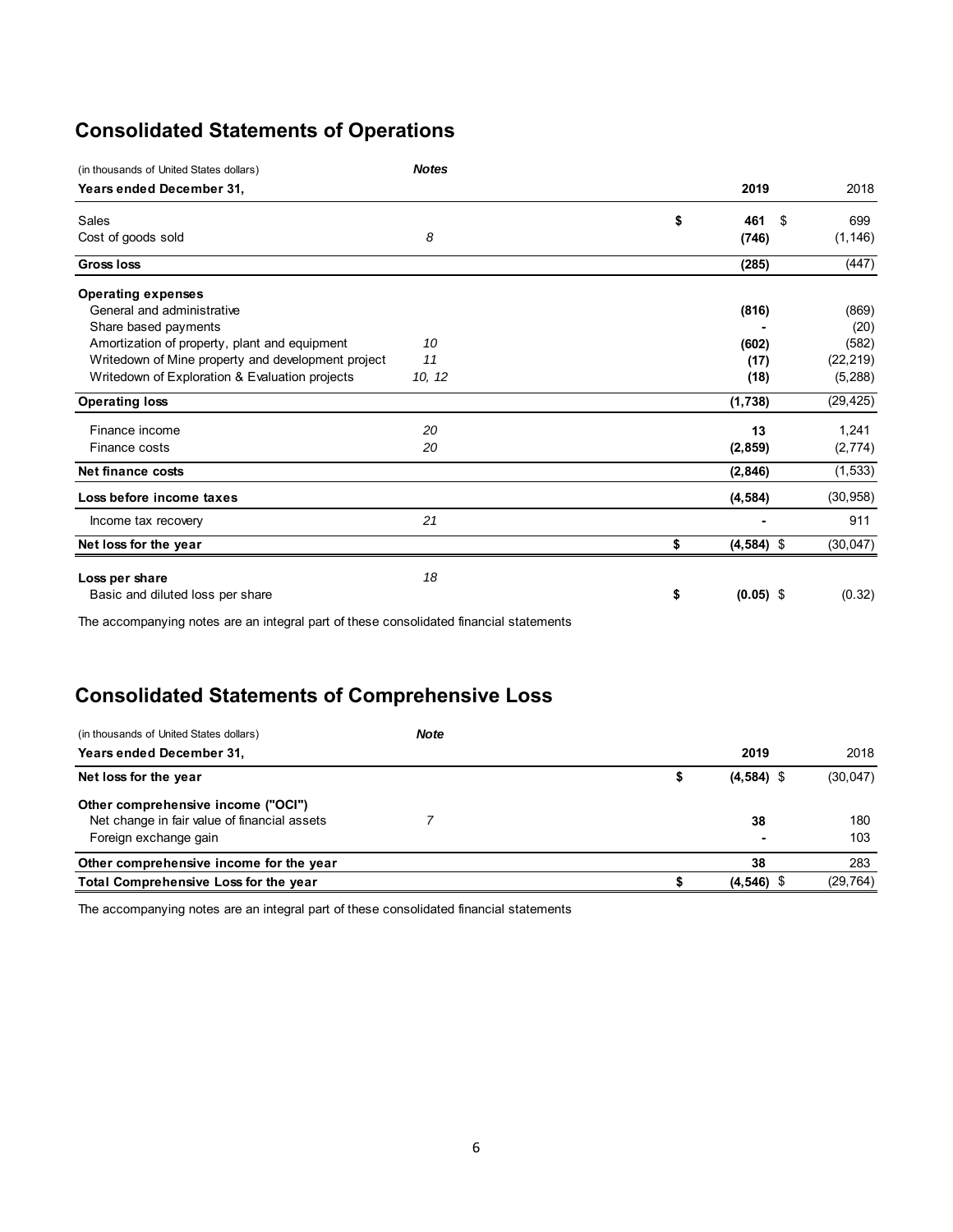# **Consolidated Statements of Shareholders' Equity**

|                                                       |                |              |                  | <b>Accumulated</b><br>Other |                            |                     |
|-------------------------------------------------------|----------------|--------------|------------------|-----------------------------|----------------------------|---------------------|
|                                                       |                | <b>Share</b> | Contributed      | Comprehensive               |                            |                     |
| (in thousands of United States dollars)               |                | Capital      | <b>Surplus</b>   | Loss                        | <b>Deficit</b>             | <b>Total Equity</b> |
| Balances as at January 1, 2018                        | <b>Notes</b>   | \$53,323     | \$<br>$6,140$ \$ |                             | $(3,777)$ \$ $(24,047)$    | \$<br>31,639        |
| Total comprehensive loss for the year                 |                |              |                  |                             |                            |                     |
| Net loss for the year                                 |                |              |                  |                             | (30, 047)                  | (30, 047)           |
| Other comprehensive income                            |                |              |                  |                             |                            |                     |
| Net change in fair value of financial assets          | $\overline{7}$ |              |                  | 180                         |                            | 180                 |
| Foreign exchange on change in functional currency     |                |              |                  | 103                         |                            | 103                 |
| Total other comprehensive income                      |                |              |                  | 283                         |                            | 283                 |
| Total comprehensive loss for the year                 |                |              |                  |                             |                            | (29, 764)           |
| Transactions with owners, recorded directly in equity |                |              |                  |                             |                            |                     |
| Contributions in the year                             |                |              |                  |                             |                            |                     |
| Issue of common shares and conversion option upon     |                |              |                  |                             |                            |                     |
| restructure of debt                                   | 17             | 27           | 18               |                             |                            | 45                  |
| Issue of common shares for loan fee                   | 17             | 60           |                  |                             |                            | 60                  |
| Options granted and vesting                           | 19             |              | 20               |                             |                            | 20                  |
| <b>Total contributions by owners</b>                  |                | 87           | 38               |                             |                            | 125                 |
| <b>Total transactions with owners</b>                 |                | 87           | 38               |                             |                            | 125                 |
|                                                       |                |              |                  |                             |                            |                     |
| Balances as at December 31, 2018                      |                | $$53,410$ \$ | $6,178$ \$       |                             | $(3,494)$ \$ $(54,094)$ \$ | 2,000               |
| Total comprehensive loss for the year                 |                |              |                  |                             |                            |                     |
| Net loss for the year                                 |                |              |                  |                             | (4, 584)                   | (4, 584)            |
| Other comprehensive income                            |                |              |                  |                             |                            |                     |
| Net change in fair value of financial assets          | 7              |              |                  | 38                          |                            | 38                  |
| Total other comprehensive income                      |                |              |                  | 38                          |                            | 38                  |
| Total comprehensive loss for the year                 |                |              |                  |                             |                            | (4, 546)            |
| Balances as at December 31, 2019                      |                | $$53,410$ \$ | $6,178$ \$       |                             | $(3,456)$ \$ $(58,678)$ \$ | (2, 546)            |

The accompanying notes are an integral part of these condensed consolidated financial statements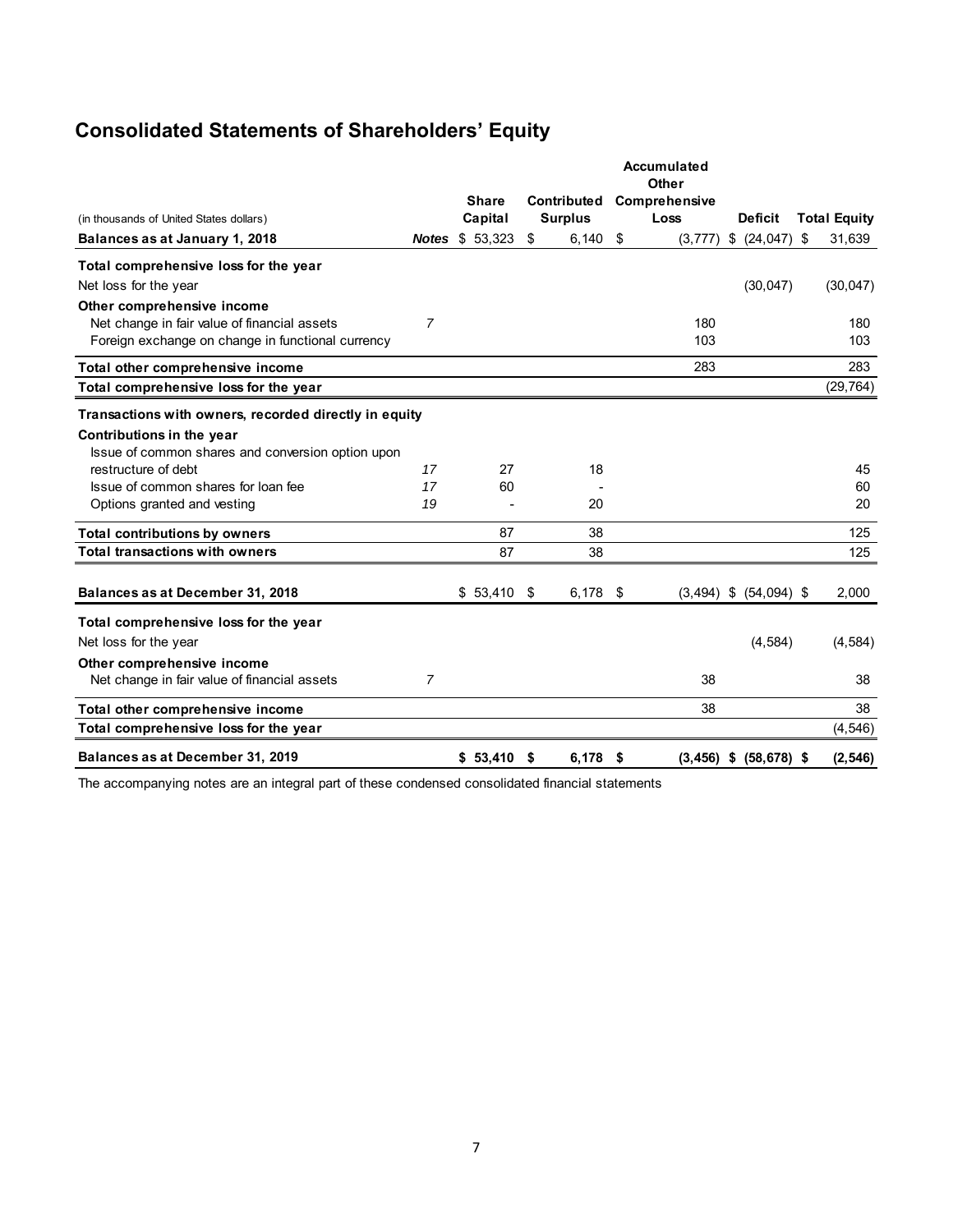# **Consolidated Statements of Cash Flows**

| (in thousands of United States dollars)               | <b>Notes</b> |                                       |           |
|-------------------------------------------------------|--------------|---------------------------------------|-----------|
| Years ended December 31,                              |              | 2019                                  | 2018      |
| Cash flows from operating activities                  |              |                                       |           |
| Net loss for the year                                 |              | \$<br>$(4,584)$ \$                    | (30, 047) |
| Adjustments for:                                      |              |                                       |           |
| Share based payments                                  | 19           |                                       | 20        |
| Amortization of property, plant and equipment         | 10           | 602                                   | 582       |
| Writedown of impaired inventory                       | 8            |                                       | 206       |
| Writedown of Mine property and development project    | 11           | 17                                    | 22,219    |
| Writedown of exploration and evaluation projects      | 12           | 18                                    | 5,288     |
| Net finance costs                                     | 20           | 2,631                                 | 1,507     |
| Income tax recovery                                   | 21           |                                       | (911)     |
| Net change in working capital:                        |              |                                       |           |
| Change in receivables                                 | 6            | 5                                     | (9)       |
| Change in inventory                                   | 8            | 214                                   | 280       |
| Change in trade and other payables                    | 13           | 453                                   | 385       |
| Net cash used by operating activities                 |              | (644)                                 | (480)     |
| Cash flows from investing activities                  |              |                                       |           |
| Purchase of property, plant and equipment             | 10           | (7)                                   | (1)       |
| Net receipts of current promissory note               |              |                                       | 55        |
| Proceeds on sale of marketable securities             | 7            | 149                                   | 305       |
| Expenditures on mine property and development project | 11           | (17)                                  | (23)      |
| Expenditures on exploration and development projects  | 12           | (15)                                  |           |
| Net cash provided by investing activities             |              | 110                                   | 336       |
| Cash flows from financing activities                  |              |                                       |           |
| Net receipts of current loans                         | 14           | 514                                   | 67        |
| Payments under leases                                 |              |                                       | (5)       |
| Net cash provided by financing activities             |              | 514                                   | 62        |
| Net decrease in cash                                  |              | (20)                                  | (82)      |
| Cash balance at beginning of the year                 |              | 43                                    | 125       |
| Cash balance at end of the year                       |              | \$<br>$\boldsymbol{\mathsf{S}}$<br>23 | 43        |

The accompanying notes are an integral part of these consolidated financial statements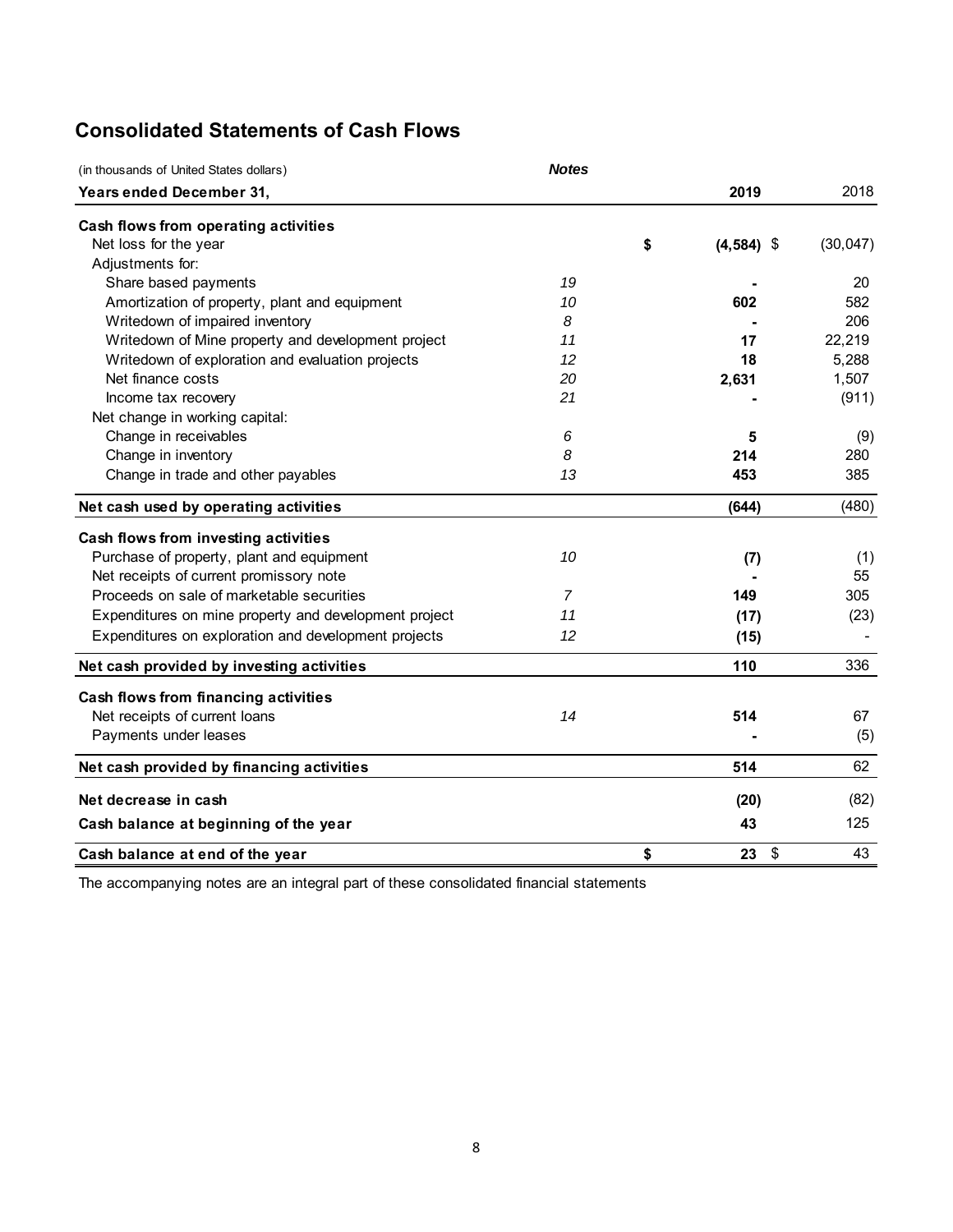*(all tabular amounts in thousands of United States dollars, except common share and per share information)*

# **1. NATURE OF OPERATIONS AND GOING CONCERN**

# **Nature of Operations**

Victory Nickel Inc. ("Victory Nickel" or the "Company") is a company domiciled in Canada. The address of the Company's registered office is 80 Richmond St. West, Suite 1802, Toronto, Ontario, M5H 2A4. The consolidated financial statements as at and for the years ended December 31, 2019 and 2018 comprise the Company and its subsidiaries Victory Silica Ltd. ("Victory Silica") and BG Solutions Ltd. ("BG") together referred to as "Victory Nickel" and individually as "Victory Nickel entities." Victory Nickel was primarily engaged in the acquisition, exploration and development of nickel properties in Canada (Minago, Mel and Lynn Lake in Manitoba, and Lac Rocher in Quebec) until the second quarter of 2014 when the Company became a producer and supplier of premium frac sand from its frac sand plant (the "7P Plant"), located near the town of Seven Persons, approximately 18 kilometres southwest of Medicine Hat, Alberta. The 7P Plant comprises a fully-operational wet plant with a nominal capacity of approximately 120,000 tons per annum ("tpa") and a dry plant with a nominal capacity of 500,000 tpa. Frac sand is specialized sand that is used as a proppant to enhance recovery from oil and gas wells, however the sand produced at the 7P Plant also has uses in other markets. The Company was formed on February 1, 2007 pursuant to a plan of arrangement.

The Company is listed on the Canadian Securities Exchange ("CSE") under the symbol NI.

All dollar amounts are quoted in United States dollars ("US\$" or "US dollars"), except for those denoted as Canadian dollars ("CAD\$") or Australian dollars ("AU\$").

# **Going Concern**

These 2019 consolidated financial statements have been prepared using Generally Accepted Accounting Principles ("GAAP") applicable to a going concern, which contemplates the realization of assets and settlement of liabilities in the normal course of business as they come due. As at December 31, 2019, the Company had a working capital deficiency of \$20,643,000, calculated as current assets less current liabilities, an increase from a working capital deficiency of \$8,200,000 as at December 31, 2018 mostly due to interest accrued on debt and the fact that the Secured Debt became a current liability in January 2019. At December 31, 2019, the debts of \$18,886,000 were the largest factor in the Company's working capital deficiency, as the Company was in default on all debt and related interest. All of the debt is now classified as current liabilities.

The Company's main assets are its nickel projects. Minago, the most advanced of its projects, is permitted and ready for development. However, development costs are estimated to be in excess of CAD\$500,000,000 and given the current price of nickel, it is unlikely that financing for this project will be available in the near future. If the Company is unable to finance and develop its nickel projects, the potential recovery via sale of these projects may be below the current carrying amounts. Given the defaults on various loans discussed below, there is an increased risk that the Company's creditors could force the Company to liquidate its core assets under less than favourable terms.

Due to market conditions beyond the Company's control the suspension of operations at the 7P Plant until the demand for frac sand improved was announced in April 2015. The 7P Plant was restarted in March 2017, and in October 2017 the Company announced that it had completed the refurbishment of its frac sand wash plant at the 7P Plant. The 7P Plant continues to serve customers, however sales remain well below the level required to generate positive cash flow.

The near-term outlook in the frac sand market remains unclear. The significant drop in oil prices subsequent to yearend adds further uncertainty for the demand and price of oil and gas as well as associated products including frac sand. The US dollar continues to negatively impact demand for high-quality Wisconsin frac sand in Canada due to the fact that the relative price for Canadian frac sand has dropped and service companies appear satisfied with using lower-quality domestic frac sand. The Company's existing inventory is Wisconsin frac sand, however Company is planning to add Canadian sand to its inventory in order to be more competitive.

Cash flows from frac sand sales during 2019 and 2018 were not sufficient to pay financing costs and the Company was not able to make most of its interest payments due.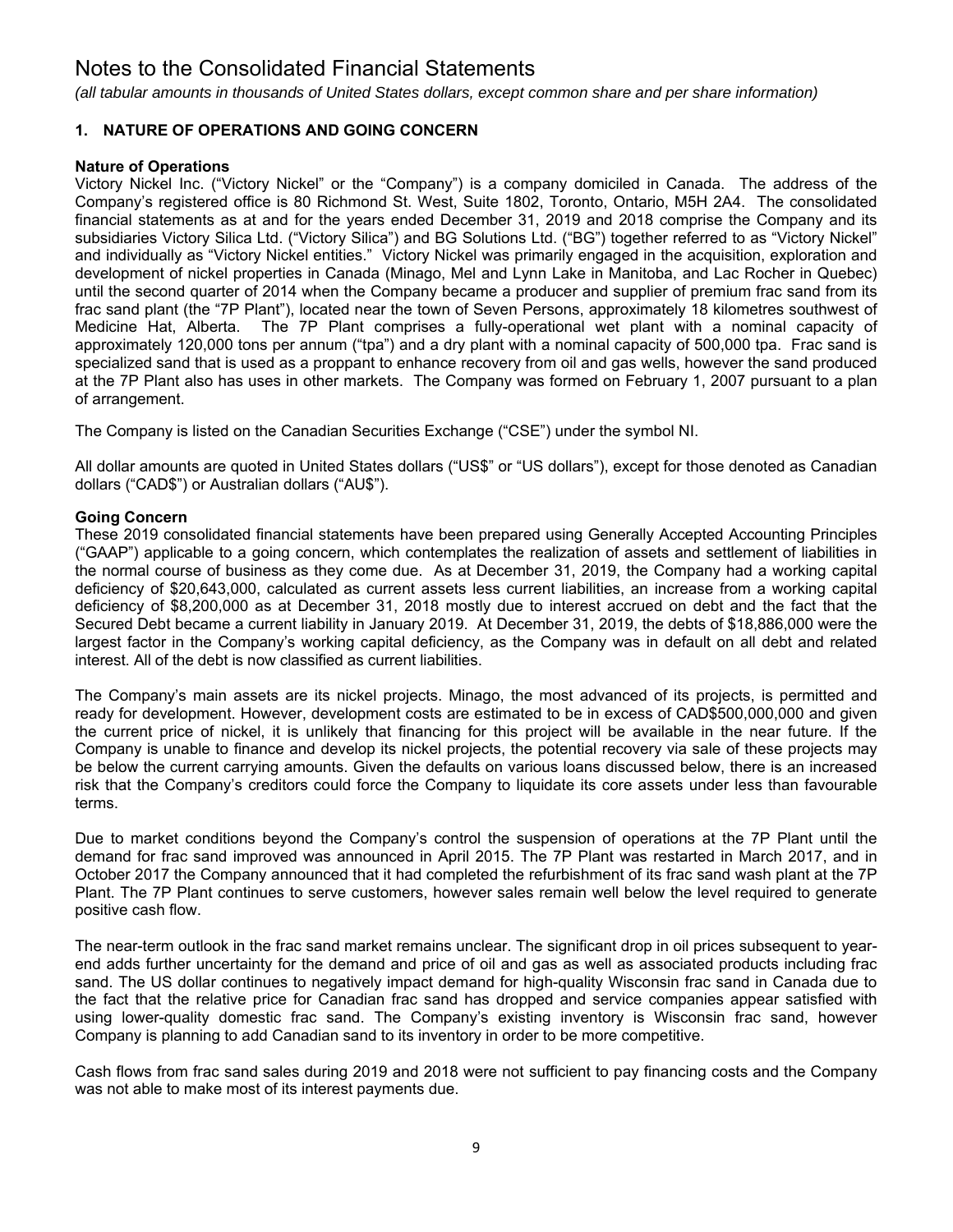*(all tabular amounts in thousands of United States dollars, except common share and per share information)*

During 2016, the Company restructured its debt (the "Debt Restructuring Agreement") with holders of promissory convertible notes and trade creditors, by issuing shares of the Company and unsecured promissory convertible notes ("Promissory Convertible Notes"). In 2017, the Company's secured debt ("Secured Debt") increased by the amount of unpaid interest to \$7,050,000 and the maturity date was extended to July 31, 2019. In 2018, the maturity date of the Secured Debt was further extended to January 31, 2020. On January 31, 2020, the maturity date on the Secured Debt of \$7,050,000 and related accrued interest was extended to July 31, 2021. The interest rate on the Secured Debt remained unchanged at 14.8% with interest payable in arrears.

Pursuant to the terms of the Secured Debt, the Company is prevented from making payments under outstanding unsecured debt until the Secured Debt is repaid. The Company has not been able to repay the Secured Debt. The lender of the Secured Debt (the "Secured Lender") has provided a forbearance agreement for the balance of the accrued interest and continues to make advances to cover non-discretionary costs. The Company's ability to make the required interest payments in 2020 is also in doubt and dependent upon frac sand sales and/or third-party funding or asset sales. The Company's Secured Lender continues to demonstrate its commitment to ensuring the protection of the Company's core assets by providing working capital advances and forbearance agreements with respect to the interest due under the Secured Debt. Should the support of the Secured Lender change, the going concern assumption would be in doubt.

During 2016, all of the Promissory Convertible Note holders participated in the Debt Restructuring Agreement, except for one holder of a \$3,000,000 promissory convertible note (the "Outstanding Note"). In March 2016, the Company announced that it had received notice that the holder of the Outstanding Note had filed a statement of claim concerning non-payment of principal and interest. The Company has reviewed the statement of claim with legal counsel to assess its impact on the Company and has concluded that there is no significant impact on the status of the Company's debt. The Outstanding Note matured in July 2016 and the Company has been unable to repay the amounts owing and interest payments due, which has resulted in the Company defaulting on the Outstanding Note.

The Company has not made interest payments due on any of its Promissory Convertible Notes, which has resulted in the Company defaulting on these notes.

On July 31, 2018, the Company obtained approval from certain holders of Promissory Convertible Notes amounting to CAD\$357,000 and \$1,396,000, to extend the maturity date to January 31, 2020, from July 31, 2018, upon the issuance of an aggregate total of 532,899 common shares of the Company. The balance of the promissory notes remained in default as at December 31, 2019 and subsequently, the Company was unable to repay the Promissory Convertible Notes when they became due.

In addition to the liquidity and solvency uncertainties described above, the ability to resume full operations at the 7P Plant will require additional financing. As noted, the Company's Secured Lender has been supportive to date, however there are no assurances that this will continue, that the Company will be able to find alternative financing or that sand sales will achieve the level sufficient to generate cash flows to repay its outstanding obligations.

Per guidelines from the province of Alberta, the 7P Plant is considered an essential service and is therefore able to continue operations; the Company intends to continue to operate the 7P Plant for the foreseeable future. Throughout the evolution of the COVID-19 pandemic, the Company's head office personnel in Toronto have been working remotely and all staff in Ontario and Alberta has complied with applicable provincial and federal regulations and guidelines and will continue to do so. The Company will continue to monitor the COVID-19 situation and adapt as necessary.

In addition to operations at the 7P Plant, management continues to advance its program to supplement existing sand inventory with domestic "in-basin" sand supply. Given the current situation as it relates to COVID-19, the timeline to development and sand production from the Short Grass Property, defined below, remains to be determined. However, in light of the uncertainty regarding the duration of the pandemic it's impossible to accurately estimate the impact on the operations of the Company and the world economy as a whole.

The Company has cut non-essential costs in an effort to reduce operating losses and has deferred payments wherever possible. During 2019 and 2018, the Company, with the agreement of its Secured Lender, sold non-core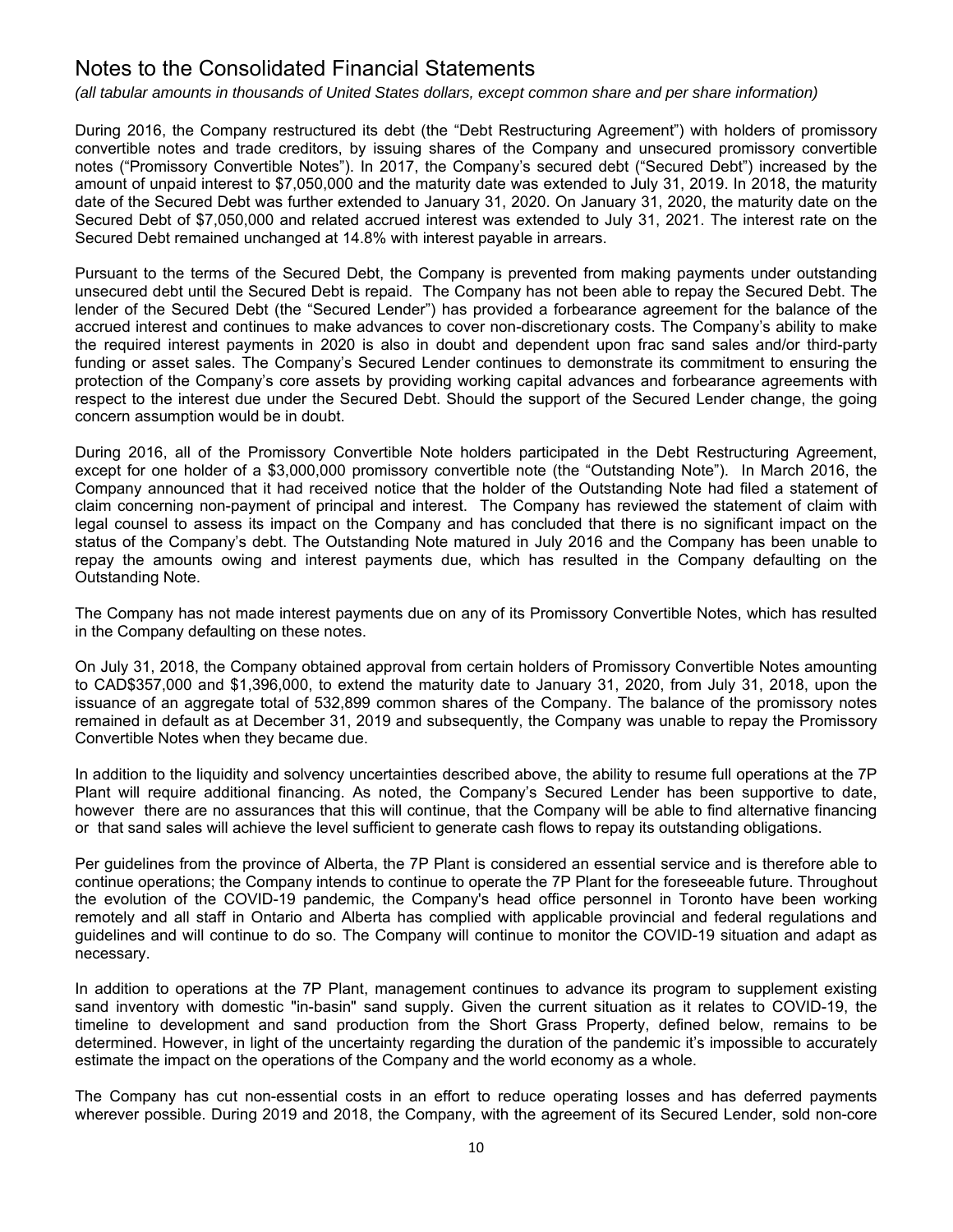*(all tabular amounts in thousands of United States dollars, except common share and per share information)*

assets to provide operating funds. During 2019, the Company liquidated the remainder of its marketable securities, eliminating this source of funds for operations. However, without an injection of capital and/or until the demand and pricing for frac sand returns, the Company will not be able to meet its outstanding obligations or any new obligations as they become due. The defaults on the Company's existing obligations add to the challenge of obtaining additional capital.

There can be no assurance that the Company will be able to restructure its debt further and/or recapitalize, and there is no certainty as to what further steps, if any, the secured and unsecured lenders may take. To date, management and the board of directors have reduced and/or deferred salaries and director fees until business recovers, but there is no certainty that this will continue. Management salary reductions and/or deferrals put the Company at risk of being unable to retain key personnel.

In addition to the above liquidity issues, the Company is subject to the risks and challenges experienced by other companies at a comparable stage. These risks include, but are not limited to, continuing losses, dependence on key individuals and the ability to secure adequate financing or to complete corporate transactions to meet the minimum capital required to successfully fund its projects and operating expenses.

None of the Company's mining projects have commenced commercial production and, accordingly, the Company is dependent upon debt or equity financings, the optioning and/or sale of resource or resource-related assets or interests, exploration results which have the potential for the discovery of economically-recoverable reserves and resources, and/or the ability to generate sufficient cash flow from its other operating activities for its funding. Development of the Company's current nickel mining projects to the production stage will require significant financing. Given the current economic climate, including the low nickel price, and the Company's existing liquidity challenges, the ability to raise sufficient funds will be difficult.

Should the Company not be able to overcome the risks described in this section, the carrying value of the Company's assets would be subject to material adjustment and, in addition, other adjustments may be necessary to these consolidated financial statements should such adverse events impair the Company's ability to continue as a going concern as contemplated under GAAP. There is no certainty that the Company will be able to generate sufficient cash to fund its activities including debt servicing, project expenditures and corporate costs. These conditions indicate the existence of a material uncertainty that may cast significant doubt about the Company's ability to continue as a going concern. Failure to continue as a going concern would require that the Company's assets and liabilities be restated on a liquidation basis, which would differ significantly from the going concern basis.

# **2. BASIS OF PREPARATION**

# **(a) Statement of Compliance**

The consolidated financial statements have been prepared using accounting policies consistent with IFRS and its interpretations adopted by the International Accounting Standards Board ("IASB"). The accounting policies, methods of computation and presentation applied in these consolidated financial statements are consistent with those of the previous fiscal year.

The management of the Company prepares the consolidated financial statements, which are then reviewed by the Audit Committee and the Board of Directors. The consolidated financial statements were authorized for issue by the Board of Directors on April 27, 2020 and are made available to shareholders and others through filing on SEDAR shortly thereafter.

# **(b) Basis of Measurement**

The consolidated financial statements have been prepared on the historic cost basis except for derivative financial instruments, such as warrants and the Participating Interest (as described in Note 15), which are measured at fair value with changes through operations and financial assets, such as marketable securities, which are measured at fair value with changes through other comprehensive income or loss ("OCI").

# **(c) Functional and Presentation Currency**

Under IFRS, an entity's functional currency should reflect the underlying transactions, events and conditions relevant to the entity. Revenues and significant expenses of the Company's operating entity are driven by prices in US Dollars, which influence managements' primary operating, capital and financing decisions.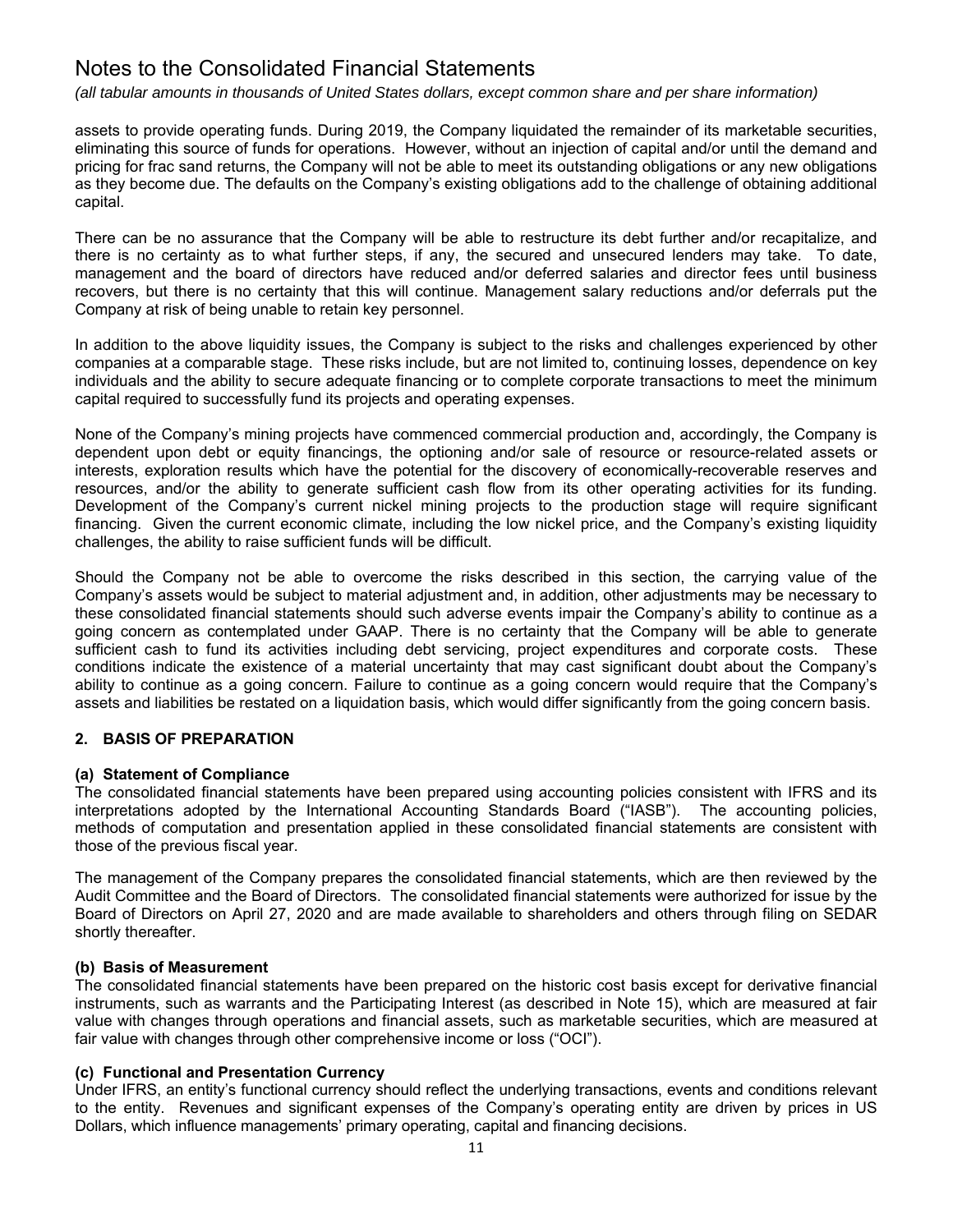*(all tabular amounts in thousands of United States dollars, except common share and per share information)*

These financial statements are presented in US dollars, which is the Company's functional currency. All financial information is expressed in US dollars unless otherwise stated; tabular amounts are stated in thousands of dollars.

# **(d) Use of Estimates and Judgements**

The preparation of financial statements in conformity with IFRS requires management to make estimates, judgements and assumptions that affect the application of accounting policies and the reported amounts of assets, liabilities, income and expenses. Actual results may differ from these estimates.

It is reasonably possible that, on the basis of existing knowledge, outcomes in the next financial year that are different from the assumptions used could require a material adjustment to the carrying amount of the asset or liability affected.

The accompanying consolidated financial statements include all adjustments that are, in the opinion of management, necessary for fair presentation.

# *Significant estimates and assumptions*

Estimates and underlying assumptions are reviewed on an ongoing basis. Revisions to accounting estimates are recognized in the period in which the estimates are revised and in any future periods affected.

Information regarding significant areas of estimation uncertainty made in applying accounting policies that have the most significant effect on the amounts recognized in the consolidated financial statements is included in the following notes:

- $\bullet$  Note 8 valuation of inventory;
- Note 10 measurement of the recoverable amount of property, plant and equipment;
- Note 11 measurement of the recoverable amount of mine property and development project;
- Note 12 measurement of the recoverable amount of exploration and evaluation projects;
- Note 14 measurement and valuation of the embedded derivatives in promissory convertible notes;
- Note 14 measurement and the valuation of the fair value of debt issued in the restructuring;
- Note 14 measurement and valuation of the current portion of the Senior Secured Debt under the cash sweep terms;
- Note 15 measurement and valuation of the Participating Interest; and
- Note 19 measurement of share-based payments.

# *Significant judgements*

Judgements are reviewed on an ongoing basis. Changes resulting from the effects of amended judgements are recognized in the period in which the circumstance giving rise to the change occurs and in any future periods presented. Information regarding significant areas of critical judgements made in applying accounting policies that have the most significant effect on the amounts recognized in the consolidated financial statements is included in the following notes:

- Note 1 going concern assessment;
- Note 2 determination of the functional currency for the Company and its subsidiaries;
- Note 8 impairment of inventory;
- Note 10 impairment of property, plant and equipment
- Note 11 classification of expenditures as mine property and development project or operating expenses;
- Note 12 classification of expenditures as exploration and evaluation projects or operating expenses;
- Note 11 impairment of mine property and development project;
- Note 12 impairment of exploration and evaluation projects; and
- Note 16 recoverability of deferred tax assets.

# **3. SIGNIFICANT ACCOUNTING POLICIES**

The accounting policies of the Company are set out in detail below. Such policies have been applied consistently by all Victory Nickel entities and to all periods presented in these consolidated financial statements.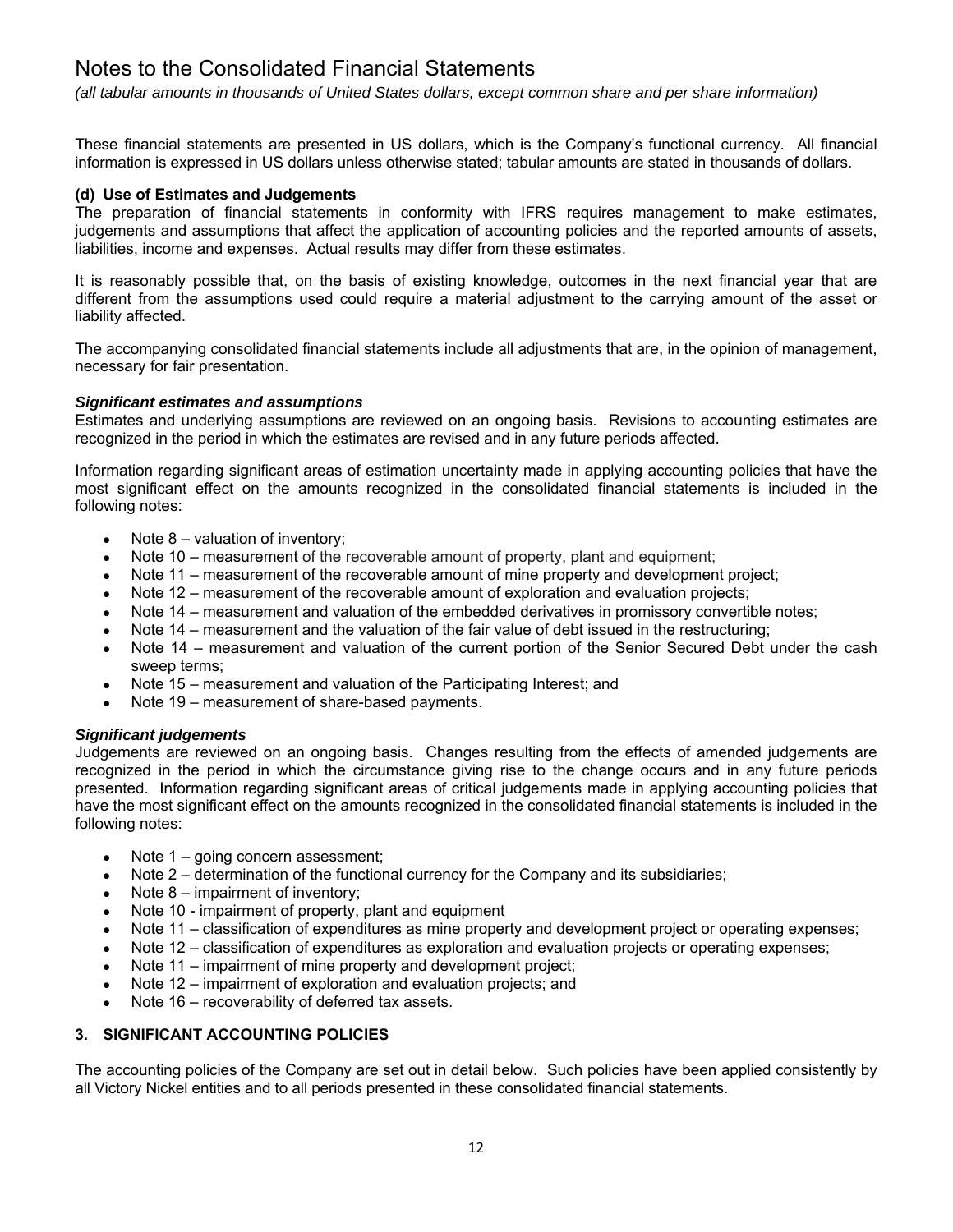*(all tabular amounts in thousands of United States dollars, except common share and per share information)*

# **(a) Basis of Consolidation**

# *Subsidiary*

A subsidiary is an entity controlled by Victory Nickel. Control exists when Victory Nickel has the power to govern the financial and operating policies of an entity so as to obtain benefits from its activities. In assessing control, potential voting rights that currently are exercisable are taken into account. The financial statements of subsidiaries are included in the consolidated financial statements from the date that control commences until the date that control ceases. The accounting policies of subsidiaries align with the policies adopted by Victory Nickel.

# *Transactions eliminated on consolidation*

Intercompany balances and transactions, and any unrealized income and expenses arising from intercompany transactions, are eliminated in preparing the consolidated financial statements. Unrealized gains arising from transactions with equity-accounted investees are eliminated against the investment to the extent of Victory Nickel's interest in the investee. Unrealized losses are eliminated in the same way as unrealized gains, but only to the extent that there is no evidence of impairment.

# **(b) Foreign Currency**

# *Foreign currency transactions*

Transactions in foreign currencies are translated to the respective functional currency of Victory Nickel at exchange rates at the dates of the transactions. Monetary assets and liabilities denominated in foreign currencies at the reporting date are retranslated to the functional currency at the exchange rate at that date. The foreign currency gain or loss on monetary items is the difference between amortized cost in the functional currency at the beginning of the period, adjusted for effective interest and payments during the period, and the amortized cost in foreign currency translated at the exchange rate at the end of the period. Non-monetary assets and liabilities denominated in foreign currencies that are measured at fair value are retranslated to the functional currency at the exchange rate at the date that the fair value was determined. Foreign currency differences arising on retranslation are recognized through operations, except for differences arising on the retranslation of marketable securities, which are recognized directly in OCI. Non-monetary items that are measured in terms of historic cost in a foreign currency are translated using the exchange rate at the date of the transaction.

# **(c) Financial Instruments**

# *(i) Non-derivative financial instruments*

Non-derivative financial instruments comprise investments in equity securities, receivables, cash, trade and other payables, loans and borrowings, if any.

Non-derivative financial instruments, with the exception of financial assets at fair value through OCI, are recognized initially at fair value plus, for instruments not at fair value through operations, any directly attributable transaction costs. Subsequent to initial recognition, non-derivative financial instruments are measured as described below.

Cash comprises cash balances and call deposits.

Loans, receivables and borrowings are financial assets and liabilities with fixed or determinable payments that are not quoted in an active market. Such assets and liabilities are recognized initially at fair value plus any directly attributable transaction costs. Subsequent to initial recognition, loans, receivables and borrowings are measured at amortized cost using the effective interest method, less any impairment losses. Accounting for finance income and expenses is discussed in Note 3(o).

# *Financial assets at fair value through OCI*

Victory Nickel's investments in equity securities are measured at fair value and changes therein, as well as foreign currency differences on those investments, are recognized directly in OCI.

# *Financial instruments at amortized cost*

Other non-derivative financial instruments are measured at amortized cost using the effective interest method, less any impairment losses.

# *(ii) Derivative financial instruments*

Victory Nickel may periodically hold warrants as part of its portfolio of marketable securities, which are financial assets at fair value through operations. Convertible promissory notes contain embedded derivatives which are separated from the financial instrument measured at amortized cost.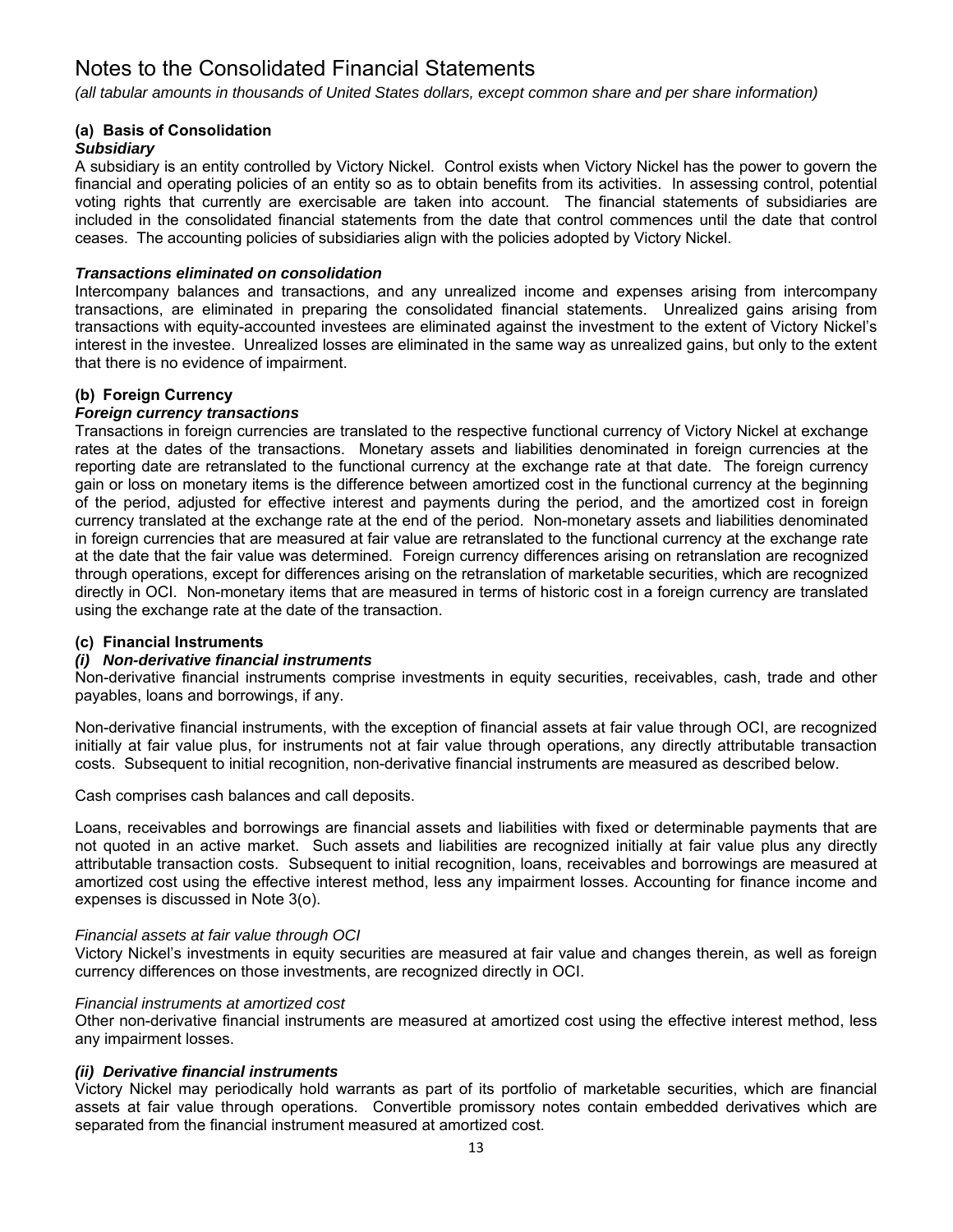*(all tabular amounts in thousands of United States dollars, except common share and per share information)*

Derivatives are recognized initially at fair value; attributable transaction costs are recognized through operations when incurred. Subsequent to initial recognition, derivatives are measured at fair value and changes therein are recognized immediately through operations. The Participating Interest is a derivative that requires adjustment to the fair value at each reporting period (refer to Note 15).

# **(d) Inventory**

Finished products and raw materials inventories are valued at the lower of cost and net realizable value. Cost is determined using an average cost approach. Cost comprises all costs of purchase, costs of processing and other costs incurred in bringing inventories to their present location and condition. Net realizable value for finished products and raw materials is generally considered to be the selling price of the finished product in the ordinary course of business less the estimated costs of completion and estimated costs to make the sale. Inventory is reviewed to ensure the carrying value does not exceed net realizable value. A write-down is recognized when carrying cost exceeds net realizable value. The write-down may be reversed if the circumstances which caused it no longer to exist.

# **(e) Property, Plant and Equipment**

# *(i) Recognition and measurement*

Items of property, plant and equipment are measured at cost less accumulated depreciation and accumulated impairment losses. Cost includes any expenditure that is directly attributable to the acquisition of the asset.

When parts of an item of property, plant and equipment have different useful lives, they are accounted for as separate items (major components) of property and equipment. Gains and losses on disposal of an item of property and equipment are determined by comparing the proceeds from disposal with the carrying amount of property and equipment and are recognized net within *Loss on Sale of Asset* in the consolidated statement of operations.

# *(ii) Depreciation*

Depreciation is calculated as a function of the depreciable amount, which is the cost of an asset less its residual value. Depreciation is recognized through operations over the estimated useful lives of each part of an item of property and equipment. Land is not depreciated. Depreciation commences when an asset is placed into service. Operations at the 7P Plant began in 2014, at which time amortization of plant equipment commenced.

The depreciation rates and methods for the current and comparative periods are as follows:

| <b>Item</b>                     | Method            | 2019       | 2018       |
|---------------------------------|-------------------|------------|------------|
| Building                        | Declining-balance | 5%         | 5%         |
| Plant and Equipment at 7P Plant | Straight-line     | 10% to 20% | 10% to 20% |
| Other Equipment and Furniture   | Declining-balance | 20%        | 20%        |
| Vehicles and Mobile Equipment   | Declining-balance | 30%        | 30%        |

Depreciation methods, useful lives and residual values are reviewed at each financial year end and adjusted if appropriate.

# **(f) Exploration and Evaluation Projects**

# *(i) Exploration and Evaluation expenditures*

Exploration and Evaluation ("E&E") expenditures relate to costs incurred on the exploration for and evaluation of potential mineral reserves and includes costs related to the following: acquisition of exploration rights, conducting geological studies, exploratory drilling and sampling, and evaluating the technical feasibility and commercial viability of extracting a mineral resource.

E&E expenditures, including costs of acquiring licenses, are capitalized as E&E assets on an "area of interest basis" which generally is defined as a project. The Company considers a project to be an individual geological area whereby the presence of a mineral deposit is considered favourable or has been proven to exist and, in most cases, comprises a single mine or deposit.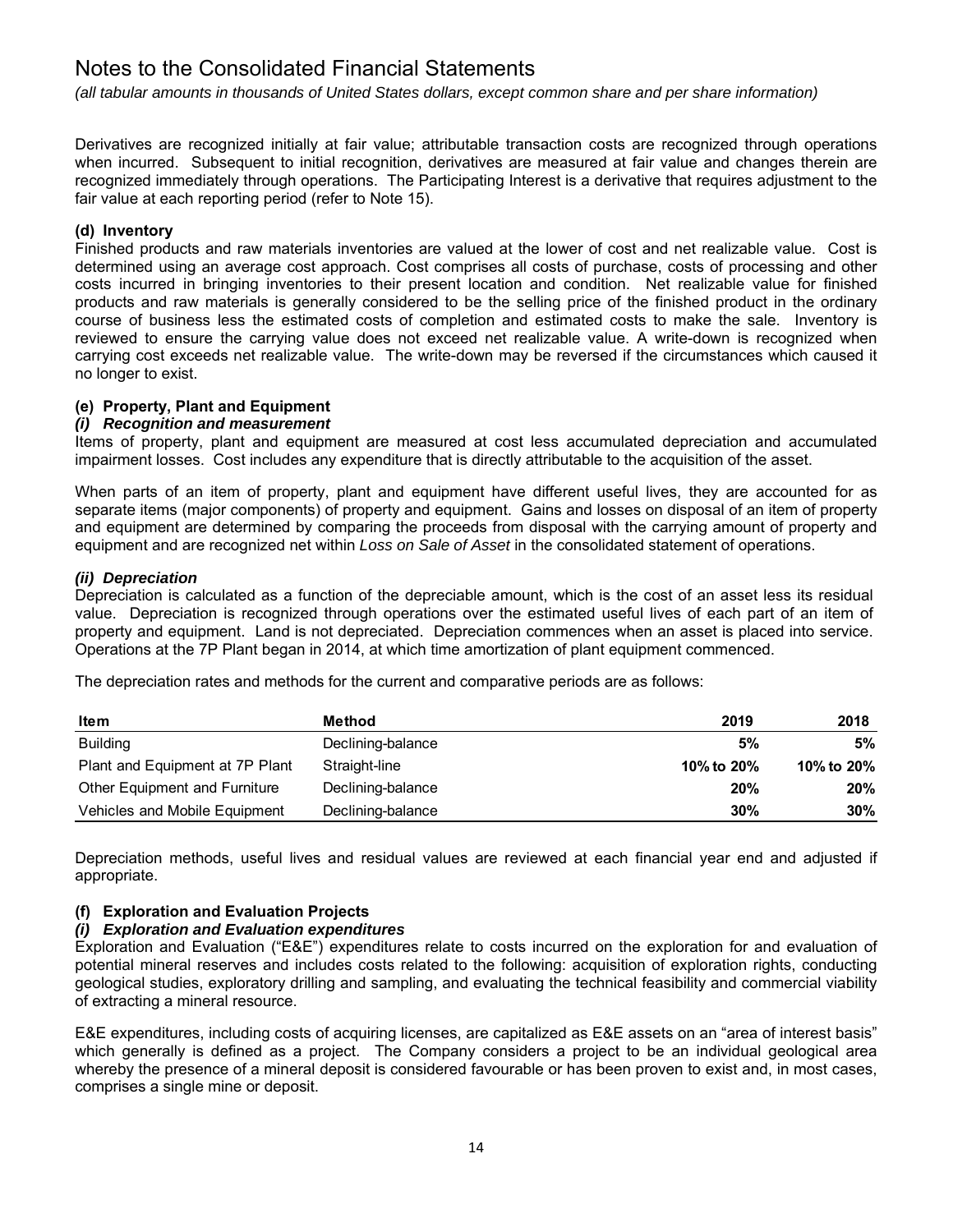*(all tabular amounts in thousands of United States dollars, except common share and per share information)*

E&E assets are recognized if the rights to the project are current and either:

- the expenditures are expected to be recouped through successful development and exploitation of the project, or alternatively by its sale; or
- activities on the project have not, at the reporting date, reached a stage which permits a reasonable assessment of the existence or otherwise of economically recoverable reserves and active and significant operations in, or in relation to, the project are continuing.

E&E expenditures are initially capitalized as intangible E&E assets. Such E&E expenditures may include costs of licence acquisition, technical services and studies, geophysical surveys, exploration drilling and testing, materials and fuels used, rentals and payments made to contractors and consultants. To the extent that a tangible asset is consumed in developing an intangible E&E asset, the amount reflecting that consumption is recorded as part of the cost of the intangible asset.

Once the technical feasibility and commercial viability of the extraction of mineral reserves in a project are demonstrable, permitted and development is approved by the Board, E&E assets attributable to that project are first tested for impairment and then reclassified to *Mine property and development projects* on the consolidated balance sheet.

# *(ii) Pre-E&E expenditures*

Pre-E&E expenditures are incurred on activities that precede exploration for an evaluation of mineral resources, being all expenditures incurred prior to securing the legal rights to explore an area. Pre-E&E expenditures are expensed immediately as *Pre-exploration write-offs* through the consolidated statement of operations.

# *(iii) Impairment*

E&E assets are assessed for impairment when facts and circumstances suggest that the carrying amount of an E&E asset may exceed its recoverable amount and any impairment loss is recognized as *Writedown of Exploration and Evaluation projects* through the consolidated statement of operations. The following facts and circumstances, among other things, indicate that E&E assets must be tested for impairment:

- the term of exploration license for the project has expired during the reporting period or will expire in the near future, and is not expected to be renewed;
- substantive expenditure on further exploration for and evaluation of mineral resources in the project area is neither budgeted nor planned;
- exploration for and evaluation of mineral resources in the project area have not led to the discovery of commercially viable quantities of mineral resources and the Company plans to discontinue activities in the specific area; or
- sufficient data exists to indicate that while development activity is likely to proceed, the carrying amount of the E&E asset is unlikely to be recovered in full through such activity.

E&E assets are tested for impairment on an individual project (area of interest) basis. As noted above, a project would also be tested for impairment before being transferred to *Mine property and development projects* on the consolidated balance sheet.

# **(g) Mine Property and Development Project**

# *(i) Pre-production development expenditures*

The Company considers a project to be in the development phase when an identified mineral reserve is being prepared for production as approved by the Board, for example when there is construction of access to the mineral reserves upon determination that there is economic viability of the project under a successful feasibility study and is permitted for development. As such, project development activities are related to the construction of an asset to be used in production or preparation for extraction of a specific mineral resource.

The costs of mining properties, which include the costs of acquiring and developing mining properties and mineral rights, are capitalized in the same manner as property and equipment under *Mine property and development project* ("MP&D") assets on the consolidated balance sheet in the period in which they are incurred or transferred from E&E assets upon determination of economic viability. At that point, all further pre-production primary development expenditure other than land, buildings, plant and equipment, etc. is capitalized as part of the cost of the project until the project is capable of commercial production. This includes costs incurred in preparing the site for mining operations, including pre-stripping costs.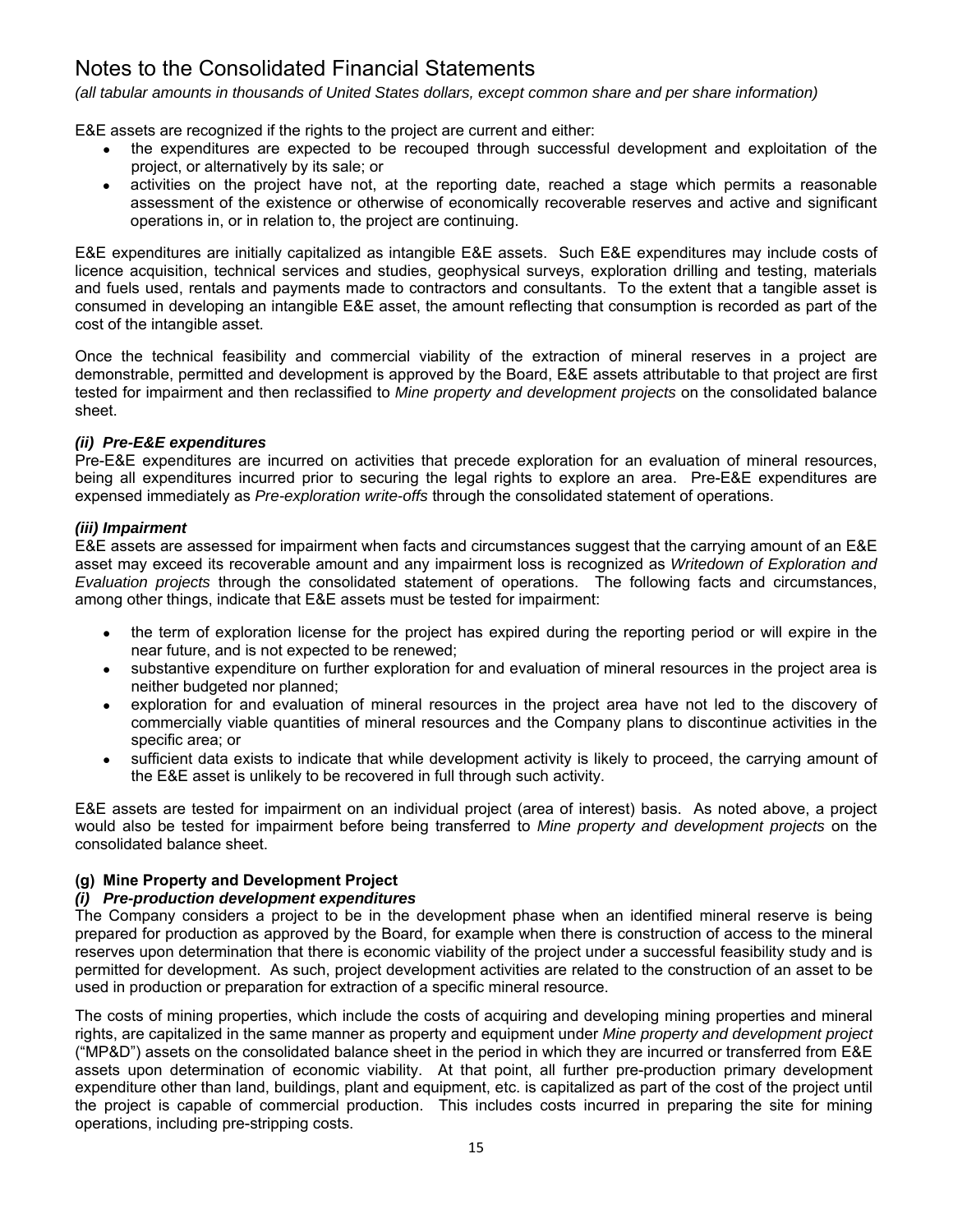*(all tabular amounts in thousands of United States dollars, except common share and per share information)*

Presently, the Company's sole project classified as an *MP&D* asset on the consolidated balance sheet is the Minago project; it continues to be in the pre-production phase and costs continue to be capitalized without depreciation.

# *(ii) Impairment*

If a property were to be abandoned, there is little likelihood of a mineral right being exploited, or the value of the exploitable mineral right has diminished below cost, the cumulative capitalized cost relating to the property is written off to its recoverable amount through operations.

# **(h) Borrowing Costs**

The Company's policy is to capitalize project-related borrowing costs related to qualifying assets as incurred. A qualifying asset is an asset that necessarily takes a substantial period of time to get ready for its intended use or sale. The Company presently does not have any project-related borrowings on qualifying assets.

# **(i) Government Grants**

Government grants that compensate Victory Nickel for expenses incurred are recognized through operations on a systematic basis in the same periods in which the expenses are recognized. Grants that compensate Victory Nickel for the cost of an asset are recognized through operations on a systematic basis over the useful life of the asset. For assets which are not being amortized, such as E&E assets or MP&D assets, the government grant is deducted from the related asset.

# **(j) Investment Tax Credits**

Investment tax credits may be claimed by the Company on qualifying expenditures. The Company accounts for these when such qualifying expenditures have been made by reducing the deferred tax liability and recording an income tax recovery through the consolidated statement of operations.

# **(k) Impairment**

# *(i) Financial assets*

A financial asset is assessed at each reporting date to determine whether there is any objective evidence that it is impaired. A financial asset is considered to be impaired if objective evidence indicates that one or more events have had a negative effect on the estimated future cash flows of that asset.

An impairment loss in respect of a financial asset measured at amortized cost is calculated as the difference between its carrying amount and the present value of the estimated future cash flows discounted at the original effective interest rate. Individually significant financial assets are tested for impairment on an individual basis. The remaining financial assets are assessed collectively in groups that share similar credit risk characteristics.

An impairment loss is reversed if the reversal can be related objectively to an event occurring after the impairment loss was recognized. For financial assets measured at amortized cost, the reversal is recognized through operations.

# *(ii) Non-financial assets*

The carrying amounts of Victory Nickel's non-financial assets, other than deferred tax assets, are reviewed at each reporting date to determine whether there is any indication of impairment. If any such indication exists, then the asset's recoverable amount is estimated. For goodwill and intangible assets that have indefinite lives or that are not yet available for use, the recoverable amount is estimated each year at the same time.

The recoverable amount of an asset or cash-generating unit ("CGU") (see definition below) is the greater of its value in use and its fair value less costs to sell. In assessing value in use, the estimated future cash flows are discounted to their present value using a pre-tax discount rate that reflects current market assessments of the time value of money and the risks specific to the asset. For the purpose of impairment testing, assets are grouped together into the smallest group of assets that generates, or has the potential to generate, cash inflows from continuing use that are largely independent of the cash inflows of other assets or groups of assets. Generally, a CGU is analogous to an individual project. The goodwill acquired in a business combination, for the purpose of impairment testing, is allocated to CGUs that are expected to benefit from the synergies of the combination.

An impairment loss is recognized if the carrying amount of an asset or a CGU exceeds its estimated recoverable amount. Impairment losses are recognized through operations. Impairment losses recognized in respect of CGUs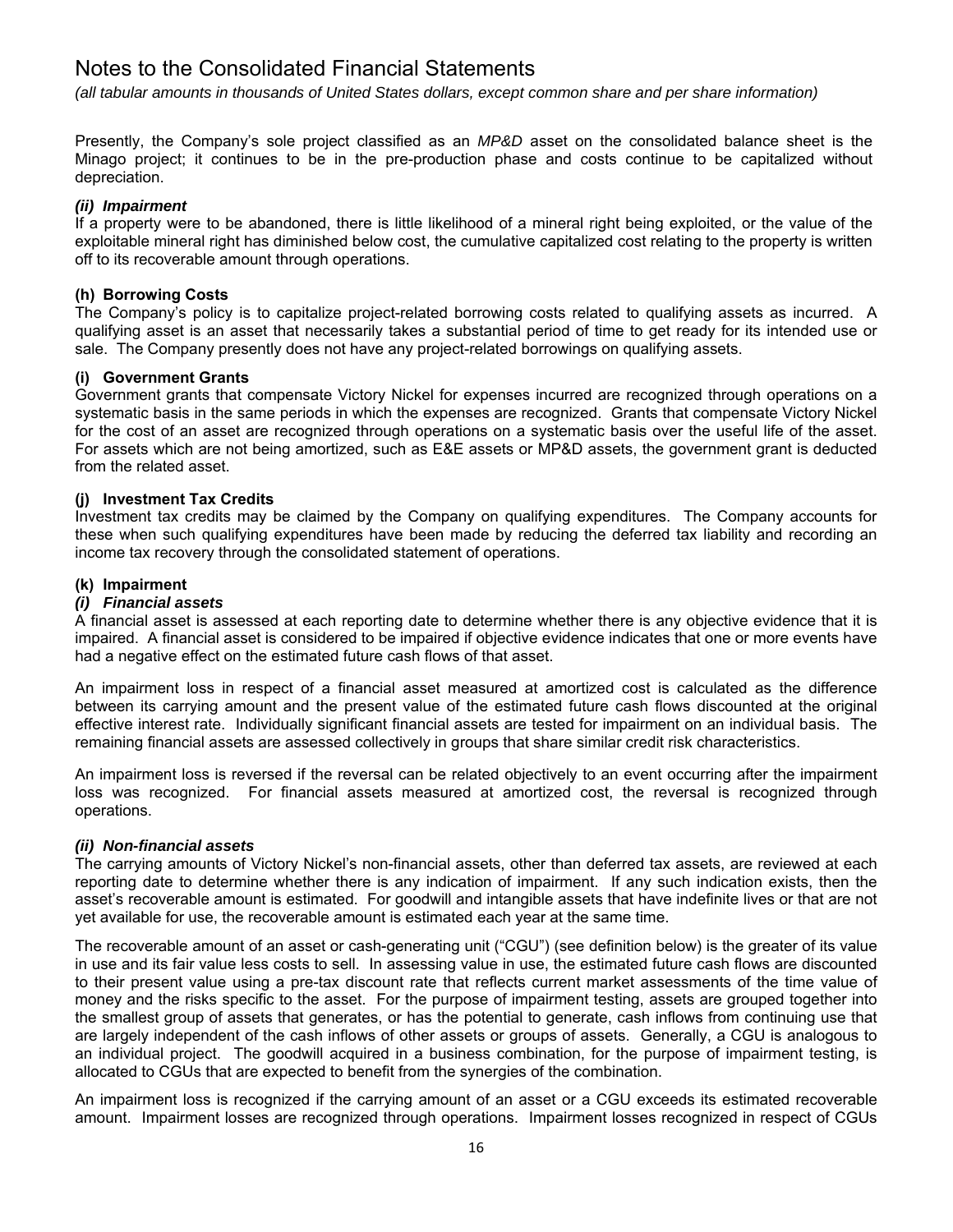*(all tabular amounts in thousands of United States dollars, except common share and per share information)*

are allocated first to reduce the carrying amount of any goodwill allocated to the units and then to reduce the carrying amounts of the other assets in the unit (group of units) on a pro rata basis.

Impairment losses recognized in prior periods are assessed at each reporting date for any indications that the loss has decreased or no longer exists. An impairment loss is reversed if there has been a change in the estimates used to determine the recoverable amount. An impairment loss is reversed only to the extent that the asset's carrying amount does not exceed the carrying amount that would have been determined, net of depreciation or amortization, if no impairment loss had been recognized.

# **(l) Leases**

The Company adopted IFRS 16 – Leases ("IFRS 16") on January 1, 2019. IFRS 16 applies a control model to the identification of leases, distinguishing between a lease and a service contract on the basis of whether the customer controls the asset being leased. For those assets determined to meet the definition of a lease, IFRS 16 introduces significant changes to the accounting by lessees, introducing a single, on-balance sheet accounting model that is similar to current finance lease accounting, with limited exceptions for short-term leases or leases of low value assets. The adoption of IFRS 16 did not have a material impact to the Company's financial statements and no comparative figures were impacted by the adoption.

On transition to IFRS 16, the Company elected to not recognize the right-of-use assets and lease liabilities for low value leases or leases that have a lease term of 12 months or less. The Company accounts for these leases as short-term leases and recognizes the lease payments associated with these leases as an expense on a straight-line basis over the lease term.

# **(m) Employee Benefits**

# *(i) Termination benefits*

Termination benefits are recognized as an expense when Victory Nickel is demonstrably committed, without realistic possibility of withdrawal, to a formal detailed plan to either terminate employment before the normal retirement date, or to provide termination benefits as a result of an offer made to encourage voluntary redundancy. Termination benefits for voluntary redundancies are recognized as an expense if Victory Nickel has made an offer of voluntary redundancy, it is probable that the offer will be accepted and the number of acceptances can be reliably estimated.

# *(ii) Short-term benefits*

Short-term employee benefit obligations are measured on an undiscounted basis and are expensed as the related service is provided. A liability is recognized for the amount expected to be paid under short-term cash bonus plans if Victory Nickel has a present legal or constructive obligation to pay this amount as a result of past service provided by the employee and the obligation can be reliably estimated.

# *(iii) Share-based payment transactions*

The grant-date fair value of options granted to employees, directors and consultants is recognized as an employee expense, with a corresponding increase in equity, over the period that the individuals become unconditionally entitled to the options. The amount recognized as an expense is adjusted to reflect the actual number of share options for which the related service and non-market vesting conditions are met.

Share-based payment arrangements in which the Company receives properties, goods or services as consideration for its own equity instruments are accounted for as equity-settled share-based payment transactions, regardless of how the equity instruments are obtained by Victory Nickel.

# **(n) Provisions**

A provision is recognized if, as a result of a past event, the Company has a present legal or constructive obligation that can be reliably estimated and it is probable that an outflow of economic benefits will be required to settle the obligation. Provisions are determined by discounting the expected future cash flows at a pre-tax rate that reflects current market assessments of the time value of money and the risks specific to the liability. The unwinding of the discount is recognized as a finance cost.

In accordance with the Company's environmental policy and applicable legal requirements, a provision for site restoration or decommissioning in respect of land restoration, and the related expense, is recognized when the land is contaminated and there is a legal obligation to restore the site. The Company presently has no decommissioning liabilities.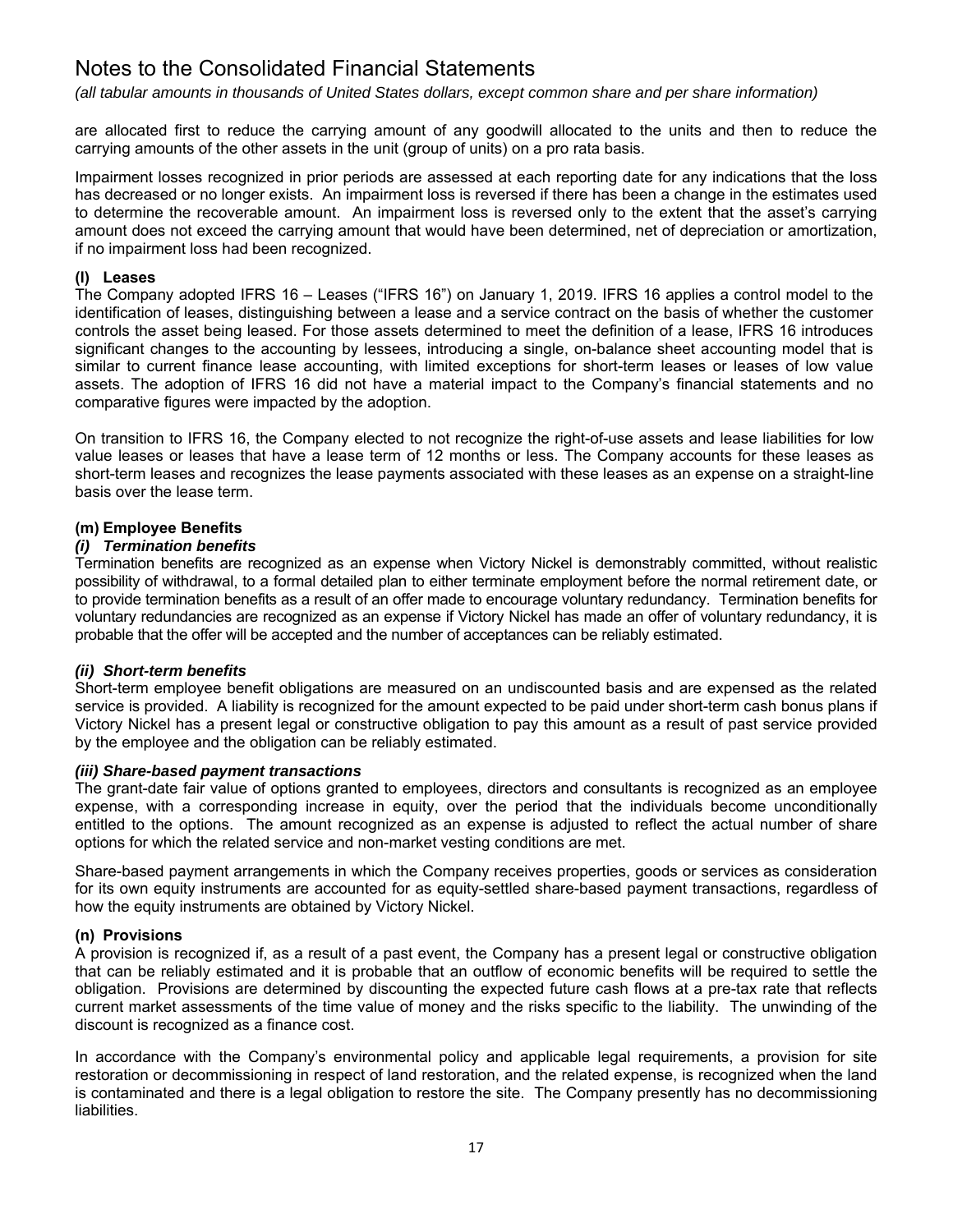*(all tabular amounts in thousands of United States dollars, except common share and per share information)*

# **(o) Finance Income and Finance Costs**

Finance income comprises interest income on funds invested (including financial assets at fair value through operations), gains on the disposal of financial assets at fair value through operations, amortization of flow-through premiums and changes in the fair value of financial assets (warrants) at fair value through operations. Interest income is recognized as it accrues through operations, using the effective interest method. Gains on the disposal of financial assets are recognized on the settlement date.

Finance costs comprise interest expense on borrowings, unwinding of the discount on provisions, changes in the fair value of financial assets and liabilities at fair value through operations and losses recognized on financial assets that are recognized through operations. All borrowing costs are recognized through operations using the effective interest method, except for those amounts capitalized as part of the cost of qualifying assets.

Foreign currency gains and losses are reported on a net basis.

# **(p) Income Taxes**

Income tax expense comprises current and deferred tax. Income tax expense is recognized through operations except to the extent that it relates to items recognized either in OCI or directly in equity, in which case it is recognized in OCI or in equity respectively.

Current tax is the expected tax payable on the taxable income for the period, using tax rates enacted or substantively enacted at the reporting date and any adjustment to tax payable in respect of previous years.

Deferred tax is recognized using the balance sheet method, providing for temporary differences between the carrying amounts of assets and liabilities for financial reporting purposes and the amounts used for taxation purposes. Deferred tax is not recognized for the following temporary differences: the initial recognition of assets or liabilities in a transaction that is not a business combination and that affects neither accounting nor taxable profit or loss, and differences relating to investments in subsidiaries and jointly-controlled entities to the extent that it is probable that they will not reverse in the foreseeable future. In addition, deferred tax is not recognized for taxable temporary differences arising on the initial recognition of goodwill. Deferred tax is measured at the tax rates that are expected to be applied to temporary differences when they reverse, based on the laws that have been enacted or substantively enacted by the reporting date. Deferred tax assets and liabilities are offset if there is a legally enforceable right to offset current tax liabilities and assets, and they relate to income taxes levied by the same tax authority on the same taxable entity, or on different tax entities, but they intend to settle current tax liabilities and assets on a net basis or their tax assets and liabilities will be realized simultaneously.

A deferred tax asset is recognized to the extent that it is probable that future taxable profits will be available against which the temporary difference can be utilized. Deferred tax assets are reviewed at each reporting date and are reduced to the extent that it is no longer probable that the related tax benefit will be realized.

# **(q) Share Capital**

# *(i) Common shares*

Common shares are classified as equity. Incremental costs directly attributable to the issue of common shares and share options are recognized as a deduction from equity, net of any tax effects.

The Company has financed a portion of its E&E activities through the issue of flow-through shares. Under the terms of these share issues, the tax attributes of the related expenditures are renounced to subscribers. Common shares issued on a flow-through basis typically include a flow-through premium because of the tax benefits associated therewith. Flow-through shares may also be issued with a warrant feature. At the time of issue, the Company estimates the proportion of proceeds attributable to the flow-through premium, the common share and the warrant with reference to closing market prices and such techniques as the Black-Scholes option-pricing model. The flowthrough premium is estimated as the excess of the subscription price over the market value of the share and is recorded as a liability in *Trade and other payables* on the consolidated balance sheet. The proceeds attributable to the warrants is also treated as equity and recorded in *Contributed surplus* on the consolidated balance sheet until exercise, when the associated proportion is transferred to share capital along with the cash proceeds received on exercise.

The effect of renunciation of the tax benefits to holders of such shares is recognized pro rata with the associated expenditures being incurred by the Company. This could occur either before or after the formal renunciation of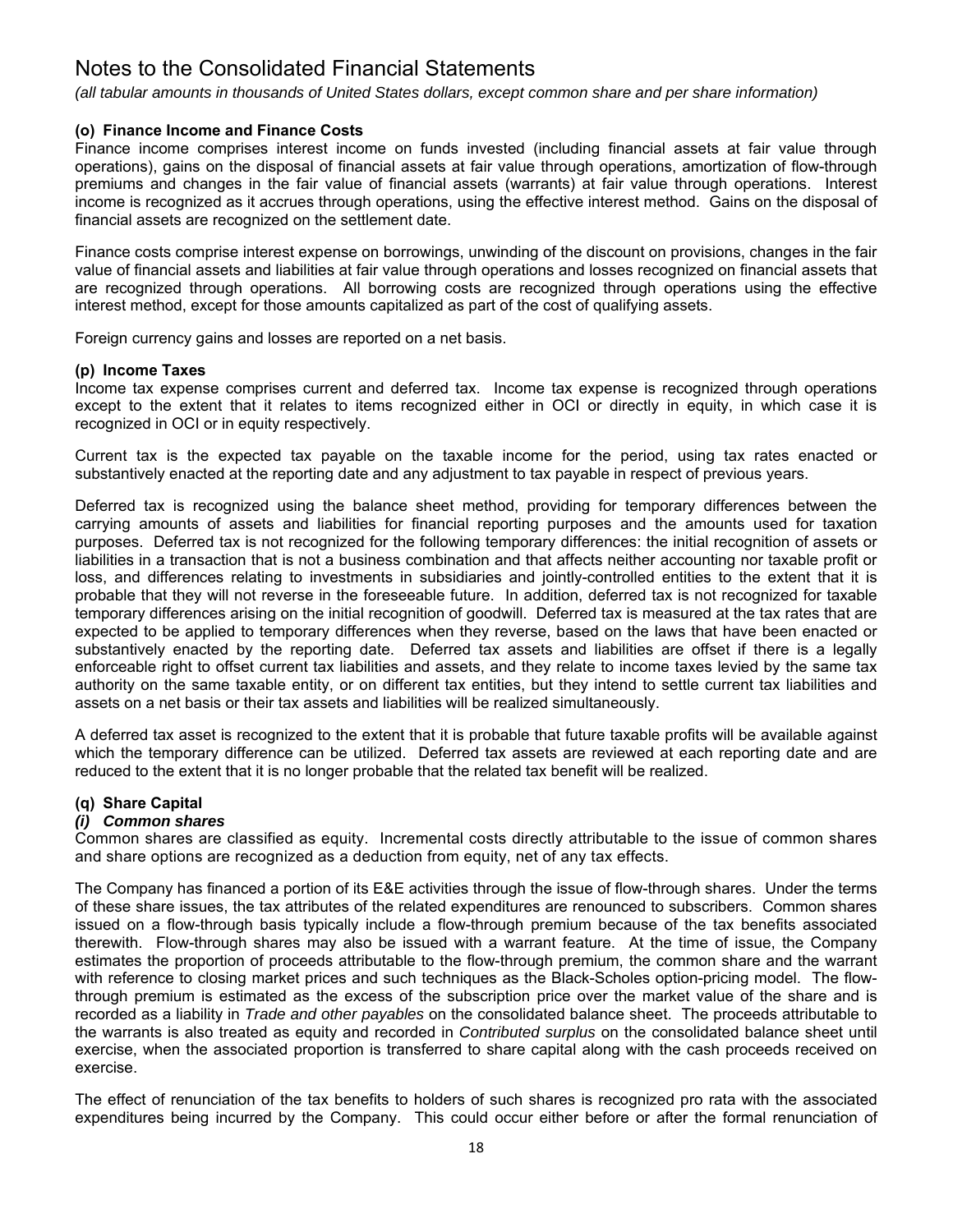*(all tabular amounts in thousands of United States dollars, except common share and per share information)*

expenditures to the tax authorities have been made. When the eligible expenditures are incurred, the tax value of the renunciation is recorded as a deferred tax liability and charged against operations as a deferred tax provision.

Furthermore, as eligible expenditures are incurred, the Company recognizes a pro rata amount of the flow-through premium through *Finance income* in the consolidated statement of operations with a decrement to the liability in *Trade and other payables* on the consolidated balance sheet.

# *(ii) Share-based payment arrangements*

# *Stock Option Plan*

The Company has a stock option plan (the "Stock Option Plan") which is described in Note 19. Awards to nonemployees are measured at the fair value of the goods or services received. Awards made to employees are measured at the grant date. All stock-based awards made to employees and non-employees are recognized at the date of grant using a fair-value-based method to calculate the share-based payment. The share-based payment is charged to operations over the vesting period of the options or service period, whichever is shorter. Stock options vest either immediately and/or over a 12-month period.

# *Share Incentive Plan*

The Company has a share incentive plan (the "Share Incentive Plan"), which includes both a share purchase plan (the "Share Purchase Plan") and a share bonus plan (the "Share Bonus Plan"). The Share Incentive Plan is administered by the directors of the Company. The Share Incentive Plan provides that eligible persons thereunder include directors, senior officers and employees of the Company and its designated affiliates and consultants who are primarily responsible for the management and profitable growth of the business.

The Share Incentive Plan is described in Note 17. The Company uses the fair value method of accounting for, and to recognize as compensation expense, its share-based payments for employees. Common shares issued under the Share Incentive Plan are valued based on the quoted market price on the date of the award. This amount is expensed over the vesting period.

#### **(r) Revenue Recognition**

Revenues from frac sand sales are recognized when legal title passes to the customer, which may occur at the Company's production facility, rail origin or at the destination terminal or transload facility. At that point, delivery has occurred, evidence of a contractual arrangement exists and collectability is reasonably assured.

# **(s) Earnings (Loss) per Share**

The Company presents basic and diluted earnings (loss) per share ("EPS") data for its common shares. Basic EPS is calculated by dividing the results of operations attributable to ordinary shareholders of the Company by the weighted average number of common shares outstanding during the period. Diluted EPS is determined by adjusting the results of operations attributable to common shareholders and the weighted average number of common shares outstanding for the effects of all dilutive potential common shares, which comprise warrants and share options.

# **(t) New Standards and Interpretations Not Yet Adopted**

There were no new accounting pronouncements which are effective for the fiscal periods of the Company beginning on or after January 1, 2020, not yet adopted by the Company.

# **4. FINANCIAL RISK MANAGEMENT AND CAPITAL MANAGEMENT DISCLOSURES**

# **Overview**

The Company has exposure to the following risks from its use of financial instruments:

- credit risk;
- liquidity risk;
- market risk; and
- operational risk.

This note presents information about the Company's exposure to each of the above risks, the Company's objectives, policies and processes for measuring and managing risk, and the Company's management of capital. Further quantitative disclosures are included throughout these consolidated financial statements.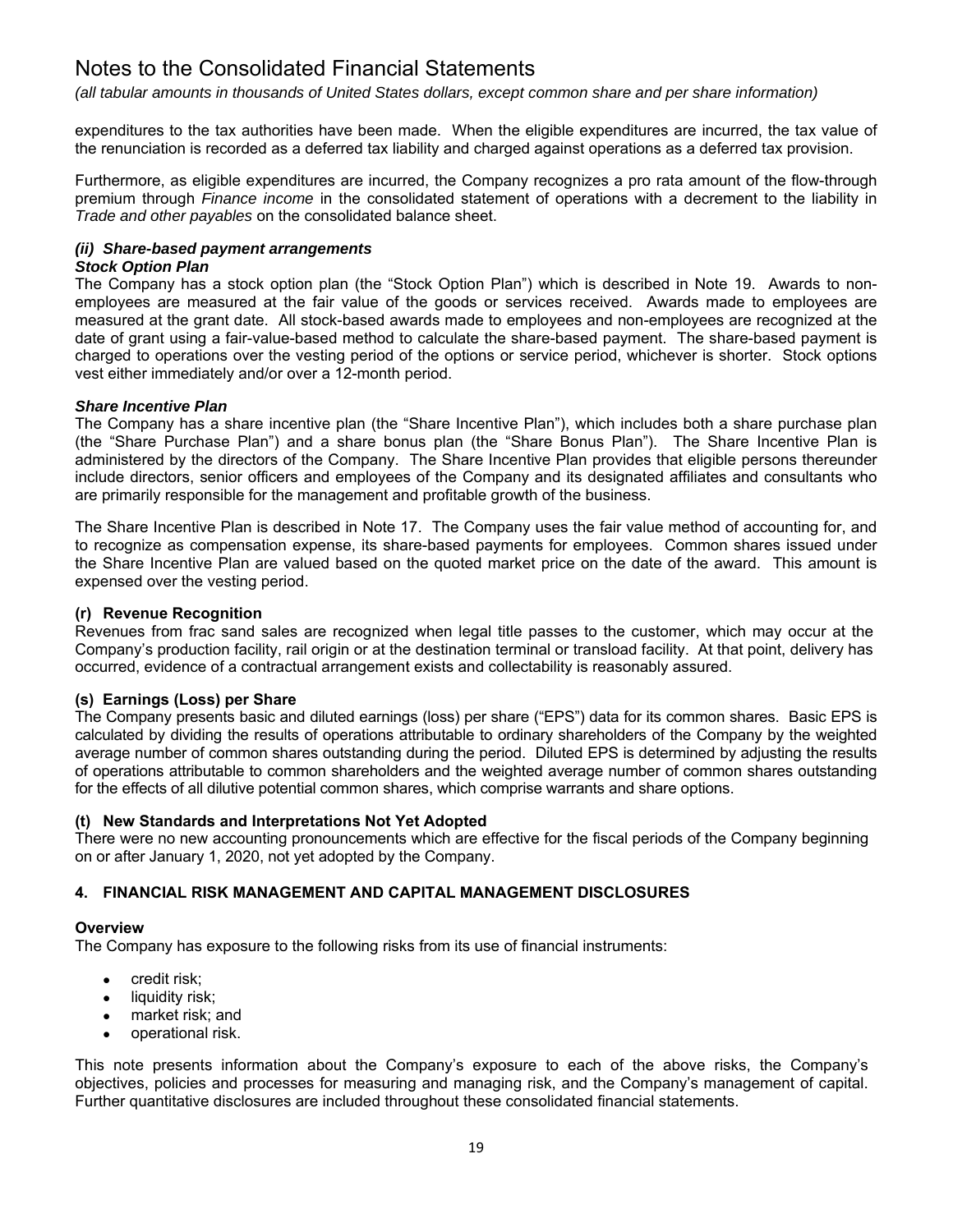*(all tabular amounts in thousands of United States dollars, except common share and per share information)*

# **Risk Management Framework**

The Board of Directors has overall responsibility for the establishment and oversight of the Company's risk management framework. The Board fulfils its responsibility through the Audit Committee which is responsible for overseeing the Company's risk management policies.

The Company's risk management policies are established to identify and analyze the risks faced by the Company, to set appropriate risk limits and controls, and to monitor risks and adherence to limits. Risk management practices are reviewed regularly to reflect changes in market conditions and the Company's activities including entry into new operations, such as the frac sand business. The Company has an established code of conduct which sets out the control environment within which framework all directors' and employees' roles and obligations are outlined. The Company's risk and control framework is facilitated by the small-sized and hands-on executive team.

# **Credit Risk**

Credit risk is the risk of an unexpected financial loss to the Company if a customer or third-party to a financial instrument fails to meet its contractual obligations and arises principally from the Company's cash, receivables and marketable securities.

# *Cash*

The Company's cash, and restricted deposits, if any, are held through large Canadian financial institutions. The Company has a corporate policy of investing its available cash in Canadian government instruments and certificates of deposit or other direct obligations of major Canadian banks.

# *Receivables*

The Company has increased its exposure to credit risk upon commencement of sales of frac sand. The Company's other receivables consist of amounts due from federal and provincial governments. Amounts due from other parties are settled on a regular basis.

When necessary, the Company establishes an allowance for impairment that represents its estimate of incurred losses in respect of receivables. The main component of this allowance is a specific loss component that relates to individually significant exposures.

Further, when the Company engages in corporate transactions, it seeks to manage its exposure by ensuring that appropriate recourse is included in such agreements upon the counterparty's failure to meet contractual obligations.

# *Marketable securities*

The Company limits its exposure to credit risk by investing only in securities which are listed on public stock exchanges. Such strategic investments are approved by the Board of Directors of the Company. Management actively monitors changes in the markets and management does not expect any counterparty to fail to meet its obligations. The Company's investments are generally in the junior natural resources sector and these companies are subject to similar areas of risk as the Company itself.

# *Guarantees*

The Company's policy is to provide financial guarantees only to wholly-owned subsidiaries or under business arrangements where the benefit of the guarantee will enure to the Company. As at December 31, 2019 and 2018, the Company had no third-party guarantees outstanding.

# **Liquidity Risk**

Liquidity risk is the risk that the Company will encounter difficulty in meeting the obligations associated with its financial liabilities that are settled by delivering cash or another financial asset. The Company's approach to managing liquidity is to ensure, as far as possible, that it will always have sufficient liquidity to meet its liabilities when due without incurring unacceptable losses or risking undue damage to the Company's reputation.

The Company's objective is to maintain sufficient capital in order to meet short-term business requirements, after taking into account cash flows from operations and the Company's holdings of cash and marketable securities. This is accomplished by budgets and forecasts which are updated on a periodic basis to understand future cash needs and sources. When possible, spending plans are adjusted accordingly to provide for liquidity.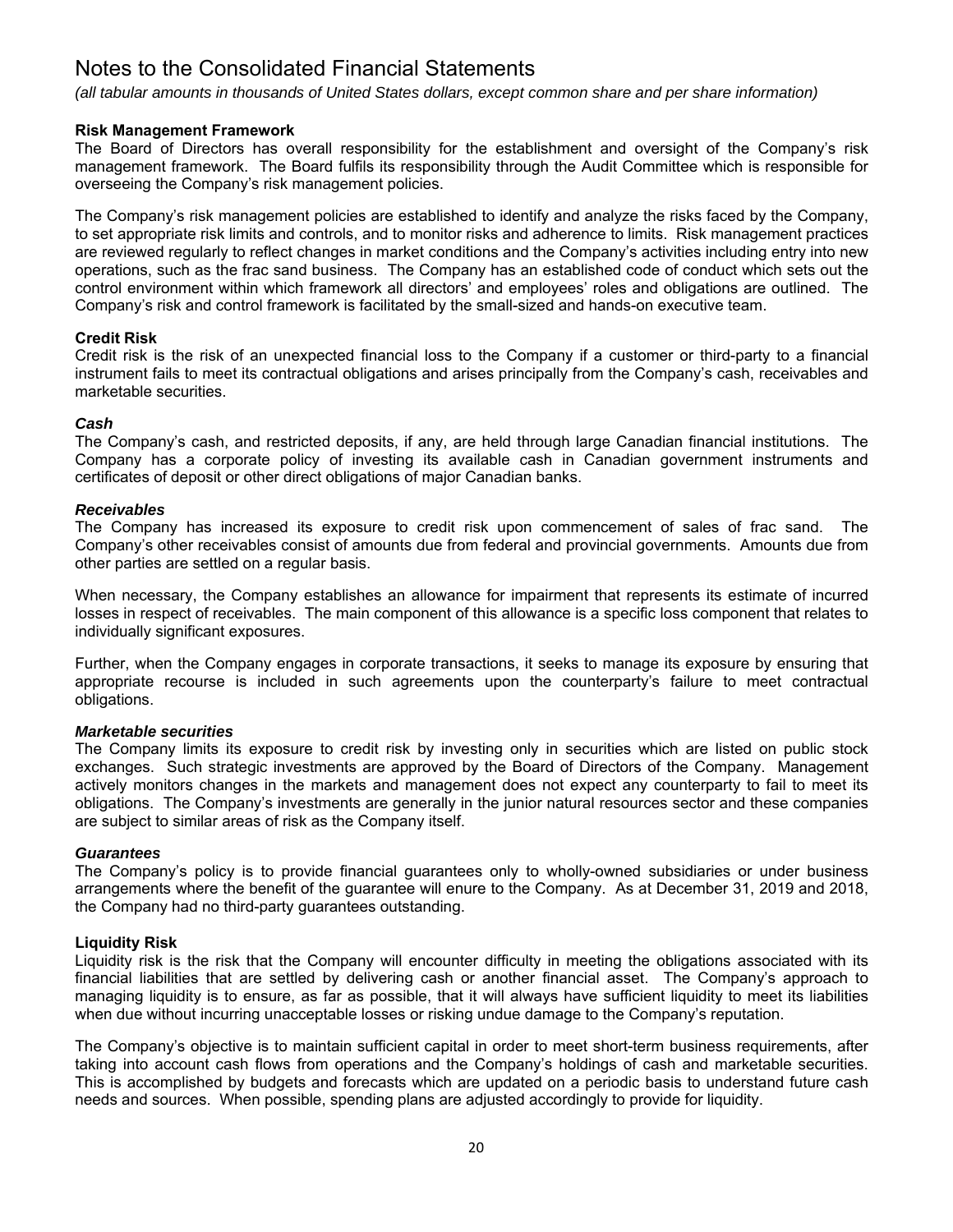*(all tabular amounts in thousands of United States dollars, except common share and per share information)*

The Company manages its liquidity risk through the mechanisms described above and as part of Capital Disclosures below. The Company has historically relied on issuances of common shares to develop projects and to finance day-to-day operations and may do so again in the future.

As described in Note 1, the Company is experiencing significant liquidity issues and in 2018, has refinanced a portion of its trade payables and loans, as outlined in Note 14.

#### **Market Risk**

Market risk is the risk that changes in market prices, such as foreign exchange rates, interest rates, commodity prices and equity prices, will affect the Company's income, the value of its E&E and MP&D properties or the value of its holdings of financial instruments. The objective of market risk management is to manage and control market risk exposures within acceptable parameters, while optimizing the return. The frac sand market is subject to market forces affecting oil and natural gas pricing and related demand for frac sand.

#### *Currency risk*

The Company is exposed to currency risk on purchases and other payables that are denominated in a currency other than the functional currency of the Company; the US dollar. The primary currency in which these transactions are denominated is the Canadian dollar. The Company does not actively hedge its foreign currency exposure.

#### *Interest rate risk*

Interest rate risk is the risk that the fair value or future cash flows of a financial instrument will fluctuate because of changes in market interest rates. The Company's debt bears interest at fixed rates (Note 14). Accordingly, the estimated effect of a 50bps change in interest rate would not have a material effect on the Company's results of operations. None of the Company's other financial instruments are interest-bearing. Consequently, the Company is not presently exposed to any significant interest rate risk which could be caused by a sudden change in market interest rates.

#### *Other market price risk*

The Company's marketable securities and strategic investments, if any, are subject to equity price risk. The values of these investments will fluctuate as a result of changes in market prices, the price of metals or other factors affecting the value of the investments.

Commodity price risk is the potential adverse impact on earnings and economic value due to commodity price movements and volatilities. The value of the Company's mineral resource properties is related to the price of, and outlook for, base and precious metals. Historically, such prices have fluctuated and are affected by numerous factors outside of the Company's control, including, but not limited to: industrial and retail demand, central bank lending, forward sales by producers and speculators, levels of worldwide production, short-term changes in supply and demand because of speculative hedging activities and other factors such as significant mine closures.

The Company does not have any hedging or other commodity-based risks respecting its operations. The value of the Company's strategic investments is also related to the price of, and outlook for, base and precious metals and other minerals. The future prices of frac sand sales are also subject to similar risks.

# **Operational Risk**

Operational risk is the risk of direct or indirect loss arising from a wide variety of causes associated with the Company's processes, personnel, technology and infrastructure, and from external factors other than credit, market and liquidity risks such as those arising from legal and regulatory requirements and generally accepted standards of corporate behaviour. Operational risks arise from all of the Company's operations.

The Company's objective is to manage operational risk so as to balance the avoidance of financial losses and damage to the Company's reputation with overall cost effectiveness and to avoid control procedures that restrict initiative and creativity.

The primary responsibility for the development and implementation of controls to address operational risk is assigned to senior management. The Company has a small but hands-on and experienced executive team which facilitates communication across the Company. This expertise is supplemented, when necessary, by the use of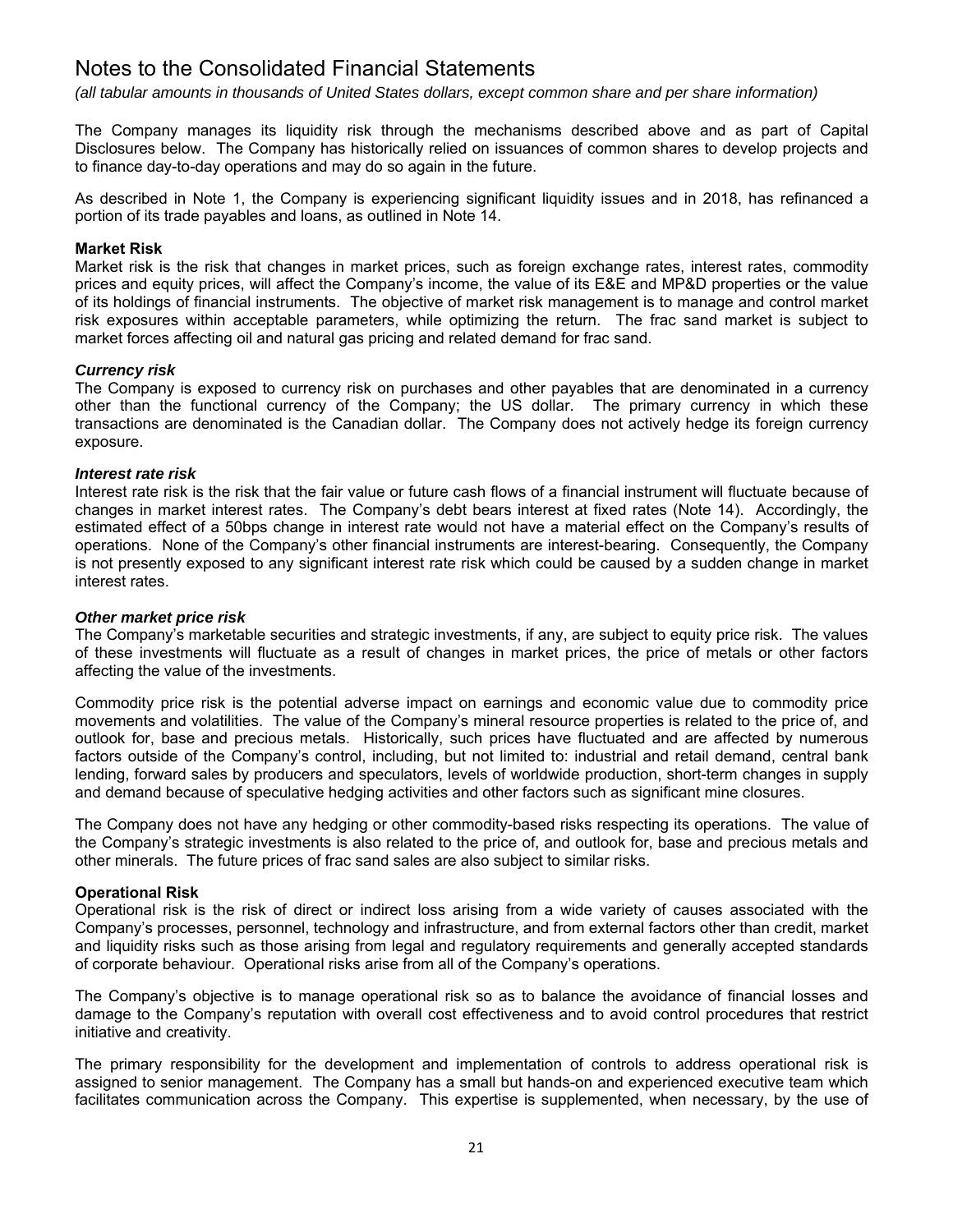*(all tabular amounts in thousands of United States dollars, except common share and per share information)*

experienced consultants in legal, compliance and industry-related specialties. The Company also has standards for the management of operational risk in the following areas:

- requirements for appropriate segregation of duties, including the independent authorization of transactions;
- requirements for the reconciliation and monitoring of transactions;
- compliance with regulatory and other legal requirements, including the Occupational Health and Safety Act and related regulations and codes, and the Railway Safety Act and requirements of the Canadian Transportation Agency;
- documentation of controls and procedures, including quality control and plant maintenance;
- development of contingency plans;
- ethical and business standards; and
- risk mitigation, including insurance when this is effective and available.

Compliance with Company standards is supported by a code of conduct which is provided to salaried employees, officers and directors. The Company requires sign-off of compliance with the code of conduct.

# **Capital Management Disclosures**

The Company's objective when managing capital is to safeguard its accumulated capital in order to provide an adequate return to shareholders by maintaining a sufficient level of funds to support continued project development and corporate activities. Capital is defined by the Company as the aggregate of its shareholders' equity as well as any long-term debt, equipment-based and/or project-based financing.

| As at December 31,                       | 2019           | 2018   |
|------------------------------------------|----------------|--------|
| Shareholders' equity                     | (2, 546)       | 2,000  |
| Loans and borrowings - long-term portion | $\blacksquare$ | 8.495  |
| Participating Interest                   |                |        |
|                                          | (2, 545)       | 10.496 |

The Company manages its capital structure and makes adjustments to it based on the level of funds available to the Company to manage its operations. In order to maintain or adjust the capital structure, the Company expects that it will be able to obtain equity, long-term debt, equipment-based, working capital and/or project-based financing sufficient to maintain and expand its operations. There are no assurances that these initiatives will be successful. In order to achieve these objectives, the Company invests its unexpended cash in highly-liquid, rated financial instruments.

Neither the Company, nor its subsidiaries, are subject to externally-imposed capital requirements. There were no changes in the Company's approach to capital management during the year.

# **5. DETERMINATION OF FAIR VALUES**

A number of the Company's accounting policies and disclosures require the determination of fair value for both financial and non-financial assets and liabilities. Fair values have been determined for measurement and/or disclosure purposes based on the methods described below. When applicable, further information about the assumptions made in determining fair values is disclosed in the notes specific to that asset or liability.

# *Fair value hierarchy*

The different levels of valuation are defined as follows:

- Level 1: Quoted prices (unadjusted) in active markets for identical assets or liabilities;
- Level 2: Inputs other than quoted prices included within Level 1 that are observable for the asset or liability, either directly (i.e. as prices) or indirectly (i.e. derived from prices); and
- Level 3: Inputs for the asset or liability are not based on observable market data (unobservable inputs).

# **(a) Participating Interest**

The fair value of the Participating Interest is based on the estimates of expected future cash flows, as the expectations of payments of the Participating Interest change.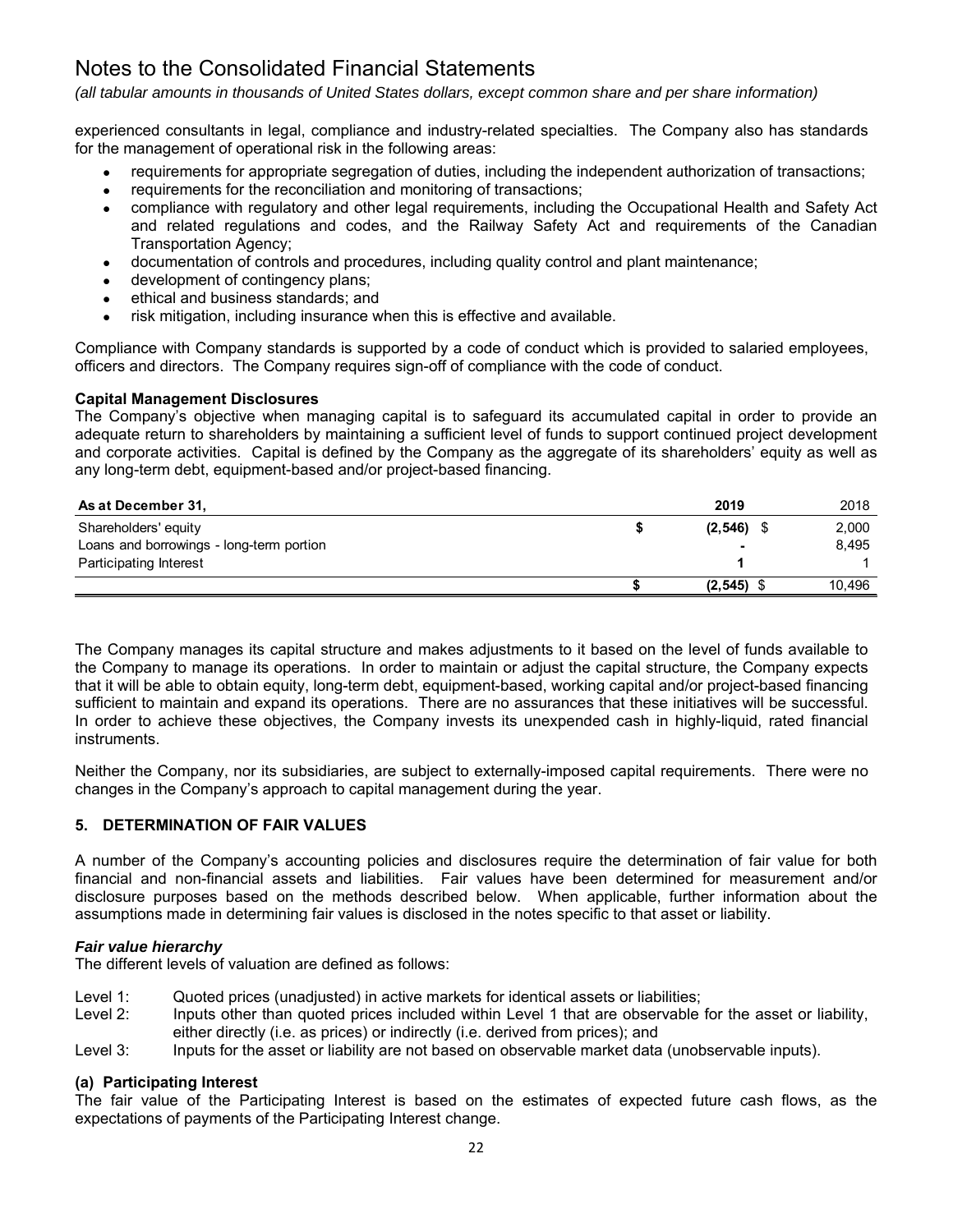*(all tabular amounts in thousands of United States dollars, except common share and per share information)*

# **(b) Marketable Securities**

The fair value of financial assets at fair value through operations or OCI is determined by reference to their quoted closing bid price at the reporting date.

# **(c) Receivables**

The fair value of receivables is estimated as the present value of future cash flows, discounted at the market rate of interest at the reporting date. This fair value is determined for disclosure purposes only.

# **(d) Warrants and/or embedded derivatives**

The fair values of warrants and/or embedded derivatives included in either financial assets or liabilities at fair value through operations or in equity are based upon the Black-Scholes option-pricing model. Measurement inputs include: share price on measurement date, exercise price of the instrument, expected volatility (based on weighted average historic volatility adjusted for changes expected due to publicly-available information), weighted average expected life of the instruments (based on historic experience and general option-holder behaviour), expected dividends and the risk-free interest rate (based on government bonds).

# **(e) Non-derivative Financial Liabilities**

Fair value, which is determined for disclosure purposes, is calculated based on the present value of future principal and interest cash flows, discounted at the market rate of interest at the reporting date.

# **(f) Share-based Payment Transactions**

The fair value of share options is measured using the Black-Scholes option-pricing model. Any service and nonmarket performance conditions attached to the transactions are not taken into account in determining fair value.

# **6. RECEIVABLES**

| As at December 31,        | 2019 | 2018 |
|---------------------------|------|------|
| Trade accounts receivable | 31   | 31   |
| Other receivables         |      | 10   |
|                           | 36   | 41   |

All trade accounts receivable are current as at December 31, 2019 and 2018. As at December 31, 2019, one of four of the Company's customers accounted for 87% of the trade accounts receivable balance (December 31, 2018 – one of four customers accounted for 100%).

# **7. MARKETABLE SECURITIES**

The Company records its investment in shares at available market prices with any difference in fair value compared with acquisition cost being recorded as gain or loss on financial assets at fair value through OCI. The Company's financial assets at fair value through OCI are listed on public stock exchanges, including the TSX and Toronto Venture Exchange. During 2019, the Company sold 99% of its holdings in marketable securities for proceeds of \$149,000 (December 31, 2018 - \$305,000).

# **8. INVENTORY**

| As at December 31,                                                  | 2019         | 2018       |
|---------------------------------------------------------------------|--------------|------------|
| Raw material stored at 7P Plant<br>Finished goods & other inventory | 102<br>1.049 | 957<br>408 |
|                                                                     | 1.151        | 1,365      |

The Company determined that a write-down of inventory of \$147,000 to net realizable value was required during 2019 (2018 – \$206,000) and was recorded under cost of goods sold in the *Statement of Operations*.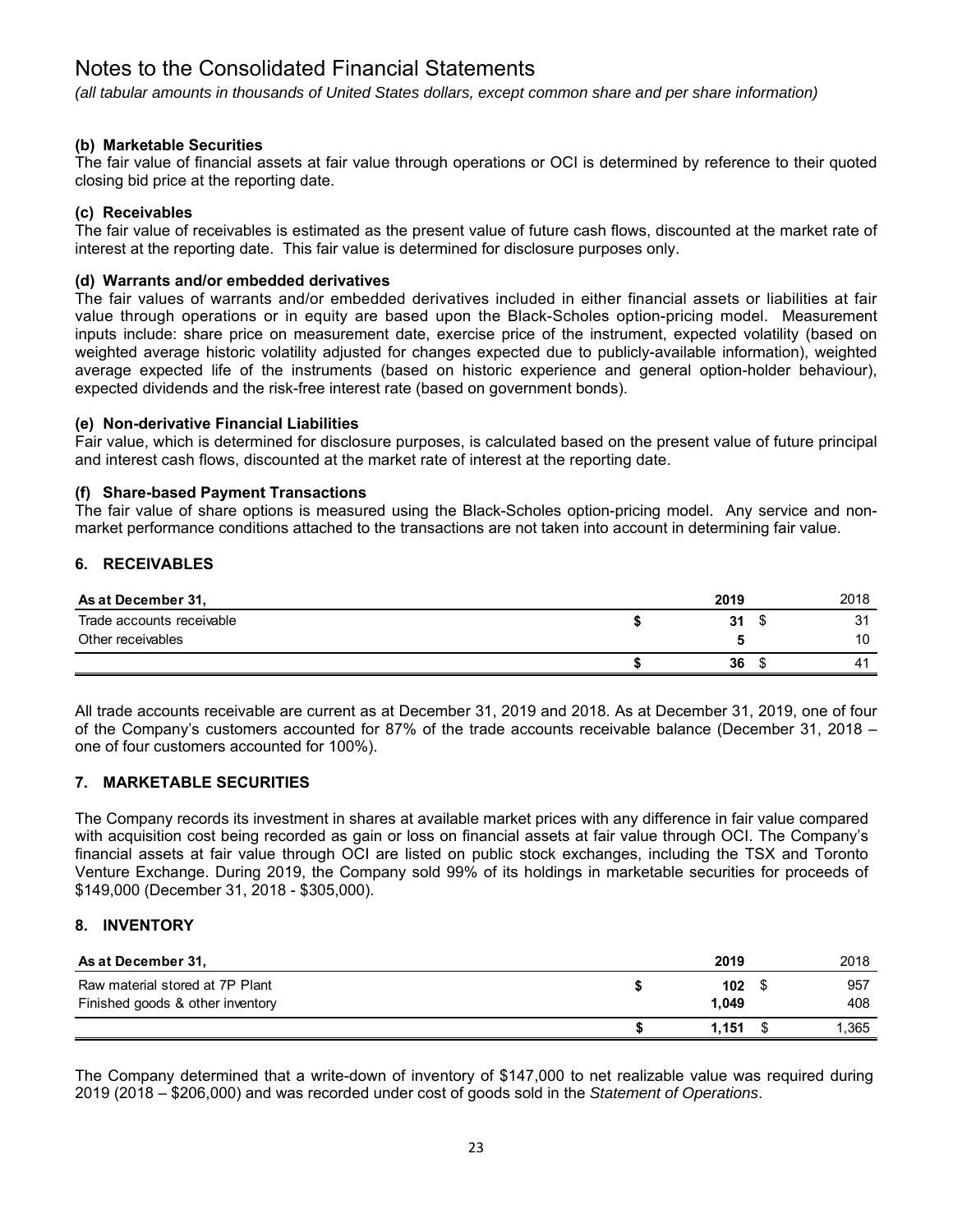*(all tabular amounts in thousands of United States dollars, except common share and per share information)*

# **9. FINANCIAL INSTRUMENTS**

# **Credit Risk**

# *Exposure to credit risk*

The carrying amount of financial assets represents the maximum credit exposure. All amounts are held in Canada. The maximum exposure to credit risk at the reporting date was:

| As at December 31,                         | <b>Notes</b> | 2019 |    | 2018 |
|--------------------------------------------|--------------|------|----|------|
| <b>Carrying amount</b>                     |              |      |    |      |
| Cash                                       |              |      | 23 | 43   |
| Receivables                                |              |      | 36 | 41   |
| Financial assets at fair value through OCI |              |      |    | 116  |
|                                            |              |      | 60 | 200  |

# **Liquidity Risk**

The following table shows the contractual maturities of financial liabilities as at the reporting date.

|                                                                                          | Non-derivative financial liabilities |                                    |  |                               |  |                          |      |                            |
|------------------------------------------------------------------------------------------|--------------------------------------|------------------------------------|--|-------------------------------|--|--------------------------|------|----------------------------|
|                                                                                          |                                      | <b>Trade and other</b><br>payables |  | Short-term<br>loans           |  | Long-term<br>liabilities |      | Total                      |
| As at December 31, 2019<br>Carrying amount<br>Contractual cash flows<br>6 months or less | \$                                   | $2,968$ \$<br>2,968<br>2,968       |  | 18,886 \$<br>18,933<br>18,933 |  | ۰<br>٠                   | - \$ | 21,854<br>21,901<br>21,901 |
| As at December 31, 2018<br>Carrying amount                                               | \$                                   | $2,605$ \$                         |  | $7,160$ \$                    |  | $8,495$ \$               |      | 18,260                     |
| Contractual cash flows<br>6 months or less<br>$6 - 12$ months<br>1 - $2$ years           |                                      | 2,605<br>2,605                     |  | 7,160<br>7,160                |  | 9,057<br>۰<br>٠<br>9,057 |      | 18,822<br>9,765<br>9,057   |

As described in Notes 13 and 14, significant amounts in trade payables and the entire balance of short-term loans cannot be repaid until the Secured Lender is repaid. Thus, although the contractual cash flows of these balances are all six months or less, they are not expected to be repaid until after the maturity date of the Secured Lender.

# **Currency Risk**  *Exposure to currency risk*

# **As at December 31, 2019**

| (in thousands of US dollars)  | US\$      |                     | CAD\$   |
|-------------------------------|-----------|---------------------|---------|
| Cash                          | Φ         | - \$<br>$\mathbf 1$ | 22      |
| Receivables                   |           | 4                   | 32      |
| Marketable securities         |           |                     |         |
| Trade and other payables      | (1, 282)  |                     | (1,686) |
| Loans and borrowings          | (17, 828) |                     | (1,058) |
| <b>Participating Interest</b> |           | -                   | (1)     |
|                               |           | $(19, 105)$ \$      | (2,690) |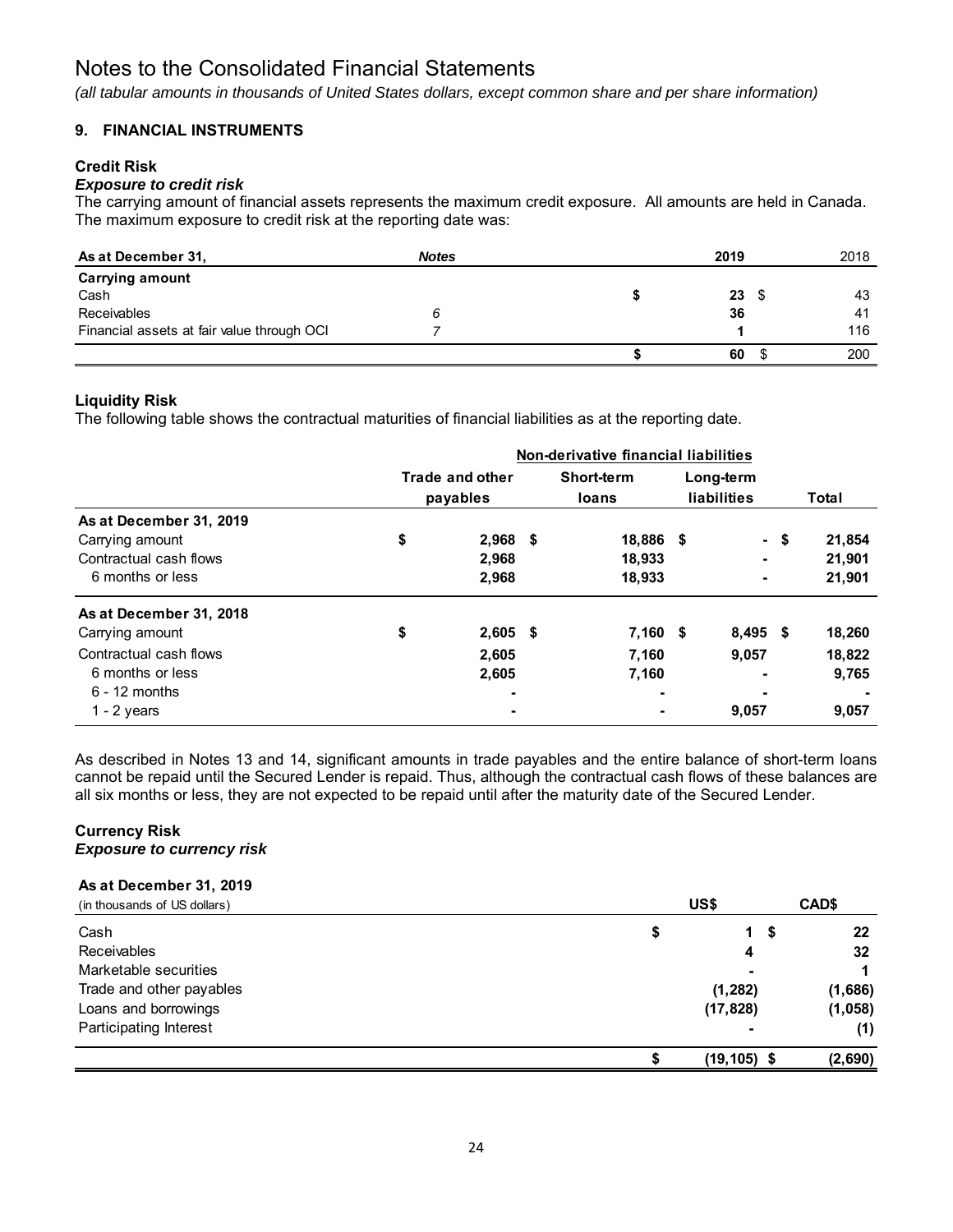*(all tabular amounts in thousands of United States dollars, except common share and per share information)*

# **As at December 31, 2018**

| (in thousands of US dollars) | US\$ |                |      | CAD\$    |
|------------------------------|------|----------------|------|----------|
| Cash                         | \$   |                | 2 \$ | 41       |
| Receivables                  |      |                |      | 41       |
| Marketable securities        |      |                |      | 116      |
| Trade and other payables     |      | (1, 223)       |      | (1, 382) |
| Loans and borrowings         |      | (14, 752)      |      | (903)    |
| Participating Interest       |      |                |      | (1)      |
|                              | \$   | $(15, 973)$ \$ |      | (2,088)  |

# *Sensitivity analysis*

A 10% weakening of the United States dollar would have an approximate effect on the Company's equity of \$269,000 on balances denominated in CAD\$ as at December 31, 2019 (2018 - \$209,000). The analysis assumes that all other variables, in particular interest rates, remain constant.

# **Fair Value**

# *Fair values versus carrying amounts*

The fair values of the Company's financial assets and liabilities equal their carrying amounts shown in the consolidated balance sheets. The Company has not made any reclassifications between assets recorded at cost or amortized cost and fair value.

The table below analyses financial instruments carried at fair value by valuation method:

|                                            | Level 1        |     | Level 3 |                          |   | Total |     |
|--------------------------------------------|----------------|-----|---------|--------------------------|---|-------|-----|
| As at December 31, 2019                    |                |     |         |                          |   |       |     |
| Financial assets at fair value through OCI | 1              | \$  |         | $\sim$                   | S |       |     |
| Financial liabilities at fair value        |                |     |         | (1)                      |   |       | (1) |
|                                            |                | S   |         | (1)                      | S |       |     |
|                                            |                |     |         |                          |   |       |     |
|                                            | Level 1        |     | Level 3 |                          |   | Total |     |
| As at December 31, 2018                    |                |     |         |                          |   |       |     |
| Financial assets at fair value through OCI | \$<br>$116$ \$ |     |         | $\overline{\phantom{0}}$ | S |       | 116 |
| Financial liabilities at fair value        |                |     |         |                          |   |       | (1) |
|                                            | \$<br>116      | -\$ |         |                          | S |       | 115 |

There have been no transfers between Level 1, Level 2 and Level 3 during the current and prior reporting periods. All of the shares owned by the Company are valued using Level 1 methodologies.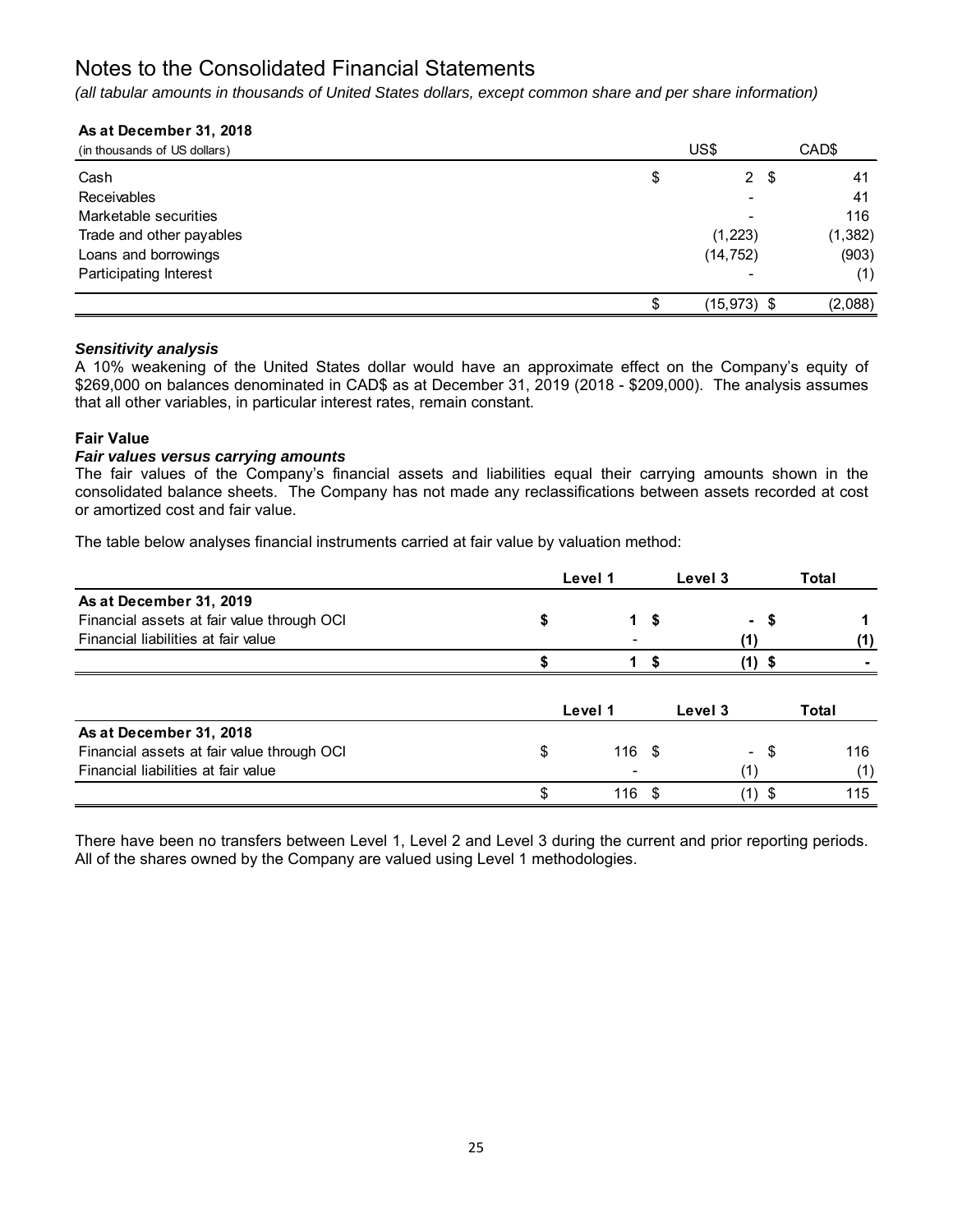*(all tabular amounts in thousands of United States dollars, except common share and per share information)*

# **10. PROPERTY, PLANT AND EQUIPMENT**

| Balances as at January 1, 2018                 | Land and<br><b>Building</b> |    | <b>7P Plant</b> | <b>Vehicles</b><br>and Mobile<br>Equipment |     | Equipment<br>and Furniture |    | Total          |
|------------------------------------------------|-----------------------------|----|-----------------|--------------------------------------------|-----|----------------------------|----|----------------|
| Cost                                           | 83                          |    | 4,881           | 685                                        |     | 220                        |    | 5,869          |
| <b>Accumulated Amortization</b>                | (14)                        |    | (1,936)         | (468)                                      |     | (42)                       |    | (2,460)        |
| Effect of Foreign Exchange                     | (7)                         |    | (133)           | (41)                                       |     | (171)                      |    | (352)          |
| <b>Carrying Amount</b>                         | \$<br>62                    | \$ | 2,812           | \$<br>176                                  | -\$ | $\overline{7}$             | \$ | 3,057          |
| Additions                                      | $\overline{\phantom{a}}$    |    |                 |                                            |     | ٠                          |    |                |
| Amortization                                   | (1)                         |    | (532)           | (47)                                       |     | (2)                        |    | (582)          |
| Balances as at December 31, 2018               |                             |    |                 |                                            |     |                            |    |                |
| Cost                                           | 83                          |    | 4,882           | 685                                        |     | 220                        |    | 5,870          |
| Accumulated amortization                       | (15)                        |    | (2, 468)        | (515)                                      |     | (44)                       |    | (3,042)        |
| Effect of foreign exchange                     | (7)                         |    | (143)           | (41)                                       |     | (171)                      |    | (362)          |
| <b>Carrying Amount</b>                         | \$<br>61                    | \$ | 2,271           | \$<br>129                                  | \$  | 5                          | \$ | 2,466          |
| Additions                                      | ٠                           |    | 7               | ۰                                          |     |                            |    | $\overline{7}$ |
| Writedowns of exploration & evaluation project | (3)                         |    |                 |                                            |     |                            |    | (3)            |
| Amortization                                   | (1)                         |    | (564)           | (36)                                       |     | (1)                        |    | (602)          |
| Balances as at December 31, 2019               |                             |    |                 |                                            |     |                            |    |                |
| Cost                                           | 80                          |    | 4,889           | 685                                        |     | 220                        |    | 5,874          |
| Accumulated amortization                       | (16)                        |    | (3,032)         | (551)                                      |     | (45)                       |    | (3,644)        |
| Effect of foreign exchange                     | (7)                         |    | (143)           | (41)                                       |     | (171)                      |    | (362)          |
| <b>Carrying Amount</b>                         | \$<br>57                    | S  | 1,714           | \$<br>93                                   | -\$ | 4                          | S  | 1,868          |

# **11. MINE PROPERTY AND DEVELOPMENT PROJECT**

|        | January 1,<br>2019 |     | Current<br>Expenditures |      | Writedowns     | December 31,<br>2019 |
|--------|--------------------|-----|-------------------------|------|----------------|----------------------|
| Minago | \$<br>12,800 \$    |     | $17 \quad$              |      | $(17)$ \$      | 12,800               |
|        | \$<br>12,800       | \$  | 17                      | - \$ | $(17)$ \$      | 12,800               |
|        | January 1,<br>2018 |     | Current<br>Expenditures |      | Writedowns     | December 31,<br>2018 |
| Minago | \$<br>34,996 \$    |     | $23 \quad $$            |      | $(22, 219)$ \$ | 12,800               |
|        | \$<br>34,996       | -\$ | 23                      | - \$ | $(22, 219)$ \$ | 12,800               |

# **Minago**

The 100%-owned Minago project covers approximately 19,799 ha, through a combination of mining claims, mineral leases and a mineral exploration licence, on Manitoba's Thompson Nickel Belt. The property encompasses the Nose Deposit, which contains the entire current nickel mineral resource, and the North Limb, a zone of nickel mineralization with a known strike length of 1.5 kilometres located to the north of the Nose Deposit.

From 2006 to date, considerable work has been performed, including diamond drilling, metallurgical testing, engineering studies, the Minago Feasibility Study ("FS") and all other studies required to complete the Environmental Impact Study that was filed in May 2010. As a result, in August 2011, the Company received its Environmental Act Licence ("EAL"). In April 2014, the Company announced the filing of an amendment to the EAL to relocate the permitted Minago tailings facilities, such that it will not interfere with potential nickel resources and also reduce operating costs. Although this amendment would be preferable, it is not necessary for the Minago project to be developed. On completion of First Nations consultation, the government is expected to issue the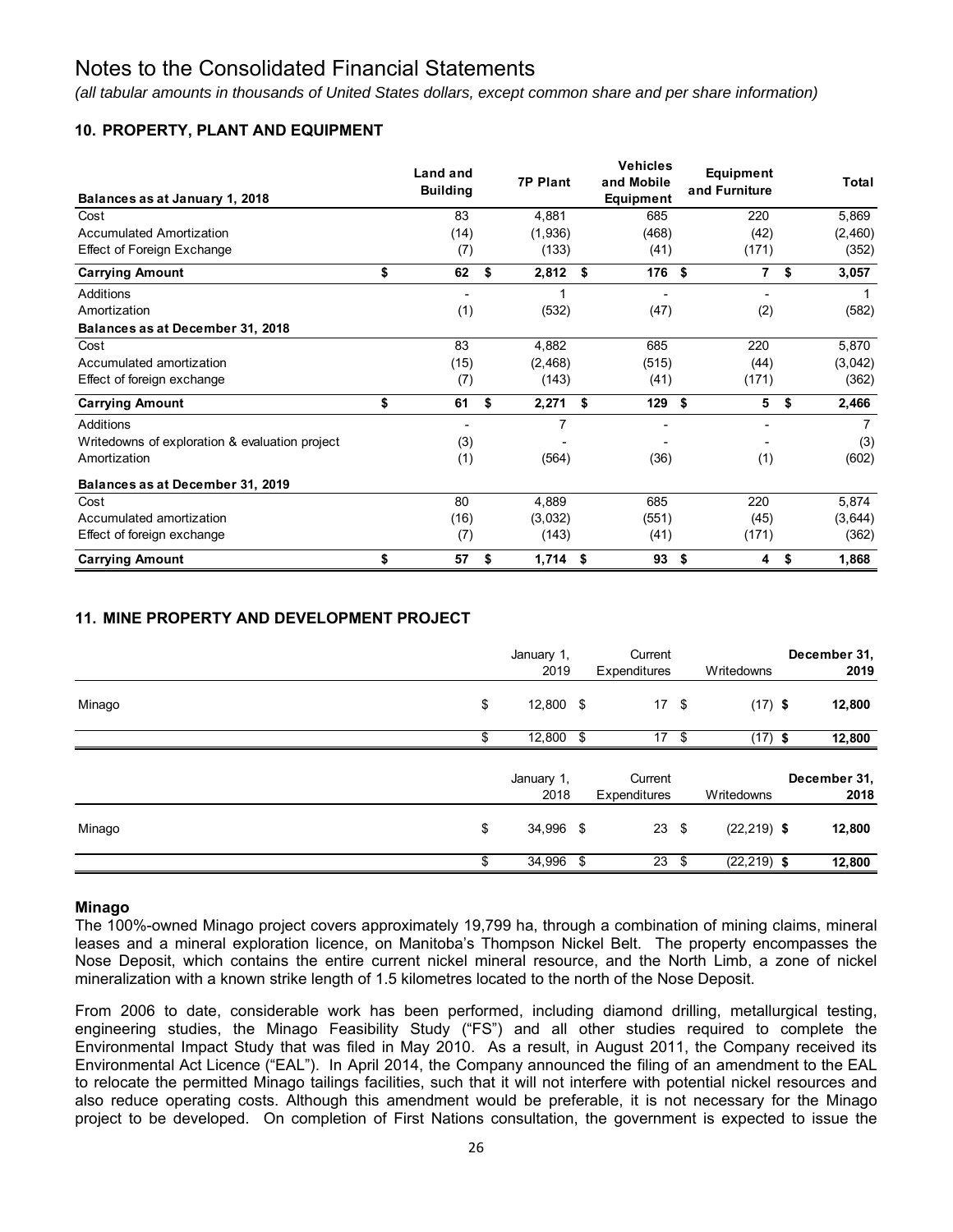*(all tabular amounts in thousands of United States dollars, except common share and per share information)*

amendment to the existing EAL which continues to be valid. The results of the FS were announced in December 2009 and improvements thereto announced in June 2010 and July 2011.

Five mineral claims totalling 691 ha located at the north end of the Company's existing Minago property package are subject to a maximum 2% net smelter return royalty ("NSR") with a 50% back-in right; these claims represent approximately 2.4% of the total Minago project and are not contained in the FS pit footprint.

The Minago project is not in production. Accordingly, the Minago project is not being depreciated.

At the end of 2018, the Company assessed the carrying value of Minago for impairment. At December 31, 2018, Management believed that impairment existed due to market conditions and financial difficulties and as a result, concluded that a write-down of \$22,219,000 was necessary.

For the year ended 2019, the Company reviewed for any indication of impairment on the asset's recoverable amount and determined that there were no significant events, progress or adverse changes to materially impact the carrying value of the Minago project. Due to the significant write-down in 2018 and despite the Company's financial difficulties, management believes that the current carrying amount of Minago is likely to be recovered in full, from successful development or by sale in the future.

# **12. EXPLORATION AND EVALUATION PROJECTS**

Cumulative costs relating to the acquisition of mineral properties and E&E expenditures have been incurred on the following projects:

|                   | January 1,<br>2019        |          | Current<br>Expenditures  |      | Writedowns               | December 31,<br>2019 |
|-------------------|---------------------------|----------|--------------------------|------|--------------------------|----------------------|
| Lac Rocher<br>Mel | \$<br>480<br>2,950        | \$       | 10<br>5                  | - \$ | $(10)$ \$<br>(5)         | 480<br>2,950         |
|                   | 3,430                     | <b>S</b> | 15S                      |      | $(15)$ \$                | 3,430                |
|                   | January 1,<br>2018        |          | Current<br>Expenditures  |      | Writedowns               | December 31,<br>2018 |
| Lac Rocher<br>Mel | \$<br>$1,922$ \$<br>6,796 |          | ٠                        | - \$ | $(1, 442)$ \$<br>(3,846) | 480<br>2,950         |
|                   | \$<br>$8,718$ \$          |          | $\overline{\phantom{0}}$ | \$   | $(5,288)$ \$             | 3,430                |

At the end of 2018, the Company assessed the carrying values of its E&E projects for impairment. At December 31, 2018, Management believed that impairment existed due to market conditions and financial difficulties and as a result, concluded that a total write-down of \$5,288,000 was necessary.

For the year ended 2019, the Company reviewed for any indication of impairment on the asset's recoverable amount and determined that there were no significant events, progress or adverse changes to materially impact the carrying values of its E&E projects. Due to the significant write-down in 2018 and despite the Company's financial difficulties, management believes that the current carrying amounts of its E&E projects are likely to be recovered in full, from successful development or by sale in the future.

# **Lac Rocher**

The Lac Rocher project, which is 100%-owned, is located 140 kilometres northeast of Matagami in northwestern Québec. The project is subject to a royalty of CAD\$0.50 per ton on any ores mined and milled from the property and a 2% NSR described below.

The Lac Rocher property is subject to a discovery incentive plan (the "DIP") to reward certain individuals involved in the discovery of Lac Rocher with a 2% NSR for mines that were discovered on certain properties prior to the expiry of the DIP. The NSR is payable only on revenues earned after recovery of all development costs for any mine on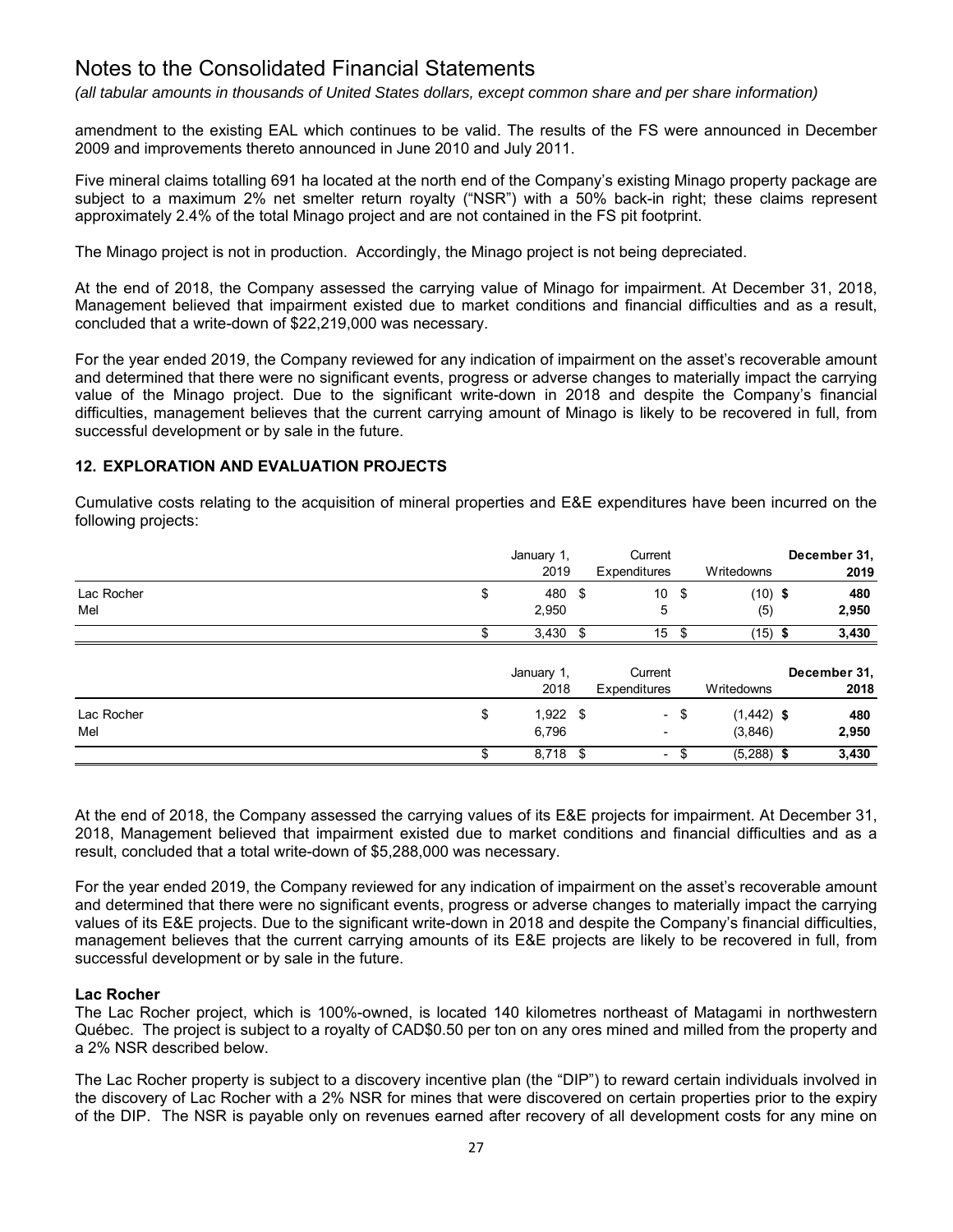*(all tabular amounts in thousands of United States dollars, except common share and per share information)*

the property. The terms of the DIP provide the Company with a right of first refusal on any proposed disposition of the NSR. In addition, the DIP contains put/call provisions under which the Company may be required to purchase, or may exercise an option to purchase, the NSR at the value of its discounted cash flows, as defined therein. The Lac Rocher property is the only property subject to the DIP. As the Lac Rocher property is not yet in production, no royalties are currently payable.

# **Mel**

The Company purchased a 100% interest in the Mel properties located near Thomson, Manitoba from Vale. Vale is entitled to a 10% royalty on "distributable earnings" defined as net revenue less operating expenses, before federal and provincial income taxes, after provincial mining taxes and less aggregate pre-production capital but before depreciation.

Vale has a contractual obligation to mill ore mined from the Mel deposit at its cash cost plus 5% provided that the product meets Vale's specifications and that Vale has sufficient mill capacity.

# **Lynn Lake**

The Lynn Lake nickel property ("Lynn Lake") covers approximately 600 ha in northern Manitoba. In November 2014, the Company announced that it had optioned Lynn Lake to Corazon Mining Limited ("Corazon"). Under the terms of the option agreement, subject to any required regulatory approvals, Corazon can acquire a 100% interest in Lynn Lake by issuing to Victory Nickel, 40,000,000 Corazon shares upon closing and incurring AU\$3,500,000 in exploration expenditures or payments (in cash or Corazon shares at Corazon's option) to Victory Nickel before December 19, 2019. In April 2015, the Company received 40,000,000 shares of Corazon valued at \$192,000 as part of the option agreement. These shares were subsequently sold. On January 14, 2020, the Company received an interim report from Corazon, indicating that over AU\$3,500,000 in exploration expenditures has been incurred. The Company is currently in the process of reviewing the interim report.

If the terms of the option are determined to not have been met, Corazon shall either pay to the Company (in cash or in Corazon shares, at the discretion of Corazon) the difference between AU\$3,500,000 and the amount spent by Corazon on Lynn Lake or elect to return the property to the Company. If the terms of the option are met, Victory Nickel will retain a 1.5% net smelter royalty on production from Lynn Lake and receive a payment of AU\$1,000,000 (in cash or Corazon shares at Corazon's option) within 30 days of the commencement of ore processing activities.

# **Bear Coulee**

In October 2014, the Company entered into an option to acquire a 100% interest in a frac sand land package totalling over 300 acres in Trempeleau County Wisconsin, USA (the "Bear Coulee Property"). The option agreement provides for a cash payment on signing of the agreement, a second cash payment on delivery of permits and a third cash payment on exercise of the option. The option is valid for six months from the receipt of permits with two equivalent extensions available under certain circumstances. Prior to production, the Company will be required to pay \$40,000 per annum as advance royalties on the initial 20,000 tons of sand production. Once the Bear Coulee Property is in production, the Company will be required to pay a royalty of \$2.00 per ton of frac sand sold that is mined from the property.

In February 2015, the Company announced that a resource estimate of approximately 11 million tons of sand has been completed on the Bear Coulee Property and was incorporated into a National Instrument 43-101 technical report.

# **Short Grass Property**

In October 2018, Victory Silica entered into an option agreement (the "Exploration and Option Agreement") with Short Grass Ranches Ltd. (the "Owner") giving the Company the option to mine frac sand from one of the Owner's properties (the "Short Grass Property"), located in Alberta, Canada, approximately 52 kilometres from the 7P Plant.

Under the terms of the Exploration and Option Agreement, the Company had a 180-day period to evaluate the Short Grass Property. The Company completed third-party testing of sand resources on the Short Grass Property. In April 2019 the Company notified the Owner of its exercise of the Exploration and Option Agreement.

On February 6, 2020, Victory Silica executed an agreement (the "Non-Metallic Mineral Rights Agreement") with the Owner to develop a commercial frac sand mine. The initial term of the Non-Metallic Mineral Rights Agreement is for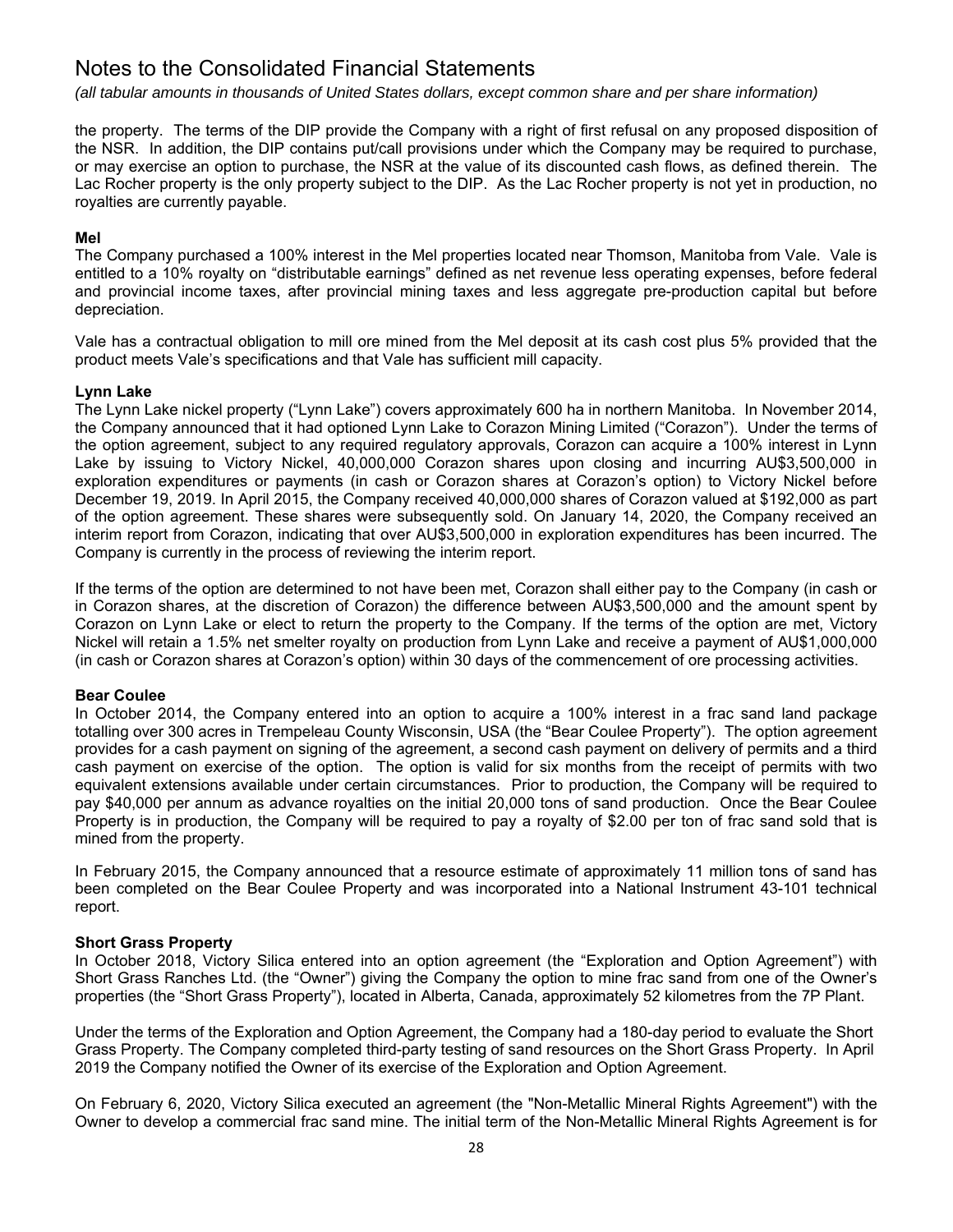*(all tabular amounts in thousands of United States dollars, except common share and per share information)*

five years with the ability to extend for additional five-year terms and will pay the Owner a royalty for net frac sand sold from the Short Grass Property. The Non-Metallic Mineral Rights Agreement gives the Company the potential to produce in-basin domestic sand which has grown in popularity in North America as a means for the Company's customers and potential customers to reduce their overall frac cost. Any sand mined from the Short Grass Property would be trucked to the 7P Plant for processing and sale alongside existing inventory.

The Short Grass Property has a high-quality sand resource, is well-located and gives the Company the opportunity to access new customers in evolving markets.

# **13. TRADE AND OTHER PAYABLES**

| As at December 31,                    | 2019                  | 2018  |
|---------------------------------------|-----------------------|-------|
| Accounts payable                      |                       |       |
| Mine property and development project | $13 \quad$ $\sqrt{3}$ | 10    |
| Exploration and evaluation projects   | 3                     | っ     |
| Frac sand segment                     | 1,806                 | 1,773 |
| Other payables                        | 126                   | 138   |
| <b>Accrued liabilities</b>            | 1.020                 | 682   |
|                                       | 2.968                 | 2,605 |

As part of the Secured Debt terms with the Secured Lender, the Company agreed to not make any payments, prior to the repayment of the Secured Debt and without the Secured Lender's approval, to settle past unsecured debt or balances outstanding with trade creditors. The balances owing to trade creditors that did not agree to the Debt Restructuring Agreement in 2016 amount to \$975,000 and CAD\$777,000 and remained outstanding as at December 31, 2019.

# **14. LOANS AND BORROWINGS**

| As at December 31,                   | <b>Notes</b> |    | 2019            | 2018         |
|--------------------------------------|--------------|----|-----------------|--------------|
| Current loans and borrowings         |              |    |                 |              |
| Secured Debt                         | (a)          | \$ | 7,050           | \$           |
| Promissory notes                     | (b)          |    | 2,275           | 312          |
| Accrued interest                     |              |    | 5,533           | 3,423        |
| Debt due to management & directors   | (c)          |    | 383             | 293          |
| <b>Outstanding Note</b>              | (d)          |    | 3,000           | 3,000        |
| Other Ioans with Secured Lender      | (e)          |    | 645             | 132          |
| Total current loans and borrowings   |              |    | 18,886          | 7,160        |
| Long-term loans and borrowings       |              |    |                 |              |
| <b>Secured Debt</b>                  | (a)          | \$ | $\sim$ 10 $\pm$ | \$<br>6,990  |
| Promissory notes                     | (b)          |    |                 | 1,505        |
| Total long-term loans and borrowings |              |    |                 | 8,495        |
|                                      |              | S  | 18,886          | \$<br>15,655 |

The Company also incurred interest expense of \$2,108,000 (2018 - \$1,982,000), amortized loan fees of \$60,000 (2018 - \$103,000) and amortized note discount and embedded derivatives of \$454,000 (2018 - \$531,000).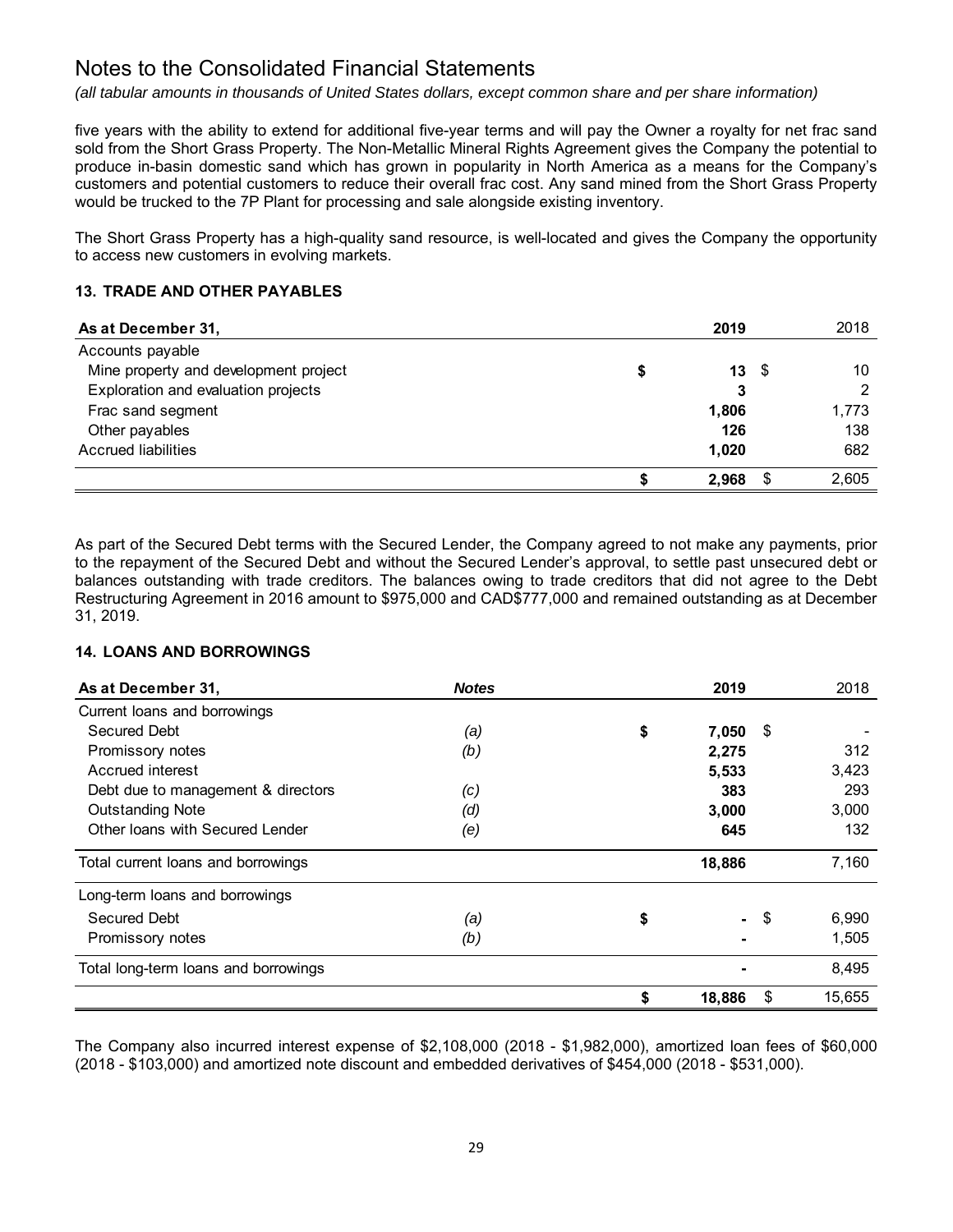*(all tabular amounts in thousands of United States dollars, except common share and per share information)*

# **(a) Secured Debt**

| As at December 31,                          | 2019           | 2018  |
|---------------------------------------------|----------------|-------|
| Carrying balance at beginning of the period | 6.990          | 6.968 |
| Amortized loan fees                         | 60             | 103   |
| Payment of loan fees                        | $\blacksquare$ | (81)  |
| <b>Secured Debt</b>                         | 7.050          | 6.990 |

As at December 31, 2019, the Secured Debt of \$7,050,000 has a maturity date of January 31, 2020. Under the terms of the Secured Debt, an additional fee of 2,500,000 common shares was issued by the Company to the Secured Lender, as a result of non-repayment of the Secured Debt by December 31, 2018.

The interest rate on the Secured Debt is 14.8% with interest payable in arrears. The Secured Debt is due in full on the date of maturity, subject to a cash sweep of 75% of free cash flow ("Free Cash Flow") payable within 45 days following the end of each fiscal quarter and 90 days from each fiscal year end. Free Cash Flow will be calculated based on the Company's quarterly unaudited and annually audited consolidated statement of cash flows, as net cash from operating and investing activities, plus interest and lease payments from financing activities. Allowable investing activities must be approved in advance by the Secured Lender.

In addition, the Company has agreed to not make any payments to settle past unsecured debt prior to the repayment of the Secured Debt, without the Secured Lender's approval.

Subsequent to December 31, 2019, the Company amended the terms of its debt with the Secured Lender, extending its maturity date to July 31, 2021. Refer to SUBSQUENT EVENTS for more details.

# **Warrants issued to the Secured Lender**

A total of 2,750,000 warrants were issued to the Secured Lender, with an exercise price of CAD\$0.25 and an expiry date of January 31, 2018. The Warrants expired unexercised on January 31, 2018.

# **(b) Promissory Convertible Notes**

| As at December 31,                                     | 2019                 | 2018    |
|--------------------------------------------------------|----------------------|---------|
| Total principal outstanding at beginning of the period | \$<br>4,817<br>\$    | 4,629   |
| Restructure of debt                                    |                      | (1,670) |
| Issuance of extended debt                              |                      | 2,006   |
| Change in present value discount on debt               | 454                  | (177)   |
| Change in unamortized embedded derivatives             | (13)                 | 91      |
| Effect of foreign exchange                             | 17                   | (62)    |
| Carrying balance at the end of the period              | 5,275                | 4,817   |
| Less: Outstanding Note                                 | (3,000)              | (3,000) |
| Less: current portion of Promissory Convertible Notes  | (2, 275)             | (312)   |
| Long term portion of promissory notes                  | \$<br>$\blacksquare$ | 1,505   |

During 2016, the Company announced that it had restructured a portion of its debt through private placements of common shares and Promissory Convertible Notes, in settlement of current indebtedness to certain of its unsecured lenders and trade creditors.

The Company has not made any interest payments due on its Promissory Convertible Notes, which has resulted in the Company defaulting on these notes.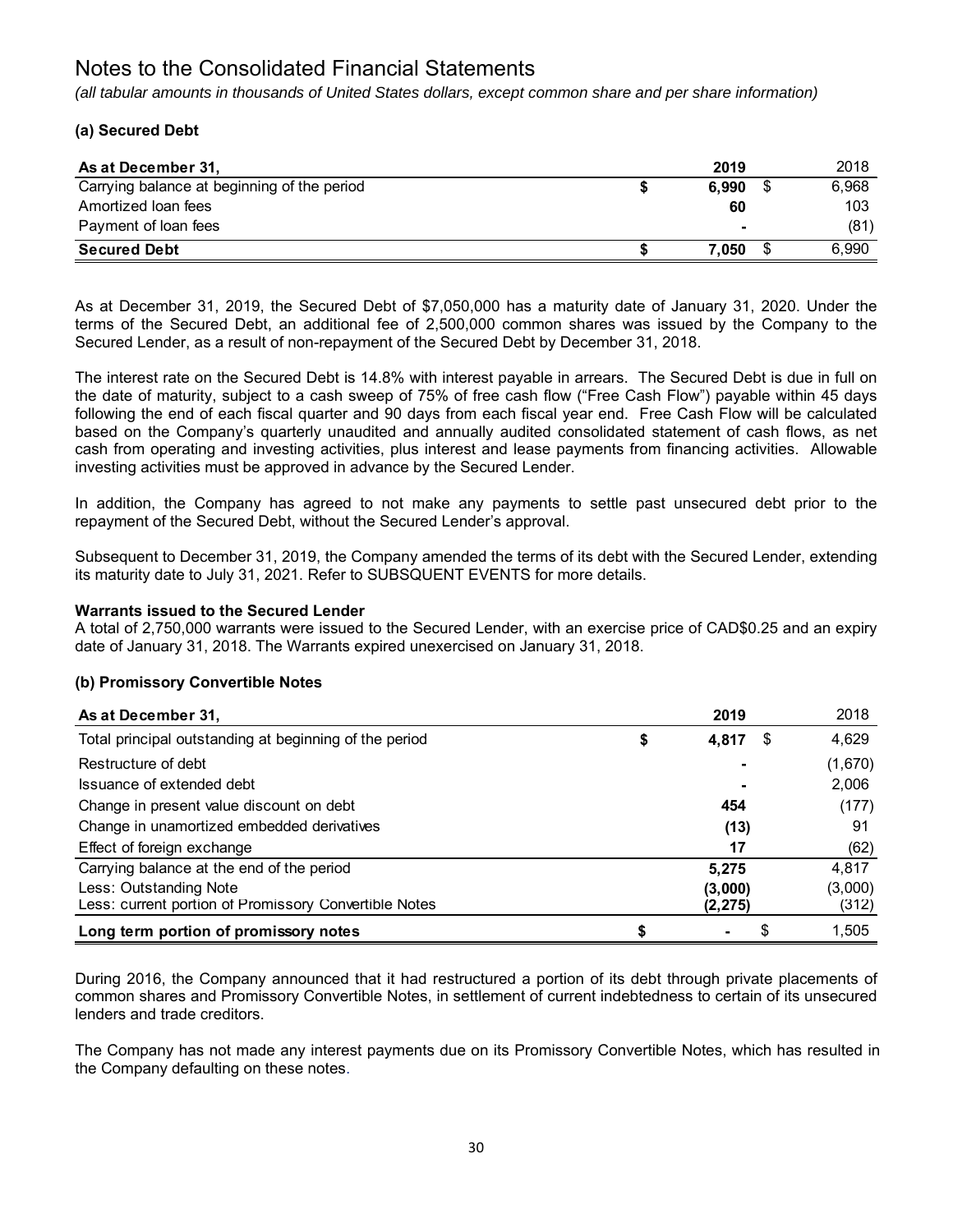*(all tabular amounts in thousands of United States dollars, except common share and per share information)*

# **Promissory Convertible Note Holders**

The Promissory Convertible Notes have the original following terms:

- A maturity date of July 31, 2018;
- An interest rate of 7% per annum, payable annually or at any time in cash or in common shares valued at market, at the option of the Company;
- Convertible at CAD\$0.25 per share, at the option of the holder; and
- Holders of the Promissory Convertible Notes will also receive one common share purchase warrant for every four common shares acquired upon conversion of the Promissory Convertible Notes, with an exercise price of CAD\$0.50 per share, exercisable for a five-year period from the date of conversion.

On July 31, 2018, the Company obtained approval from certain holders of Promissory Convertible Notes amounting to CAD\$357,000 and \$1,396,000, to extend the maturity date to January 31, 2020, from July 31, 2018, upon the issuance of an aggregate total of 532,899 common shares of the Company. These Promissory Convertible Notes increased by the amount of unpaid interest of CAD\$72,000 and \$281,000. Concurrent with the extension of these Promissory Convertible Notes, the conversion option above was also extended to January 31, 2020 with the same terms as noted above. All other terms remain the same as the original terms. Those notes which were not extended to January 31, 2020 remain in default and the conversion rights on those notes expired.

# **(c) Debt Owed to Directors and Management**

All outstanding debt due to management and director fees due to directors accumulated up to July 31, 2019 are due on January 31, 2020. The short-term debt of \$383,000 owed to directors and management is comprised of a portion of the restructured debt owed to current directors and management amounting to CAD\$224,000, and unpaid director fees incurred by current directors during 2016, 2017, 2018 and the first half of 2019 totalling CAD\$283,000.

# **(d) Outstanding Note**

During 2016, all of the then holders of promissory convertible notes participated in the Debt Restructuring Agreement except for the one holder of the Outstanding Note of \$3,000,000. In March 2016, the Company announced that it had received notice that the holder of the Outstanding Note had filed a statement of claim concerning non-payment of principal and interest. The Company has reviewed the statement of claim with legal counsel to assess its impact on the Company and has concluded that there is no significant impact on the status of the Company's debt. Pursuant to the terms of the Secured Debt, the Company is prevented from making payments under outstanding unsecured debt until the Secured Debt is repaid. As a result, the Company has not paid interest accrued on the Outstanding Note. The Outstanding Note matured in July 2016 and the Company is in default.

# **(e) Other loans with Secured Lender**

The Company's Secured Lender has provided working capital advances on a monthly basis, to ensure the protection of the Company's core assets. These loans also bear interest at 14.8% per annum and are secured by a general security agreement over the Company's assets.

# **15. PARTICIPATING INTEREST**

Pursuant to a participating interest loan (the "Participating Interest") with Nuinsco Resources Limited ("Nuinsco" or the "Lender"), Nuinsco converted its loan balance into a limited participating interest (the "Conversion"), whereby the Lender is entitled to receive a share of cash flows earned from the sale of frac sand from the 7P Plant. The Lender's participation was capped at CAD\$10,000,000, with a minimum of CAD\$7,500,000, and was subject to adjustment under certain circumstances.

The Participating Interest is classified as a financial liability carried at amortized cost. As a result of the continued slowdown in demand for frac sand, the continued negative cash flows at the 7P Plant and the losses incurred during the last few years, the estimated fair value of the Participating Interest was valued at \$1,000 at December 31, 2019 (December 31, 2018 - \$1,000). This is a Level 3 methodology and is subject to the highest level of uncertainty. The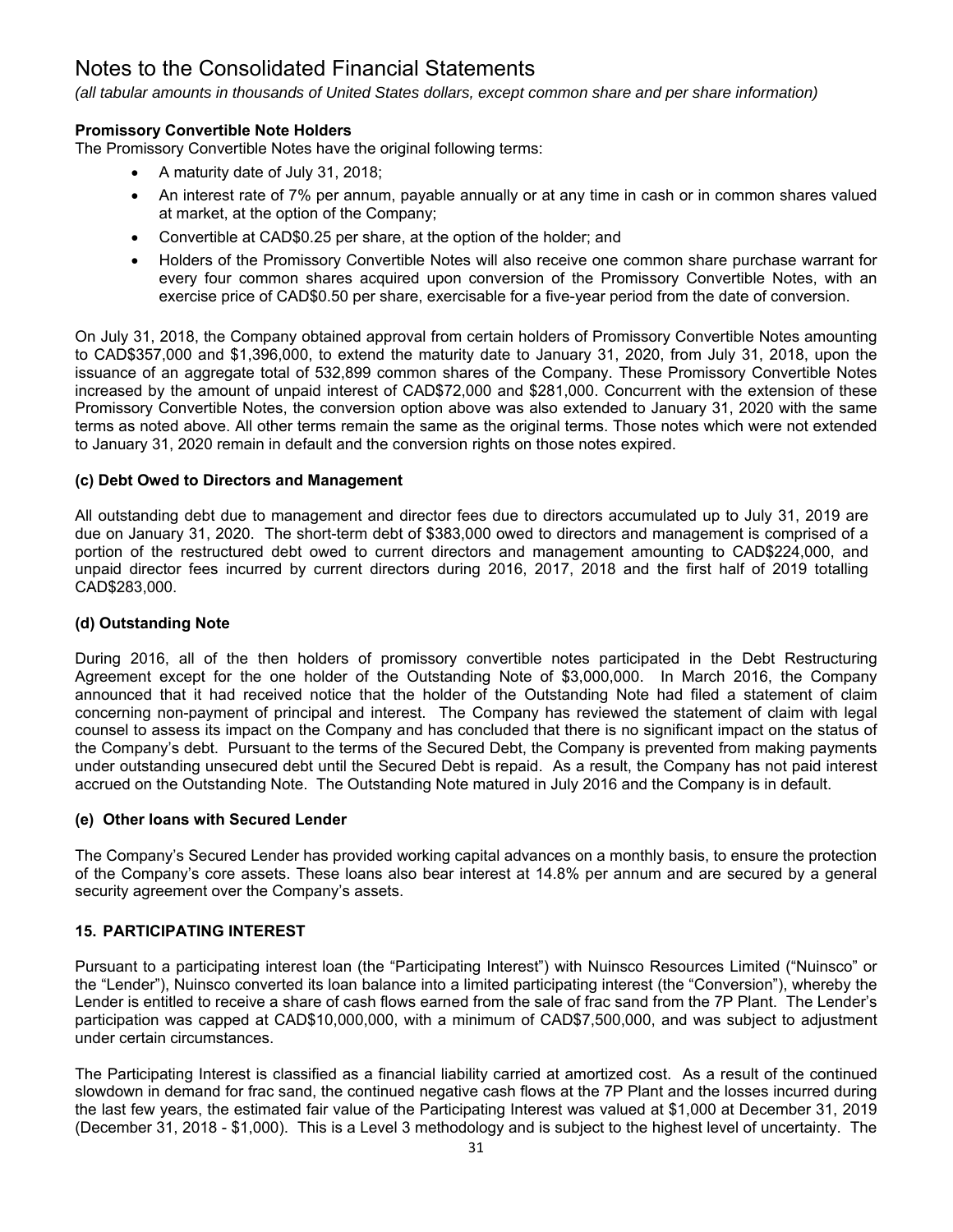*(all tabular amounts in thousands of United States dollars, except common share and per share information)*

Company will continue to review and revise its value of the Participating Interest, as the expectations of payments of the Participating Interest change. Changes in that estimate will be recorded through operations with appropriate adjustment for actual cash flows paid**.** 

# **16. DEFERRED TAX LIABILITY**

Deferred income tax assets and liabilities were recognized for temporary differences between the carrying value of the balance sheet items and their corresponding tax values. The differences as presented below:

| As at December 31,                                  | 2019        | 2018  |
|-----------------------------------------------------|-------------|-------|
| <b>Temporary Differences</b>                        |             |       |
| Property, plant and equipment, net                  | 669 \$      | 508   |
| Exploration, evaluation & development projects, net | 2.629       | 2,633 |
| Non-capital losses carried forward                  | 5,715       | 4,460 |
| Capital losses carried forward                      | 1.804       | 1,838 |
| Other                                               | 336         | 104   |
| Deferred Tax Assets Unrecognized                    | $11,153$ \$ | 9,543 |

Deferred income tax assets are recognized to the extent of the deferred tax liabilities, since the Company currently believes that it is probable that the benefit associated with these losses and costs will be realized prior to their expiry. It also includes the effect of enacted rate changes.

As at December 31, 2019, non-capital losses of \$21,168,000 expire in 2032 to 2039 (2018 - \$17,508,000). As at December 31, 2019, the Company had capital losses of \$13,365,000 available to be carried forward indefinitely.(December 31, 2018 - \$13,450,000).

# **17. CAPITAL AND OTHER COMPONENTS OF EQUITY**

# **Share Capital**

The Company is authorized to issue an unlimited number of common shares with no par value and preferred shares that may be issued in one or more series. The issued and outstanding common shares for the following periods are as follows:

|                                          | Number of<br><b>Shares</b> | <b>Share</b><br>Capital |
|------------------------------------------|----------------------------|-------------------------|
| Balance as at January 1, 2018            | 94,870,968                 | 53,323                  |
| Issue of common shares to extend debt    | 532.899                    | 27                      |
| Issue of common shares for loan fee      | 2.500.000                  | 60                      |
| Balance as at December 31, 2018 and 2019 | 97,903,867                 | 53,410                  |

There were no shares issued during 2019. During December 2018, the Company issued common shares to extend the maturity of certain debt and as a loan fee to the Secured Lender, as part of the amended terms of the Senior Secured Debt as outlined in Note 14.

# **Share Incentive Plan**

The Company has a Share Incentive Plan which includes a Share Purchase Plan and a Share Bonus Plan. The purpose of the Share Incentive Plan is to encourage ownership of common shares by directors, senior officers and employees of the Company and its designated affiliates and consultants who are primarily responsible for the management and profitable growth of its business, to advance the interests of the Company by providing additional incentive for superior performance by such persons and to enable the Company and its designated affiliates to attract and retain valued directors, officers, employees and consultants.

# *Share Purchase Plan*

Under the Share Purchase Plan, eligible directors, senior officers and employees of the Company and its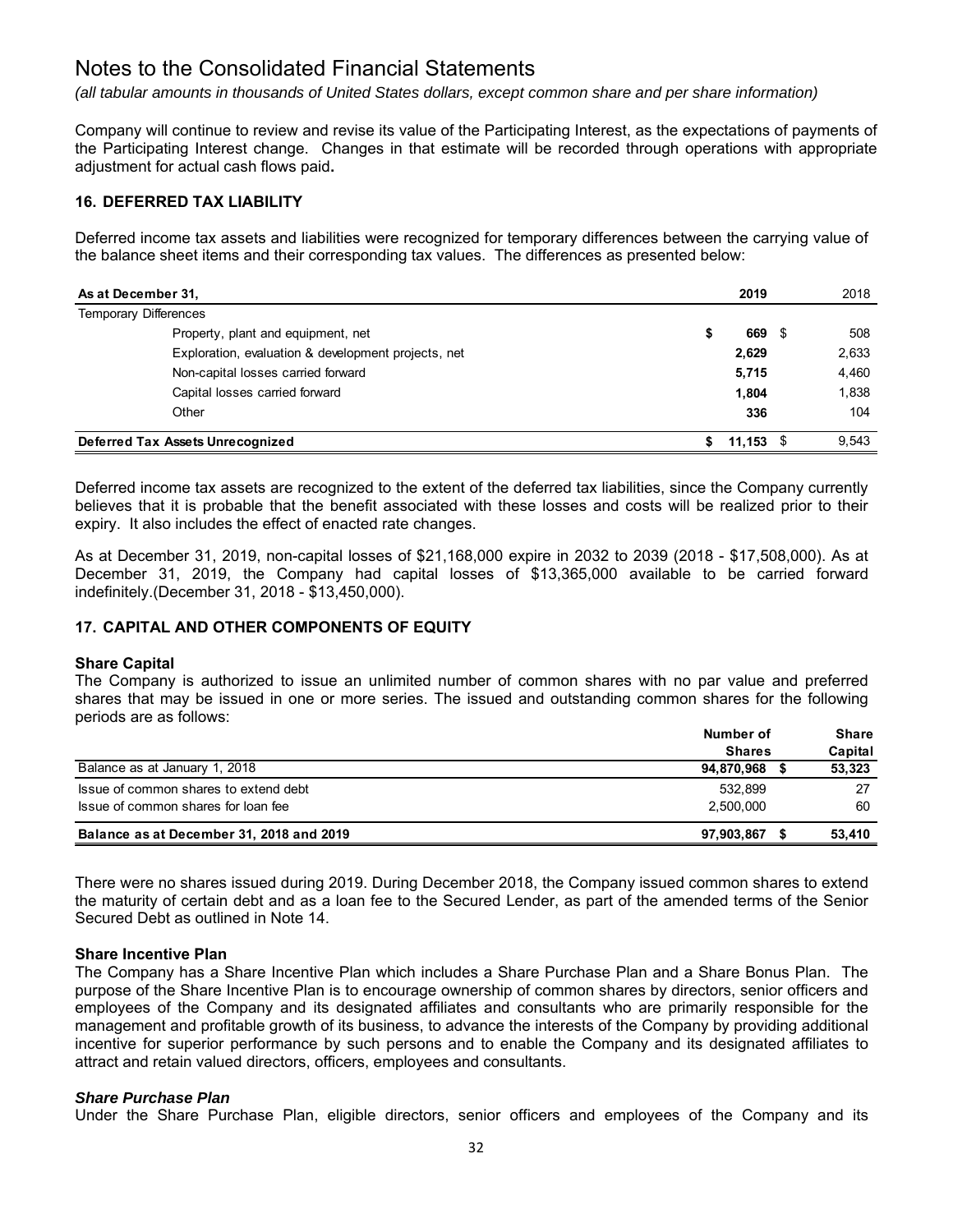*(all tabular amounts in thousands of United States dollars, except common share and per share information)*

designated affiliates and consultants can contribute up to 10% of their annual basic salary before deductions to purchase common shares. The Company matches each participant's contribution. The purchase price per common share is the volume-weighted average of the trading prices of the common shares on the CSE for the calendar quarter in respect of which the common shares are issued. Common shares acquired are held in safekeeping and delivered to employees as soon as practicable following March 31, June 30, September 30 and December 31 in each calendar year. No common shares have yet been issued pursuant to the Share Purchase Plan. The maximum number of common shares issuable under the Share Purchase Plan is the lesser of: (i) that number of common shares that can be purchased with a dollar amount equal to 20% of the gross annual salary of the Participants (as defined in the Share Incentive Plan); and (ii) 1% of the aggregate number of issued and outstanding common shares (calculated on a non-diluted basis) from time to time.

# *Share Bonus Plan*

The Share Bonus Plan permits common shares to be issued as a discretionary bonus to eligible directors, senior officers and employees of the Company and its designated affiliates, and consultants from time to time. At the Company's Annual and Special Meeting of Shareholders held on June 26, 2012, shareholders approved an increase in the maximum number of common shares issuable under the Share Bonus Plan to 1,000,000. No shares were issued under the plan during 2019 or 2018.

# **Accumulated Other Comprehensive Income or (Loss) ("AOCI")**

AOCI is comprised of the following separate components of equity:

# *Net change of financial assets at fair value through OCI*

This comprises the cumulative net change in the fair value of financial assets at fair value through OCI.

#### *Income tax on other comprehensive income*

This comprises the amount of income tax determined to be required on the cumulative net change in the fair value of financial assets at fair value through OCI.

#### *Foreign exchange on change in functional currency*

This comprises the effects of the translation of the financial statements of the Company's subsidiaries, presented in CAD\$ and translated to US\$ (the Company's functional currency). Refer to Note 2.

# **18. EARNINGS (LOSS) PER SHARE**

The calculation of basic and diluted earnings (loss) per share for the years ended December 31, 2019 and 2018 was based on the information in the table below.

|                                                                                         | 2019         | 2018       |
|-----------------------------------------------------------------------------------------|--------------|------------|
| Balance as at beginning of the year                                                     | 97,903,867   | 94,870,968 |
| Effect of shares issued to extend debt                                                  |              | 134,355    |
| Effect of shares issued for loan fees                                                   |              | 6,849      |
| Weighted average number of common shares<br>at end of the year - Basic and Diluted      | 97,903,867   | 95,012,172 |
| Potentially dilutive instruments excluded:<br>Effect of options granted and outstanding | 11.900.000   | 12.258.000 |
| Effect of convertible promissory notes                                                  | 10,426,794   | 10,635,596 |
| Net loss attributable to shareholders - Basic and Diluted                               | $(4,584)$ \$ | (30, 047)  |
| Weighted Average Basic and Diluted Loss Per Share                                       | $(0.05)$ \$  | (0.32)     |

The effect of adjustments to the weighted average number of common shares would be anti-dilutive when the Company incurs losses. The table above provides the weighted average number of common shares on a diluted basis for periods where losses are incurred for information only.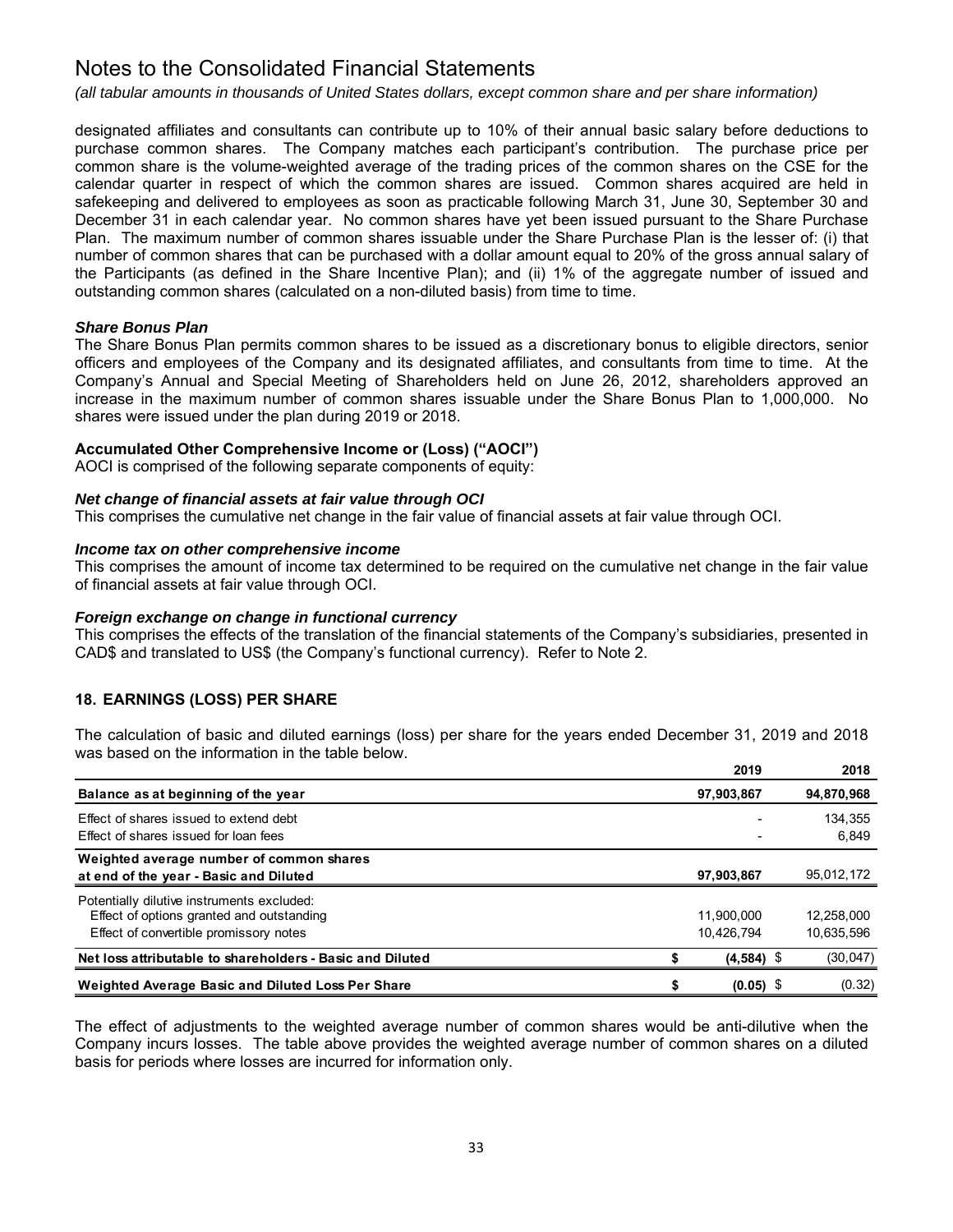*(all tabular amounts in thousands of United States dollars, except common share and per share information)*

# **19. SHARE-BASED PAYMENTS**

The Company's share-based payment arrangements are described below.

# *Share Bonus Plan*

The terms of the Share Bonus Plan are set out in Note 17.

# *Share purchase warrants (equity-settled)*

The 2,750,000 Warrants issued on March 3, 2016, pursuant to the Senior Secured Debt, may be settled cashless and are, accordingly, classified as debt (Note 14) and expired on January 31, 2018.

# **Stock** *Option Plan (equity-settled)*

The Company has a Stock Option Plan to encourage ownership of its common shares by key management personnel (directors and executive management), employees and consultants, and to provide compensation for certain services. The terms of the Stock Option Plan provide that the directors have the right to grant options to acquire common shares of the Company at not less than the closing market price of the common shares on the day preceding the grant. No compensation is recognized when options are exercised. The number of common shares reserved for issuance is not to exceed 15% of the aggregate number of common shares issued and outstanding (calculated on a non-diluted basis) from time to time.

As at December 31, 2019, the Company had 2,785,580 common shares available for the granting of future options (2018 – 2,427,580 common shares). Options are exercisable at the closing market price of the common shares at the date prior to grant. The Company does not have any cash-settled transactions. The terms and conditions relating to the grants of the Stock Option Plan are as follows:

- Options issued during the year and granted to executive management, consultants and employees have a maximum term of five years and are equity-settled. Of the options granted, 50% vest immediately, while the remaining options are exercisable after one year.
- Options issued during the year and granted to directors have a maximum term of five years and are equitysettled. All options granted vest immediately.
- All options are to be settled by physical delivery of common shares.

# *Stock Option Plan*

The number and weighted average exercise prices of options are as follows:

|                                         |            |                          |                    |     | Weighted average |
|-----------------------------------------|------------|--------------------------|--------------------|-----|------------------|
| (amounts in Canadian dollars)           |            | <b>Number of options</b> |                    |     | exercise price   |
| <b>Years ended December 31,</b>         | 2019       | 2018                     | 2019               |     | 2018             |
| Outstanding as at beginning of the year | 12,258,000 | 12.625.000               | $0.07 \text{ }$ \$ |     | 0.07             |
| Expired                                 | (358,000)  | $(367,000)$ \$           | 0.66               | \$. | 0.30             |
| Outstanding as at the end of the year   | 11,900,000 | 12.258.000               | 0.05               | S   | 0.07             |
| Exercisable as at the end of the year   | 11,900,000 | 12,258,000               | 0.05               |     | 0.07             |

|                                                    |            | Number of options outstanding |                |      |  |
|----------------------------------------------------|------------|-------------------------------|----------------|------|--|
| As at December 31.                                 | 2019       | 2018                          | 2019           | 2018 |  |
| <b>Range of exercise prices (Canadian dollars)</b> |            |                               |                |      |  |
| \$0.05 to \$0.06                                   | 11,900,000 | 11,900,000                    | 2.19           | 3.19 |  |
| \$0.55                                             |            | 103.000                       | $\blacksquare$ | 0.10 |  |
| \$0.70 to \$1.10                                   |            | 255,000                       |                | 0.55 |  |
|                                                    | 11,900,000 | 12.258.000                    | 2.19           | 3.11 |  |

During 2019, the Company recorded \$nil (2018 - \$20,000) in share-based payments upon the vesting of options. Options outstanding at December 31, 2019 expire between February 2022 and June 2022.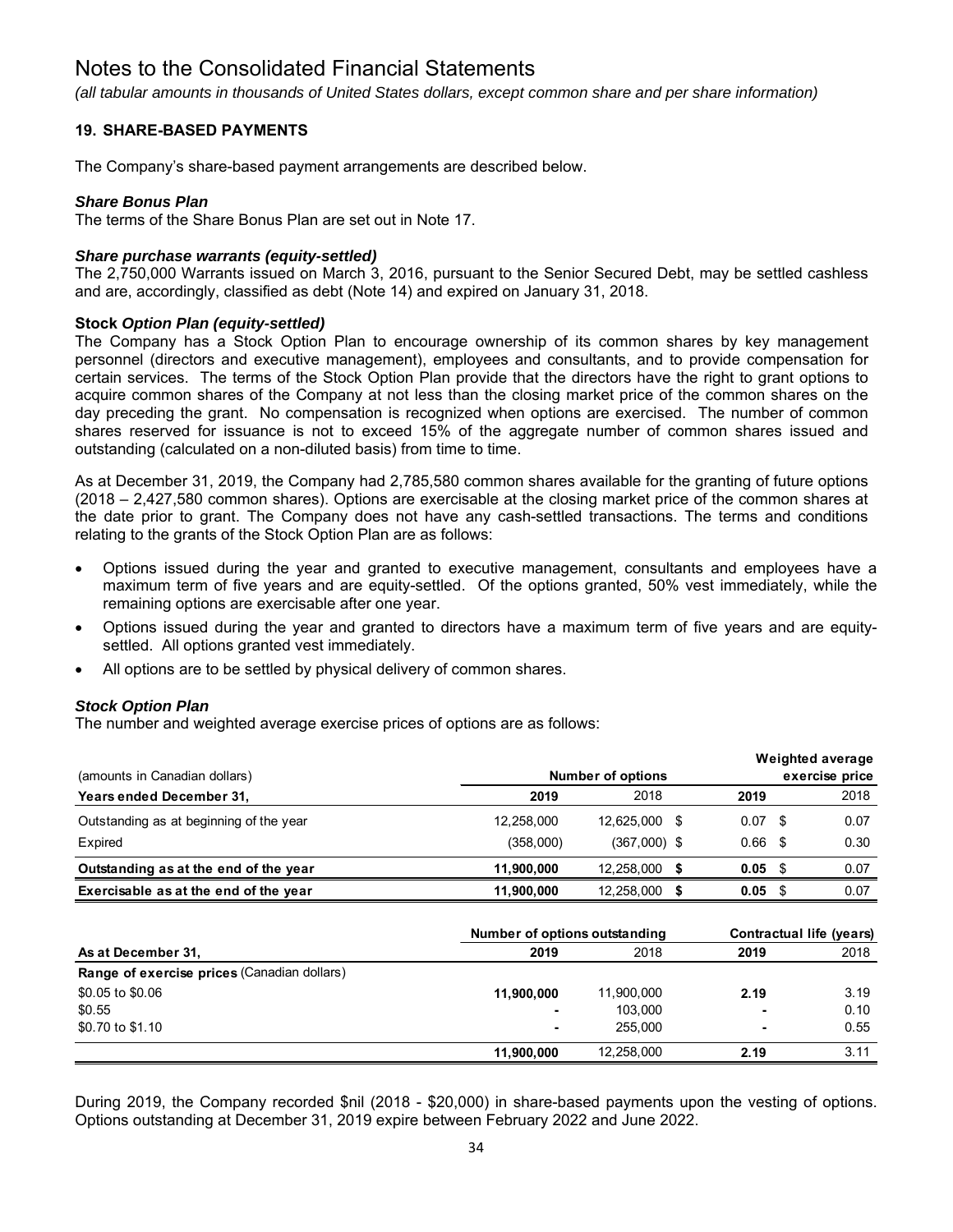*(all tabular amounts in thousands of United States dollars, except common share and per share information)*

# **Share purchase warrants**

The number and weighted average exercise prices of warrants are as follows:

| (in Canadian dollars)                        | Life<br>(mths) | Date<br>Issued | Number of Weight average<br>warrants | exercise price |      |
|----------------------------------------------|----------------|----------------|--------------------------------------|----------------|------|
| Issued pursuant to private placements        |                |                |                                      |                |      |
| Warrants<br>Expired                          | 23             | March 3, 2016  | 2.750.000 \$<br>(2,750,000)          |                | 0.25 |
| Outstanding as at December 31, 2018 and 2019 |                |                | $\sim$                               |                |      |

The life of all warrants above, are shown in number of months from issue date. There were no warrants issued and outstanding during 2019.

# **20. FINANCE INCOME AND FINANCE COSTS**

| <b>Years ended December 31,</b>           | <b>Notes</b> |       | 2019         | 2018     |
|-------------------------------------------|--------------|-------|--------------|----------|
| Change in value of embedded derivatives   | 14           | \$    | 13           | \$<br>74 |
| Gain on restructuring of debt             | 14           |       |              | 519      |
| Change in value of Participating Interest | 15           |       |              | 528      |
| Net foreign exchange gain                 |              |       |              | 90       |
| Other                                     |              |       |              | 30       |
| <b>Finance income</b>                     |              |       | 13           | 1,241    |
| Interest expense on loans                 |              |       |              |          |
| Accrued and/or cash settled               | 14           | 2,108 |              | 1,982    |
| Amortization of loan fees                 | 14           |       | 60           | 103      |
| Amortization of embedded derivatives      | 14           |       | 454          | 531      |
| Net foreign exchange loss                 |              |       | 126          |          |
| Other                                     |              |       | 111          | 158      |
| <b>Finance costs</b>                      |              | 2,859 |              | 2,774    |
| <b>Net Finance Costs</b>                  |              |       | $(2,846)$ \$ | (1, 533) |

# **21. INCOME TAXES**

The combined Canadian tax rate reflects the federal and provincial tax rates for each applicable year. A reconciliation of the combined Canadian tax rate to the Company's effective rate of income tax is as follows:

| <b>Years Ended December 31,</b>                    |    | 2019         |  | 2018      |
|----------------------------------------------------|----|--------------|--|-----------|
| Loss before taxes                                  | \$ | $(4,584)$ \$ |  | (30, 958) |
| Combined Canadian tax rate                         |    | 27%          |  | 27%       |
| Income tax recovery at combined rate               | S. | $(1,238)$ \$ |  | (8, 359)  |
| Non-deductible amounts                             |    | 6            |  | (12)      |
| Change in deferred tax assets unrecognized         |    | 1.231        |  | 7,376     |
| Effect of change in tax rates and foreign exchange |    |              |  | 83        |
| Income Tax Recovery, net                           |    | ۰            |  | (911)     |

Certain components of finance income and finance costs are not taxable and their volatility has an apparent effect on the effective income tax rate.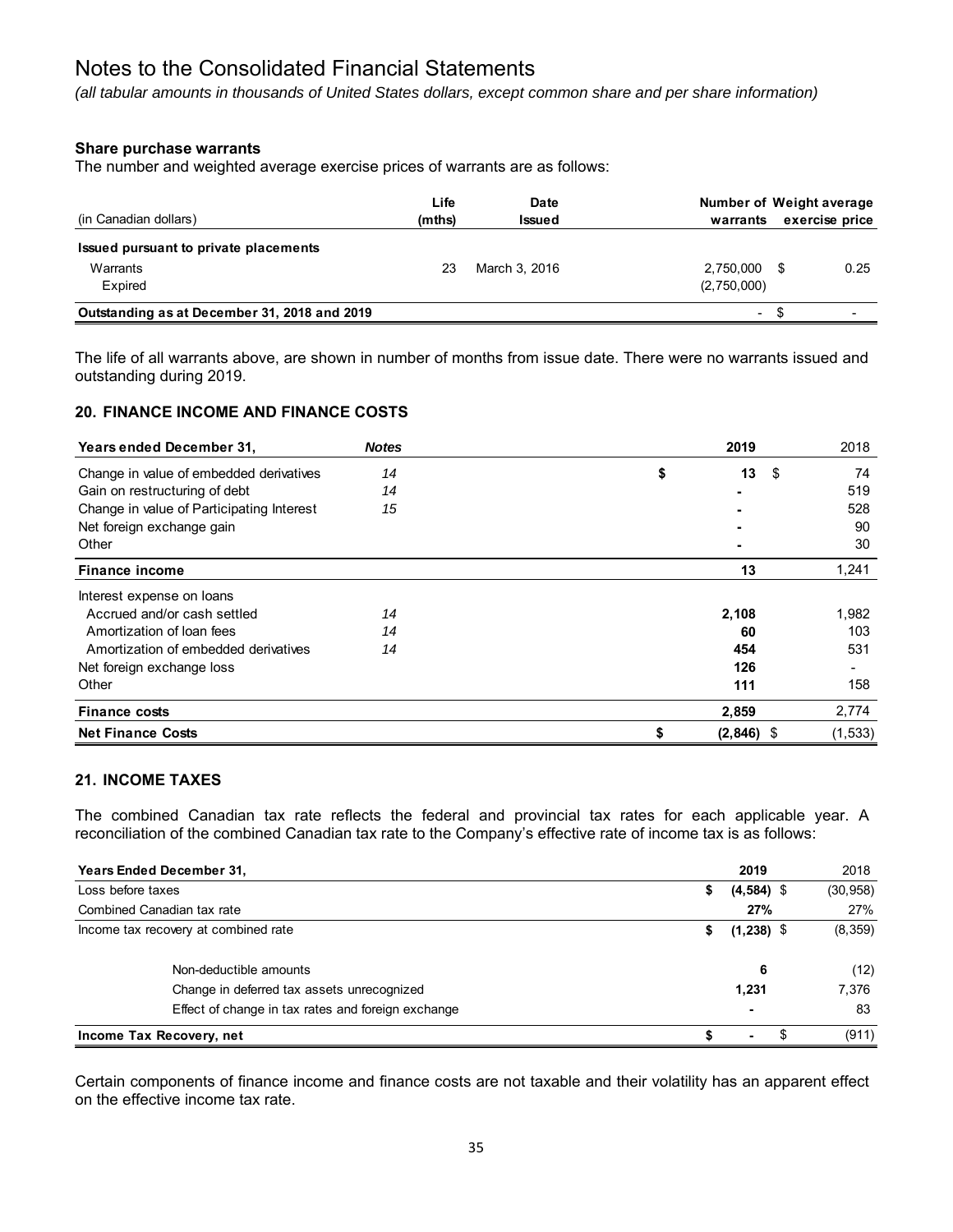*(all tabular amounts in thousands of United States dollars, except common share and per share information)*

# **22. OPERATING SEGMENT**

# **Reporting Segment**

The Company has been engaged in the exploration, evaluation and development of properties for the mining and production of nickel and associated products; since January 1, 2014, it also has been a producer and supplier of premium frac sand from its 7P Plant. Accordingly, the Company has three reporting segments: Corporate, Exploration and Development, and Frac Sand.

The Corporate segment operates to support the Company's activities, including exploration and development projects and the frac sand business.

Senior management makes decisions with respect to Exploration and Development by considering exploration and development potential and results on a project-by-project basis. The exploration and development projects are all located in Canada.

The Frac Sand segment is managed and operated by Victory Silica's executives and employees, although the business and operating assets are part of Victory Nickel. The segment is located in Canada. The following tables provide information on the assets of the Company's segments:

| As at December 31.          | 2019             | 2018     |
|-----------------------------|------------------|----------|
| Canada                      |                  |          |
| Corporate                   | \$<br>$1,531$ \$ | 1,637    |
| Exploration and development | 16,230           | 16,230   |
| Frac sand                   | 2,989            | 3,796    |
| Intersegment elimination    | (1, 441)         | (1, 402) |
| <b>Total Assets</b>         | 19,309<br>- \$   | 20,261   |

There have been no changes in the segments or the treatment of segmented assets and revenues during 2019 and 2018.

|                                                     |                     | <b>Exploration and</b> |                     |           |
|-----------------------------------------------------|---------------------|------------------------|---------------------|-----------|
| For the year ended December 31, 2019                | Corporate           | Development            | <b>Frac Sand</b>    | Total     |
| <b>Revenues</b>                                     |                     | \$                     | \$<br>461           | \$<br>461 |
| Cost of goods sold                                  |                     |                        | (746)               | (746)     |
| Gross loss                                          |                     |                        | (285)               | (285)     |
| <b>Operating expenses</b>                           |                     |                        |                     |           |
| General and administrative                          | (569)               | (28)                   | (220)               | (816)     |
| Amortization of property, plant and equipment       |                     |                        | (602)               | (602)     |
| Writedow n of mine property and development project |                     | (17)                   |                     | (17)      |
| Writedow n of exploration and evaluation projects   |                     | (18)                   |                     | (18)      |
| <b>Operating loss</b>                               | (569)               | (63)                   | (1, 107)            | (1,738)   |
| Finance income                                      | 13                  |                        |                     | 13        |
| Finance costs                                       | (2,859)             |                        |                     | (2,859)   |
| Net finance costs                                   | (2,846)             |                        |                     | (2, 846)  |
| Net loss for the year                               | \$<br>$(3, 415)$ \$ | (63)                   | \$<br>$(1, 107)$ \$ | (4, 584)  |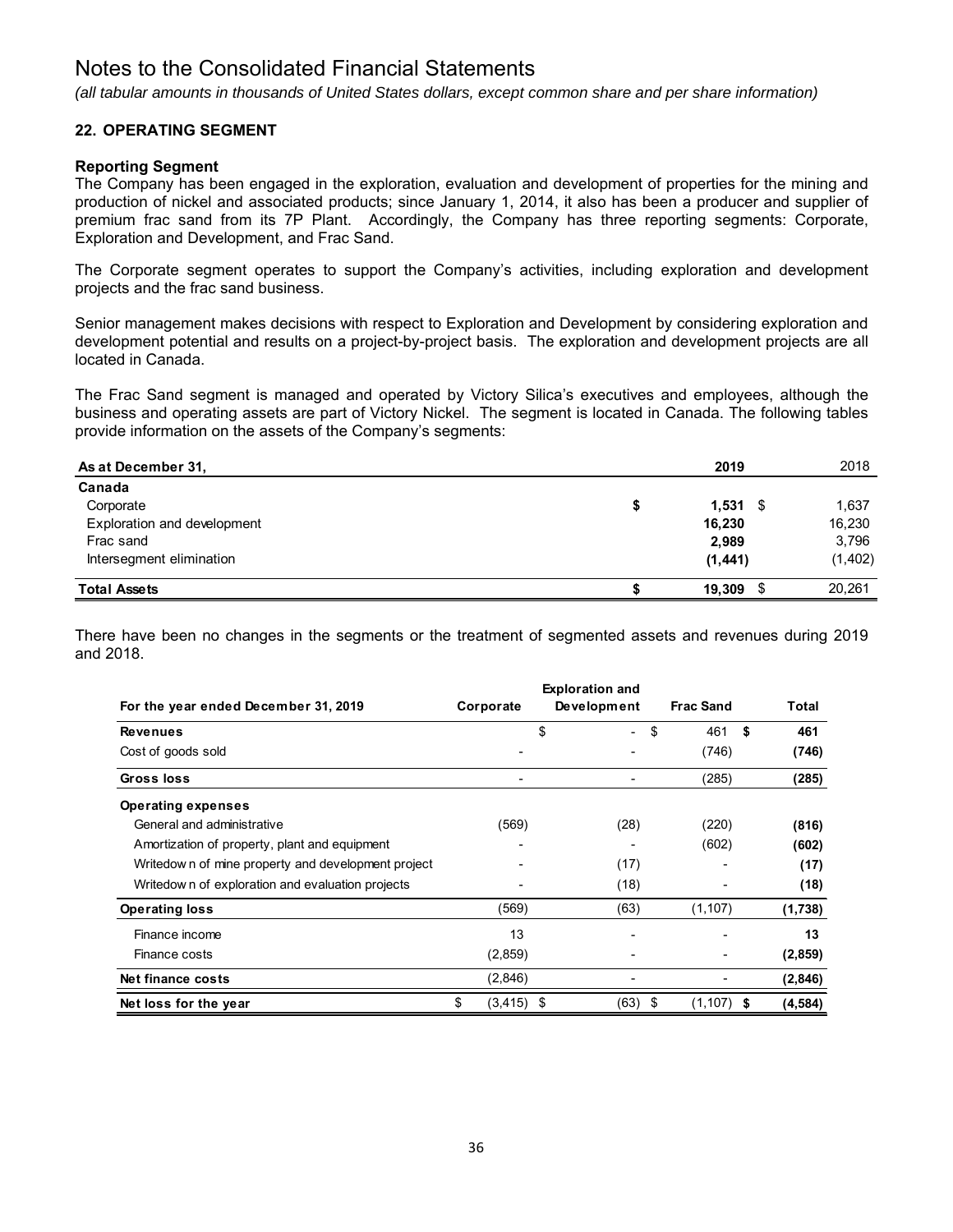*(all tabular amounts in thousands of United States dollars, except common share and per share information)*

|                                                    |               | <b>Exploration and</b> |                  |    |           |
|----------------------------------------------------|---------------|------------------------|------------------|----|-----------|
| For the year ended December 31, 2018               | Corporate     | Development            | <b>Frac Sand</b> |    | Total     |
| <b>Revenues</b>                                    | \$            | \$<br>Ξ.               | \$<br>699        | Ŝ. | 699       |
| Cost of goods sold                                 |               |                        | (1, 146)         |    | (1, 146)  |
| Gross loss                                         |               |                        | (447)            |    | (447)     |
| <b>Operating expenses</b>                          |               |                        |                  |    |           |
| General and administrative                         | (621)         |                        | (248)            |    | (869)     |
| Share-based payments                               | (20)          |                        |                  |    | (20)      |
| Amortization of property, plant and equipment      |               | (2)                    | (580)            |    | (582)     |
| Writedown of mine property and development project |               | (22, 219)              |                  |    | (22, 219) |
| Writedown of exploration and evaluation projects   |               | (5,288)                |                  |    | (5,288)   |
| <b>Operating loss</b>                              | (641)         | (27, 509)              | (1,275)          |    | (29, 425) |
| Finance income                                     | 1,241         | ۰                      |                  |    | 1,241     |
| Finance costs                                      | (2,774)       |                        |                  |    | (2,774)   |
| Net finance costs                                  | (1,533)       |                        |                  |    | (1, 533)  |
| Loss before income taxes                           | (2, 174)      | (27, 509)              | (1,275)          |    | (30, 958) |
| Income tax recovery                                | 911           |                        |                  |    | 911       |
| Net loss for the year                              | \$<br>(1,263) | \$<br>(27, 509)        | \$<br>(1,275)    | S  | (30, 047) |

# **23. RELATED PARTIES AND MANAGEMENT AGREEMENT**

# **Related Party Balances and Transactions**

Short-term employee benefits provided by the Company to key management personnel include salaries, directors' fees, statutory benefit contributions, paid annual vacation and sick leave as well as non-monetary benefits such as medical care. The Company may also issue options and common shares as part of the Stock Option Plan and Share Bonus Plan (Notes 17 and 19). Payables to key management personnel relate to director's fees, consulting fees and expense reimbursements. Balances with related parties as at and for the years ended December 31, 2019 and 2018 are shown in the following table:

| As at December 31,                                                     | 2019          | 2018 |
|------------------------------------------------------------------------|---------------|------|
| <b>Balances Outstanding</b>                                            |               |      |
| Debt due to key management personnel                                   | $383 \quad $$ | 293  |
| Other payables and accrued liabilities due to key management personnel | 675           | 522  |
|                                                                        | 1.058         | 815  |

Key management personnel compensation is composed of:

| Years ended December 31,     | 2019 | 2018 |
|------------------------------|------|------|
| Short-term employee benefits | 431  | 539  |
|                              | 431  | 539  |

# **24. SUBSEQUENT EVENTS**

#### **Secured Debt Restructuring**

On January 31, 2020, the maturity date on the Secured Debt of \$7,050,000 and related accrued interest was extended to July 31, 2021 from January 31, 2020.

In addition, the maturity terms on the short-term loans received by the Secured Lender for an aggregate of \$645,000 as at December 31, 2019, and subsequent receipt of \$41,600 in January 2020, was amended to a maturity date of July 31, 2021.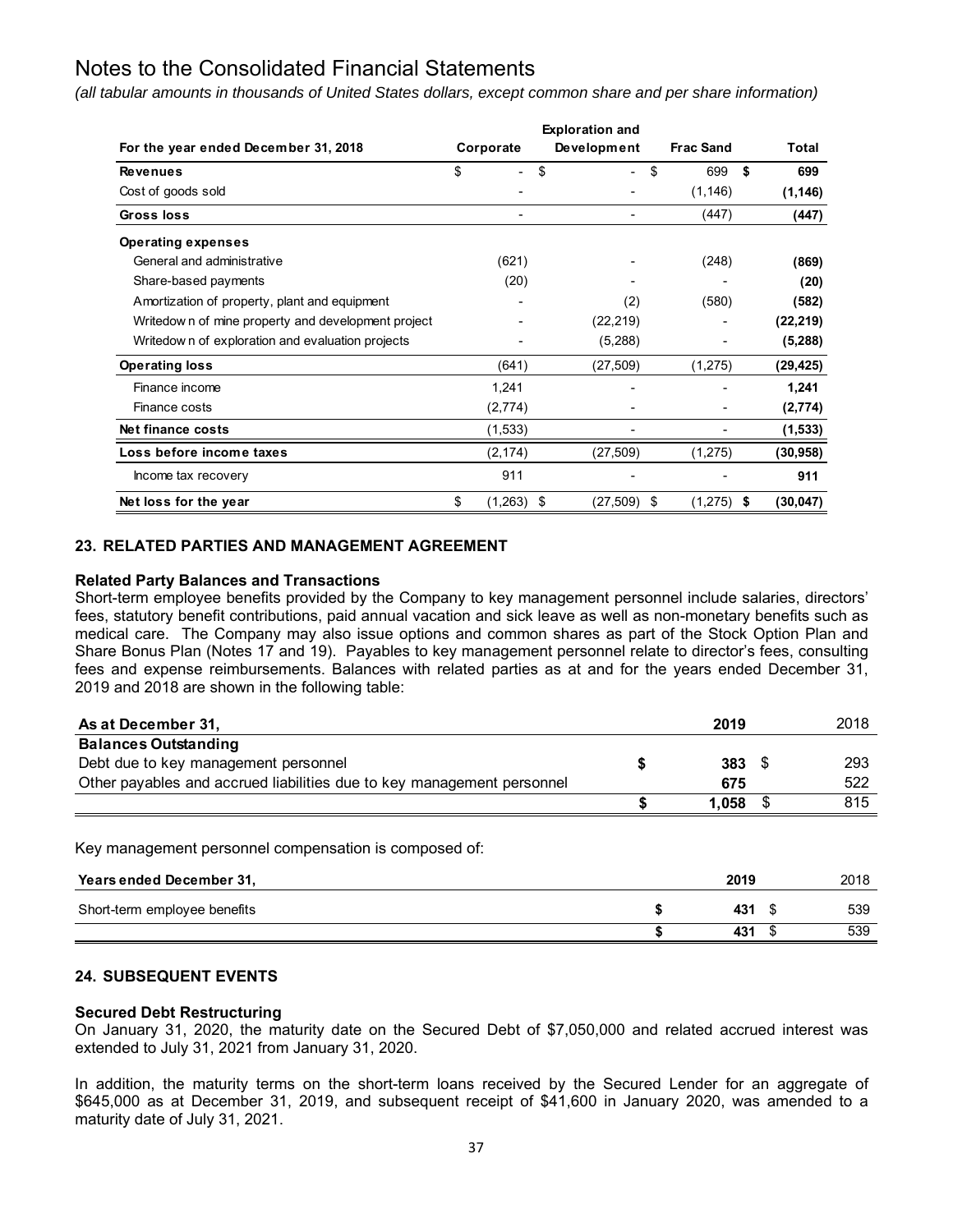*(all tabular amounts in thousands of United States dollars, except common share and per share information)*

The interest rate on the Secured Debt and additional loans remained unchanged at 14.8% with interest payable in arrears.

Subsequent to January 31, 2020, the Company received additional short-term loans on a monthly basis, for an aggregate total of \$174,000.

#### **Lynn Lake Option Agreement**

As discussed above, on January 14, 2020, the Company received an interim report from Corazon, indicating that over AU\$3,500,000 in exploration expenditures has been incurred. The Company is currently in the process of reviewing the interim report

# **Agreement to Mine Alberta Frac Sand Resources**

On February 6, 2020, Victory Silica exercised the Non-Metallic Mineral Rights Agreement with the Owner. The initial term of the Non-Metallic Mineral Rights Agreement is five years with the ability to extend for additional five-year terms and will pay the Owner a royalty for net frac sand sold from the Short Grass Property. The Non-Metallic Mineral Rights Agreement gives the Company the potential to produce an in-basin domestic sand which has grown in popularity in North America as a means to reduce overall frac cost. Any sand mined from the Short Grass Property would be trucked to the 7P Plant for processing and sale alongside side existing inventory.

#### **Minago Drilling Update**

On April 8, 2020, the Company announced the completion of two exploration diamond drill holes at Minago. The two-hole program at the Minago project targeted geophysical responses underlying the northern part of the property and constitutes condemnation testing related to potential infrastructure development for future project purposes. The geophysical targets tested were identified during historic surveys conducted by previous workers as well as a VTEM survey conducted for the Company in 2007. Due to the limitations on personnel movement resulting from restrictions stemming from the on-going COVID-19 pandemic, processing of core and receipt of assay results are likely to be significantly delayed.

# **Canada Emergency Business Account ("CEBA")**

In April 2020, the Government of Canada implemented the CEBA, whereby certain businesses could apply for an interest-free loan of up to \$40,000 to help cover their operating costs during a period where their revenues have been temporarily reduced. The Company applied for, and received, this loan during April 2020.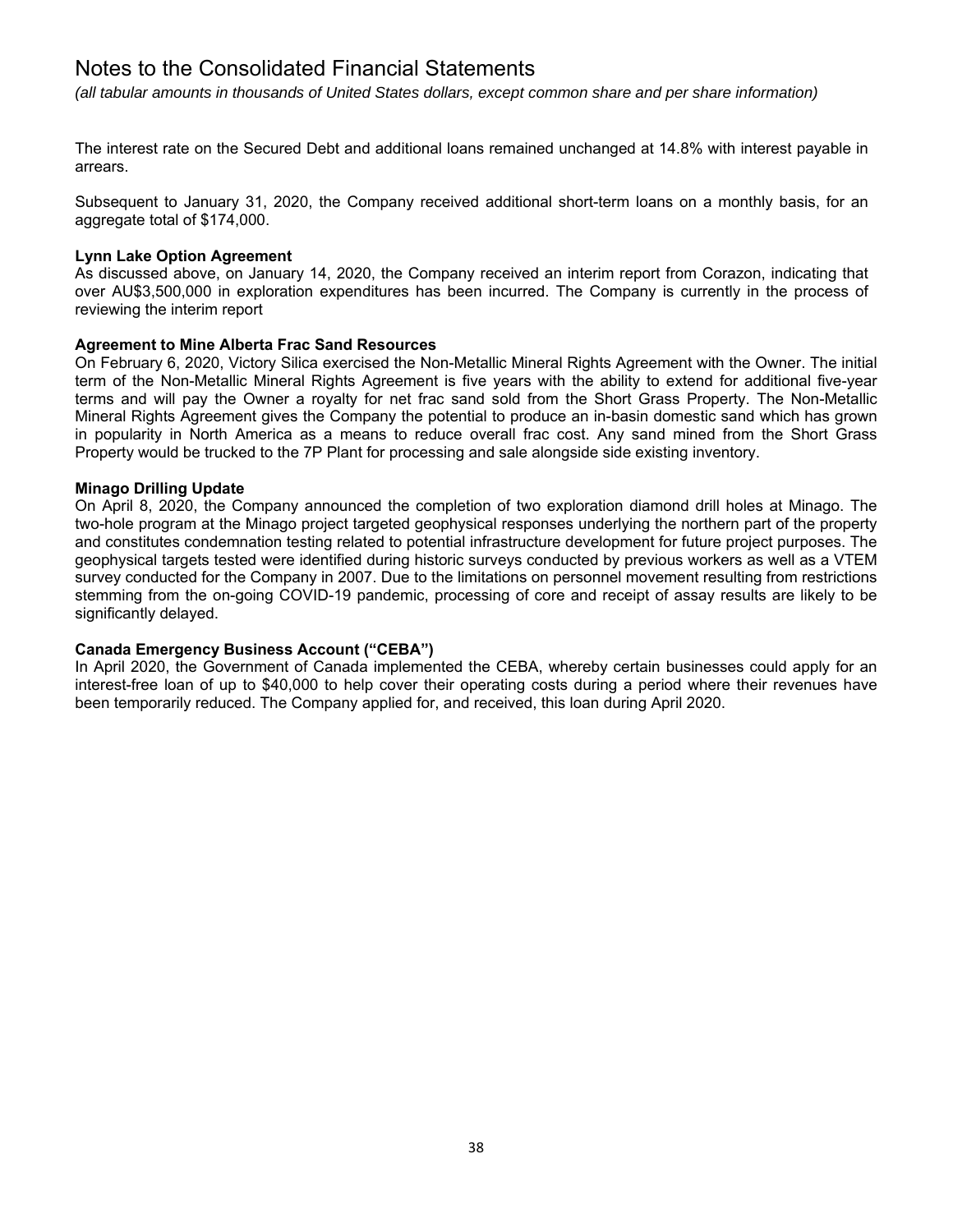

# **VICTORY NICKEL INC.**

# **MANAGEMENT'S DISCUSSION AND ANALYSIS FOR THE YEARS ENDED DECEMBER 31, 2019 AND 2018**

**DATED APRIL 27, 2020**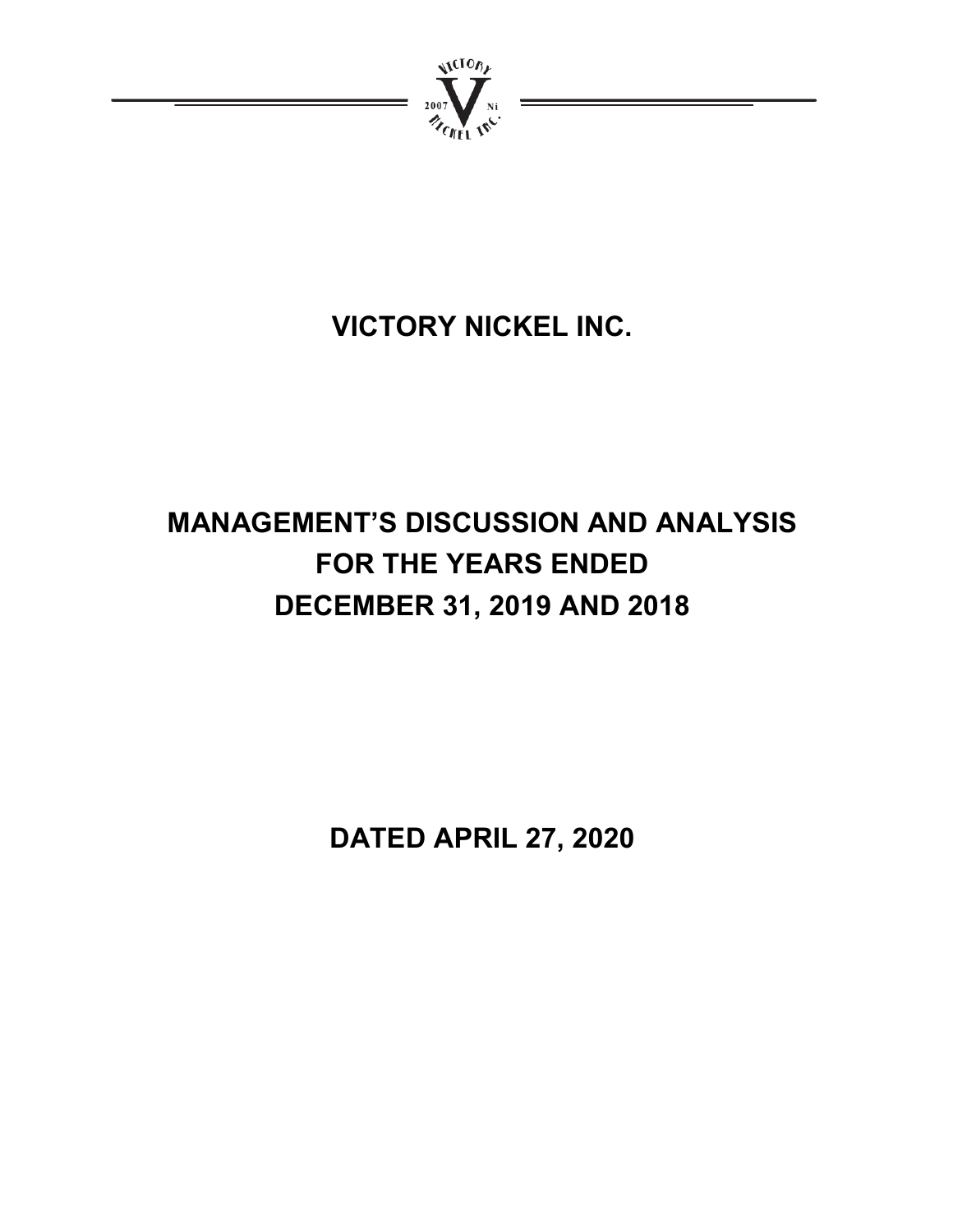# **VICTORY NICKEL INC. MANAGEMENT'S DISCUSSION AND ANALYSIS For The Years Ended December 31, 2019 and 2018**

The following discussion of the results of operations, financial condition and cash flows of Victory Nickel Inc. ("Victory Nickel" or the "Company") prepared as of April 27, 2020 consolidates management's review of the factors that affected the Company's financial and operating performance for the years ended December 31, 2019 and 2018, and factors reasonably expected to impact on future operations and results. This discussion is intended to supplement and complement the Company's consolidated financial statements for the years ended December 31, 2019 and 2018 (the "2019 Consolidated Financial Statements") and the notes thereto, which were prepared in accordance with International Financial Reporting Standards ("IFRS").

Certain information and discussion included in this management's discussion and analysis ("MD&A") constitutes forwardlooking information. Readers are encouraged to refer to the cautionary notes contained in the section Forward-Looking Statements at the end of this MD&A.

The 2019 Consolidated Financial Statements are available at www.sedar.com and at the Company's website www.victorynickel.ca. All amounts disclosed are in United States dollars ("US\$" or "US dollars") unless otherwise stated as Canadian dollars ("CAD\$") or Australian dollars ("AU\$"). All tabular amounts are in thousands of US dollars.

Common shares of the Company trade on the Canadian Securities Exchange ("CSE") under the symbol NI.

# **COMPANY OVERVIEW**

The Company was formed on February 1, 2007 as an exploration and development mineral resource company primarily engaged in the acquisition, exploration, evaluation and development of nickel projects and associated products in Canada. Victory Nickel owns 100% of four advanced sulphide nickel projects: the Minago, Lynn Lake (under option to Corazon Mining Ltd. ("Corazon"), an Australian public company (ASX: CZN)) and Mel projects in Manitoba, and the Lac Rocher project in Québec. The Minago project is the Company's most advanced nickel project. A feasibility study on the Minago Project ("Minago FS") was completed and the results were announced in December 2009. The Environmental Impact Study ("EIS") was filed in May 2010 and receipt of the Environmental Act Licence ("EAL") was announced in August 2011. Subsequent improvements to the project were announced in June 2010 and July 2011. In April 2014, the Company announced the filing of an amendment to the EAL to relocate the permitted Minago tailings facilities such that it will not interfere with potential nickel resources and should also reduce operating costs. Although this amendment would be preferable, it is not necessary for the Minago project to be developed. On completion of First Nations consultation by the government of Manitoba, it is expected that the government of Manitoba will issue the requested amendment to the existing EAL which remains valid.

The Company's decision to enter the frac sand business was initially based on the need to generate cash flow and the desire to highlight the value of frac sand, which can be sold into the oil & gas industry, as a co-product at its Minago nickel project in Manitoba. Based on the Minago FS, approximately 11 million tonnes of frac sand exist within the Minago pit footprint. The pit footprint represents only a small portion of the Minago property. The frac sand is a significant contributor to the economics of the Minago project.

During 2014, Victory Nickel became a producer and supplier of premium Wisconsin frac sand from its frac sand plant (the "7P Plant") located near Seven Persons, Alberta, approximately 18 kilometres southwest of Medicine Hat, Alberta. Highquality Northern White frac sand is sourced from Wisconsin, USA, through the Company's wholly-owned subsidiary Victory Silica Ltd. ("Victory Silica"). Northern White occurs predominantly in the US Midwest and generally exceeds American Petroleum Institute ("API") specifications for frac sand. For this reason, it is a highly-desirable and preferred frac sand. Frac sand is used as a proppant to enhance recovery from oil and gas wells. The 7P Plant comprises a wash plant with a nominal capacity of approximately 120,000 tons per annum ("tpa") and a fully-operational dry plant with a nominal capacity of 500,000 tpa. The Company established itself as a frac sand producer by acquiring concentrated sand in Wisconsin, USA, washing it prior to shipment to the 7P Plant for processing into four main categories of finished frac sand products.

Crucial to the success of its frac sand operations is the Company's ability to build a solid customer base within an economic distance of its production facilities or to acquire/build additional frac sand processing facilities to serve additional markets. The Company was able to establish itself as a preferred supplier in the areas around Medicine Hat, Alberta through spot-market sales and short-term contracts. The Company's 7P Plant is located in close proximity to oil and gas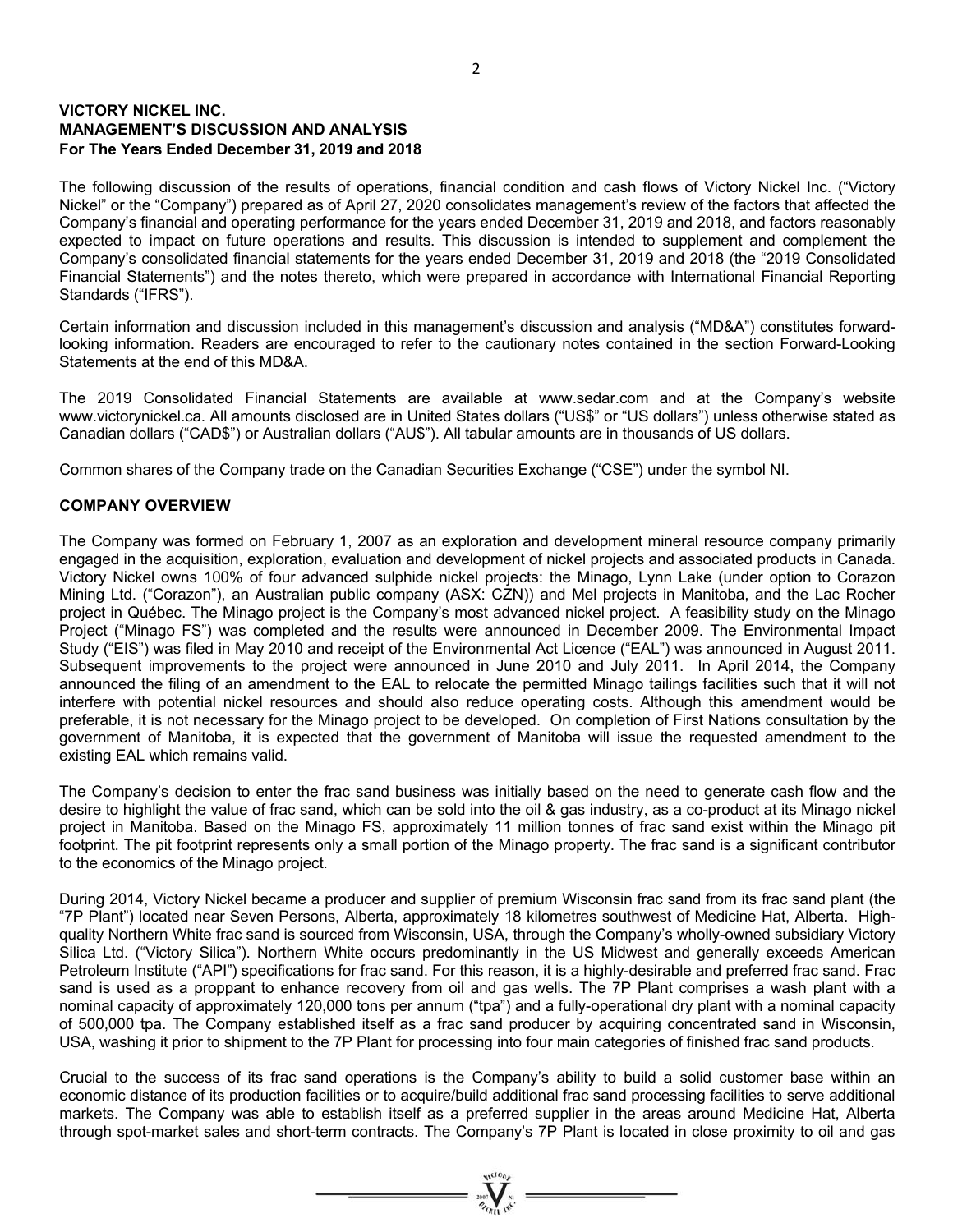producing plays in Alberta, BC, Saskatchewan and North Dakota, allowing customers to purchase sand FOB the 7P Plant and use their own trucks to deliver to the wellhead or, alternatively, to have the Company deliver frac sand directly to the wellhead. A small portion of finished sand is delivered by rail.

To ensure long-term supply of concentrated sand, the Company entered into an option to acquire a 100% interest in a frac sand land package totalling over 300 acres in Trempeleau County, Wisconsin, USA (the "Bear Coulee Property"). The option is valid for six months from receipt of permits with two equivalent extensions available under certain circumstances. Prior to production the Company will be required to pay \$40,000 per annum as an advance royalty on the initial 20,000 tons of sand production. Once the Bear Coulee Property is in production, the Company will be required to pay a royalty of \$2.00 per ton of frac sand sold from the property. In February 2015, the Company announced that a resource estimate of approximately 11 million tons of sand has been completed by Summit Envirosolutions Inc. on the Bear Coulee Property and was incorporated into a National Instrument 43-101 technical report.

The Company's board of directors approved the construction of a wash plant in Wisconsin or Minnesota and has considered building a second 1,000,000 tpa dry plant in or near Winnipeg, Manitoba. Market conditions necessitate the deferral of any such construction until more certainty returns to the oil and gas sector.

Due to the sudden drop in the price of oil during late 2014, drilling activity by oil and gas exploration and production ("E&P") companies decreased significantly and sustained relatively low oil and gas prices continued to negatively affect frac sand demand into 2019. The drop in sales required a temporary suspension in production at the 7P Plant in April 2015. The 7P Plant operates on an as-needed basis only (see Going Concern below). In March 2017, the Company announced that due to increasing market demand for frac sand, it had restarted the dry plant at its 7P Plant. In October 2017, the Company announced that it had completed the refurbishment of its frac sand wash plant at the 7P Plant, enhancing the ability to produce and sell frac sand.

In October 2018, the Company entered into an option agreement (the "Exploration and Option Agreement") "with Short Grass Ranches Ltd. (the "Owner") giving the Company the option to mine frac sand from one of the Owner's properties (the "Short Grass Property"). The strategy is in line with the Company's view to provide a full suite of import and domestic frac sand products to the northern oil and gas markets. Under the terms of the Exploration and Option Agreement, the Company had a 180-day period to evaluate the Short Grass Property and exercise its right to develop a commercial frac sand mine (the "Option"). On April 5, 2019, the Owner was notified of the exercise of the Option.

On February 6, 2020, Victory Silica executed an agreement (the "Non-Metallic Mineral Rights Agreement") with the Owner to develop a commercial frac sand mine. The initial term of the Non-Metallic Mineral Rights Agreement is for five years with the ability to extend for additional five-year terms and will pay the Owner a royalty for net frac sand sold from the Short Grass Property. The Non-Metallic Mineral Rights Agreement gives the Company the potential to produce in-basin domestic sand which has grown in popularity in North America as a means for the Company's customers and potential customers to reduce their overall frac cost. Any sand mined from the Short Grass Property would be trucked to the 7P Plant for processing and sale alongside existing inventory.

# **Going Concern**

The 2019 Consolidated Financial Statements have been prepared using Generally Accepted Accounting Principles ("GAAP") applicable to a going concern, which contemplates the realization of assets and settlement of liabilities in the normal course of business as they come due. As at December 31, 2019, the Company had a working capital deficiency of \$20,643,000, calculated as current assets less current liabilities, an increase from a working capital deficiency of \$8,200,000 as at December 31, 2018 mostly due to interest accrued on debt and the fact that the Secured Debt became a current liability in January 2019. At December 31, 2019, the debts of \$18,886,000 were the largest factor in the Company's working capital deficiency, as the Company was in default on all debt and related interest. All of the debt is now classified as current liabilities.

The Company's main assets are its nickel projects. Minago, the most advanced of its projects, is permitted and ready for development. However, development costs are estimated to be in excess of CAD\$500,000,000 and given the current price of nickel, it is unlikely that financing for this project will be available in the near future. If the Company is unable to finance and develop its nickel projects, the potential recovery via sale of these projects may be below the current carrying amounts. Given the defaults on various loans discussed below, there is an increased risk that the Company's creditors could force the Company to liquidate its core assets under less than favourable terms.

 $\sum_{n=1}^{\infty}$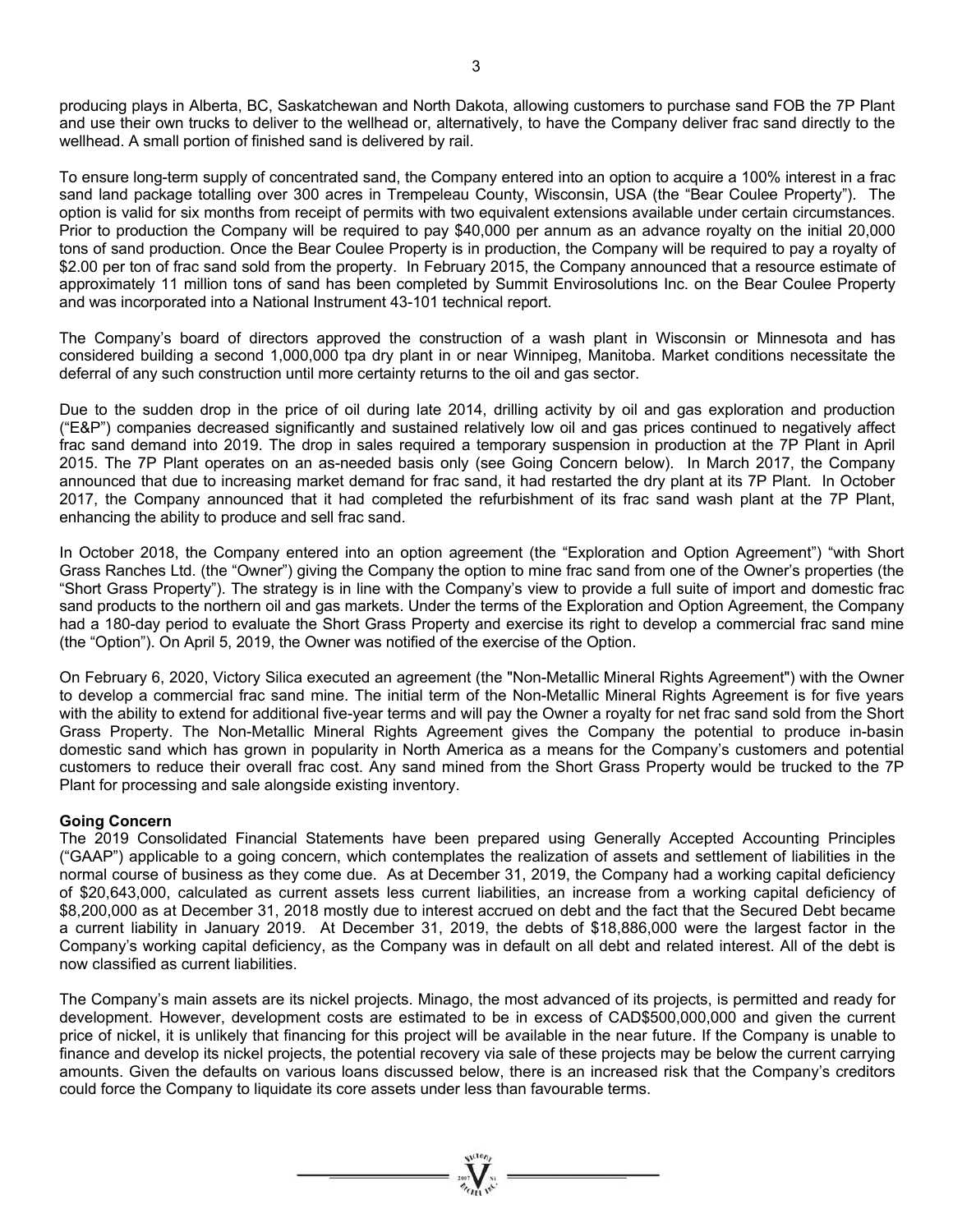Due to market conditions beyond the Company's control the suspension of operations at the 7P Plant until the demand for frac sand improved was announced in April 2015. The 7P Plant was restarted in March 2017, and in October 2017 the Company announced that it had completed the refurbishment of its frac sand wash plant at the 7P Plant. The 7P Plant continues to serve customers, however sales remain well below the level required to generate positive cash flow.

The near-term outlook in the frac sand market remains unclear. The significant drop in oil prices subsequent to year-end adds further uncertainty for the demand and price of oil and gas as well as associated products including frac sand. The US dollar continues to negatively impact demand for high-quality Wisconsin frac sand in Canada due to the fact that the relative price for Canadian frac sand has dropped and service companies appear satisfied with using lower-quality domestic frac sand. The Company's existing inventory is Wisconsin frac sand, however Company is planning to add Canadian sand to its inventory in order to be more competitive.

Cash flows from frac sand sales during 2019 and 2018 were not sufficient to pay financing costs and the Company was not able to make most of its interest payments due.

During 2016, the Company restructured its debt (the "Debt Restructuring Agreement") with holders of promissory convertible notes and trade creditors, by issuing shares of the Company and unsecured promissory convertible notes ("Promissory Convertible Notes"). In 2017, the Company's secured debt ("Secured Debt") increased by the amount of unpaid interest to \$7,050,000 and the maturity date was extended to July 31, 2019. In 2018, the maturity date of the Secured Debt was further extended to January 31, 2020. On January 31, 2020, the maturity date on the Secured Debt of \$7,050,000 and related accrued interest was extended to July 31, 2021. The interest rate on the Secured Debt remained unchanged at 14.8% with interest payable in arrears.

Pursuant to the terms of the Secured Debt, the Company is prevented from making payments under outstanding unsecured debt until the Secured Debt is repaid. The Company has not been able to repay the Secured Debt. The lender of the Secured Debt (the "Secured Lender") has provided a forbearance agreement for the balance of the accrued interest and continues to make advances to cover non-discretionary costs. The Company's ability to make the required interest payments in 2020 is also in doubt and dependent upon frac sand sales and/or third-party funding or asset sales. The Company's Secured Lender continues to demonstrate its commitment to ensuring the protection of the Company's core assets by providing working capital advances and forbearance agreements with respect to the interest due under the Secured Debt. Should the support of the Secured Lender change, the going concern assumption would be in doubt.

During 2016, all of the Promissory Convertible Note holders participated in the Debt Restructuring Agreement, except for one holder of a \$3,000,000 promissory convertible note (the "Outstanding Note"). In March 2016, the Company announced that it had received notice that the holder of the Outstanding Note had filed a statement of claim concerning non-payment of principal and interest. The Company has reviewed the statement of claim with legal counsel to assess its impact on the Company and has concluded that there is no significant impact on the status of the Company's debt. The Outstanding Note matured in July 2016 and the Company has been unable to repay the amounts owing and interest payments due, which has resulted in the Company defaulting on the Outstanding Note.

The Company has not made interest payments due on any of its Promissory Convertible Notes, which has resulted in the Company defaulting on these notes.

On July 31, 2018, the Company obtained approval from certain holders of Promissory Convertible Notes amounting to CAD\$357,000 and \$1,396,000, to extend the maturity date to January 31, 2020, from July 31, 2018, upon the issuance of an aggregate total of 532,899 common shares of the Company. The balance of the promissory notes remained in default as at December 31, 2019 and subsequently, the Company was unable to repay the Promissory Convertible Notes when they became due.

In addition to the liquidity and solvency uncertainties described above, the ability to resume full operations at the 7P Plant will require additional financing. As noted, the Company's Secured Lender has been supportive to date, however there are no assurances that this will continue, that the Company will be able to find alternative financing or that sand sales will achieve the level sufficient to generate cash flows to repay its outstanding obligations.

Per guidelines from the province of Alberta, the 7P Plant is considered an essential service and is therefore able to continue operations; the Company intends to continue to operate the 7P Plant for the foreseeable future. Throughout the evolution of the COVID-19 pandemic, the Company's head office personnel in Toronto have been working remotely and all staff in Ontario and Alberta has complied with applicable provincial and federal regulations and guidelines and will

 $=\prod_{\substack{i=1\\ \text{odd }i}}^{\text{qtd}(i)}$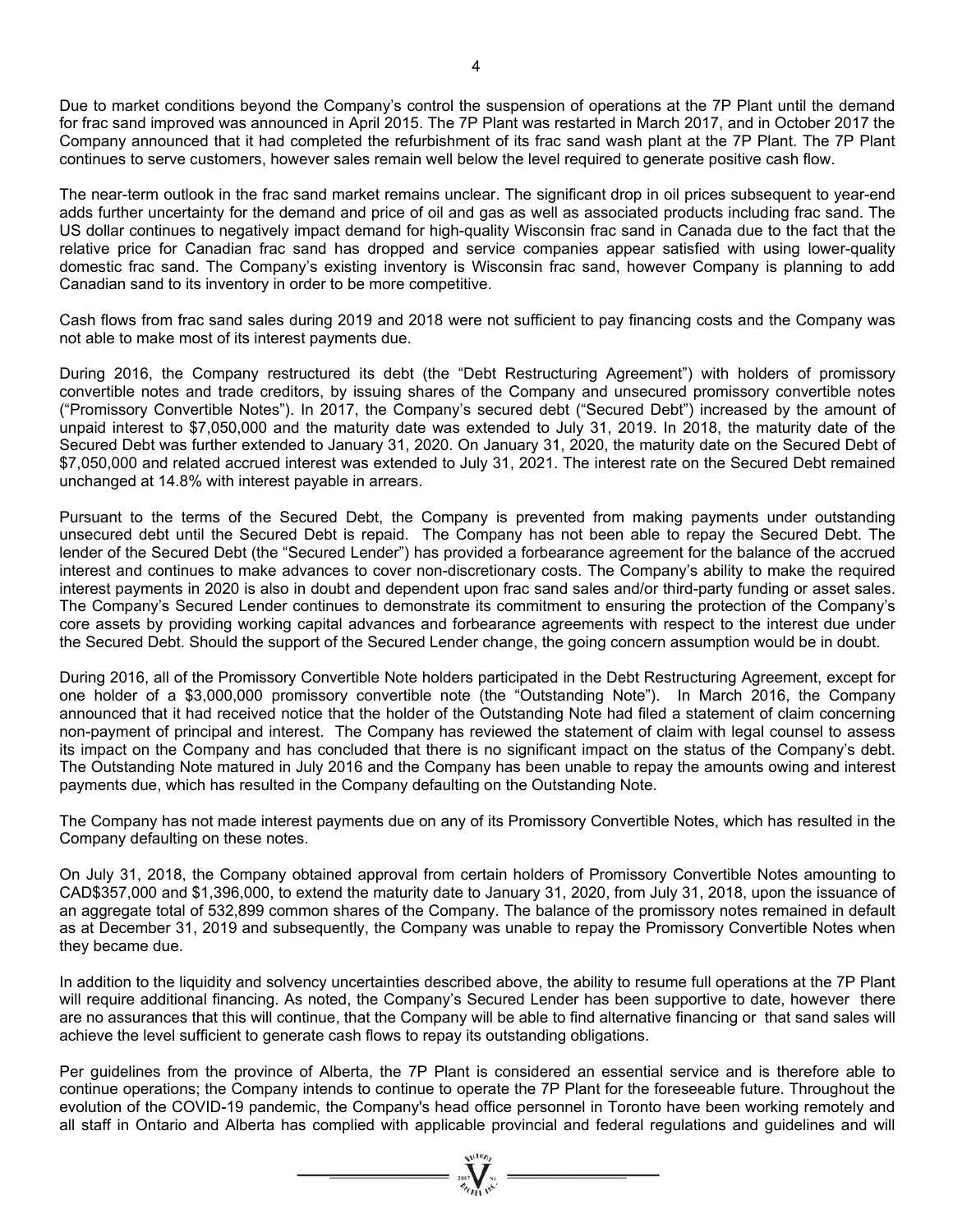continue to do so. The Company will continue to monitor the COVID-19 situation and adapt as necessary. However, in light of the uncertainty regarding the duration of the pandemic it's impossible to accurately estimate the impact on the operations of the Company and the world economy as a whole.

In addition to operations at the 7P Plant, management continues to advance its program to supplement existing sand inventory with domestic "in-basin" sand supply. Given the current situation as it relates to COVID-19, the timeline to development and sand production from the Short Grass Property, defined below, remains to be determined.

The Company has cut non-essential costs in an effort to reduce operating losses and has deferred payments wherever possible. During 2019 and 2018, the Company, with the agreement of its Secured Lender, sold non-core assets to provide operating funds. During 2019, the Company liquidated the remainder of its marketable securities, eliminating this source of funds for operations. However, without an injection of capital and/or until the demand and pricing for frac sand returns, the Company will not be able to meet its outstanding obligations or any new obligations as they become due. The defaults on the Company's existing obligations add to the challenge of obtaining additional capital.

There can be no assurance that the Company will be able to restructure its debt further and/or recapitalize, and there is no certainty as to what further steps, if any, the secured and unsecured lenders may take. To date, management and the board of directors have reduced and/or deferred salaries and director fees until business recovers, but there is no certainty that this will continue. Management salary reductions and/or deferrals put the Company at risk of being unable to retain key personnel.

In addition to the above liquidity issues, the Company is subject to the risks and challenges experienced by other companies at a comparable stage. These risks include, but are not limited to, continuing losses, dependence on key individuals and the ability to secure adequate financing or to complete corporate transactions to meet the minimum capital required to successfully fund its projects and operating expenses.

None of the Company's mining projects have commenced commercial production and, accordingly, the Company is dependent upon debt or equity financings, the optioning and/or sale of resource or resource-related assets or interests, exploration results which have the potential for the discovery of economically-recoverable reserves and resources, and/or the ability to generate sufficient cash flow from its other operating activities for its funding. Development of the Company's current nickel mining projects to the production stage will require significant financing. Given the current economic climate, including the low nickel price, and the Company's existing liquidity challenges, the ability to raise sufficient funds will be difficult.

Should the Company not be able to overcome the risks described in this section, the carrying value of the Company's assets would be subject to material adjustment and, in addition, other adjustments may be necessary to these consolidated financial statements should such adverse events impair the Company's ability to continue as a going concern as contemplated under GAAP. There is no certainty that the Company will be able to generate sufficient cash to fund its activities including debt servicing, project expenditures and corporate costs. These conditions indicate the existence of a material uncertainty that may cast significant doubt about the Company's ability to continue as a going concern. Failure to continue as a going concern would require that the Company's assets and liabilities be restated on a liquidation basis, which would differ significantly from the going concern basis.

# **OUTLOOK**

These are challenging times. But as we look ahead to the balance of 2020, management continues to believe in the strength of its assets and the fact that the Company's sulphide nickel assets remain at the heart of the longer-term value proposition for shareholders.

That said 2020 began with a high level of uncertainty surrounding the global economy arising from several events including an oil price war, falling oil prices and most importantly the spread of COVID-19 which was declared a pandemic on March 11 by the World Health Organization. The spread of COVID-19 continued rapidly through April. As of the date of this MD&A, some reasons for optimism were starting to appear, however in light of this uncertainty regarding the duration of the pandemic it is impossible to accurately estimate the impact on the operations of the Company and the world economy as a whole.

The 7P Plant continues to generate revenue from ongoing sand sales, albeit not in sufficient volume to fully fund Victory Nickel's operations. The Company's Secured Lender remained financially supportive throughout 2019 and this has not

 $=\prod_{\alpha}^{N(\alpha)}$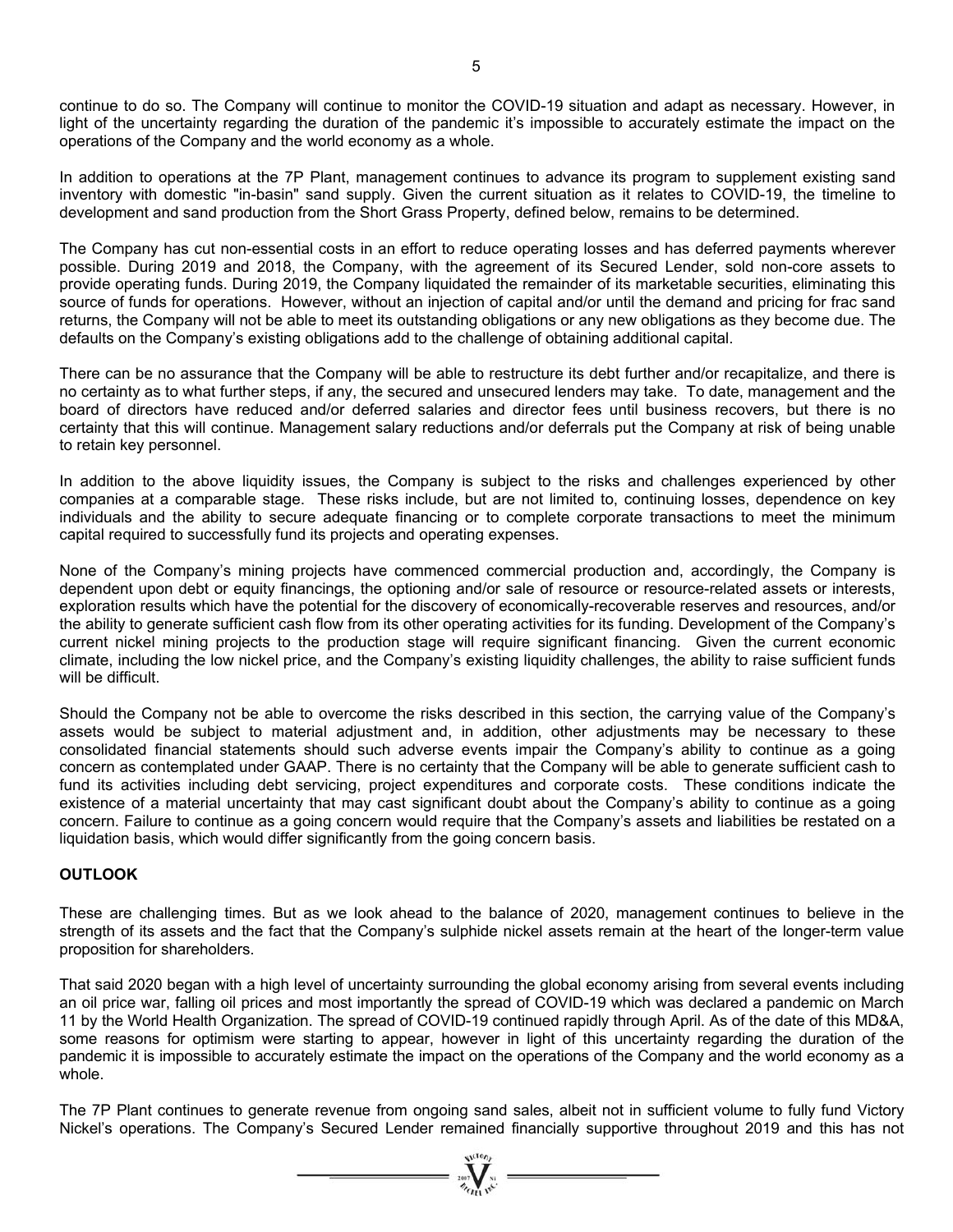changed thus far into 2020. The Company has continued to serve customers from the 7P Plant throughout the COVID-19 crisis in line with the Alberta government's guidelines. Management is also pushing forward with initiatives including the Short Grass Ranch domestic sand opportunity and will update the market on progress accordingly.

With regard to the Company's sulphide nickel assets, management is in ongoing communication with governments in the jurisdictions in which it operates to ensure the security of tenure as the realities of operating in the face of COVID-19 evolve. All of the Company's nickel projects remain in good standing. As previously announced, a small drill program took place at Minago early in the year, however reporting of results will be delayed due to travel and other limitations arising from COVID-19.

All commodity prices have been impacted by COVID-19; as of this writing, nickel price has decreased by 13% in 2020. Standard & Poor's predicts an increase in nickel price during the second half of the year, however the magnitude will depend on how national economies rebound from COVID-19. Overall, primary nickel demand is expected to decline by 8.1% year-over-year to 2.21 Mt in 2020 according to Standard & Poors.

Much has been made of the electric vehicle ("EV") revolution and its impact on "energy metals" including sulphide nickel. The EV market is not immune to the forces impacting every segment of global life in 2020. Significantly though, analysts like Roskill and the Bank of America believe the momentum generated in in EVs during 2019 will return, and they remain positive on in the longer-term prospects of EVs and the resources, like sulphide nickel, necessary to produce them.

It is important to remember that all of the factors currently in play do not impact the quality of the Company's sulphide nickel resources at Minago, Mel, Lac Rocher and Lynn Lake. These assets are rare, well located and combine to give your company one of the country's most significant in-situ sulphide nickel inventories.

We thank our shareholders, lenders and suppliers for their continued patience and support. Victory Nickel will continue to evaluate the impact of COVID-19 on its business and will promptly disclose any material impact on its operations.

# **RESULTS OF OPERATIONS**

| For the year ended December 31, 2019               | Corporate           | <b>Exploration and</b><br>Development | <b>Frac Sand</b>    | Total     |
|----------------------------------------------------|---------------------|---------------------------------------|---------------------|-----------|
| <b>Revenues</b>                                    |                     | \$<br>۰.                              | \$<br>461           | \$<br>461 |
| Cost of goods sold                                 |                     |                                       | (746)               | (746)     |
| Gross loss                                         | ٠                   |                                       | (285)               | (285)     |
| <b>Operating expenses</b>                          |                     |                                       |                     |           |
| General and administrative                         | (569)               | (28)                                  | (220)               | (816)     |
| Amortization of property, plant and equipment      |                     |                                       | (602)               | (602)     |
| Writedown of mine property and development project |                     | (17)                                  |                     | (17)      |
| Writedow n of exploration and evaluation projects  |                     | (18)                                  |                     | (18)      |
| <b>Operating loss</b>                              | (569)               | (63)                                  | (1, 107)            | (1,738)   |
| Finance income                                     | 13                  |                                       |                     | 13        |
| Finance costs                                      | (2,859)             |                                       |                     | (2,859)   |
| Net finance costs                                  | (2,846)             |                                       |                     | (2,846)   |
| Net loss for the year                              | \$<br>$(3, 415)$ \$ | (63)                                  | -\$<br>$(1,107)$ \$ | (4, 584)  |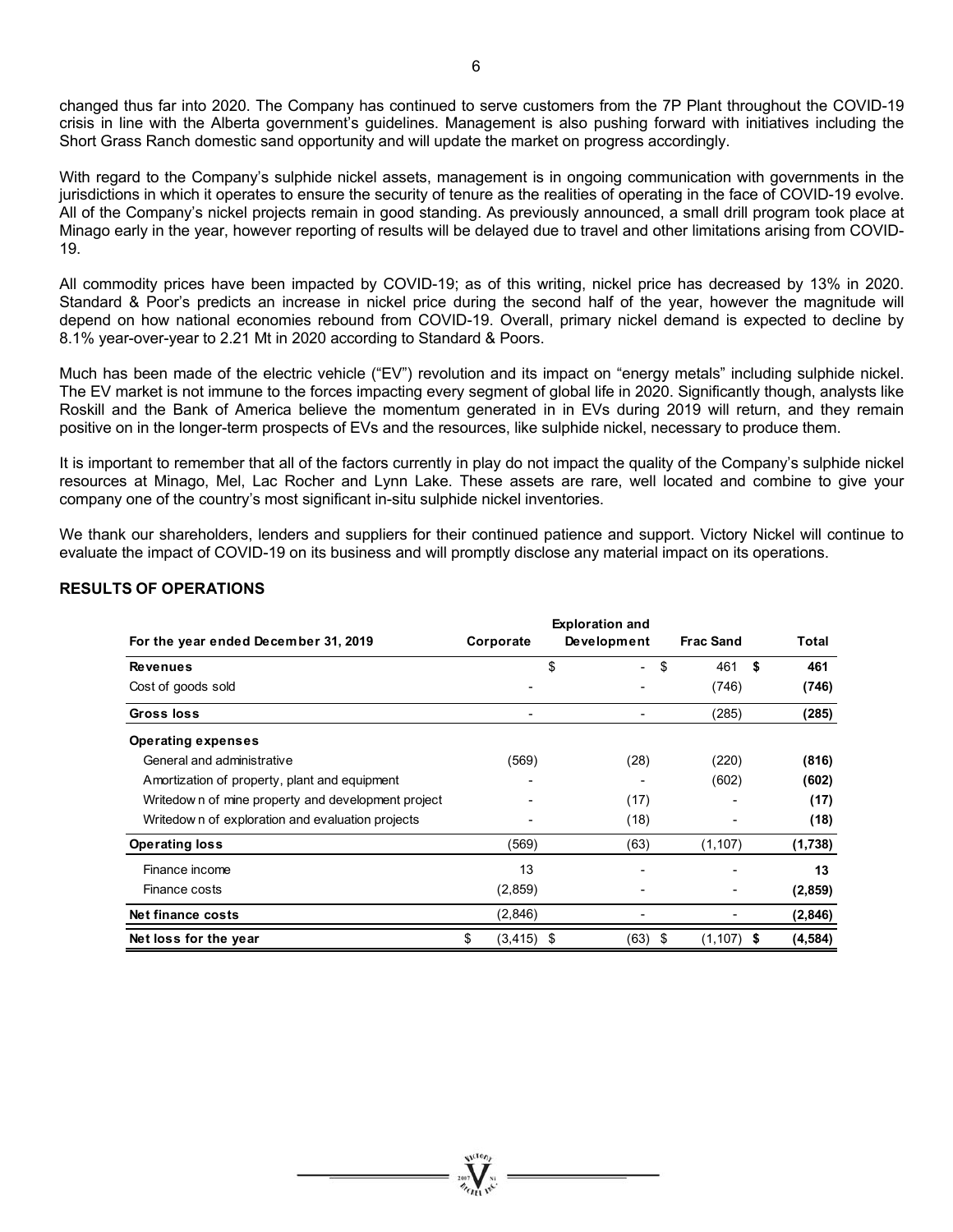| For the year ended December 31, 2018               | Corporate                      | Development  | <b>Frac Sand</b>   | <b>Total</b> |
|----------------------------------------------------|--------------------------------|--------------|--------------------|--------------|
| <b>Revenues</b>                                    | \$<br>$\overline{\phantom{0}}$ | \$<br>$\sim$ | \$<br>699          | \$<br>699    |
| Cost of goods sold                                 |                                |              | (1, 146)           | (1, 146)     |
| <b>Gross loss</b>                                  |                                |              | (447)              | (447)        |
| <b>Operating expenses</b>                          |                                |              |                    |              |
| General and administrative                         | (621)                          |              | (248)              | (869)        |
| Share-based payments                               | (20)                           |              |                    | (20)         |
| Amortization of property, plant and equipment      |                                | (2)          | (580)              | (582)        |
| Writedown of mine property and development project |                                | (22, 219)    |                    | (22, 219)    |
| Writedow n of exploration and evaluation projects  |                                | (5,288)      |                    | (5, 288)     |
| <b>Operating loss</b>                              | (641)                          | (27, 509)    | (1,275)            | (29,425)     |
| Finance income                                     | 1,241                          |              |                    | 1,241        |
| Finance costs                                      | (2,774)                        |              |                    | (2,774)      |
| Net finance costs                                  | (1,533)                        |              |                    | (1, 533)     |
| Loss before income taxes                           | (2, 174)                       | (27, 509)    | (1,275)            | (30,958)     |
| Income tax recovery                                | 911                            |              |                    | 911          |
| Net loss for the year                              | \$<br>$(1,263)$ \$             | (27,509)     | \$<br>$(1,275)$ \$ | (30, 047)    |

#### **Overall**

For the year ended December 31, 2019, the Company had a net loss of \$4,584,000 or a loss of \$0.05 per share (December 31, 2018 - \$30,047,000 or a loss of \$0.32 per share). During 2018, of the net losses, the writedown of exploration and evaluation projects and the writedown of mine property and development project represents the largest contributor at \$22,219,000 and \$5,228,000, respectively. The following narrative discusses the relevant operations of the Frac Sand and Exploration and Development segments first, and then addresses the corporate segment.

#### **Frac Sand Segment**

Due to the decline in the price of oil beginning in 2014, demand for frac sand in the Company's target markets was under pressure throughout 2018 and 2019. The Company holds inventory in excess of 17,000 tons as at December 31, 2019 (December 31, 2018 – 19,000 tons) at various stages of the process and made sales of 5,497 tons of various grades of frac sand during 2019 (2018 – 7,770 tons) by drawing down inventories and/or brokering sand, generating a gross loss of  $$285,000 (2018 - $447,000).$ 

#### *Revenues*

The Company recognized revenue on frac sand sales during 2019 aggregating \$461,000, or \$83.86 per ton, on frac sand sales (2018 - \$699,000 or \$89.96 per ton). Revenue includes freight for sales delivered to certain customers at certain times. While sales and pricing periodically show signs of improvement, the market has not improved sufficiently in the Company's target areas where it can generate positive cash flow sufficient to service debt.

# *Cost of goods sold*

The cost of goods sold includes the cost of concentrated sand purchased in Wisconsin, the cost of delivery to the 7P Plant including handling and trans-loading costs and the operating cost to dry and screen the concentrated sand into four main dry products. Cost of goods sold may also include sand purchased from third parties. These costs are capitalized as a component of inventory on a normalized basis and are charged to cost of goods sold when title to the product passes to the customer. Cost of goods sold may also include any write-down or recovery of impairment of inventory values to the lower of cost or net realizable value.

The cost of goods sold was \$746,000 during 2019 (2018 - \$1,146,000) including an inventory writedown of \$147,000 to net realizable value (2018 - \$206,000). The 7P Plant continues to operate on an as-needed basis, resulting in higher operating costs per ton of product produced than what is expected on a continuous operating basis. The Company has reduced manpower to a level sufficient to start production as demand returns on a consistent basis.

Costs per ton are per dry ton, unless otherwise stated.

**Exploration and**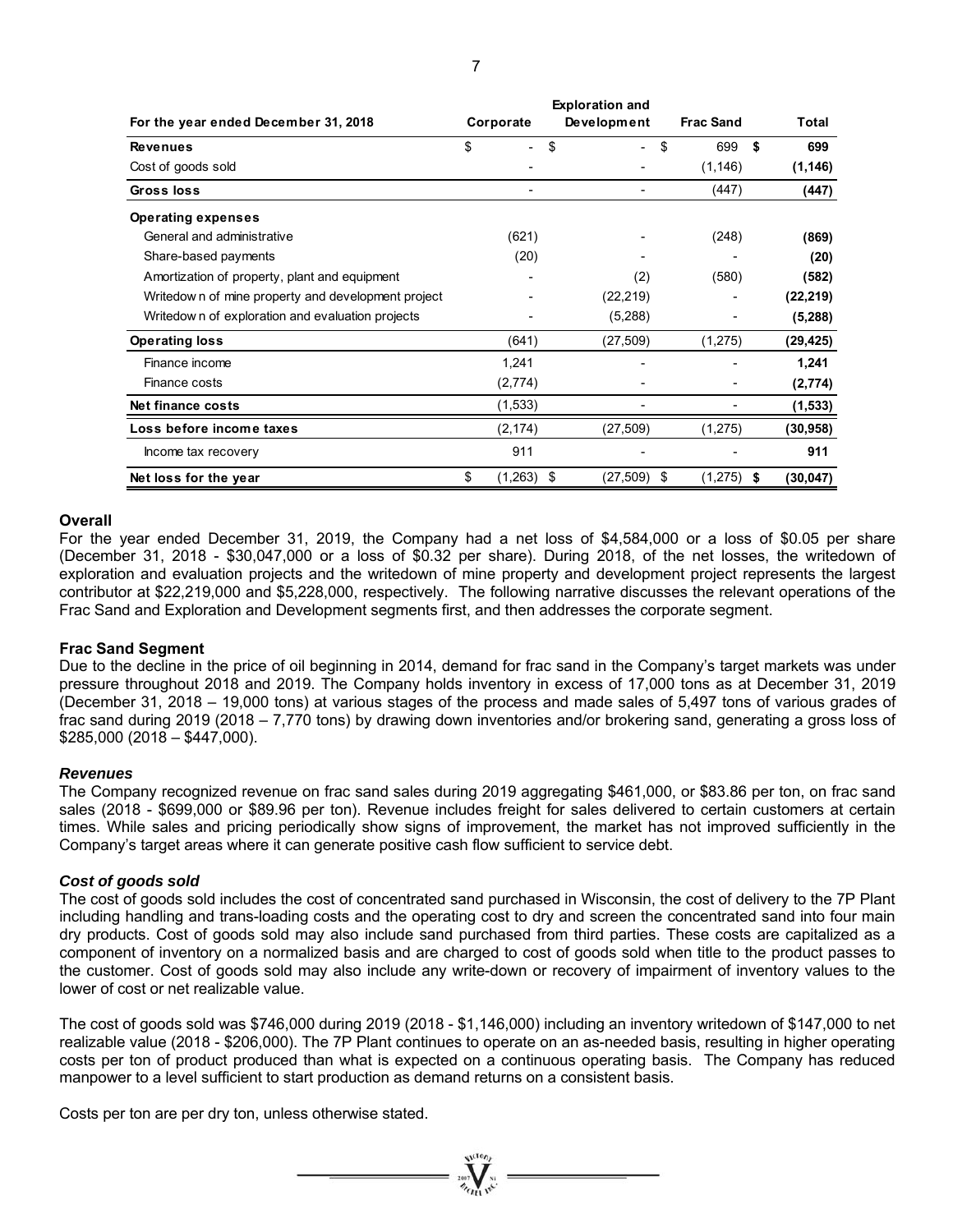# *Gross profit (loss)*

The 7P Plant generated a gross loss during 2019 and 2018. The 7P Plant continues to operate on an as-needed basis, resulting in higher operating costs per ton of product produced than what is expected on a continuous operating basis, while finished goods inventory is written-down when impaired to the lower of cost of net realizable value.

# *General and administrative and other costs*

General and administrative costs for the frac sand segment amounted to \$220,000 for the year ended December 31, 2019 (2018 - \$248,000). These costs include Victory Silica salaries, administration, marketing and logistics management. The Company reduced manpower and overhead as noted above.

Amortization of property, plant and equipment of \$602,000 was recorded for the year (2018 - \$580,000), for items in use at the 7P Plant.

# *Net loss*

All of the above items combined to produce a net loss for the frac sand segment of \$1,107,000 for the year ended December 31, 2019 (2018 – \$1,275,000).

# **Exploration and Development Segment**

At December 31, 2019, the Company recorded an impairment of \$18,000 on its exploration and evaluation projects (2018 - \$5,288,000) and \$17,000 on its mine, property and development project (2018 - \$22,219,000). During 2019 and 2018, there were no pre-exploration expenditures.

# **Corporate Segment**

The corporate component of net loss for the year ended December 31, 2019 was \$3,415,000 (2018 – \$1,263,000), including operating expenses of \$569,000 (2018 - \$641,000), net finance costs of \$2,846,000 (2018 – \$1,533,000) and an income tax recovery of \$nil (2018 – \$911,000). Operating expenses include non-cash share-based payments of \$nil in 2019 (2018 - \$20,000).

General and administrative expenses were \$569,000 during 2019 (2018 - \$621,000). These costs include statutory costs incurred as a public company, general investor relations expenses, consulting, travel, health benefits, salaries and director costs.

# *Net finance income (costs)*

The Company considers financing activities to be part of the Corporate segment.

Finance costs were \$2,859,000 for 2019 (2018 - \$2,774,000), representing the Company's most significant expense. Cash and accrued interest expense were \$2,108,000 for the year ended December 31, 2019 (2018 - \$1,982,000). The increase in interest expense during 2019 compared with 2018 is mainly related to the compounding of interest outstanding on various unsecured debts.

The Company has several tranches of Promissory Convertible Notes issued. There are several elements of finance costs associated with these notes: accrued and cash-settled interest expense, non-cash amortization of loan fees, non-cash amortization of the embedded derivatives related to the value of the convertibility feature, the change in the fair value of the embedded derivatives, and the non-cash amortization of the present value discount on the Promissory Convertible Notes. All amortizable elements are calculated using the effective interest rate method. As at December 31, 2019, the amortization of the embedded derivatives on the Promissory Convertible Notes amounted to \$454,000 (2018 - \$531,000).

The embedded derivatives are calculated using the Black-Scholes option-pricing methodology and are a function of share price, the conversion price, risk-free interest rate, length of time to expiry and share price volatility as well as the US dollar exchange rate for loans denominated in US dollars, but convertible using a Canadian dollar price. All other things being equal, one would expect the value of the option to decline as time approaches the expiry date. However, because of the volatility of exchange rates and the Company's share price, this may not always be the case.

Other finance costs include interest accrued on accounts payable overdue of \$85,000 during 2019 (2018 - \$158,000).

Finance income in 2019 was \$13,000. Finance income in 2018 was \$1,241,000 and was primary due to the change in the fair value of the estimated cash flows from the Participating Interest (as defined further below) of \$528,000 and the gain on restructuring of debt of \$519,000. On July 31, 2018, the Company obtained approval from certain holders of Promissory

 $= \prod_{\substack{\mathfrak{M}(\mathfrak{N}) \ \mathfrak{N}(\mathfrak{N})}}^{\mathfrak{N}(\mathfrak{N})}$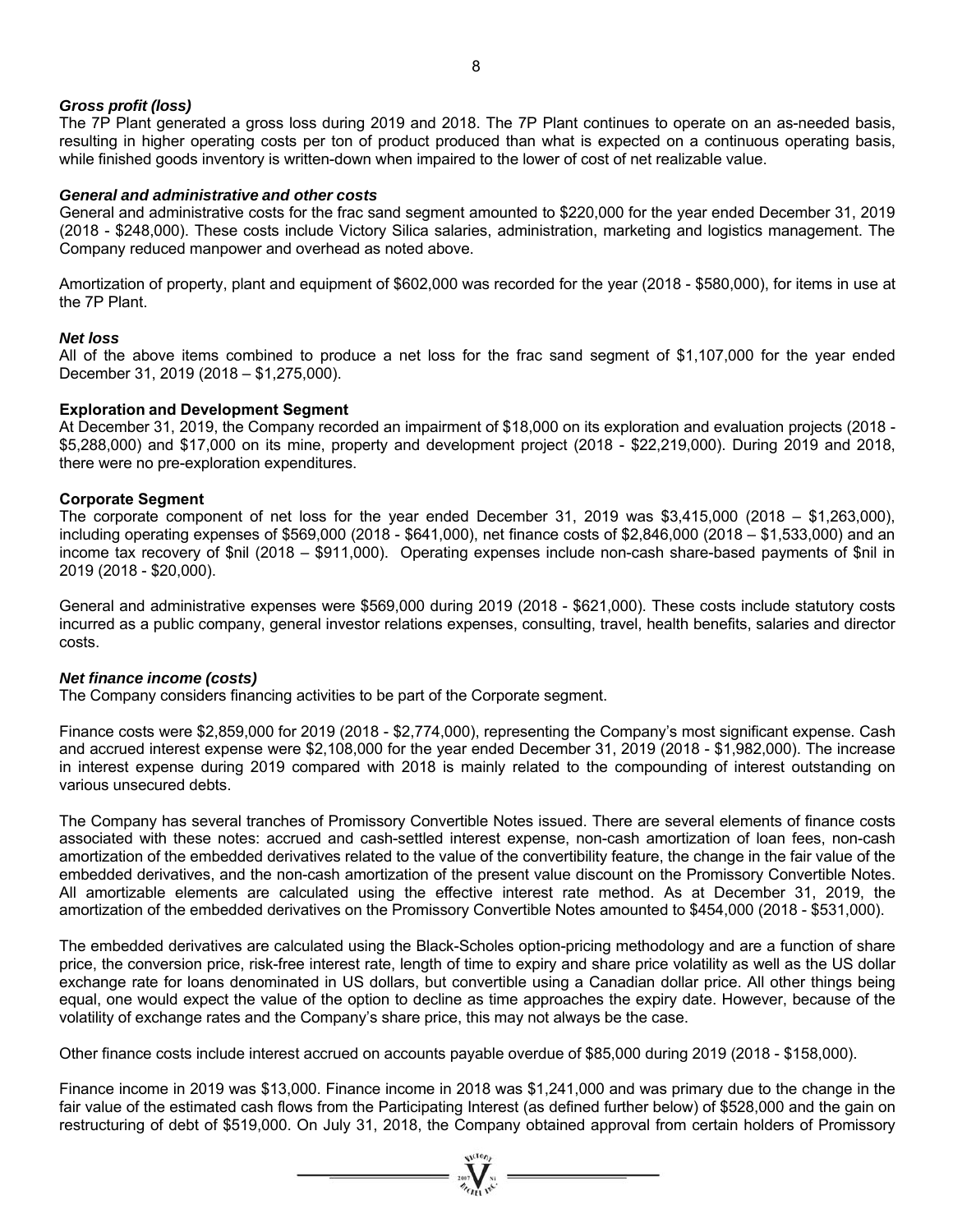#### *Income tax expense (recovery)*

The Company does not allocate income taxes between segments. During 2018, the Company recorded a tax recovery as a result of applying carry-forward non-capital losses against deferred tax liabilities remaining. During 2019, the Company has significant deferred tax assets that do not meet the criteria for recognition and as a result, did not record a tax recovery. Certain components of finance income and finance costs are not taxable, and their volatility has an apparent effect on the effective income tax rate.

#### *Other comprehensive income*

Other comprehensive income ("OCI") for the year ended December 31, 2019 relates to the net change in fair value of financial assets of \$38,000 (2018 - \$180,000). These changes are a result of the net market value changes and/or gain or loss in the sale of the Company's marketable securities. The company sold a majority of its marketable securities for \$149,000 during 2019 (2018 - \$305,000).

In 2018, the foreign exchange gain in OCI of \$103,000 was due to the translation of the Company's subsidiaries' functional currency of CAD\$ to the Company's functional currency of US\$.

#### *Deferred tax asset*

Deferred income tax assets and liabilities are recognized for temporary differences between the carrying value of the balance sheet items and their corresponding tax values, as well as for the benefit of losses available to be carried forward to future years for tax purposes that are considered probable to be realized. The deferred tax amount reflects a rate of 27% (2018 – 27%).

# **SUMMARY OF QUARTERLY RESULTS**

Selected financial information for each of the last eight quarters is as follows:

(in thousands of United States dollars)

| Fiscal year 2019                            |                 | 4 <sup>th</sup> Quarter | 3rd Quarter             | 2 <sup>nd</sup> Quarter | 1 <sup>st</sup> Quarter |
|---------------------------------------------|-----------------|-------------------------|-------------------------|-------------------------|-------------------------|
| Sales                                       |                 | 54                      | 56                      | \$<br>190               | 161                     |
| Gross (loss) profit                         |                 | (343)                   | \$<br>30                | 34                      | \$<br>(6)               |
| General and administrative                  |                 | (224)                   | \$<br>(207)             | \$<br>(243)             | \$<br>(142)             |
| Net finance costs                           | \$              | (785)                   | \$<br>(625)             | \$<br>(744)             | \$<br>(692)             |
| Net loss                                    | \$              | (1, 545)                | \$<br>(944)             | \$<br>(1, 112)          | \$<br>(983)             |
| Total comprehensive loss                    | \$              | (1, 555)                | \$<br>(929)             | \$<br>(1, 139)          | \$<br>(923)             |
| Loss per share - basic and diluted          | \$              | (0.02)                  | \$<br>(0.01)            | \$<br>(0.01)            | \$<br>(0.01)            |
| Fiscal year 2018                            | 4 <sup>th</sup> | Quarter                 | 3 <sup>rd</sup> Quarter | 2 <sup>nd</sup> Quarter | 1 <sup>st</sup> Quarter |
| <b>Sales</b>                                |                 | 35                      | \$<br>207               | \$<br>58                | \$<br>399               |
| Gross (loss) profit                         |                 | (371)                   | \$<br>(19)              | \$<br>(68)              | \$<br>11                |
| General and administrative                  |                 | (220)                   | \$<br>(220)             | \$<br>(242)             | \$<br>(187)             |
| Net finance costs                           |                 | (168)                   | \$<br>(132)             | \$<br>(610)             | \$<br>(623)             |
| Net (loss) income                           |                 | (28, 239)               | \$<br>(205)             | \$<br>(875)             | \$<br>(728)             |
| Total comprehensive income (loss)           |                 | (28, 288)               | \$<br>154               | \$<br>(832)             | \$<br>(798)             |
| (Loss) income per share - basic and diluted | \$              | (0.30)                  | \$<br>(0.00)            | \$<br>(0.01)            | \$<br>(0.01)            |

The gross profit or loss includes cost of goods sold, which contain operating costs for a full period despite production being at less-than-full capacity. During the last quarter of 2019, the Company recorded an impairment on inventory to net realizable value. During the last quarter of 2018, the Company recorded a significant impairment in its exploration and evaluation ("E&E") projects and its Minago project. An impairment on inventory to net realizable value was also recorded during the same period.

Net finance income and costs have fluctuated period-over-period during 2018 and 2019, due to the gain in restructuring of debt, change in the fair value of the embedded derivatives, change in the fair value of the Participating Interest (defined

 $\mathbf{V}$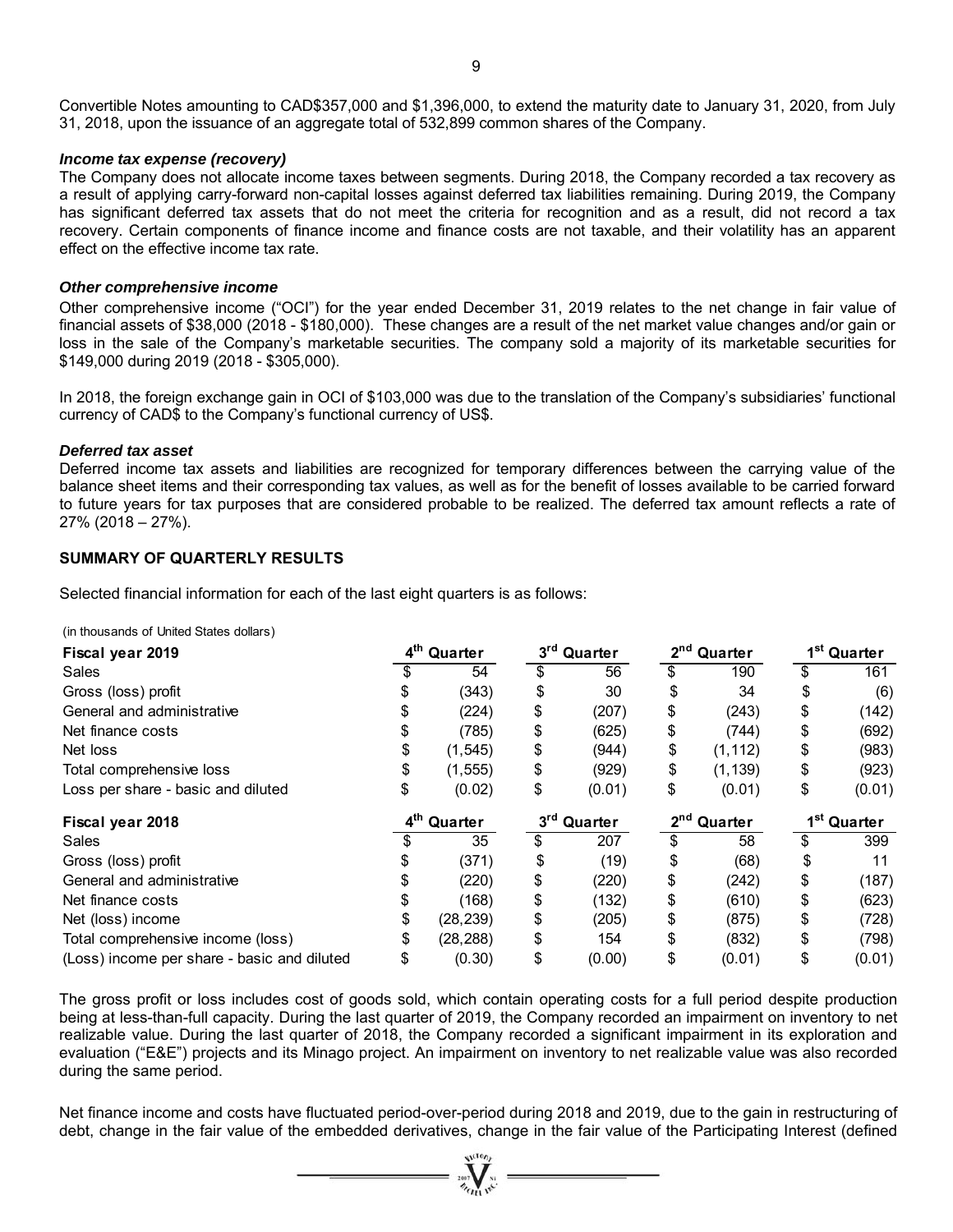below), and amortization of embedded derivatives and loan fees on the Promissory Convertible Notes.

# **LIQUIDITY AND CAPITAL RESOURCES**

As at December 31, 2019, the Company had a working capital deficiency of \$20,643,000, compared with a working capital deficiency of \$8,200,000 as at December 31, 2018. The increase in the working capital deficiency resulted mainly from the increase in short-term loans as long-term debt becomes current.

# **Participating Interest**

Pursuant to a participating interest loan (the "Participating Interest") with Nuinsco Resources Limited (or the "Lender"), the Lender converted its outstanding balance into a limited participating interest (the "Conversion"), whereby the Lender is entitled to receive a share of cash flows earned from the sale of frac sand from the 7P Plant. The Conversion constituted payment of the loan in full. This obligation will be settled through a 52.16% participation in net operating cash flows from the frac sand business after recoupment of capital costs for phase one and pre-operating expenses. The participation is capped at CAD\$7,667,124 provided the Company proceeds with phase two (see FRAC SAND SEGMENT below for a description of phases one, two and three), otherwise the cap is approximately CAD\$10,222,831. Distributions under the Participating Interest terms are calculated based on operating cash flow after recovery of capital and pre-operating costs and take into account working capital. Until there is an improvement in the frac sand market from the uncertainty seen in recent years and given the operating losses incurred since 2014, it is not likely that any payments will be made on the participating interest. As a result, at December 31, 2019, the carrying value of the Participating Interest was \$1,000, compared with \$1,000 at December 31, 2018. Any change in value is recorded through Finance Income or Cost in the statement of operations. The Company will continue to reassess the carrying value of the Participating Interest as circumstances warrant.

#### **Secured Debt**

The Secured Debt of \$7,050,000 has a maturity date of January 31, 2020. Under the terms of the Secured Debt, an additional fee of 2,500,000 common shares was issued by the Company to the Secured Lender, as a result of nonrepayment of the Secured Debt by December 31, 2018.

The interest rate on the Secured Debt is 14.8% with interest payable in arrears. The Secured Debt is due in full on the date of maturity, subject to a cash sweep of 75% of free cash flow ("Free Cash Flow") payable within 45 days following the end of each fiscal quarter and 90 days from each fiscal year end. Free Cash Flow will be calculated based on the Company's quarterly unaudited and annually audited consolidated statements of cash flows, as net cash from operating and investing activities, plus interest and lease payments from financing activities. Allowable investing activities must be approved in advance by the Secured Lender.

In addition, the Company has agreed to not make any payments to settle past unsecured debt prior to the repayment of the Secured Debt, without the Secured Lender's approval. Based on current conditions, no payments are expected to be made under the terms of the cash sweep during 2019.

Subsequent to December 31, 2019, the Company amended the terms of its debt with the Secured Lender, extending its maturity date to July 31, 2021. Refer to SUBSQUENT EVENTS for more details.

#### *Warrants issued to the Secured Lender*

A total of 2,750,000 warrants were issued to the Secured Lender, with an exercise price of CAD\$0.25 and an expiry date of January 31, 2018. The Warrants expired unexercised on January 31, 2018.

#### **Promissory Convertible Notes**

During 2016, the Company announced that it had restructured a portion of its debt through private placements of common shares and Promissory Convertible Notes, in settlement of current indebtedness to certain of its unsecured lenders and trade creditors.

The Company has not made any interest payments due on its Promissory Convertible Notes, which has resulted in the Company defaulting on these notes.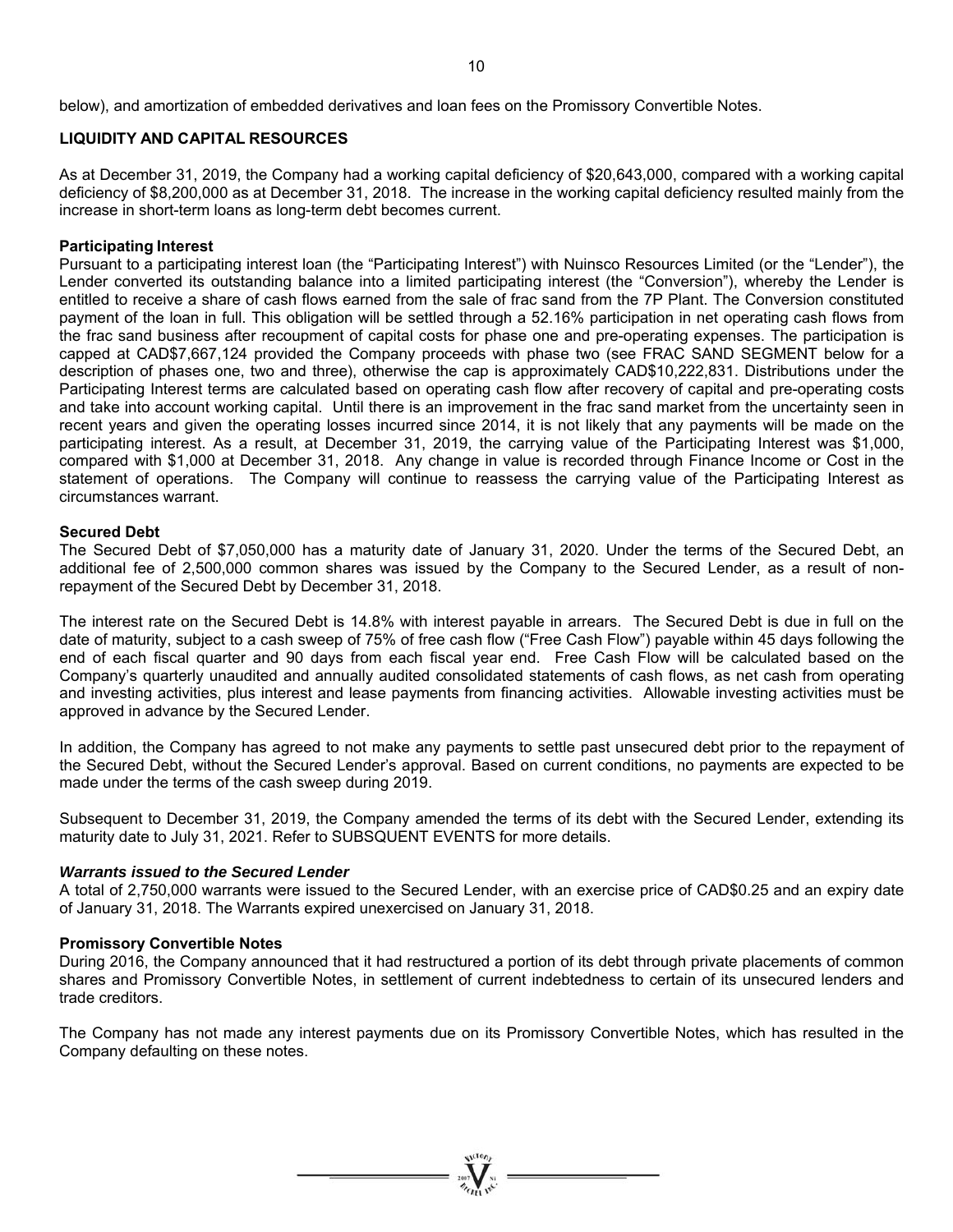# *Promissory Convertible Note Holders*

The Promissory Convertible Notes have the original following terms:

- A maturity date of July 31, 2018;
- An interest rate of 7% per annum, payable annually or at any time in cash or in common shares valued at market, at the option of the Company;
- Convertible at CAD\$0.25 per share, at the option of the holder; and
- Holders of the Promissory Convertible Notes will also receive one common share purchase warrant for every four common shares acquired upon conversion of the Promissory Convertible Notes, with an exercise price of CAD\$0.50 per share, exercisable for a five-year period from the date of conversion.

On July 31, 2018, the Company obtained approval from certain holders of Promissory Convertible Notes amounting to CAD\$357,000 and \$1,396,000, to extend the maturity date to January 31, 2020, from July 31, 2018, upon the issuance of an aggregate total of 532,899 common shares of the Company. These Promissory Convertible Notes increased by the amount of unpaid interest of CAD\$72,000 and \$281,000. Concurrent with the extension of these Promissory Convertible Notes, the conversion option above was also extended to January 31, 2020 with the same terms as noted above. All other terms remain the same as the original terms. Those notes which were not extended to January 31, 2020 remain in default and are presented as current. The conversion rights on those notes expired.

# **Debt Owed to Directors and Management**

Current directors and management agreed to defer payment, until January 31, 2020, of all outstanding debt and director fees accumulated up to July 31, 2019. As a result, the long-term debt of \$383,000 owed to directors and management is comprised of a portion of the restructured debt owed to current directors and management amounting to CAD\$224,000, and unpaid director fees incurred by current directors during 2016, 2017, 2018 and the first half of 2019 totalling CAD\$283,000.

# **Outstanding Note**

During 2016, all of the then holders of promissory convertible notes participated in the Debt Restructuring Agreement except for the one holder of the Outstanding Note of \$3,000,000. In March 2016, the Company announced that it had received notice that the holder of the Outstanding Note had filed a statement of claim concerning non-payment of principal and interest. The Company has reviewed the statement of claim with legal counsel to assess its impact on the Company and has concluded that there is no significant impact on the status of the Company's debt. Pursuant to the terms of the Secured Debt, the Company is prevented from making payments under outstanding unsecured debt until the Secured Debt is repaid. As a result, the Company has not paid interest accrued on the Outstanding Note. The Outstanding Note matured in July 2016 and the Company has been unable to repay the amounts owing and interest payments due. This has resulted in the Company defaulting on the Outstanding Note.

# **Other loans with Secured Lender**

The Company's Secured Lender has provided working capital advances on a monthly basis, to ensure the protection of the Company's core assets. These loans also bear interest at 14.8% per annum and are secured by a general security agreement over the Company's assets.

# **Cash Flows During the Year**

Cash as at December 31, 2019 and 2018 was held with major Canadian banks. The Company has a policy of investing its available cash in Canadian government instruments and certificates of deposit or other direct obligations of major Canadian banks.

For the year ended December 31, 2019, the Company used cash of \$644,000 through operating activities (2018 – \$480,000).

During the year ended December 31, 2019, net cash provided by investing activities was \$110,000 (2018 – \$336,000). In 2019, the Company generated \$149,000 in net proceeds on the sale of marketable securities (2018 - \$305,000).

The Company received \$514,000 from net financing activities during 2019 (2018 – \$62,000), mainly due to net receipts of current loans. During 2019, the Company repaid \$nil (2018 - \$68,000) in interest and principal to the Secured Lender and received advances of \$514,000 (2018 - \$130,000) from the Secured Lender for working capital purposes and in relation to the secured note receivable discussed above.

 $= \sum_{m=1}^{\infty} \sum_{n=1}^{\infty} \sum_{n=1}^{\infty}$ 

The Company's activities during the year ended December 31, 2019 used cash of \$20,000 (2018 - \$82,000).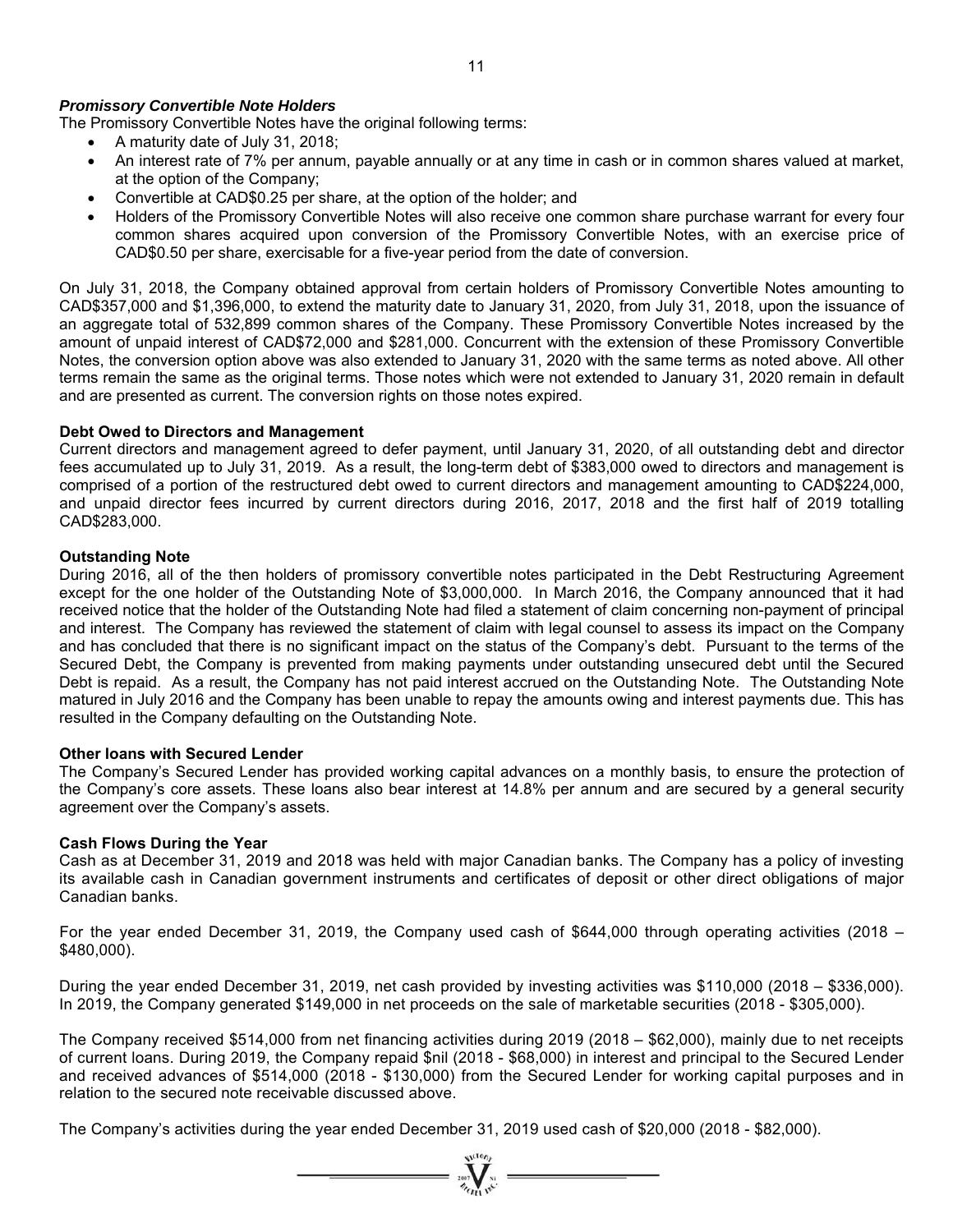# **Table of Contractual Commitments**

|                                     |              |                                  |                           | As at               | As at             |  |  |
|-------------------------------------|--------------|----------------------------------|---------------------------|---------------------|-------------------|--|--|
|                                     | <b>Notes</b> | Due Date                         | Currency                  | December 31, 2019   | December 31, 2018 |  |  |
|                                     |              |                                  |                           | <b>USD</b>          | USD               |  |  |
| Promissory Convertible Note         |              | July 7, 2016                     | <b>US Dollar</b>          | \$<br>$3,000$ \$    | 3,000             |  |  |
| Other current loan                  | (3)          | June 28, 2018 (3)                | <b>US Dollar</b>          | \$<br>$132 \quad $$ | 132               |  |  |
| <b>Promissory Convertible Notes</b> | (1)          | Jul 31, 2018 and<br>Jan 31, 2020 | <b>US Dollar</b>          | \$<br>$1,762$ \$    | 1,762             |  |  |
| <b>Promissory Convertible Notes</b> | (1)          | Jul 31, 2018 and<br>Jan 31, 2020 | Canadian Dollar           | \$<br>560 \$        | 541               |  |  |
| Other current loan                  | (3)          | Jan 31, 2020                     | <b>US Dollar</b>          | \$<br>$513$ \$      |                   |  |  |
| Senior Secured Debt                 | (2)(3)       | Jan 31, 2020                     | <b>US Dollar</b>          | \$<br>$7,050$ \$    | 7,050             |  |  |
| Senior Management Debt              |              | Jan 31, 2020                     | Canadian Dollar           | \$<br>$383*$        | 293               |  |  |
| <b>Accrued Interest</b>             |              | July 7, 2016 to<br>Jan 31, 2020  | US and<br>Canadian Dollar | \$<br>$5,533$ \$    | 3,423             |  |  |

(1) Promissory Convertible Notes part of the Debt Restructuring Agreements closing on March 7, March 31 and June 7, 2016.

(2) In 2017, the Senior Secured Debt was increased to \$7,070,000 and during 2018, its maturity was extended to January 31, 2020. (3) Subsequent to December 31, 2019, the Company amended the terms of its debt with the Secured Lender, extending its maturity date to July 31, 2021. Refer to SUBSQUENT EVENTS for more details.

# **Other Potential Sources of Cash Flow**

The Company has over 17,000 tons of sand in inventory at December 31, 2019. The Company has eliminated all discretionary costs that should not have a negative impact on its ability to resume production. Staffing, salaries and director fees have been previously reduced or accrued and deferred where possible.

# **REPORTING SEGMENT**

The Company is engaged in the exploration, evaluation and development of properties for the mining and production of nickel and associated products. The Company also produces frac sand for the oil and gas industry in Canada and the northern US. The Company has three reporting segments: Corporate, Exploration and Development, and Frac Sand. The Corporate segment supports all of the Company's activities.

Senior management makes decisions with respect to exploration and development by considering exploration and development potential and results on a project basis. The Company's projects are all located in Canada.

The frac sand segment is managed and operated by Victory Silica's executives and employees although the business and operating assets are part of Victory Nickel. The segment is located in Canada.

The following table provides additional information on the Company's total segment assets:

| As at December 31,          | 2019             | 2018     |
|-----------------------------|------------------|----------|
| Canada                      |                  |          |
| Corporate                   | \$<br>$1,531$ \$ | 1,637    |
| Exploration and development | 16,230           | 16,230   |
| Frac sand                   | 2,989            | 3,796    |
| Intersegment elimination    | (1, 441)         | (1, 402) |
| <b>Total Assets</b>         | 19,309<br>- \$   | 20,261   |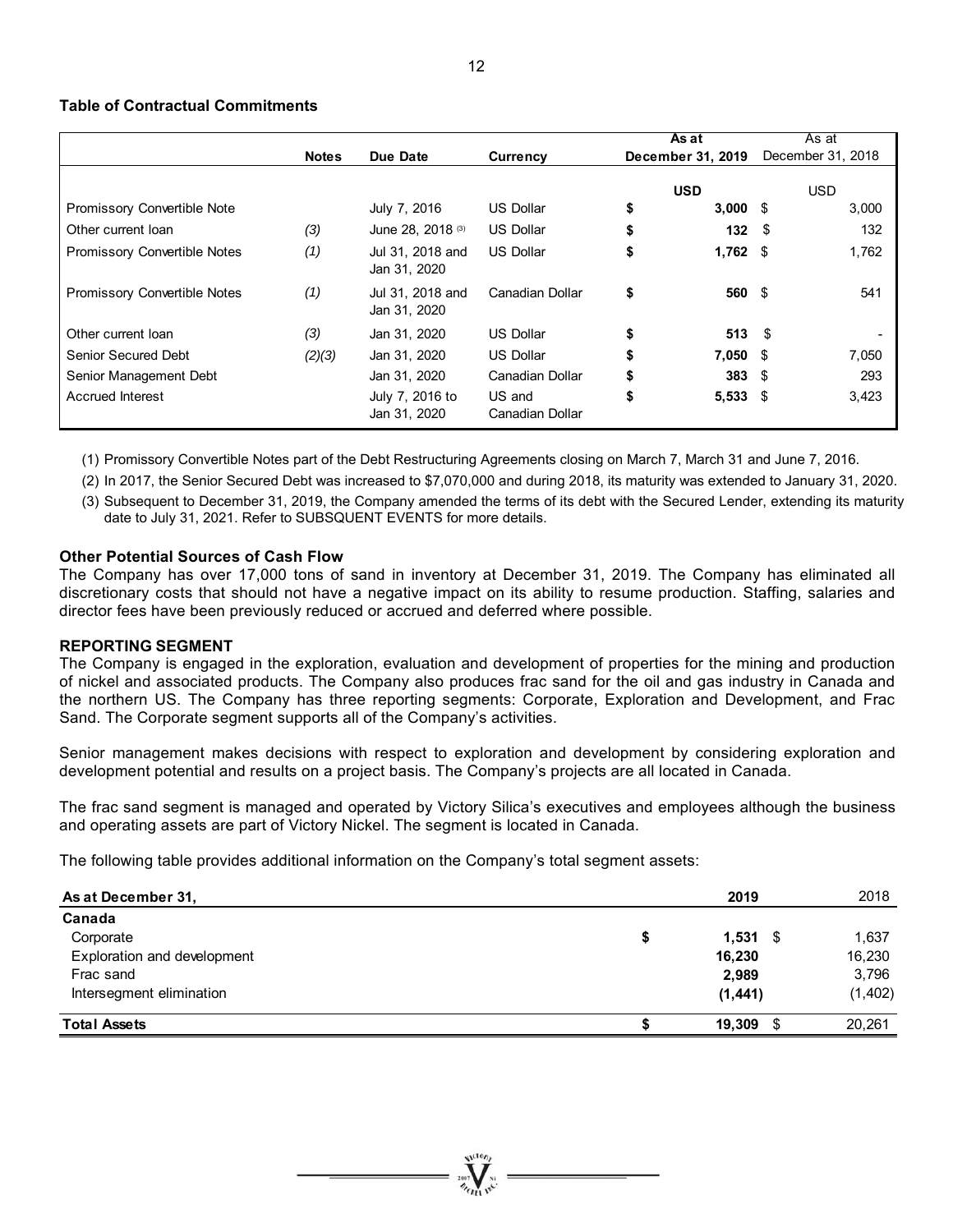# **EXPLORATION AND DEVELOPMENT ACTIVITIES**

*Paul Jones is a "qualified person" as defined under NI-43-101 and has approved the preparation of the information relating to the material mineral projects of the Company described herein.* 

# **MINE PROPERTY AND DEVELOPMENT ACTIVITIES**

# **Minago Project**

During the year ended December 31, 2019, \$17,000 was incurred on the Minago project (2018 - \$23,000).

The Company's 100%-owned Minago project is a permitted project ready for development. It is located on the unexposed southern part of the Thompson Nickel Belt in Manitoba, and is one of Canada's largest undeveloped sulphide nickel deposits. Minago has been shown to be capable of producing a nickel concentrate grading from 22.3% up to 35.0%, making it reportedly the world's highest grade nickel concentrate. In addition to metal by-products such as copper, cobalt, gold, platinum, palladium, silver and rhodium, a layer of silica sand averaging approximately nine metres thick overlies the nickel mineralization within the open pit. Approximately 84% of the sand is marketable as frac sand. The frac sand forms part of the overburden that must be removed prior to mining the nickel ore. According to the Minago FS, production of frac sand could begin 20 months after the start of mine development.

The analytical data and geological interpretations obtained from a work program in 2010 were incorporated into an updated geological model and resource estimate. The updated resource incorporates a 24% increase (over the previous resource estimate) in the NI 43-101 measured and indicated and pit-constrained sulphide nickel resource used in the Minago FS. The Minago FS is available at www.sedar.com. Note that all resources are contained in the Nose Deposit and the update below does not include the results of the 2011 drilling program.

|                  | <b>April 2011 Pit-Constrained</b><br><b>Resource</b> |              | March 2010 In-Pit Resource <sup>2</sup> |                 |                   | Increase (Decrease) in<br><b>Contained Metal</b> |                   |        |
|------------------|------------------------------------------------------|--------------|-----------------------------------------|-----------------|-------------------|--------------------------------------------------|-------------------|--------|
|                  | Tonnes                                               | Grade        | <b>Ni Content</b>                       | Tonnes          | Grade             | Ni Content                                       | <b>Ni Content</b> | Change |
| Category         | <b>Millions</b>                                      | $%$ Ni $S^3$ | M Lb                                    | <b>Millions</b> | %NiS <sup>3</sup> | M Lb                                             | M Lb              | %      |
| <b>Measured</b>  | 8.2                                                  | 0.473        | 85.0                                    | 6.6             | 0.488             | 71.4                                             | 13.7              | 19.2   |
| <b>Indicated</b> | 22.8                                                 | 0.432        | 217.2                                   | 19.1            | 0.410             | 172.6                                            | 44.6              | 25.9   |
| M&I              | 31.0                                                 | 0.443        | 302.2                                   | 25.7            | 0.430             | 243.9                                            | 58.3              | 23.9   |
| <b>Inferred</b>  | 0.2                                                  | 0.380        | 1.4                                     | 1.4             | 0.402             | 12.2                                             | (10.8)            | (88.4) |

<sup>1</sup> Lerch-Grossman pit optimization shell  $2$  Whittle pit optimization shell  $3$  Nickel in sulphide form

On August 23, 2011, the Manitoba Government issued Victory Nickel's final EAL for the Minago project. The licence was to expire on August 22, 2014 unless the Company completes a certain amount of work to move the project forward. During 2014, the Company complied with the conditions of the EAL and, in December 2014, filed an Environmental Act Proposal ("EAP") to amend the EAL to relocate the proposed tailings and waste rock management facility. The construction of drainage ditches installed to lower the water table within the pit shell limits, the installation of Flow Gauging and Telemetry systems and the implementation of a comprehensive environmental monitoring program are considered part of the site development necessary to maintain the EAL. Consultations with First Nations by the government of Manitoba continue. The existing EAL continues to be valid and although the amendment would be preferable, it is not necessary for the Minago project to be developed. On completion of consultations, the government is expected to issue the amendment to the existing EAL.

# *Minago Frac Sand*

An indicated resource of 15 million tonnes of sandstone has been estimated to occur within the current Minago pit shell. The frac sand component of this resource is approximately 11 million tonnes and is a significant contributor to the positive economics at Minago. As part of the FS, Outotec produced a feasibility-level design for a frac sand plant complete with capital and operating costs to produce 1,140,000 tonnes of frac sand annually for a ten-year period. Considerable potential exists to expand the resource beyond the limits of the current pit.

As at December 31, 2019, the Company recorded an impairment of \$17,000 (2018 - \$22,219,000) on its Minago property (refer to IMPAIRMENT ANALYSIS UPDATE section below).

 $\sum_{n=1}^{\infty} \sum_{n=1}^{\infty}$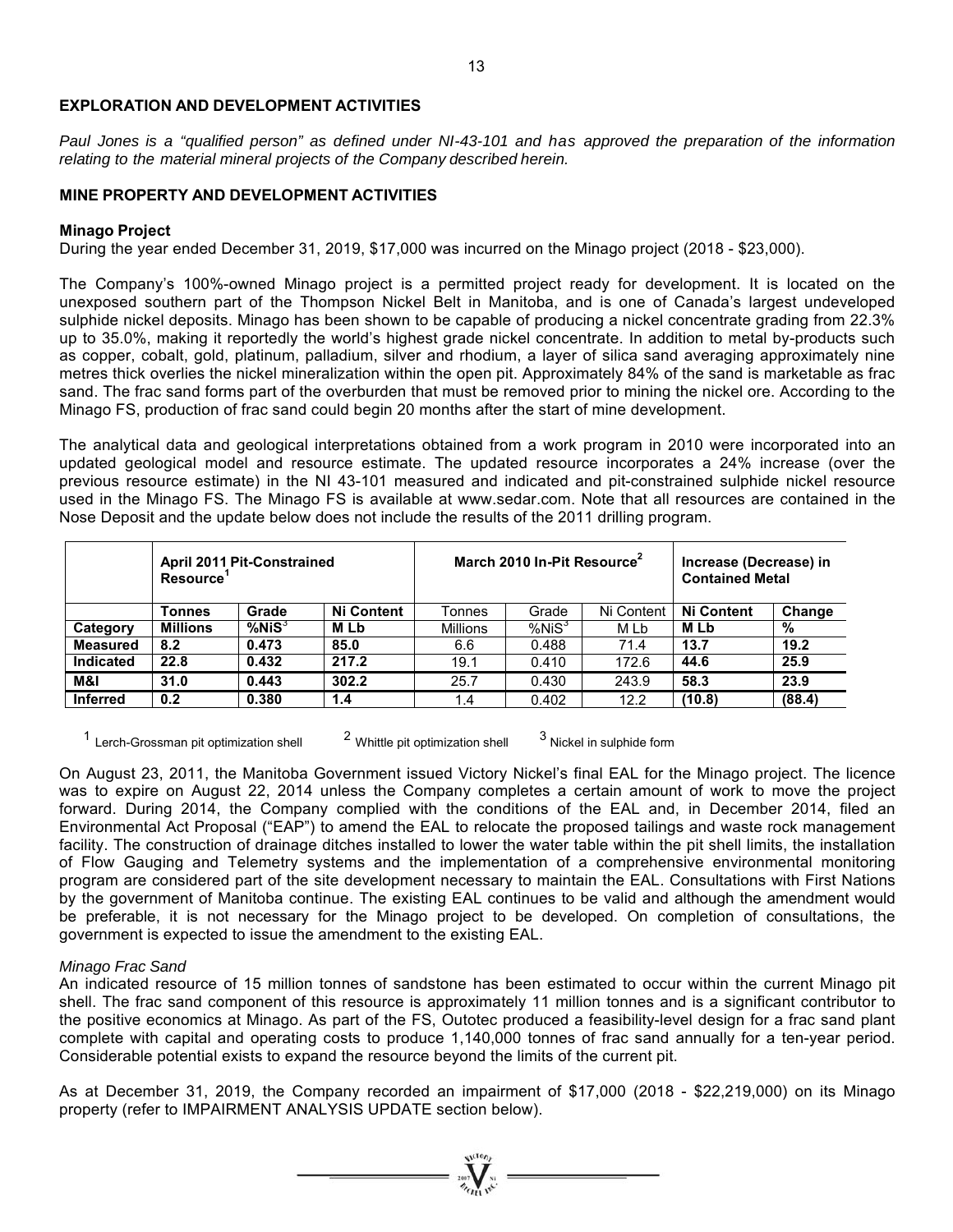# **EXPLORATION AND EVALUATION ACTIVITIES**

For the year ended December 31, 2019, the Company recorded an impairment of \$10,000 and \$5,000 on its Lac Rocher and Mel properties, respectively (2018 - \$1,442,000 and \$3,846,000, respectively) and incurred \$18,000 exploration expenditures on its E&E projects (2018 – \$nil). Expenditures have been reduced due to the tight equity markets and management's focus on Victory Silica and the frac sand business.

# **Frac Sand**

# *Bear Coulee Property*

In October 2014, the Company entered into an option to acquire a 100% interest in a frac sand land package totaling over 300 acres in Trempeleau County Wisconsin, USA (the "Bear Coulee Property"). The option agreement provides for a cash payment of \$10,000 on signing of the agreement (paid in 2014), a second cash payment on delivery of permits (which has not yet been completed) and a third cash payment on exercise of the option. The option is valid for six months following receipt of permits with two equivalent extensions available under certain circumstances. Prior to production, the Company will be required to pay \$40,000 per annum as advance royalties on the initial 20,000 tons of sand production. Once the Bear Coulee Property is in production, the Company will be required to pay a royalty of \$2.00 per ton of frac sand sold from the property.

In February 2015, the Company announced the completion of a National Instrument 43-101 technical report describing a resource estimate of approximately 11 million tons of frac sand on the Bear Coulee Property.

#### **Short Grass Property**

In October 2018, Victory Silica entered into the Exploration and Option Agreement with Short Grass Ranches Ltd. giving the Company the option to mine frac sand from the Short Grass Property, located in Alberta, Canada, approximately 52 kilometres from the 7P Plant.

Under the terms of the Exploration and Option Agreement, the Company had a 180-day period to evaluate the Short Grass Property. The Company completed third-party testing of sand resources on the Short Grass Property. In April 2019 the Company notified the Owner of its exercise of the Exploration and Option Agreement.

On February 6, 2020, Victory Silica executed the Non-Metallic Mineral Rights Agreement with the Owner to develop a commercial frac sand mine. The initial term of the Non-Metallic Mineral Rights Agreement is for five years with the ability to extend for additional five-year terms and will pay the Owner a royalty for net frac sand sold from the Short Grass Property. The Non-Metallic Mineral Rights Agreement gives the Company the potential to produce in-basin domestic sand which has grown in popularity in North America as a means for the Company's customers and potential customers to reduce their overall frac cost. Any sand mined from the Short Grass Property would be trucked to the 7P Plant for processing and sale alongside existing inventory.

The Short Grass Property has a high-quality sand resource, is well-located and gives the Company the opportunity to access new customers in evolving markets.

#### **Nickel**

*Lac Rocher* 

Lac Rocher, with year-round access, is located in northwestern Québec and has measured (0.29 million tonnes grading 1.23% Ni) and indicated (0.51 million tonnes grading 1.05% Ni) resources of 0.80 million tonnes grading 1.12% nickel, at a 0.5% nickel cutoff, for approximately 20 million pounds of in-situ nickel located between surface and 125 vertical metres. Additional inferred resources total 0.44 million tonnes grading 0.65% Ni. Mineralization remains open to the southwest. The breakeven price of nickel per pound in the Lac Rocher PEA was US\$9.74 with copper at US\$3.65 with an exchange of CAD\$0.95 / US\$1.00.

The Lac Rocher property is subject to a discovery incentive plan (the "DIP") to reward certain individuals involved in the discovery of Lac Rocher with a 2% net smelter royalty ("NSR") for mines that were discovered on certain properties prior to the expiry of the DIP. The NSR is payable only on revenues earned after recovery of all development costs for any mine on the property. The terms of the DIP provide the Company with a right of first refusal on any proposed disposition of the NSR. In addition, the DIP contains put/call provisions under which the Company may be required to purchase, or may exercise an option to purchase, the NSR at the value of its discounted cash flows, as defined therein. The Lac Rocher property is the only property subject to the DIP. As the Lac Rocher property is not yet in production, no royalties are currently payable. No work has been conducted on site since December 2009.

 $= \sqrt[n]{\frac{q_0}{q_0}}$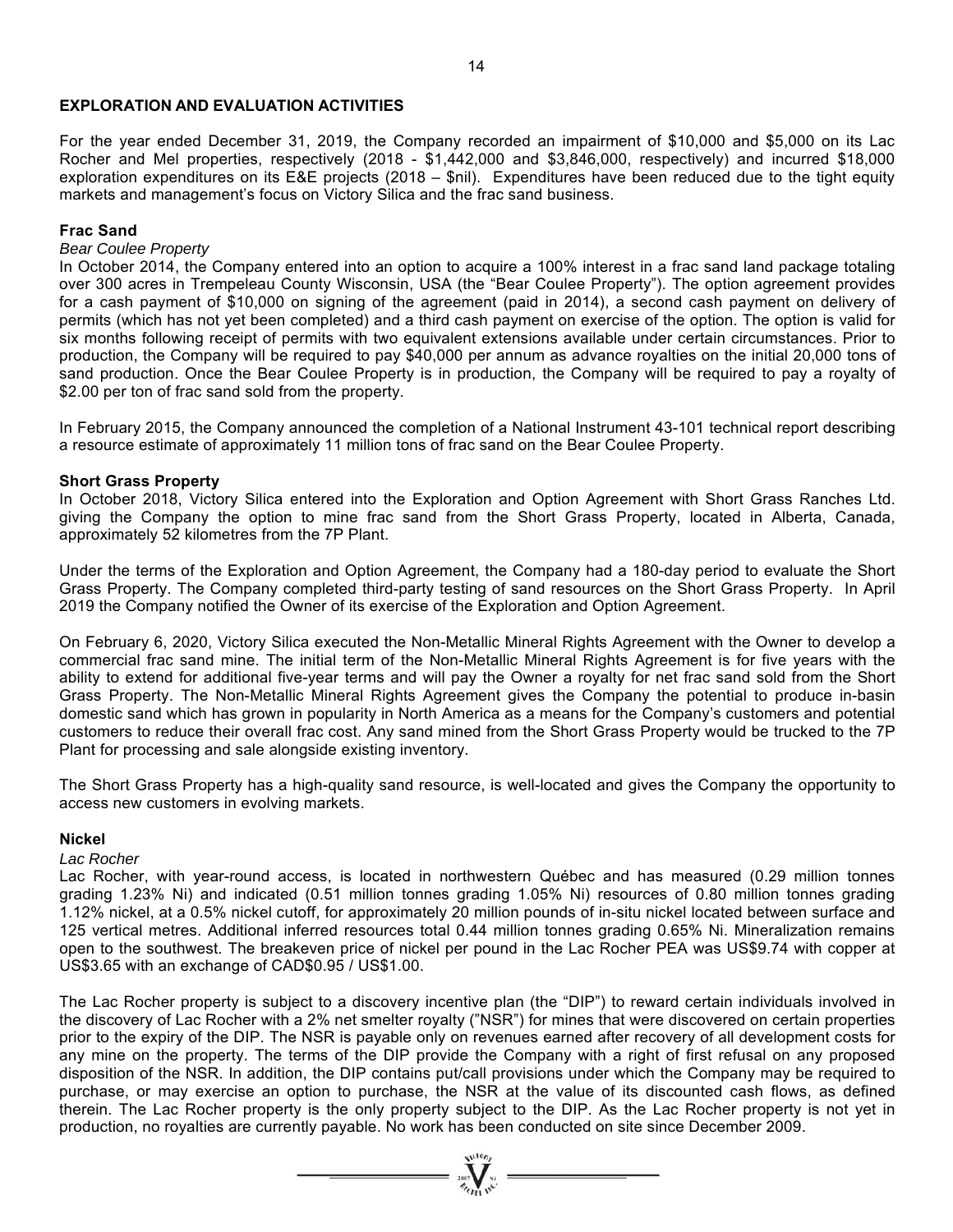As at December 31, 2019, the Company recorded an impairment of \$10,000 (2018 - \$1,442,000) on its Lac Rocher property (refer to IMPAIRMENT ANALYSIS UPDATE section below).

*Mel Project* 

The 100% owned Mel project is located on the Thompson Nickel Belt, just north of Thompson, Manitoba and remains underexplored.

Mel has an indicated resource of 4.3 million tonnes grading 0.88% nickel (approximately 83 million pounds in-situ nickel) and an additional inferred resource of one million tonnes grading 0.84% nickel (approximately 19 million pounds in-situ nickel) and offers significant exploration upside as well as near-term production potential.

The re-evaluation of the Mel dataset has been completed for both the drill hole data on the Mel deposit and the considerable drilling (111 drill holes) conducted on the claims portion of the property. The study has included reinterpretation of the geological context in order to evaluate new or under-tested target areas for future work that can be incorporated into further, more refined, modelling of the Mel resource. No fieldwork has been conducted since 2011. An application to renew Mel mining lease ML-007 was successful and the lease has been renewed for a 21-year term.

Under the terms of the Mel option agreement with Vale, Vale must mill ore from the Mel project at cash costs plus 5% subject to capacity availability and metallurgy – this is unaffected by Vale's decision not to exercise its back-in right. Furthermore, in accordance with the terms of the agreement with Vale, they now are entitled to a 10% royalty on "distributable earnings" as defined in the agreement. Distributable earnings is defined as net revenue less operating expenses, before federal and provincial income taxes, after provincial mining taxes and less aggregate pre-production capital but before depreciation.

As at December 31, 2019, the Company recorded an impairment of \$5,000 (2018 - \$3,846,000) on its Mel property (refer to IMPAIRMENT ANALYSIS UPDATE section below).

#### *Lynn Lake*

The Lynn Lake property is located in the historic mining town of Lynn Lake in northern Manitoba, about 320km by road northwest of the Thompson mining camp. The property is the former Sherritt Gordon Mines Limited ("Sherritt") mine site known as the Lynn Lake A Mine and Farley Mine, comprised of 13 mining claims, 14 mining claim leases and 2 mineral leases covering an area of 2,170.26 hectares. The property was operated by Sherritt from 1953 to 1976 with reported production of 22.2 million tons at an average grade of 1.023% nickel and 0.535% copper.

The Lynn Lake nickel property covers approximately 600 ha in northern Manitoba. In November 2014, the Company announced that it had optioned Lynn Lake to Corazon. Under the terms of the option agreement, subject to any required regulatory approvals, Corazon can acquire a 100% interest in Lynn Lake by issuing to Victory Nickel, 40,000,000 Corazon shares upon closing and incurring AU\$3,500,000 in exploration expenditures or payments (in cash or Corazon shares at Corazon's option) to Victory Nickel before December 19, 2019. In April 2015, the Company received 40,000,000 shares of Corazon valued at \$192,000 as part of the option agreement. These shares were subsequently sold. On January 14, 2020, the Company received an interim report from Corazon, indicating that over AU\$3,500,000 in exploration expenditures has been incurred. The Company is currently in the process of reviewing the interim report.

If the terms of the option are determined to not have been met, Corazon shall either pay to the Company (in cash or in Corazon shares, at the discretion of Corazon) the difference between AU\$3,500,000 and the amount spent by Corazon on Lynn Lake or elect to return the property to the Company. If the terms of the option are met, Victory Nickel will retain a 1.5% net smelter royalty on production from Lynn Lake and receive a payment of AU\$1,000,000 (in cash or Corazon shares at Corazon's option) within 30 days of the commencement of ore processing activities.

# **FRAC SAND SEGMENT**

As explained above, the frac sand segment is managed and operated by Victory Silica, although the business and operating assets are part of Victory Nickel. The segment is located in Canada although sand as raw material is currently imported from the United States. The plan is to eventually produce both domestic and imported sand.

 $= \prod_{\text{on } m}^{m}$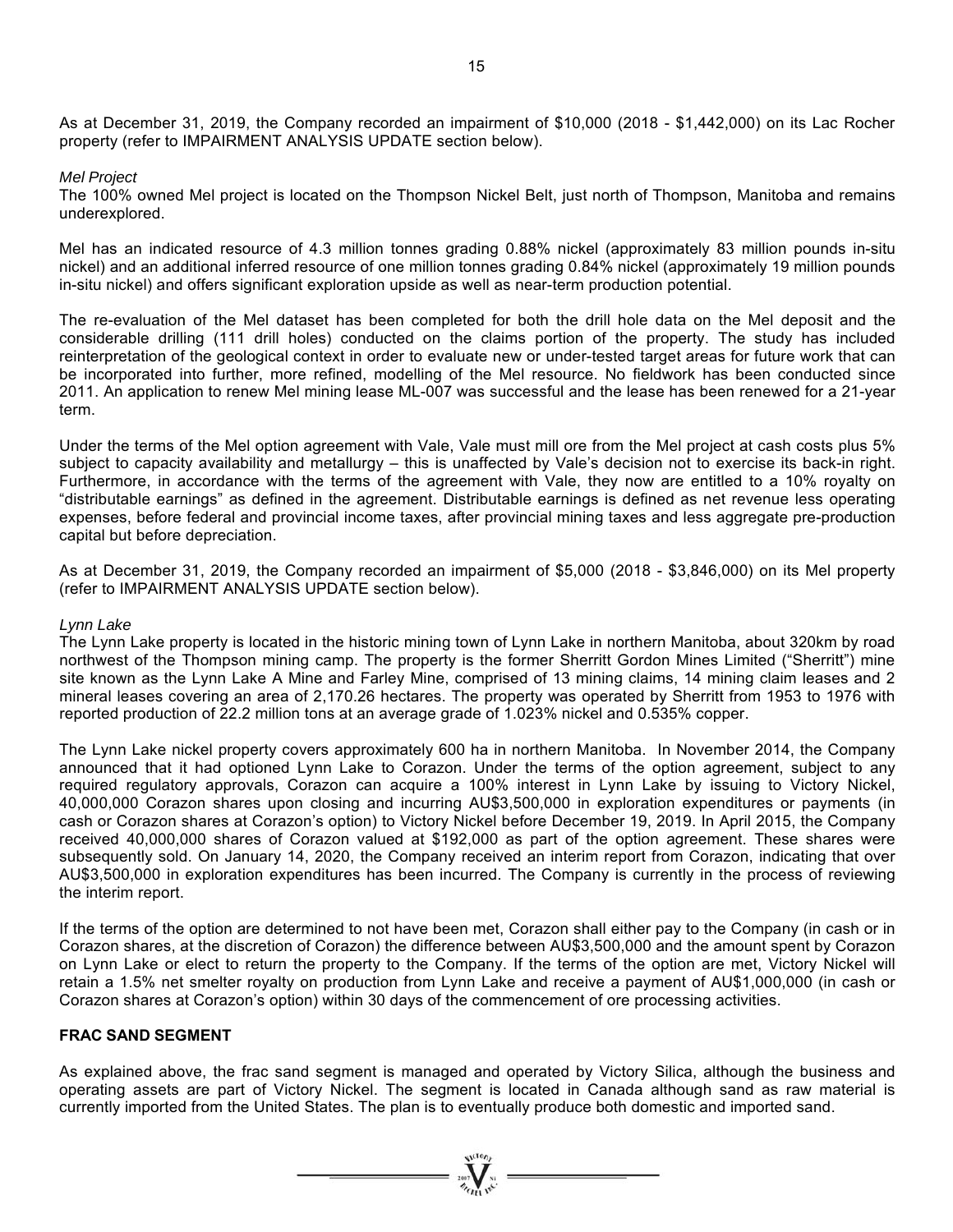The Company completed phase one of its three phase business plan. Phase one provided for the refurbishment and upgrading of the 7P Plant to a capacity of 500,000 tpa of high-quality frac sand. Phase one was completed in 2014.

The Board of Directors approved proceeding with phase two, provided non-dilutive financing could be arranged. However, in 2015, the Company announced that phase two had been deferred due to the uncertainty caused by the drop in the price of oil. However, phase two remains a desirable next step which could not only make the Company more competitive, but also provide significant flexibility to target certain markets which often require different grades of sand.

Phase two is to build a wash plant on a Wisconsin sand resource. Frac sand production is a two-stage process: the wet stage (washing) and the dry stage. The Company has historically contracted out the wet stage in Wisconsin prior to shipping the wet sand to its plant in Alberta. The wet stage removes impurities, enabling transport of only the desired sand size fractions. The dry stage, where the sand is dried and separated into several products of different sizes, is completed at the Company's 7P Plant.

Phase three of the business plan is to build a second dry processing facility in or around Winnipeg, Manitoba capable of producing 1,000,000 tpa. A site serviced by multiple rail carriers would give the Company more flexibility in accessing only the highest quality sand from the Wisconsin/Minnesota region. The ultimate plan is to provide customers with a variety of qualities, which would include domestic sand from the Company's Minago project in Manitoba (see above). The Minago project is a nickel project overlain by overburden, which includes high-purity silica sand. The sand located at Minago is the highest-quality domestic sand and would be a welcome addition to the Company's mix of products as not all of the Company's customers' applications require Wisconsin sand.

As a result of commodity market uncertainty, the 7P Plant operates on an as-needed basis only. Due to continued uncertainty in the oil price E&P companies have reduced capital expenditure programs, placing pressure on Victory Nickel's oilfield service company customers to reduce E&P company drilling costs. These companies, in turn, look to their suppliers, including frac sand producers, to help lower their costs. Accordingly, frac sand prices in Canada have decreased to levels that do not appear to be sustainable over the long term.

#### **IMPAIRMENT ANALYSIS UPDATE**

The Company performed a detailed impairment analysis on each of its E&E projects and the MP&D project as at December 31, 2019. The Company does not believe that there have been any material changes to date which would adversely affect this analysis. Furthermore, there has been no change in management's plans for the projects which would cause a reassessment.

The challenge facing all junior resource companies remains to find financing for development of projects. This difficulty is not a reflection of the quality of the Company's projects, but is indicative of a continued general malaise affecting the junior resources sector in general. The Company performed a detailed impairment analysis at the project level.

The Company considered a number of factors including its current financial position, the amount of capital required to develop the project, delays to development due to financing requirements and the probability of obtaining such financing. The Company's current financial position will make obtaining financing extremely difficult. The low market capitalization may also hinder the Company if it were to attempt to sell any of its projects. Additionally, the Company considered current and forecast nickel prices, frac sand pricing and prices of other by-products, in addition to the current market conditions for nickel projects. The Company's determination of the recoverable amount is sensitive to a number of these inputs and could vary by a material amount. The Company maximized the use of observable market data where possible, including consideration of its market capitalization.

At the end of 2018, the Company assessed the carrying values of its E&E and MP&D projects for impairment. At December 31, 2018, Management believed that impairment existed due to market conditions and financial difficulties and as a result, concluded that a total write-down of \$5,288,000 and \$22,219,000 to its E&E and MP&D projects, respectively, was necessary.

For the year ended 2019, the Company reviewed for any indication of impairment on the asset's recoverable amount and determined that there were no significant events, progress or adverse changes to materially impact the carrying values of its E&E and MP&D projects. Due to the significant write-down in 2018 and despite the Company's financial

 $\sum_{n=1}^{\infty} \sum_{n=1}^{\infty} x^n$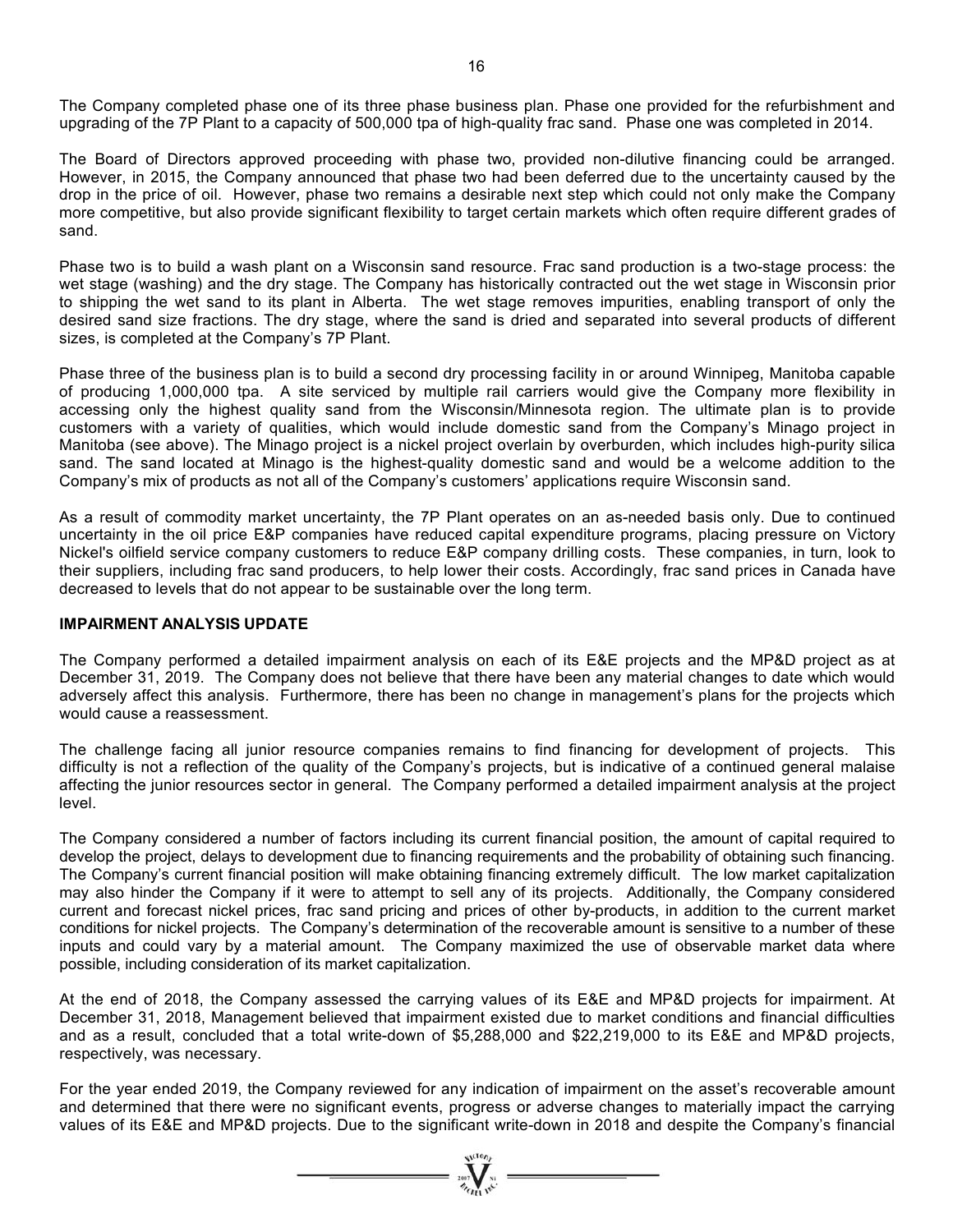difficulties, management believes that the current carrying amounts of its E&E and MP&D projects are likely to be recovered in full, from successful development or by sale in the future.

# **TRANSACTIONS WITH RELATED PARTIES**

#### *Related Party Balances and Transactions for Services*

Short-term employee benefits provided by the Company to key management personnel include salaries, directors' fees, statutory contributions, paid annual vacation and paid sick leave as well as non-monetary benefits such as medical care. The Company may also issue options and common shares as part of the stock option plan and the share bonus plan. Payables to key management personnel generally relate to directors' fees, consulting fees and expense reimbursements.

Balances with related parties are shown in the following tables:

| (in thousands of United States dollars)                                |            |      |
|------------------------------------------------------------------------|------------|------|
| As at December 31,                                                     | 2019       | 2018 |
| <b>Balances Outstanding</b>                                            |            |      |
| Debt due to key management personnel                                   | $383\quad$ | 293  |
| Other payables and accrued liabilities due to key management personnel | 675        | 522  |
|                                                                        | 1.058      | 815  |

Key management personnel compensation is comprised of:

| (in thousands of United States dollars) |       |      |
|-----------------------------------------|-------|------|
| Years ended December 31,                | 2019  | 2018 |
| Short-term employee benefits            | 431 1 | 539  |
|                                         | 431   | 539  |

# **SUBSQUENT EVENTS**

#### **Secured Debt Restructuring**

On January 31, 2020, the maturity date on the Secured Debt of \$7,050,000 and related accrued interest was extended to July 31, 2021 from January 31, 2020.

In addition, the maturity terms on the short-term loans received by the Secured Lender for an aggregate of \$645,000 as at December 31, 2019, and subsequent receipt of \$41,600 in January 2020, was amended to a maturity date of July 31, 2021.

The interest rate on the Secured Debt and additional loans remained unchanged at 14.8% with interest payable in arrears.

Subsequent to January 31, 2020, the Company received additional short-term loans on a monthly basis, for an aggregate total of \$174,000.

#### **Lynn Lake Option Agreement**

As discussed above, on January 14, 2020, the Company received an interim report from Corazon, indicating that over AU\$3,500,000 in exploration expenditures has been incurred. The Company is currently in the process of reviewing the interim report

# **Agreement to Mine Alberta Frac Sand Resources**

On February 6, 2020, Victory Silica exercised the Non-Metallic Mineral Rights Agreement with the Owner. The initial term of the Non-Metallic Mineral Rights Agreement is five years with the ability to extend for additional five-year terms and will pay the Owner a royalty for net frac sand sold from the Short Grass Property. The Non-Metallic Mineral Rights Agreement gives the Company the potential to produce an in-basin domestic sand which has grown in popularity in North America as a means to reduce overall frac cost. Any sand mined from the Short Grass Property would be trucked

 $\sum_{\alpha}$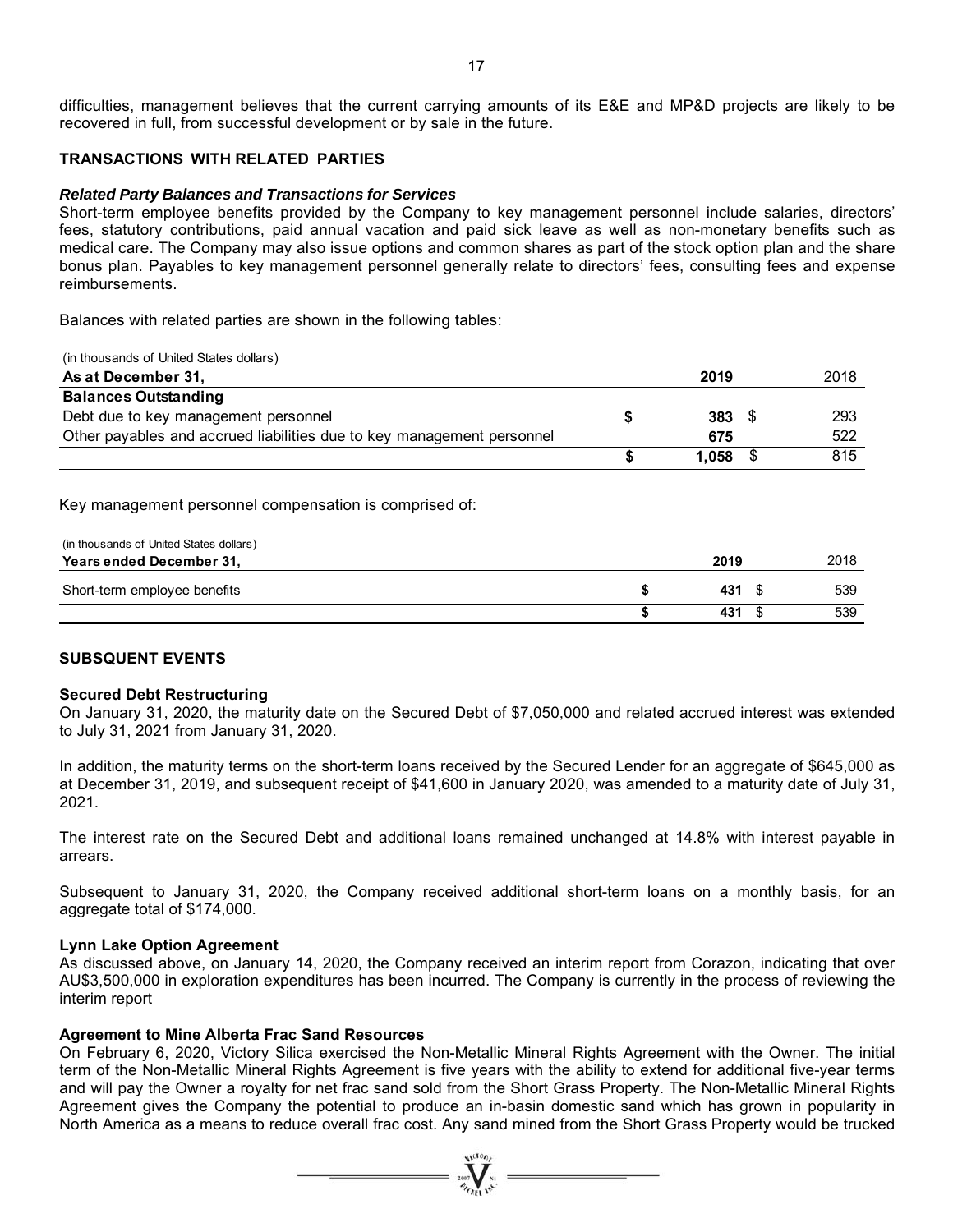to the 7P Plant for processing and sale alongside side existing inventory.

#### **Minago Drilling Update**

On April 8, 2020, the Company announced the completion of two exploration diamond drill holes at Minago. The twohole program at the Minago project targeted geophysical responses underlying the northern part of the property and constitutes condemnation testing related to potential infrastructure development for future project purposes. The geophysical targets tested were identified during historic surveys conducted by previous workers as well as a VTEM survey conducted for the Company in 2007. Due to the limitations on personnel movement resulting from restrictions stemming from the on-going COVID-19 pandemic, processing of core and receipt of assay results are likely to be significantly delayed.

#### **Canada Emergency Business Account ("CEBA")**

In April 2020, the Government of Canada implemented the CEBA, whereby certain businesses could apply for an interest-free loan of up to \$40,000 to help cover their operating costs during a period where their revenues have been temporarily reduced. The Company applied for, and received, this loan during April 2020.

#### **OUTSTANDING SHARE DATA**

As at April 27, 2020, the Company had 97,903,867 common shares issued and outstanding. In addition, there were 11,900,000 stock options outstanding with a weighted average exercise price of CAD\$0.05.

# **CRITICAL ACCOUNTING ESTIMATES AND JUDGEMENTS**

Critical accounting estimates and judgements used in the preparation of the consolidated financial statements include determining the carrying value of investments, MP&D and E&E projects, assessing the impairment and classification of long-lived assets, determining the recoverability of deferred income tax assets, the valuation of the convertibility feature of the New Promissory Convertible Notes, the valuation of share-based payments and the disclosure of contingencies and going concern matters. These estimates involve considerable judgement and are, or could be, affected by significant factors that are out of the Company's control.

For a complete list of the significant accounting policies as well as information concerning the use of estimates, judgments and measurement uncertainty, reference should be made to Note 3 to the Company's 2019 Consolidated Financial Statements. The Company's 2019 Consolidated Financial Statements have been prepared using the going concern assumption; reference should be made to Note 1 to the Company's 2019 Consolidated Financial Statements.

The recorded value of the Company's E&E projects and the MP&D project is based on historic costs, net of any impairment, that are expected to be recovered in the future. The Company's recoverability evaluation is based on market conditions for minerals, underlying mineral resources associated with the properties and future costs that may be required for ultimate realization through mining operations or by sale. The Company is in an industry that is exposed to a number of risks and there is always the potential for a material adjustment to the value assigned to these assets. Such risks also extend to the evaluation of fair values of net assets upon acquisition.

The value of the Participating Interest is a significant estimate which uses a model of estimated cash flows and applies probability-weighted estimates to the model. Assumptions are made about the phase at which the frac sand business will be when payments are being made as well as production costs and volumes and sales prices and volumes.

The fair value of the stock options and warrants, as well as the embedded derivatives in the New Promissory Convertible Notes, is calculated using the Black-Scholes option-pricing model that takes into account the exercise price, expected life, expected volatility of the underlying common shares, expected dividend yield and the risk-free interest rate for the term of the option, warrant or embedded derivative.

The Company has significant deferred tax assets that do not meet the criteria for recognition. Given the uncertainties disclosed in the going concern note above, the Company has determined that it cannot recognize any deferred tax assets at the time. The Company will monitor any changes that would allow for the recognition of its deferred tax assets. This is a significant judgement that, dependent upon future events, may turn out to be incorrect. Presently, since Victory Silica is not generating profit, a full valuation allowance has been recorded against losses incurred in that subsidiary. The Company will monitor any changes in circumstances which could require a reversal of the valuation allowance.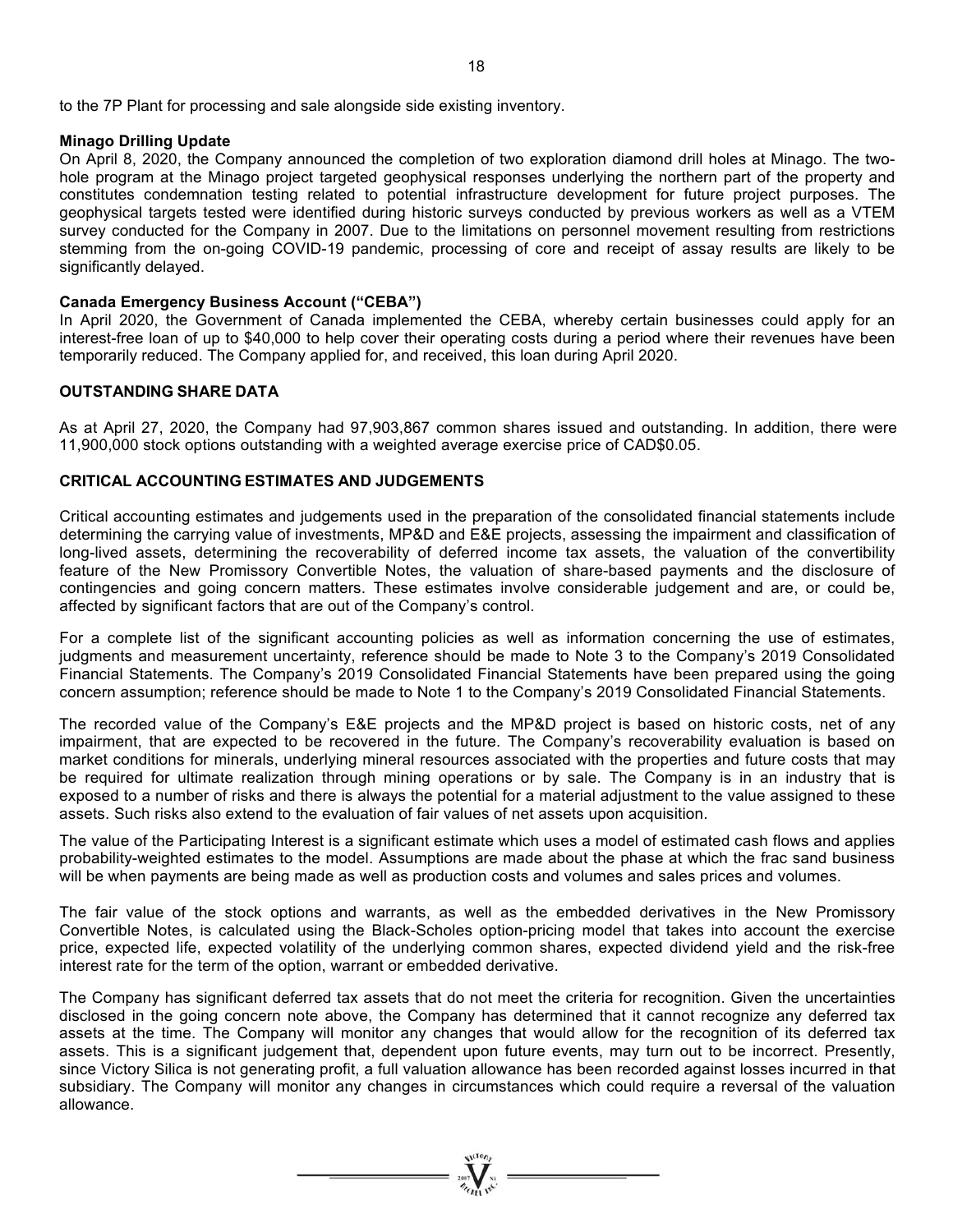#### **NEW ACCOUNTING PRONOUNCEMENTS**

The Company adopted IFRS 16 – Leases ("IFRS 16") on January 1, 2019. IFRS 16 applies a control model to the identification of leases, distinguishing between a lease and a service contract on the basis of whether the customer controls the asset being leased. For those assets determined to meet the definition of a lease, IFRS 16 introduces significant changes to the accounting by lessees, introducing a single, on-balance sheet accounting model that is similar to current finance lease accounting, with limited exceptions for short-term leases or leases of low value assets. The adoption of IFRS 16 did not have a material impact to the Company's financial statements and no comparative figures were impacted by the adoption.

On transition to IFRS 16, the Company elected to not recognize the right-of-use assets and lease liabilities for low value leases or leases that have a lease term of 12 months or less. The Company accounts for these leases as short-term leases and recognizes the lease payments associated with these leases as an expense on a straight-line basis over the lease term.

#### **Accounting Standards Issued But Not Yet Applied**

There were no new accounting pronouncements which are effective for the fiscal periods of the Company beginning on or after January 1, 2020, not yet adopted by the Company.

# **CORPORATE GOVERNANCE**

The Company's Board of Directors is responsible for ensuring that management fulfils its responsibilities for financial reporting and internal control and exercises this responsibility principally through the Audit Committee. The Audit Committee, which is comprised of directors, none of whom are employees or officers of the Company, meets with management to review the 2019 Consolidated Financial Statements to satisfy itself that management is properly discharging its responsibilities to the directors who approve the financial statements. The Board of Directors has also appointed a Compensation committee, a Corporate Governance and Nominating committee composed of nonexecutive directors, and a Health, Safety & Environment committee.

#### *Disclosure Controls and Procedures*

The Company's Interim Chief Executive Officer and Acting Chief Financial Officer (the "Certifying Officer"), is responsible for designing a system of disclosure controls and procedures, or causing them to be designed under their supervision, to provide reasonable assurance that information required to be disclosed in reports filed with or submitted to, securities regulatory authorities is recorded, processed, summarized and reported within the time periods specified under Canadian securities laws and that material information relating to the Company is made known to them with respect to financial and operational conditions to allow timely decisions regarding required disclosure. Such controls are facilitated by the small size of the Company's senior management team and their access to material information.

#### *Internal Control over Financial Reporting*

The Company's Certifying Officer is responsible for designing a system of internal controls over financial reporting, or causing them to be designed under their supervision, to provide reasonable assurance regarding the reliability of financial reporting and the preparation of consolidated financial statements for external purposes in accordance with Canadian GAAP. Management of the Company was required to apply its judgement in evaluating the cost-benefit relationship of possible controls and procedures. The result of the inherent limitations in all control systems means no evaluation of controls can provide absolute assurance that all control issues and instances of fraud, if any, have been detected.

# **RISKS AND UNCERTAINTIES**

The exploration and development of natural resources are speculative activities that involve a high degree of financial risk. Additionally, there are specific risks related to the Company's presence in the frac sand market. The risk factors which should be taken into account in assessing Victory Nickel's activities and an investment in its securities include, but are not necessarily limited to, those set out in detail below.

The relative significance of each risk described below will vary as a function of several factors including, but not limited to, the state of the economy, the stage of Victory Nickel's projects, the availability of financing on acceptable terms and other matters.

=  $\sum_{\substack{301 \text{ odd } \\ \text{odd } \\ 0 \leq i \leq n}}$  =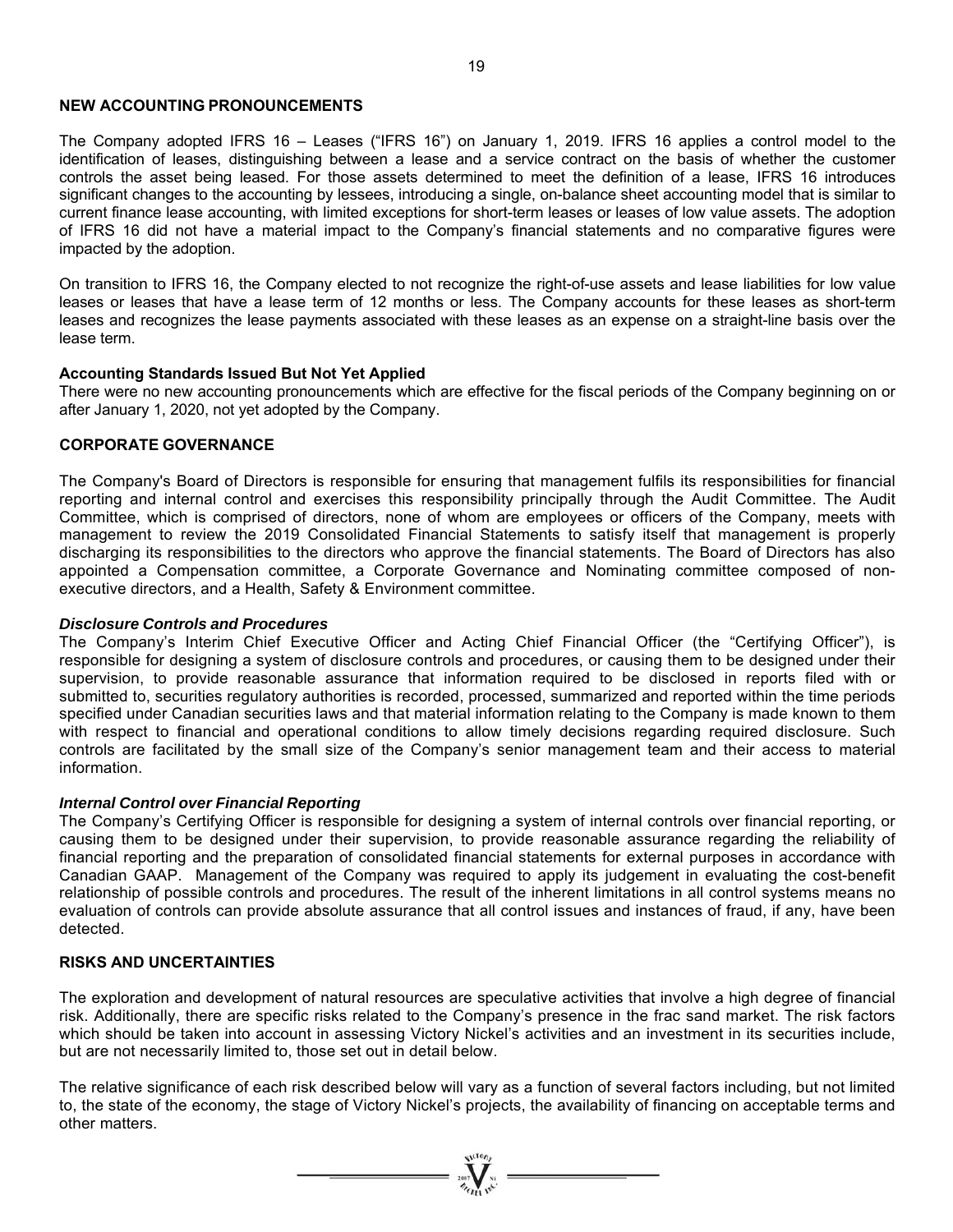Any one or more of these risks could have a material adverse effect on the value of any investment in Victory Nickel and the business, financial condition, operating results or prospects of Victory Nickel and should be taken into account in assessing Victory Nickel's activities.

#### **Financial and Investment Risks**

#### *Going Concern*

Readers are encouraged to read and consider the going concern note specifically described at the beginning of the MD&A and contained in the 2019 Consolidated Financial Statements.

# *Substantial Debt and Loss from Operations*

As reflected in the accompanying consolidated financial statements and notes, the Company's outstanding debt balance, both secured and unsecured, raises substantial doubt about our ability to continue as a going concern and to generate sufficient liquidity to meet our operating needs. While the Company is attempting to generate sufficient revenue and reduce costs, the cash position may not be sufficient to support ongoing daily operations and the Company cannot ensure that the business will generate sufficient cash flows from operations or future borrowings. As noted above, readers are encouraged to read and consider the going concern note specifically described at the beginning of the MD&A and contained in the 2019 Consolidated Financial Statements.

#### *Substantial Capital Requirements*

Victory Nickel will have to make substantial capital expenditures for the development of, and to achieve production from, its nickel projects. Production will only be reached a number of years following the start of development. Until that time, the Company is reliant on cash flows generated by its frac sand business, on the equity markets, on asset sales and on its Secured Lender to generate cash for ongoing operations and programs. There can be no assurance that any debt or equity financing or cash generated by operations or asset sales will be available or sufficient to meet these requirements or for other corporate purposes or, if debt or equity financing is available, that it will be on terms acceptable to Victory Nickel. Moreover, future activities may require Victory Nickel to alter its capitalization significantly. The inability of Victory Nickel to access sufficient capital for its operations could have a material adverse effect on its financial condition, results of operations or prospects. Flow-through financing cannot be used to fund the Company's corporate costs.

The 7P Plant has been substantially completed, however additional capital will be required. Future phases of the business plan as outlined earlier in this MD&A will require additional capital; these phases are independent of the 7P Plant. This capital requirement may be in excess of the net funds generated by the business. The frac sand operations have ongoing requirements for working capital financing. There is a risk that sufficient working capital financing may not be available at suitable prices.

The Company recognizes the requirement to repay outstanding principal and interest on existing debt and is actively working on restructuring its obligations. To date, the Company has entered into the Debt Restructuring Agreement under which its secured and certain of its unsecured creditors have participated. There can be no assurance that the Company will be able to restructure its debt with any or all of the remaining unsecured creditors per the terms of the Debt Restructuring Agreement and/or recapitalize and there is no certainty as to what steps the unsecured lenders may take as a result.

# *Market Perception*

Market perception of junior exploration, development and mining companies and frac sand companies may continue to shift such that companies in these sectors continue to be viewed unfavourably by investors. This could impact the value of investors' holdings and Victory Nickel's ability to raise further funds by issue of additional securities or debt.

# *Metal, Hydrocarbon and Frac Sand Prices*

There is no assurance that, even if commercial quantities of mineral resources are developed, a profitable market will exist for the sale of such product. Nickel and by-product prices fluctuate on a daily basis and are affected by numerous factors beyond Victory Nickel's control – including factors which are influenced by worldwide circumstances. The level of interest rates, the rate of inflation, world supply and demand for commodities and stability of exchange rates can all cause significant fluctuations in commodity prices. Such external economic factors are in turn influenced by changes in international investment patterns and monetary systems and political developments. The prices of nickel and byproducts have historically fluctuated widely and future price declines could cause commercial production to be uneconomical and such fluctuations could have a material adverse effect on Victory Nickel's business, financial condition and prospects. As Victory Nickel has historically been in the exploration and development stage, the above

 $\sum_{\alpha}$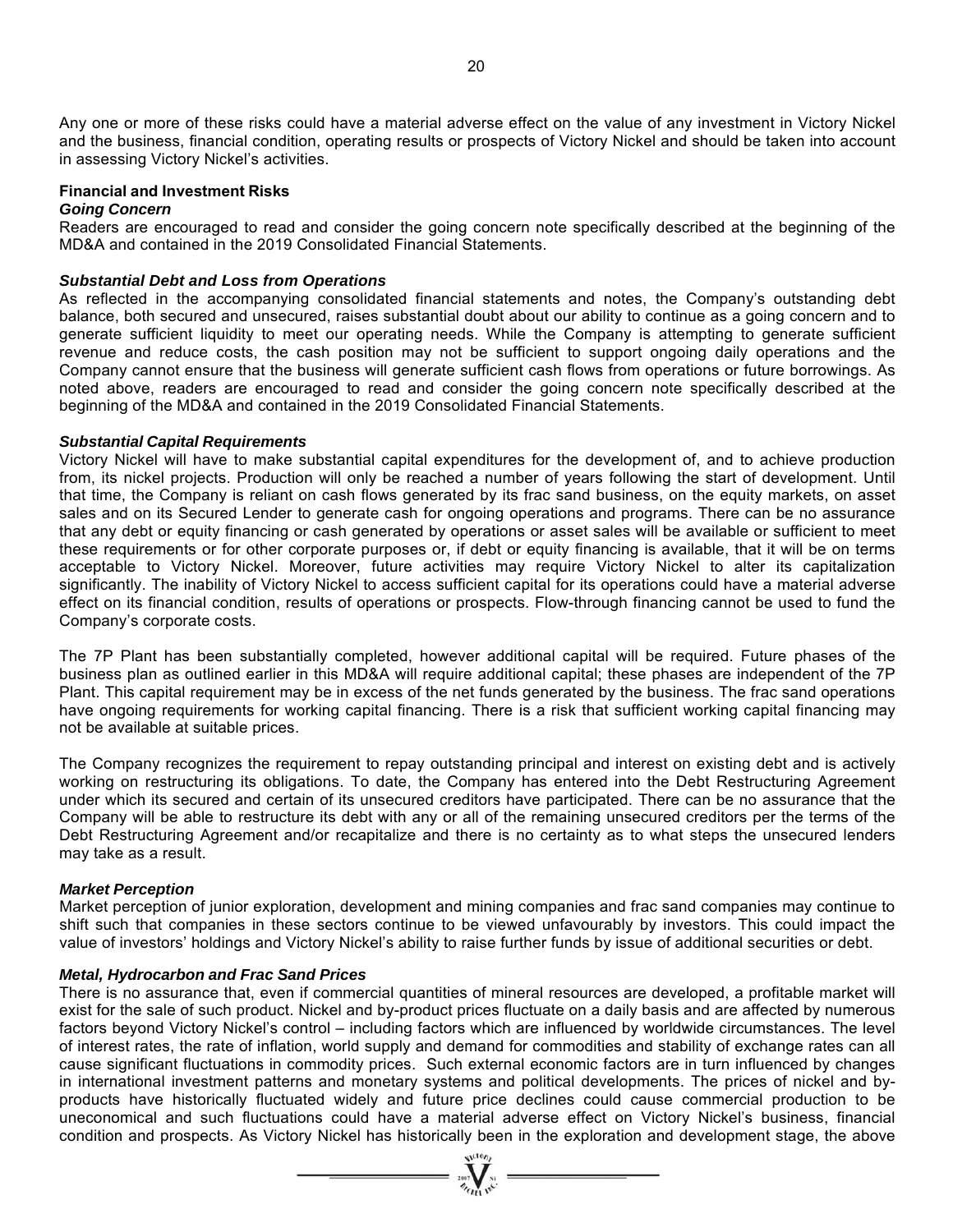factors have had no material impact on present operations but must be considered in evaluating the impairment of long-lived assets. These factors are of significant importance for the Minago FS and decisions related thereto as well as being important to the developing frac sand business.

The business case developed to support the Company's entry into the frac sand business made significant assumptions on pricing of frac sand as well as for important cost elements of production and transportation. The price of frac sand is subject to market forces beyond the Company's control, including hydrocarbon supply and demand and resultant pricing. Since the commissioning of the plant, the impact of such market forces has negatively impacted demand and pricing for frac sand and there can be no assurance that these impacts will not continue in the future.

#### *Areas of Investment Risk*

The Company's common shares are listed on the CSE. The share prices of publicly-traded companies can be volatile as the price of common shares is dependent upon a number of factors, some of which are general or market or sector specific and others that are specific to Victory Nickel. The market for shares in small public companies is less liquid than for large public companies. Investors should be aware that the value of the Company's common shares may be volatile and may go down as well as up and investors may therefore not recover their original investment.

The market price of the Company's common shares may not reflect the underlying value of the Company's net assets. The price at which investors may dispose of their securities may be influenced by a number of factors, some of which may pertain to the Company and others of which are extraneous. On any disposal of their common shares, investors may realize less than the original amount invested.

#### **Industry Risks**

#### *Speculative Nature of Mineral Exploration*

Mineral exploration is highly speculative in nature, involves many risks and frequently is non-productive. There is no assurance that Victory Nickel's exploration efforts will be successful. Few properties that are explored are ultimately developed into economically-viable operating mines. Success in establishing reserves is a result of a number of factors, including the quality of Victory Nickel's management, level of geological and technical expertise and the quality of land available for exploration and other factors. Once mineralization is discovered, it may take several years in the initial phases of drilling until production is possible, during which time the economic feasibility of production may change. Substantial expenditures are required to establish proven and probable reserves through drilling to determine the optimal extraction method for the ore and the metallurgical process to extract the metals from the ore and, in the case of new properties, to construct mining and processing facilities. It is possible that even preliminary due diligence will show adverse results, leading to the abandonment of projects. It is impossible to ensure that preliminary feasibility studies or full feasibility studies, such as to the Minago FS, on Victory Nickel's projects or the current or proposed exploration programs on any of the properties in which Victory Nickel has exploration rights will result in a profitable commercial mining operation. As a result of these uncertainties, no assurance can be given that Victory Nickel's exploration programs will result in the establishment or expansion of resources or reserves.

#### *Evaluation and Development Projects*

In general, evaluation and development projects have no operating history upon which to base estimates of future cash operating costs. For evaluation and development projects such as the mineral resource properties owned by Victory Nickel, estimates of proven and probable reserves are, to a large extent, based upon the interpretation of geological data obtained from drill holes and other sampling techniques and feasibility studies. This information is used to calculate estimates of the capital cost, cash operating costs based upon anticipated tonnage and grades of ore to be mined and processed, the configuration of the ore body, expected recovery rates, comparable facility and equipment operating costs, anticipated climatic conditions and other factors. In addition, there remains to be undertaken certain feasibility and/or development preparation work on the projects that could adversely impact estimates of capital and operating costs required for the development of the projects. Costs necessary to develop the projects could be significant and have a direct impact on the economic evaluation of the projects. As a result, it is possible that the actual capital cost, cash operating costs and economic returns of the projects may differ from those currently estimated. The costs estimated under the Minago FS for Minago differed from the Preliminary Economic Assessment and may differ again upon actual development.

# *Frac Sand Industry*

The industry is closely linked to the oil and gas industry and is therefore affected by economic factors impacting that industry, including the effect of future cycles based on historic experience. Demand for frac sand is influenced by many factors, including: global and regional economic and political events and conditions, fluctuations in pricing and availability of oil and gas and other energy sources, demand for oil and gas products, demand for cars and other

 $\sum_{\substack{m=-\infty\\ \text{with } m=-\infty}}^{\infty}$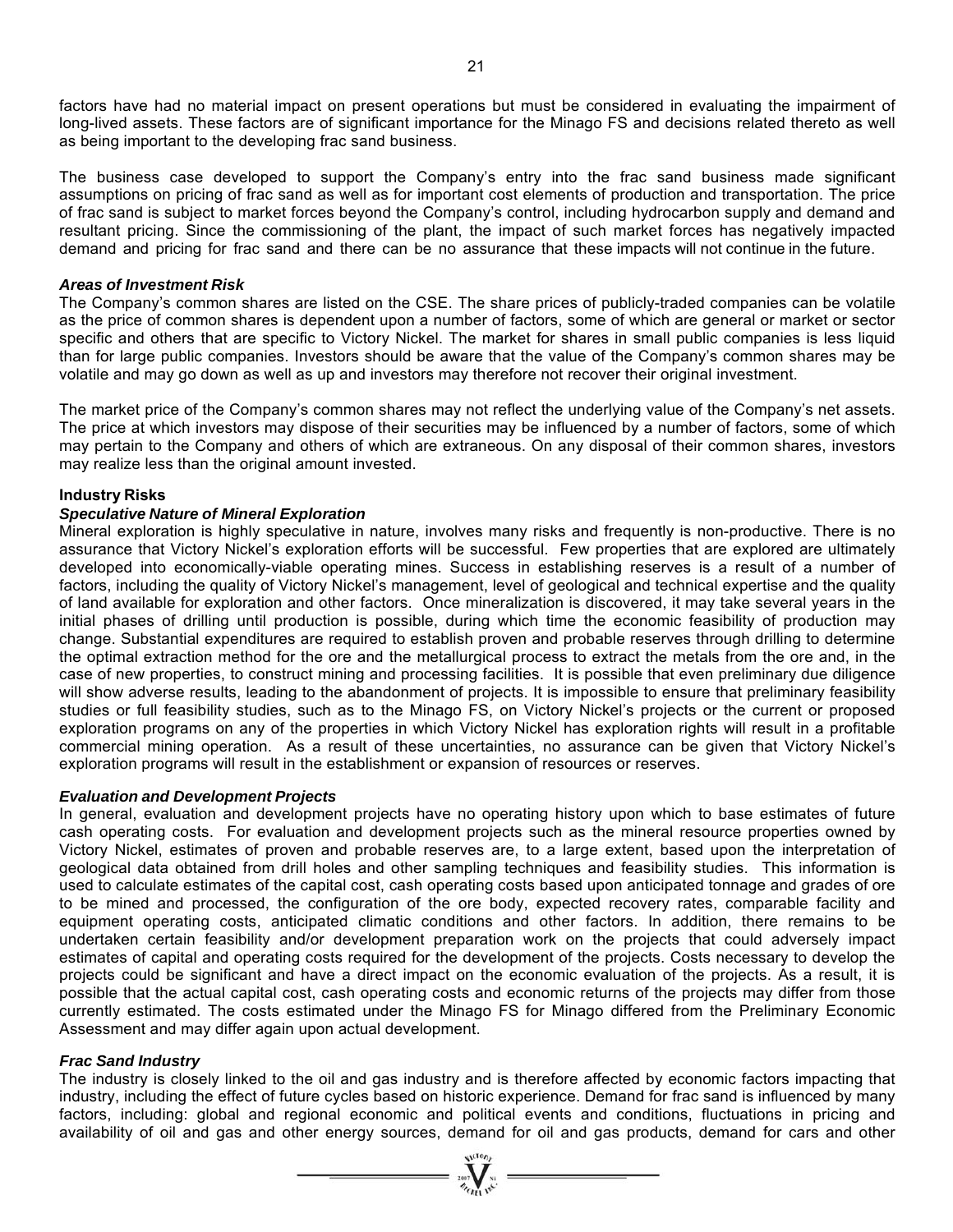vehicles, technological innovation impacting alternative energy sources, changes in the regulatory framework for mining and processing frac sand and the hydraulic fracturing industry. The oil and gas industry can be prone to sudden, unexpected production slowdowns which may impact exploration, development, production and well completion activities. These factors, such continuing low price of oil, cannot readily be predicted or controlled. Negative developments could cause the demand for frac sand products to decline which could have and have had adverse effects on business, financial condition, results of operations, cash flows and prospects.

With respect to the frac sand industry itself, risks include: changes in transportation availability and pricing, inclement or hazardous weather conditions from flooding or climate change, environmental hazards, industrial accidents, changes in the regulatory framework impacting mining, processing and the fracking industries in both Canada and the US, inability to procure sand in the required quantities or qualities, inability to obtain replacement parts or equipment on a timely basis, reduction in the availability of water for processing, inability to hire, train and retain qualified staff at acceptable rates; and other technical difficulties or failures.

The fracking industry has been hailed as significantly contributing to North America's energy self-sufficiency. A combination of techniques is used, any changes impacting the use of frac sand as a proppant through regulation or technological innovation may negatively impact the frac sand industry. In addition, heightened political, regulatory and public scrutiny of hydraulic fracturing practices could potentially expose the Company or its customers to increased legal and regulatory proceedings, and any such proceedings could be time-consuming, costly or result in substantial legal liability or significant reputational harm.

# *Competition*

The mineral exploration business is highly competitive in all of its phases. Victory Nickel competes with numerous other companies and individuals, including competitors with greater financial, technical and other resources than Victory Nickel, in the search for and acquisition of exploration and development rights on attractive mineral properties. Victory Nickel's ability to acquire exploration and development rights in the future will depend not only on its ability to develop the properties on which it currently has exploration and development rights, but also on its ability to select and acquire exploration and development rights on other suitable properties. There is no assurance that Victory Nickel will compete successfully in acquiring exploration and development rights on such other properties or in securing customers, sand supplies or other resources such as transportation.

Victory Nickel also faces competition in the frac sand market with respect to its frac sand business and there is no assurance that Victory Nickel will compete successfully in processing and selling frac sand in such market. Frac sand is a proppant used in the completion and re-completion of oil and natural gas wells to stimulate and maintain oil and natural gas production through the process of hydraulic fracturing. Frac sand is the most commonly used proppant and is less expensive than other proppants, such as resin-coated sand and manufactured ceramics. A significant shift in demand from frac sand to other proppants; from the Company's Northern White frac sand sourced in the United States which is generally of higher quality than, and sells at higher prices than, Canadian domestically-sourced frac sand; or the development of new processes to replace hydraulic fracturing altogether, could cause a decline in the demand for the frac sand the Company processes and result in a material adverse effect on the Company's financial condition and results of operations. If significant new reserves of raw frac sand are discovered and developed, and those frac sands have similar characteristics to the raw frac sand processed by the Company, the Company's ability to maintain or acquire contracts may be negatively impacted which could have a material adverse effect on the Company's results of operations and cash flows over the long term. Additionally, quality sand supply is a limited resource and the presentlyidentified sources are a significant distance away from the 7P Plant which provides logistical challenges in securing timely railcar and other transportation at acceptable prices.

# **Operational Risks**

# *Limited History of Operations*

Victory Nickel has no history of earnings and limited financial resources. Victory Nickel currently has no operating mines and its ultimate success may depend on the ability of active mining operations to generate cash flow in the future, as well as its ability to access capital markets for its development requirements. There is no assurance that Victory Nickel will earn profits in the future. Significant capital investment will be required to achieve commercial production at Victory Nickel's existing nickel projects. There is no assurance that Victory Nickel will be able to raise the required funds to continue these activities.

Frac sand processing represents a relatively new initiative for Victory Nickel. While the Company attempted to mitigate the risks of entering the frac sand market through the hiring of experienced personnel, initial business projections have not yet been achieved primarily due to circumstances outside of the Company's control, as discussed above. While the

 $\sum_{i=1}^{n} \sum_{i=1}^{n}$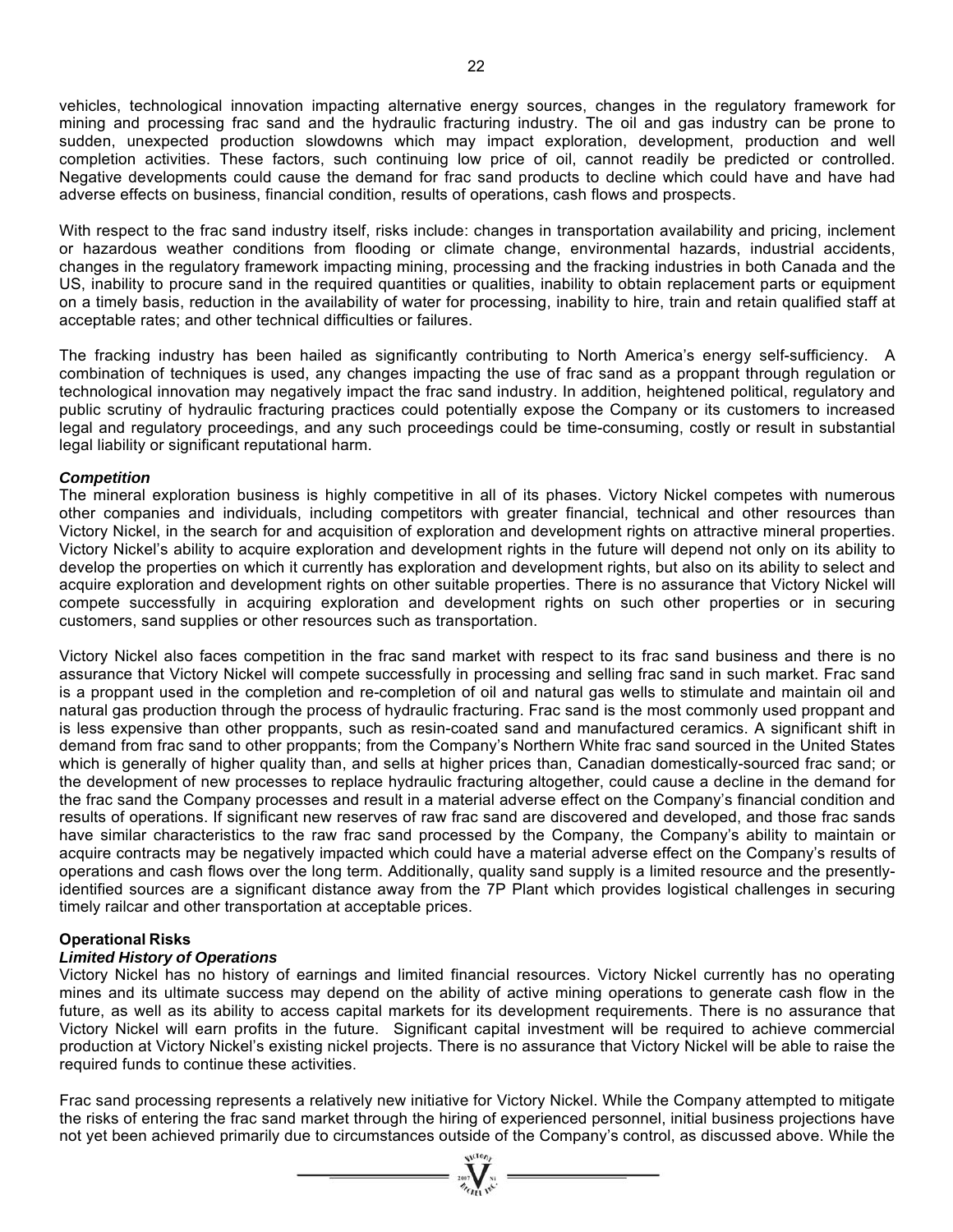7P Plant continues to operate on an as-needed basis, there can be no assurance when or if full-time operations will resume.

#### *Frac Sand Processing Operations*

The 7P Plant is the Company's only frac sand processing facility. Any adverse development at the 7P Plant or in the end markets the 7P Plant serves, including adverse developments due to catastrophic events or weather, decreased demand for commercial silica products, a decrease in the availability of transportation services or adverse developments affecting the Company's customers, as has occurred, could, and have, had a material adverse effect on the Company's financial condition and results of operations. The availability of suitably-qualified staff at acceptable prices also represents a risk.

The procurement, production and delivery of frac sand can be logistically complex – transportation costs represent a significant portion of frac sand costs. Unavailability of appropriate transportation and rail cars or lines on a timely basis may impact turnaround and cause delays in deliveries. Changes in respective transportation costs or decreases in dependability may, and have, impaired the Company's ability to receive and/or deliver product with adverse effects on costs, revenues and reputation. Further, changes to logistics to reflect changed demand may not be able to occur on a timely basis, resulting in adverse effects on the cost profile.

Processing frac sand includes substantial costs for energy – electricity and gas – as well as water. Problems in securing sufficient energy supply at appropriate prices would have impact on operating costs and the ability to recover those increased costs may be impaired.

The specifications for frac sand are detailed; maintaining a robust quality control process is key to producing a highquality product. Failure to do so could cause lost revenues and lost reputation.

# *Development Targets, Permitting and Operational Delays*

There can be no assurance that Victory Nickel will be able to complete the planned development of its projects on time or on budget due to, among other things, delays in receiving required consents, permits and registrations, the delivery and installation of plant and equipment and cost overruns, or that the current personnel, systems, procedures and controls will be adequate to support Victory Nickel's operations. Any failure to meet development targets or other operational delays or inadequacies could have a material adverse effect. In particular, while the Company is confident it has complied with the conditions of the EAL and has filed, with the government of Manitoba, an EAP to amend its EAL providing for the relocation of the Minago project tailings impoundment to an area much more suitable than previously proposed in the Minago FS, there is no guarantee that the EAP will be approved or that an amendment to the EAL will be granted.

The Company's frac sand business has since its inception been reliant upon third parties to supply northern white feedstock for its 7P Plant. Any difficulties on the part of these suppliers with respect to securing, maintaining or extending permits for its properties and operations, including appropriate water rights, may have adverse effects on the supply of sand.

#### *Resources and Reserves*

The figures for mineral resources and mineral reserves are estimates and no assurance can be given that the anticipated level of recovery and/or grades of mineral reserves or mineral resources will be realized. Moreover, shortterm operating factors relating to ore reserves and resources, such as the need for orderly development of an ore body or the processing of new or different ore grades, may cause a mining operation to be unprofitable in any particular accounting period.

The Company's frac sand business in its present phase is reliant upon a handful of suppliers for its product. The Company has no resources or reserves of its own that can presently be exploited, although it has announced resources on the Bear Coulee option in Wisconsin. The same is true of the Short Grass Property. Permitting this property for production is expected to take several years. The frac sand resource at Minago is not contemplated to be developed until either phase three of the frac sand initiative or as part of the Minago FS which requires significant financing to be developed.

# *Title Risks*

Victory Nickel's ability to hold various mineral rights require licences, permits and authorizations and, in some cases, renewals of existing licences, permits and authorizations from various governmental and quasi-governmental authorities. Management believes that Victory Nickel currently holds or has applied for all necessary licences, permits

 $\sum_{\alpha_{\ell m} \atop \alpha_{\ell m} \alpha^{\vee}}^{\infty}$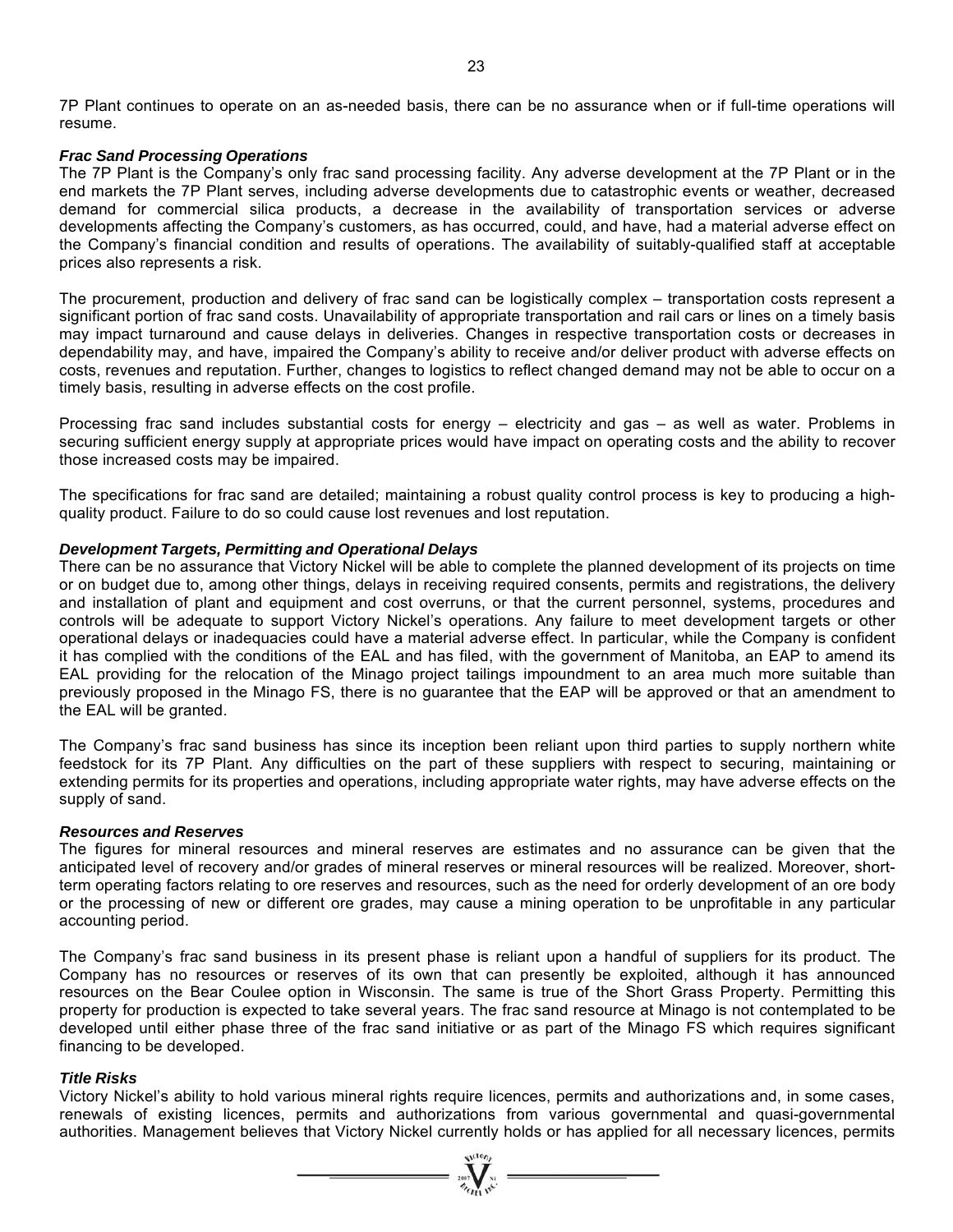and authorizations to carry on the activities which Victory Nickel is currently conducting and to hold the mineral rights Victory Nickel currently holds under applicable laws and regulations in effect at the present time. Management also believes that Victory Nickel is complying in all material respects with the terms of such licences, permits and authorizations. However, Victory Nickel's ability to obtain, sustain or renew such licences, permits and authorizations on acceptable terms is subject to changes in regulations and policies and to the discretion of the applicable governmental and quasi-governmental bodies.

# *Insurance Risk*

Victory Nickel faces all of the hazards and risks normally incidental to the exploration and development of base metals, any of which could result in damage to life or property, environmental damage and possible legal liability for any or all such damage caused. Victory Nickel's activities may be subject to prolonged disruptions due to weather conditions depending on the location of operations in which Victory Nickel has interests; not all such risks are insurable.

Similarly, the frac sand processing plant faces many hazards and risks arising from the transportation and processing of frac sand materials, any of which could result in the matters described above. Again, not all such risks are insurable.

# **Regulatory Risks**

#### *Government Regulation*

Existing and possible future environmental and social impact legislation, regulations and actions, including the regulation of air and water quality, mining reclamation, solid and hazardous waste handling and disposal, the promotion of occupational health and safety, the protection of wildlife and ecological systems and the protection of the societies and communities of indigenous peoples, could cause significant expense, capital expenditures, restrictions and delays in activities, the extent of which cannot be predicted and which may well be beyond Victory Nickel's capacity to fund. Environmental laws are becoming more stringent and actively enforced. Environmental and social impact studies may be required for some operations and significant fines and clean-up responsibilities may be assessed for companies causing damage to the environment in the course of their activities.

#### *Economic, Political, Judicial, Administrative, Taxation or Other Regulatory Factors*

Victory Nickel may be adversely affected by changes in economic, political, judicial, administrative, taxation or other regulatory factors in the areas in which Victory Nickel does or will operate and holds its interests, as well as unforeseen matters. In particular, the fracking industry is often at the forefront of public attention whether or not deserved. Nonetheless, this provokes attention and scrutiny.

#### **Other Risks**

#### *Environmental and Health Risks*

The Company has no significant exposure to environmental or health risks from its exploration and development activities, although this will change as the Company's projects approach production (a normal characteristic of mineral industry projects). Lynn Lake, acquired pursuant to a takeover bid and subject to option with Corazon, is a former operating mine; however indemnifications exist from the Manitoba Government with respect to any pre-existing environmental concerns at that property.

The frac sand operation involves processing silica sand. In addition to environmental regulation, the Company is subject to laws and regulations relating to human exposure to crystalline silica under the Occupational Health and Safety Act. Workplace exposure to crystalline silica is monitored; the occupational exposure limits in Alberta for respirable crystalline silica are among the lowest in Canada and the US.

#### *Key Personnel*

Victory Nickel relies on a limited number of key consultants and senior management and there is no assurance that Victory Nickel will be able to retain such key consultants or other senior management. The loss of one or more such key consultants or members of senior management, if not replaced, could have a material adverse effect on Victory Nickel's business, financial condition and prospects. Directors and management have accepted deferrals of remuneration in order to assist the Company through the economic turmoil; however, this potentially adds to the risk of losing experienced personnel.

#### *Conflicts of Interest*

Certain of the Company's directors and officers are also directors and officers of other natural resource companies. Consequently, there exists the possibility for such directors and officers to be in a position of conflict. Any decision made by any of such directors and officers relating to Victory Nickel will be made in accordance with their duties and obligations to deal fairly and in good faith with Victory Nickel and such other companies.

 $=\sum_{\substack{m=1\\ \text{with } m\in\mathbb{N}}} \sum_{\substack{m=1\\ \text{with } m\in\mathbb{N}}}$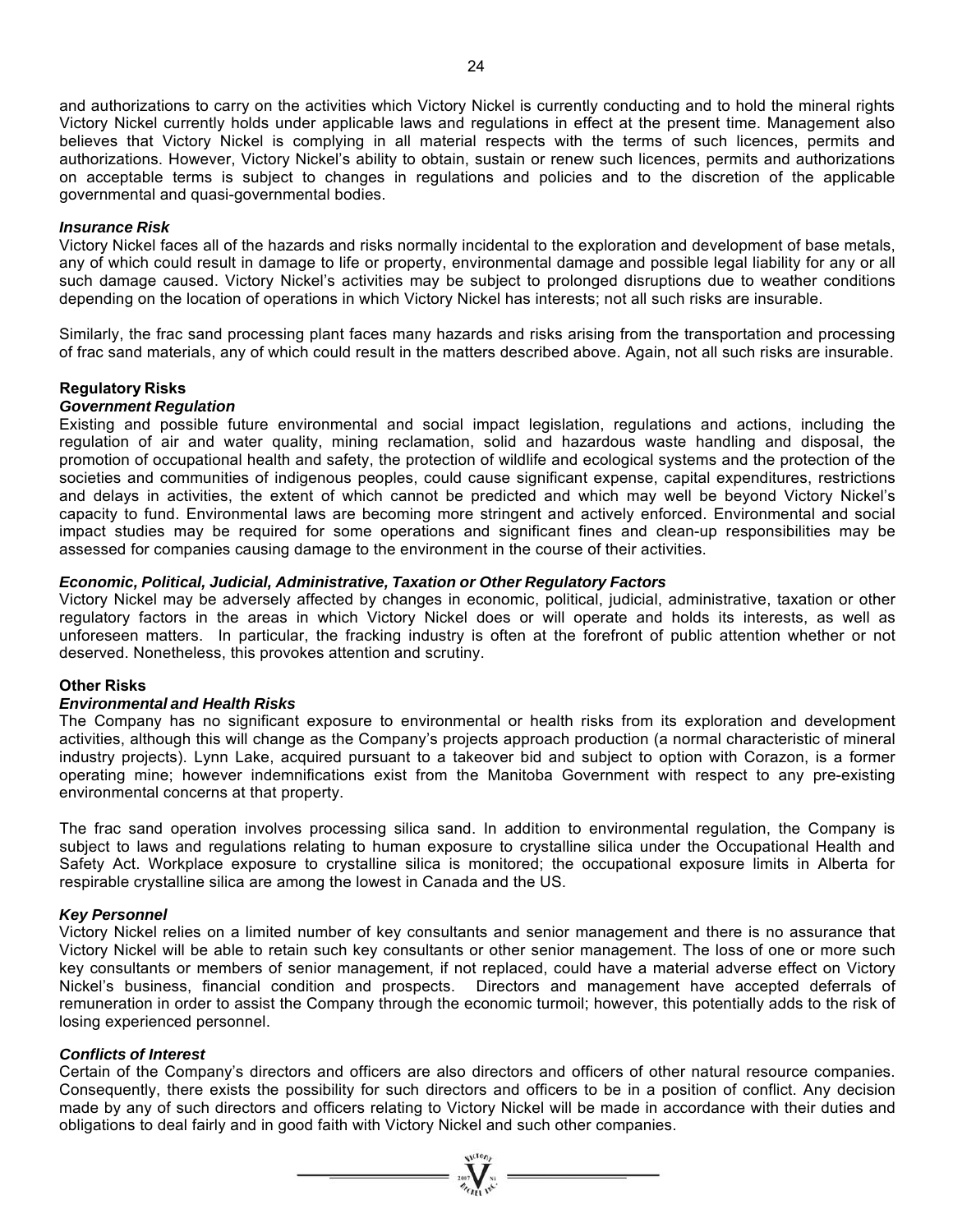#### *Investments and Other Agreements with Resource Companies*

In addition, Victory Nickel makes, from time to time, investments in the common shares of publicly-traded companies in the junior natural resources sector or may enter into option or other agreements therewith. These companies are subject to similar risks and uncertainties as is Victory Nickel, and Victory Nickel's investments in and agreements with these companies are subject to similar areas of risk as noted above. Victory Nickel seeks to manage its exposure by ensuring that appropriate recourse is included in such agreements upon the counterparty's or assignee's failure to meet contractual obligations.

#### *Unfavourable Global Economic Conditions*

The Company's results of operations could be adversely affected by general conditions in the global economy and in the global financial markets. A severe or prolonged economic downturn could result in a variety of risks to our business, including the Company's ability to raise additional capital when needed on acceptable terms, if at all. A weak or declining economy could strain suppliers, possibly resulting in supply disruption, or cause delays in payments by third-party payers. Any of the foregoing could harm the Company's business and management cannot anticipate all of the ways in which the current or future economic climate and financial market conditions could adversely impact the business. For example, in early 2020, COVID-19 was reported in many countries around the globe. The extent to which the COVID-19 impacts the Company and its results will depend on future developments that are highly uncertain and cannot be accurately predicted, including new information which may emerge concerning the severity of COVID-19 and the actions required to contain the COVID-19 or remedy its impact, among others.

#### **Summary**

The future success of the Company is subject to a number of risk factors that are common to the junior natural resources sector and frac sand producers. These include the extent to which it can outline natural resources on its properties and establish the economic viability of developing those properties and the political, economic and legislative stability of the territories in which the Company's interests are located. Another significant factor is the ability of the Company to obtain necessary financing or to find strategic partners to fund expenditure commitments as they fall due, as the Company currently has limited funds. Furthermore, the development of any nickel resource interest may take years to complete and the resulting income, if any, from the sale of any nickel or by- or co-products produced by the Company is largely dependent upon factors that are beyond its control, such as costs of development, operating costs and the market value of the end product.

The Company has attempted to mitigate some of the risks associated with securing financing for the maintenance and advancement of its nickel properties through its entry into the frac sand processing business, however the frac sand business also has its own set of risks as indicated earlier, and of which investors should be aware.

# **FORWARD-LOOKING STATEMENTS**

This MD&A contains forward-looking information. All statements, other than statements of historic fact, that address activities, events or developments that the Company believes, expects or anticipates will or may occur in the future (including, without limitation, statements regarding estimates and/or assumptions in respect of production, revenue, cash flow, costs, economic return, net present value, mine life and financial models, mineral resource estimates, potential mineralization, potential mineral resources, timing of possible production, the Company's development plans and objectives and the ability of the Company to restructure its debt with the relevant lenders and the ability of the Company to pay future interest and other payments in connection with such debts) constitute forward-looking information

The forward-looking information contained in this MD&A reflects the current expectations or beliefs of the Company based on information currently available to the Company. Forward-looking information is subject to a number of risks and uncertainties that may cause the actual results of the Company to differ materially from current expectations, including, but not limited to, an unwillingness of the Company's lenders to refinance the Company's debts on terms favourable to the Company or at all and the ability of the Company to continue selling frac sand. Additionally, if the Company is unable to restructure its debts, obtain additional financing and/or continue generating revenue through the sale of frac sand, the Company may be required to curtail activities and/or liquidate its assets or the Company's creditors may seek to seize its assets.

Factors that could cause actual results or events to differ materially from current expectations include, among other things: uncertainty of estimates of capital and operating costs, production estimates and estimated economic return;

 $\sum_{\alpha}$